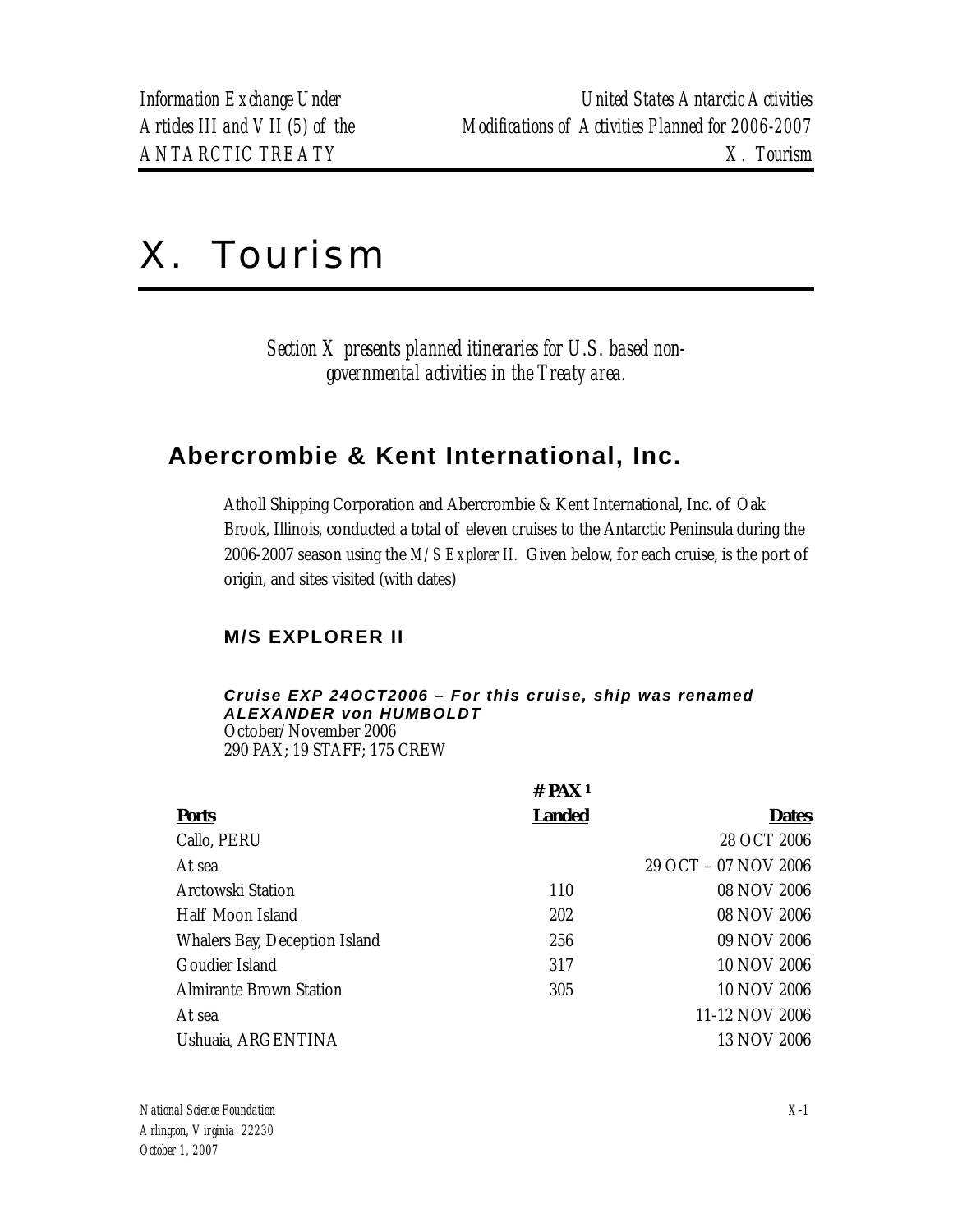$1 =$  Includes passengers, staff and crew landed

 $* =$  zodiac cruising only

# *Cruise EXP15NOV2006*

November 2006 199 PAX; 14 STAFF; 160 CREW

|                                 | $#$ PAX <sup>1</sup> |                |
|---------------------------------|----------------------|----------------|
| <b>Ports</b>                    | <b>Landed</b>        | <b>Dates</b>   |
| Ushuaia, ARGENTINA              |                      | 15 NOV 2006    |
| At sea                          |                      | 16-24 NOV 2006 |
| Penguin Island                  | 220                  | 25 NOV 2006    |
| Arctowski Station               | 217                  | 25 NOV 2006    |
| Whalers Bay, Deception Island   | 207                  | 26 NOV 2006    |
| Pendulum Cove, Deception Island | 147                  | 26 NOV 2006    |
| Goudier Island                  | 222                  | 27 NOV 2006    |
| <b>Almirante Brown Station</b>  | 221                  | 27 NOV 2006    |
| At sea                          |                      | 28-29 NOV 2006 |
| Ushuaia, ARGENTINA              |                      | 30 NOV 2006    |

 $1 =$  Includes passengers, staff and crew landed

 $* =$  zodiac cruising only

# *Cruise EXP30NOV2006*

November/December 2006 139 PAX; 14 STAFF; 153 CREW

|                                 | $#$ PAX <sup>1</sup> |                |
|---------------------------------|----------------------|----------------|
| <b>Ports</b>                    | <b>Landed</b>        | <b>Dates</b>   |
| Ushuaia, ARGENTINA              |                      | 30 NOV 2006    |
| At sea                          |                      | 01-02 DEC 2006 |
| Almirante Brown Station         | 164                  | 03 DEC 2006    |
| <b>Skontorp Cove</b>            | 157                  | 03 DEC 2006    |
| Neko Harbor                     | 164                  | 03 DEC 2006    |
| Petermann Island                | 145                  | 04 DEC 2006    |
| Aitcho Island                   | 153                  | 05 DEC 2006    |
| Pendulum Cove, Deception Island | 116                  | 05 DEC 2006    |
| Whalers Bay, Deception Island   | 140                  | 05 DEC 2006    |
|                                 |                      |                |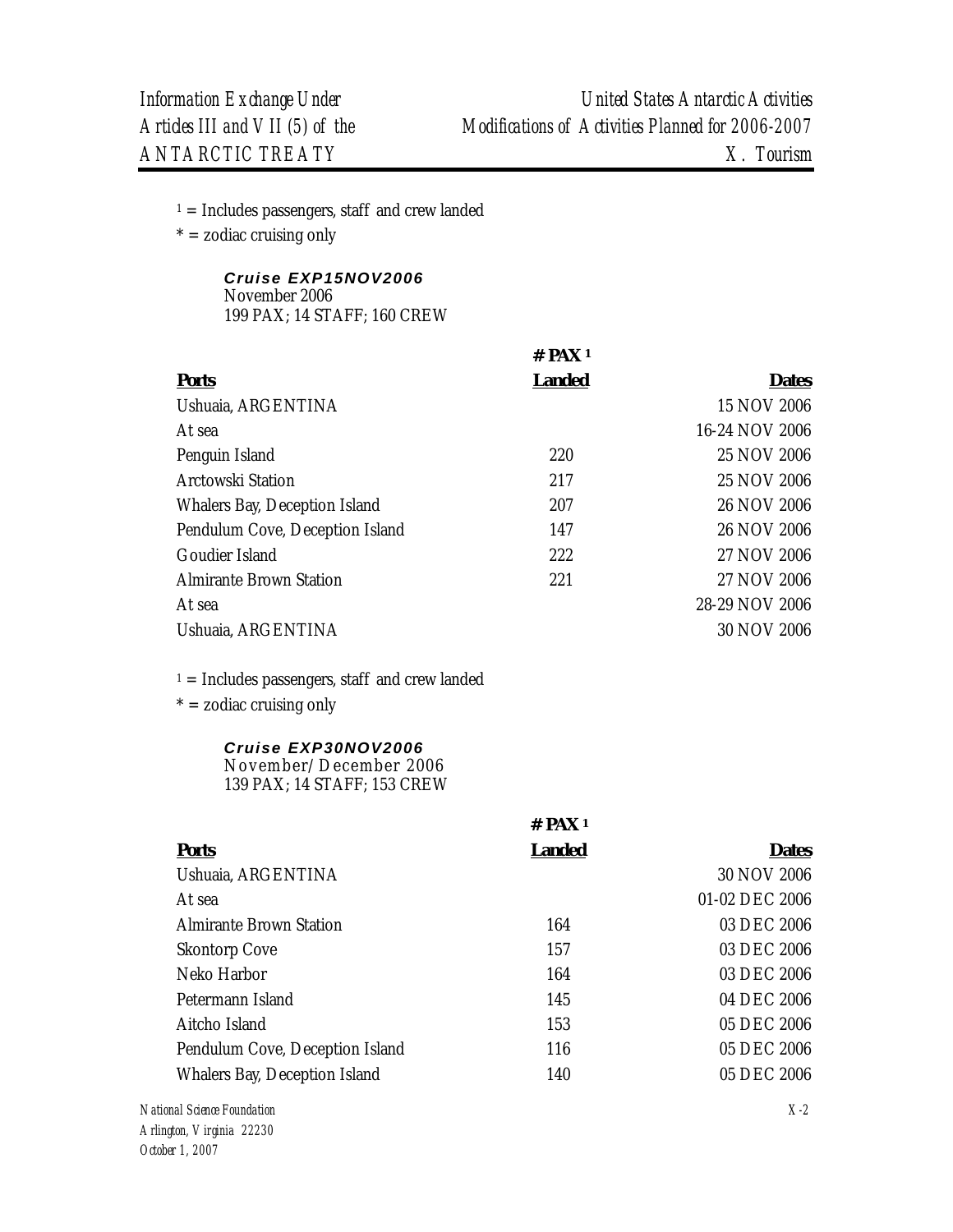| Vortex Island            | $146*$ | 06 DEC 2006    |
|--------------------------|--------|----------------|
| Snow Hill Island         | $82*$  | 07 DEC 2006    |
| Vega Island              | $55*$  | 07 DEC 2006    |
| Paulet Island            | 151    | 08 DEC 2006    |
| <b>Esperanza Station</b> | 161    | 08 DEC 2006    |
| At sea                   |        | 09-10 DEC 2006 |
| Ushuaia, ARGENTINA       |        | 11 DEC 2006    |
|                          |        |                |

 $1 =$  Includes passengers, staff and crew landed

 $* =$  zodiac cruising only

#### *Cruise EXP11DEC2006*

December 2006 174 PAX; 14 STAFF; 155 CREW

|                                 | $#$ PAX <sup>1</sup> |                |
|---------------------------------|----------------------|----------------|
| <b>Ports</b>                    | <b>Landed</b>        | <b>Dates</b>   |
| Ushuaia, ARGENTINA              |                      | 11 DEC 2006    |
| At sea                          |                      | 12-13 DEC 2006 |
| Devil Island                    | 194                  | 14 DEC 2006    |
| Paulet Island                   | 191                  | 14 DEC 2006    |
| Half Moon Island                | 164                  | 15 DEC 2006    |
| Whalers Bay, Deception Island   | 185                  | 15 DEC 2006    |
| Pendulum Cove, Deception Island | 88                   | 15 DEC 2006    |
| Goudier Island                  | 191                  | 17 DEC 2006    |
| Petermann Island                | 169                  | 16 DEC 2006    |
| Pleneau Island                  | 163*                 | 16 DEC 2006    |
| Neko Harbor                     | 182                  | 17 DEC 2006    |
| <b>Almirante Brown Station</b>  | 136                  | 17 DEC 2006    |
| <b>Skontorp Cove</b>            | $171*$               | 17 DEC 2006    |
| Cierva Cove                     | $150*$               | 18 DEC 2006    |
| Spert Island                    | $2*$                 | 18 DEC 2006    |
| At sea                          |                      | 19-20 DEC 2006 |
| Ushuaia, ARGENTINA              |                      | 21 DEC 2006    |

 $1 =$  Includes passengers, staff and crew landed

 $* =$  zodiac cruising only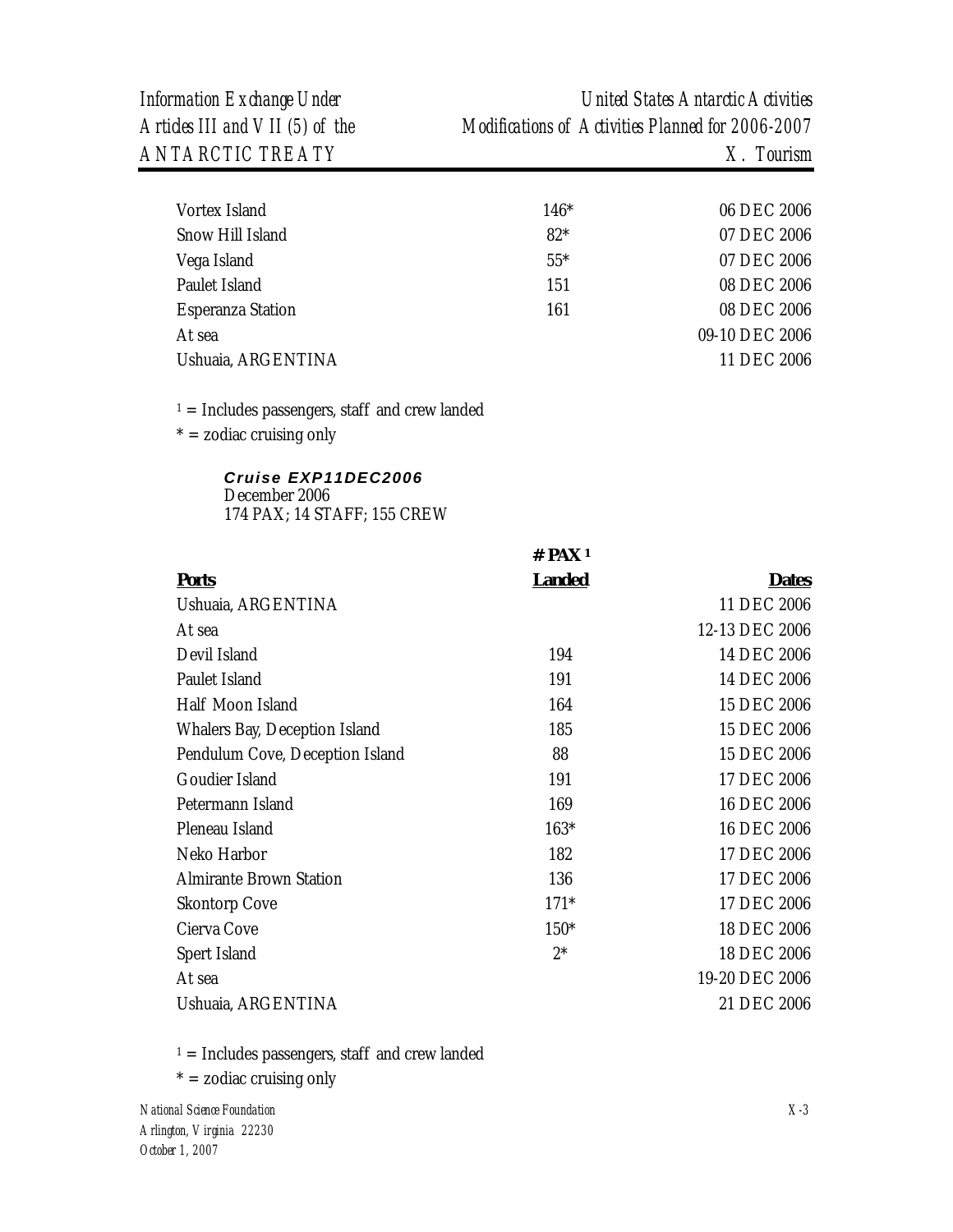# *Cruise EXP21DEC2006*

December 2006/January 2007

193 PAX; 14 STAFF; 167 CREW

|                                 | $#$ PAX <sup>1</sup> |                |
|---------------------------------|----------------------|----------------|
| <b>Ports</b>                    | <b>Landed</b>        | <b>Dates</b>   |
| Ushuaia, ARGENTINA              |                      | 21 DEC 2006    |
| At sea                          |                      | 22-29 DEC 2006 |
| Shingle Cove                    | 213                  | 30 DEC 2006    |
| At sea                          |                      | 31 DEC 2006    |
| Almirante Brown Station         | 232                  | 01 JAN 2007    |
| <b>Skontorp Cove</b>            | 232*                 | 01 JAN 2007    |
| Orne Islands                    | 192                  | 01 JAN 2007    |
| Pleneau Island                  | 217                  | 02 JAN 2007    |
| Goudier Island                  | 221                  | 02 JAN 2007    |
| Mikkelsen Harbor                | 179                  | 03 JAN 2007    |
| Pendulum Cove, Deception Island | 141                  | 03 JAN 2007    |
| Spert Island                    | $231*$               | 03 JAN 2007    |
| At sea                          |                      | 04-05 JAN 2007 |
| Ushuaia, ARGENTINA              |                      | 06 JAN 2007    |
|                                 |                      |                |

 $1 =$  Includes passengers, staff and crew landed

 $* =$  zodiac cruising only

# *Cruise EXP06JAN2007*

January 2007 207 PAX; 15 STAFF; 166 CREW

|                                 | # $PAX_1$     |                |
|---------------------------------|---------------|----------------|
| <b>Ports</b>                    | <b>Landed</b> | <b>Dates</b>   |
| Ushuaia, ARGENTINA              |               | 06 JAN 2007    |
| At sea                          |               | 07-14 JAN 2007 |
| Shingle Cove                    | 240           | 15 JAN 2007    |
| Monroe Island                   | $220*$        | 15 JAN 2007    |
| Point Wild (ship cruise)        | 388           | 16 JAN 2007    |
| Whalers Bay, Deception Island   | 220           | 17 JAN 2007    |
| Pendulum Cove, Deception Island | 141           | 17 JAN 2007    |
| Spert Island                    | $202*$        | 17 JAN 2007    |
| onal Science Foundation         |               | $X-4$          |

 $N$ atio *Arlington, Virginia 22230 October 1, 2007*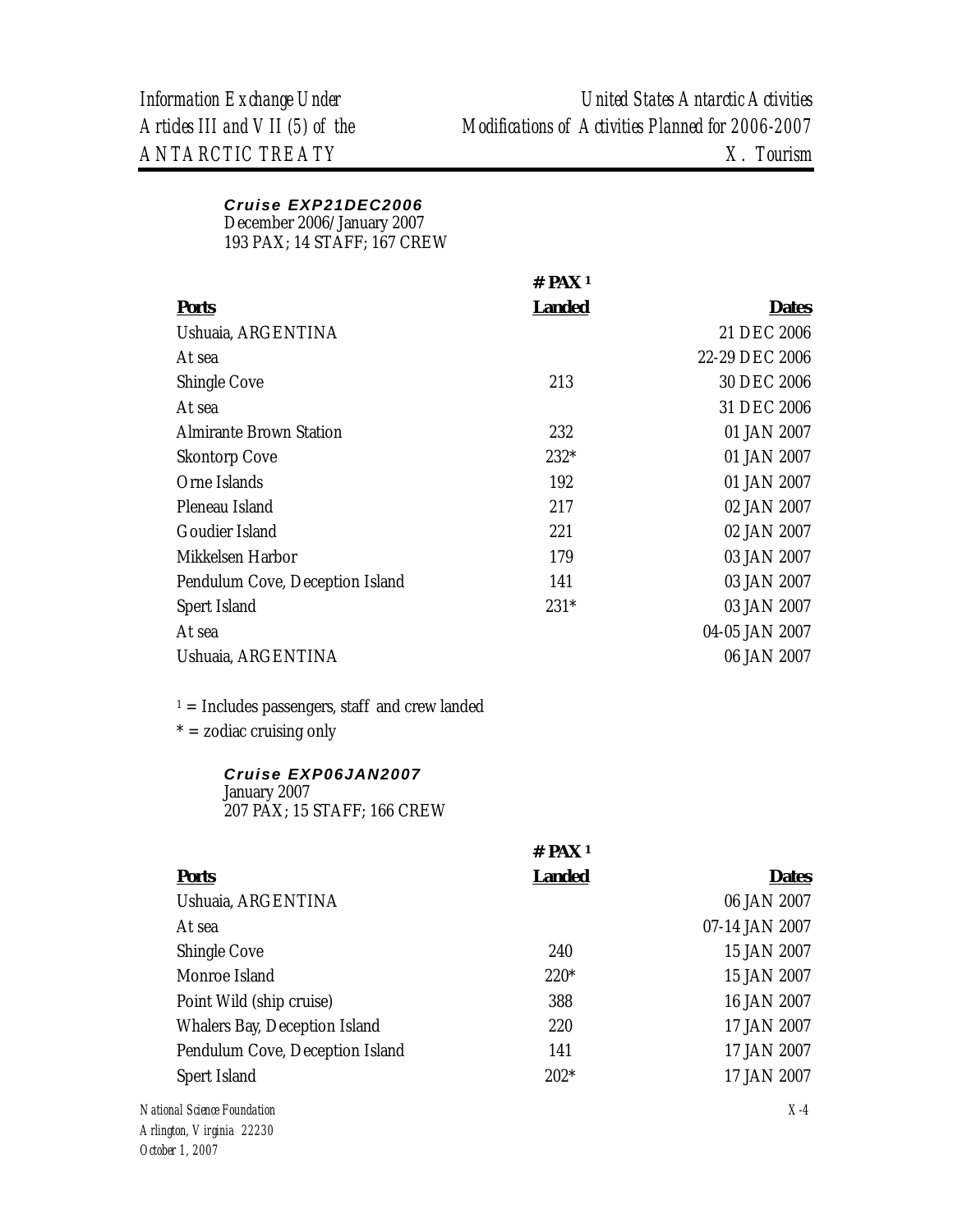| Almirante Brown Island | 231 | 18 JAN 2007    |
|------------------------|-----|----------------|
| At sea                 |     | 19-20 JAN 2007 |
| Ushuaia, ARGENTINA     |     | 21 JAN 2007    |

 $1 =$  Includes passengers, staff and crew landed

 $* =$  zodiac cruising only

*Cruise EXP21JAN2007*  January 2007 183 PAX; 14 STAFF; 158 CREW

|                                 | $#$ PAX <sup>1</sup> |                |
|---------------------------------|----------------------|----------------|
| <b>Ports</b>                    | <b>Landed</b>        | <b>Dates</b>   |
| Ushuaia, ARGENTINA              |                      | 21 JAN 2007    |
| At sea                          |                      | 22-25 JAN 2007 |
| Brown Bluff                     | 199                  | 26 JAN 2007    |
| Cape Green                      | $124*$               | 26 JAN 2007    |
| ZigZag Island                   | 191*                 | 27 JAN 2007    |
| <b>Trinity Island</b>           | 194                  | 27 JAN 2007    |
| Damoy Point                     | 144                  | 28 JAN 2007    |
| Whalers Bay, Deception Island   | 163                  | 29 JAN 2007    |
| Pendulum Cove, Deception Island | 153                  | 29 JAN 2007    |
| Baily Head, Deception Island    | 198                  | 29 JAN 2007    |
| At sea                          |                      | 30-31 JAN 2007 |
| Ushuaia, ARGENTINA              |                      | 01 FEB 2007    |
|                                 |                      |                |
|                                 |                      |                |

 $1 =$  Includes passengers, staff and crew landed

 $* =$  zodiac cruising only

#### *Cruise EXP01FEB2007*  February 2007 186 PAX; 14 STAFF; 155 CREW

|                    | $#$ PAX <sup>1</sup> |                |
|--------------------|----------------------|----------------|
| <b>Ports</b>       | <b>Landed</b>        | <b>Dates</b>   |
| Ushuaia, ARGENTINA |                      | 01 FEB 2007    |
| At sea             |                      | 02-05 FEB 2007 |
| Half Moon Island   | 205                  | 06 FEB 2007    |
|                    |                      |                |

*National Science Foundation Arlington, Virginia 22230 October 1, 2007* 

*X-5*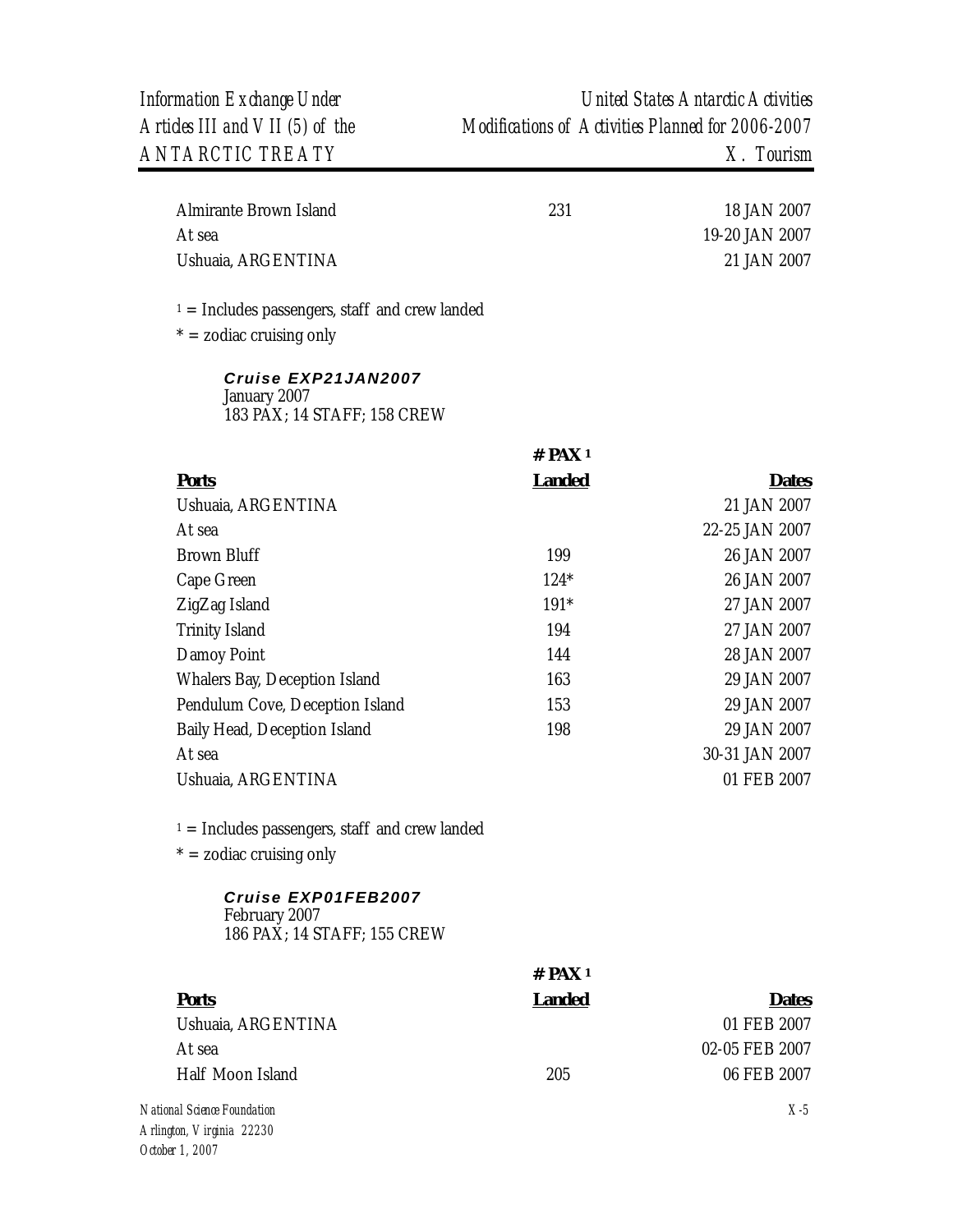*Information Exchange Under United States Antarctic Activities Articles III and VII (5) of the Modifications of Activities Planned for 2006-2007* 

| Whalers Bay, Deception Island | 195  | 06 FEB 2007    |
|-------------------------------|------|----------------|
| Neko Harbor                   | 207  | 07 FEB 2007    |
| <b>Skontorp Cove</b>          | 198* | 07 FEB 2007    |
| Goudier Island                | 199  | 08 FEB 2007    |
| Cuverville Island             | 182  | 08 FEB 2007    |
| Mikkelsen Harbor              | 184  | 09 FEB 2007    |
| Cierva Cove                   | 192* | 09 FEB 2007    |
| At sea                        |      | 10-11 FEB 2007 |
| Ushuaia, ARGENTINA            |      | 12 FEB 2007    |
|                               |      |                |

 $1 =$  Includes passengers, staff and crew landed

 $* =$  zodiac cruising only

#### *Cruise EXP12FEB2007*  February 2007 1970 PAX; 156 STAFF; 16052 CREW

|                                 | $#$ PAX <sup>1</sup> |                |
|---------------------------------|----------------------|----------------|
| <b>Ports</b>                    | <u>Landed</u>        | <b>Dates</b>   |
| Ushuaia, ARGENTINA              |                      | 12 FEB 2007    |
| At sea                          |                      | 13-14 FEB 2007 |
| <b>Antarctic Sound</b>          | $209*$               | 15 FEB 2007    |
| Paulet Island                   | 216                  | 15 FEB 2007    |
| <b>Brown Bluff</b>              | 203                  | 16 FEB 2007    |
| <b>Esperanza Station</b>        | 210                  | 16 FEB 2007    |
| Mikkelsen Harbor                | 209                  | 17 FEB 2007    |
| Cierva Cove                     | $208*$               | 17 FEB 2007    |
| Neko Harbor                     | 206                  | 18 FEB 2007    |
| Paradise Harbor                 | $204*$               | 18 FEB 2007    |
| Whalers Bay, Deception Island   | 174                  | 19 FEB 2007    |
| Pendulum Cove, Deception Island | 134                  | 19 FEB 2007    |
| At sea                          |                      | 20-21 FEB 2007 |
| Ushuaia, ARGENTINA              |                      | 22 FEB 2007    |

 $1 =$  Includes passengers, staff and crew landed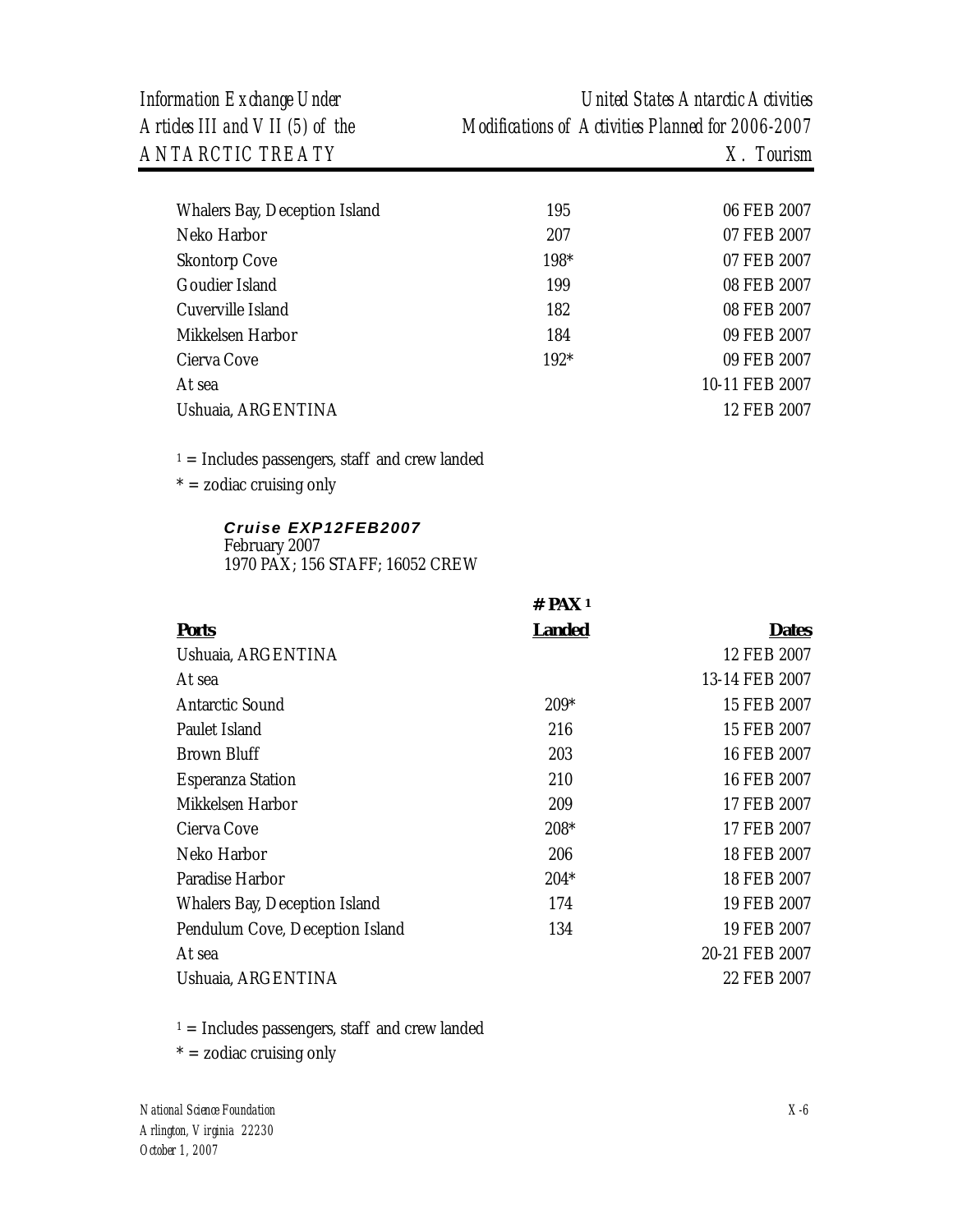#### *Cruise EXP22FEB2007*  February/March 2007 198 PAX; 14 STAFF; 165 CREW

|                          | $#$ PAX <sup>1</sup> |                      |
|--------------------------|----------------------|----------------------|
| <b>Ports</b>             | <b>Landed</b>        | <b>Dates</b>         |
| Ushuaia, ARGENTINA       |                      | 22 FEB 2007          |
| At sea                   |                      | 23 FEB - 04 MAR 2007 |
| <b>Esperanza Station</b> | 2.2.2                | 05 MAR 2007          |
| Cierva Cove              | $213*$               | 06 MAR 2007          |
| Neko Harbor              | 218                  | 07 MAR 2007          |
| At sea                   |                      | 08-09 MAR 2007       |
| Ushuaia, ARGENTINA       |                      | 10 MAR 2007          |

 $1 =$  Includes passengers, staff and crew landed

 $* =$  zodiac cruising only

#### *Cruise EXP12MAR2007 – For this cruise, the ship was renamed the ALEXANDER von HUMBOLDT*  March 2007 300 PAX; 11 STAFF; 182 CREW

| # $PAX1$      |                |
|---------------|----------------|
| <b>Landed</b> | <b>Dates</b>   |
|               | 12 MAR 2007    |
|               | 13-14 MAR 2007 |
| 331           | 15 MAR 2007    |
| Ship Cruise   | 15 MAR 2007    |
| 317           | 16 MAR 2007    |
| $249*$        | 16 MAR 2007    |
|               | 17-28 MAR 2007 |
|               | 29 MAR 2007    |
|               |                |

 $1 =$  Includes passengers, staff and crew landed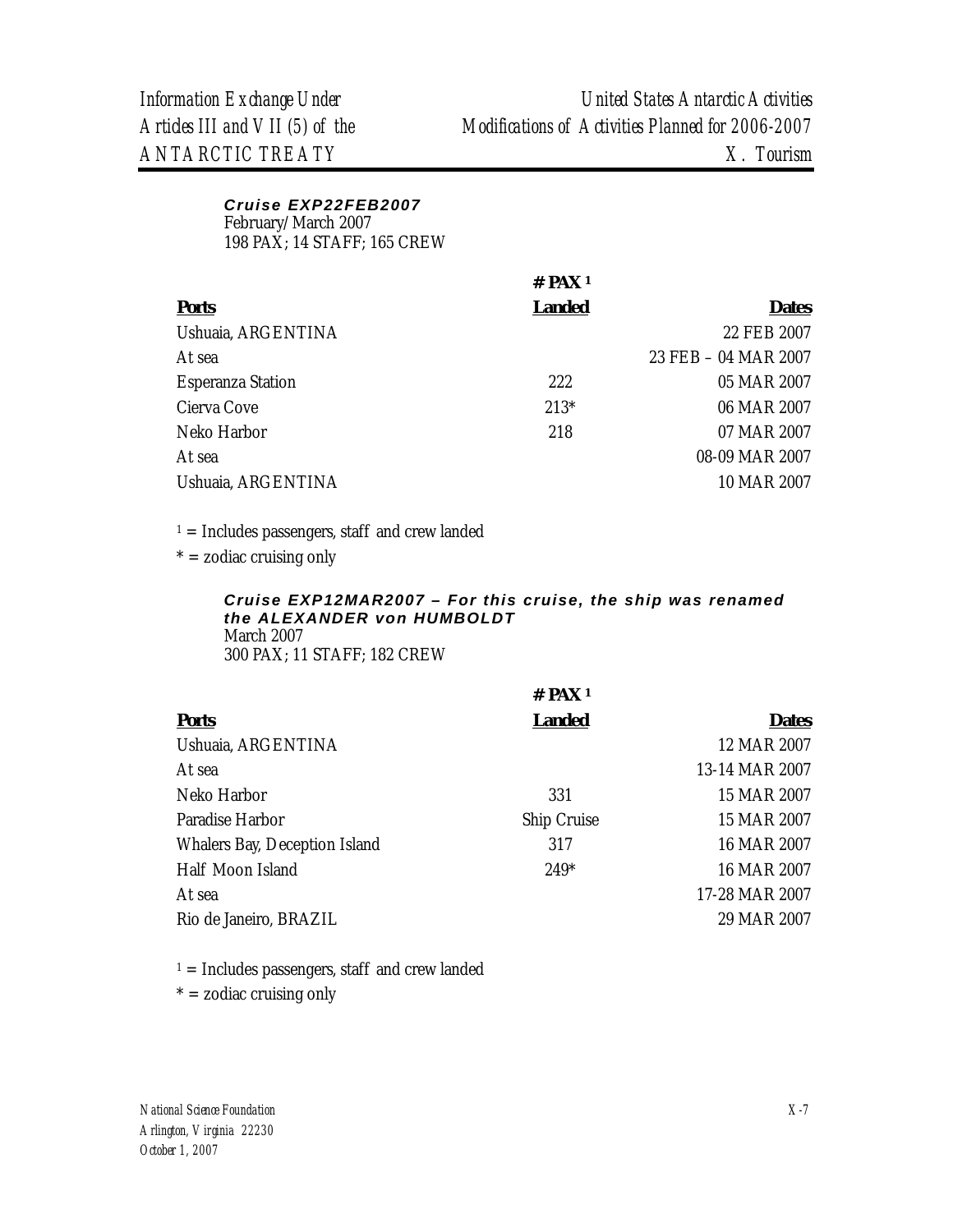# **Quark Expeditions**

Quark Expeditions of Darien, Connecticut, conducted 59 cruises to the Antarctic during 2006-2007 season using six chartered vessels. The *Professor Molchanov* conducted 10 cruises. The *Professor Multanovskiy* conducted 10 cruises, the *Lyubov Orlova* conducted 12, the *Akademik Shokalskiy* conducted 10 cruises, the *Sarpik Ittuk* conducted 12 cruises, and the *Kapitan Khlebnikov* conducted five cruises. Given below, for each cruise, is the port of origin, sites visited (with dates) and the return port.

# **PROFESSOR MOLCHANOV**

*Cruise MOL05NOV2006* 

November 2006 46 PAX; 9 STAFF; 20 CREW

|                               | $#$ PAX <sup>1</sup> |                    |
|-------------------------------|----------------------|--------------------|
| <b>Ports</b>                  | <u>Landed</u>        | <b>Dates</b>       |
| Puerto Madryn, ARGENTINA      |                      | 05 NOV 2006        |
| At sea                        |                      | 06-07 NOV 2006     |
| New Island                    | 52                   | 08 NOV 2006        |
| West Point                    | 52                   | 08 NOV 2006        |
| At sea                        |                      | 09-17 NOV 2006     |
| Paulet Island                 | 52                   | 18 NOV 2006        |
| <b>Brown Bluff</b>            | 51                   | 18 NOV 2006        |
| Half Moon Island              | 35                   | 19 NOV 2006        |
| Whalers Bay, Deception Island | 49                   | 19 NOV 2006        |
| Danco Island                  | 35                   | 20 NOV 2006        |
| Neko Harbor                   | 51                   | <b>20 NOV 2006</b> |
| <b>Skontorp Cove</b>          | 49                   | 20 NOV 2006        |
| Melchoir Islands              | Ship cruise          | 20 NOV 2006        |
| At sea                        |                      | 21-22 NOV 2006     |
| Ushuaia, ARGENTINA            |                      | 23 NOV 2006        |

 $1 =$  Includes passengers, staff and crew landed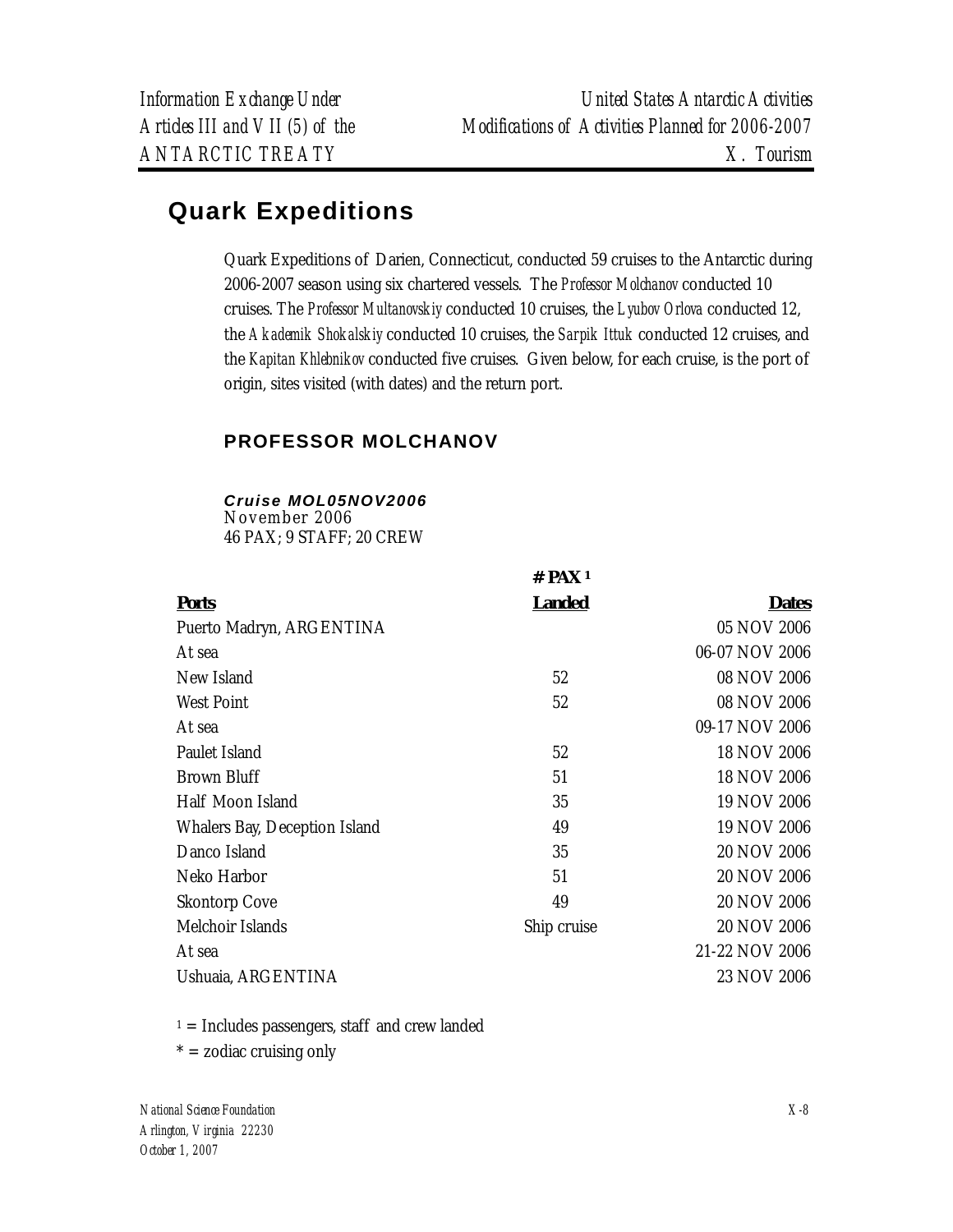# *Cruise MOL23NOV2006*

November/December 2006 41 PAX; 7 STAFF; 23 CREW

|                                                                  | $#$ PAX <sup>1</sup> |                |
|------------------------------------------------------------------|----------------------|----------------|
| <b>Ports</b>                                                     | <b>Landed</b>        | <b>Dates</b>   |
| Ushuaia, ARGENTINA                                               |                      | 23 NOV 2006    |
| At seas                                                          |                      | 24-25 NOV 2006 |
| <b>Antarctic Sound</b>                                           | Ship Cruise          | 26 NOV 2006    |
| Devil Island                                                     | 51                   | 26 NOV 2006    |
| <b>Brown Bluff</b>                                               | 51                   | 26 NOV 2006    |
| Half Moon Island                                                 | 49                   | 27 NOV 2006    |
| Baily Head, Deception Island                                     | 53                   | 27 NOV 2006    |
| Whalers Bay, Deception Island                                    | 48                   | 27 NOV 2006    |
| Cuverville Island                                                | 48                   | 28 NOV 2006    |
| <b>Skontorp Cove</b>                                             | $51*$                | 28 NOV 2006    |
| <b>Almirante Brown Station</b>                                   | 51                   | 28 NOV 2006    |
| Penola Strait                                                    | Ship Cruise          | 29 NOV 2006    |
| Petermann Island                                                 | 48                   | 29 NOV 2006    |
| Jougla Point                                                     | 51                   | 29 NOV 2006    |
| Neko Harbor                                                      | 49                   | 30 NOV 2006    |
| Orne Islands                                                     | 48                   | 30 NOV 2006    |
| Melchior Islands                                                 | 51                   | 30 NOV 2006    |
| At sea                                                           |                      | 01-02 DEC 2006 |
| Ushuaia, ARGENTINA                                               |                      | 03 DEC 2006    |
| $1 =$ Includes passengers, staff and crew landed                 |                      |                |
| $* =$ zodiac cruising only                                       |                      |                |
| Cruise MOL03DEC2006<br>December 2006<br>48 PAX; 7 STAFF; 23 CREW |                      |                |

|                            | $#$ PAX <sup>1</sup> |                |
|----------------------------|----------------------|----------------|
| <b>Ports</b>               | <b>Landed</b>        | <b>Dates</b>   |
| Ushuaia, ARGENTINA         |                      | 03 DEC 2006    |
| At sea                     |                      | 04-14 DEC 2006 |
| Shingle Cove               | 56                   | 15 DEC 2006    |
| ational Science Foundation |                      | $X-9$          |

 $N$ á *Arlington, Virginia 22230 October 1, 2007*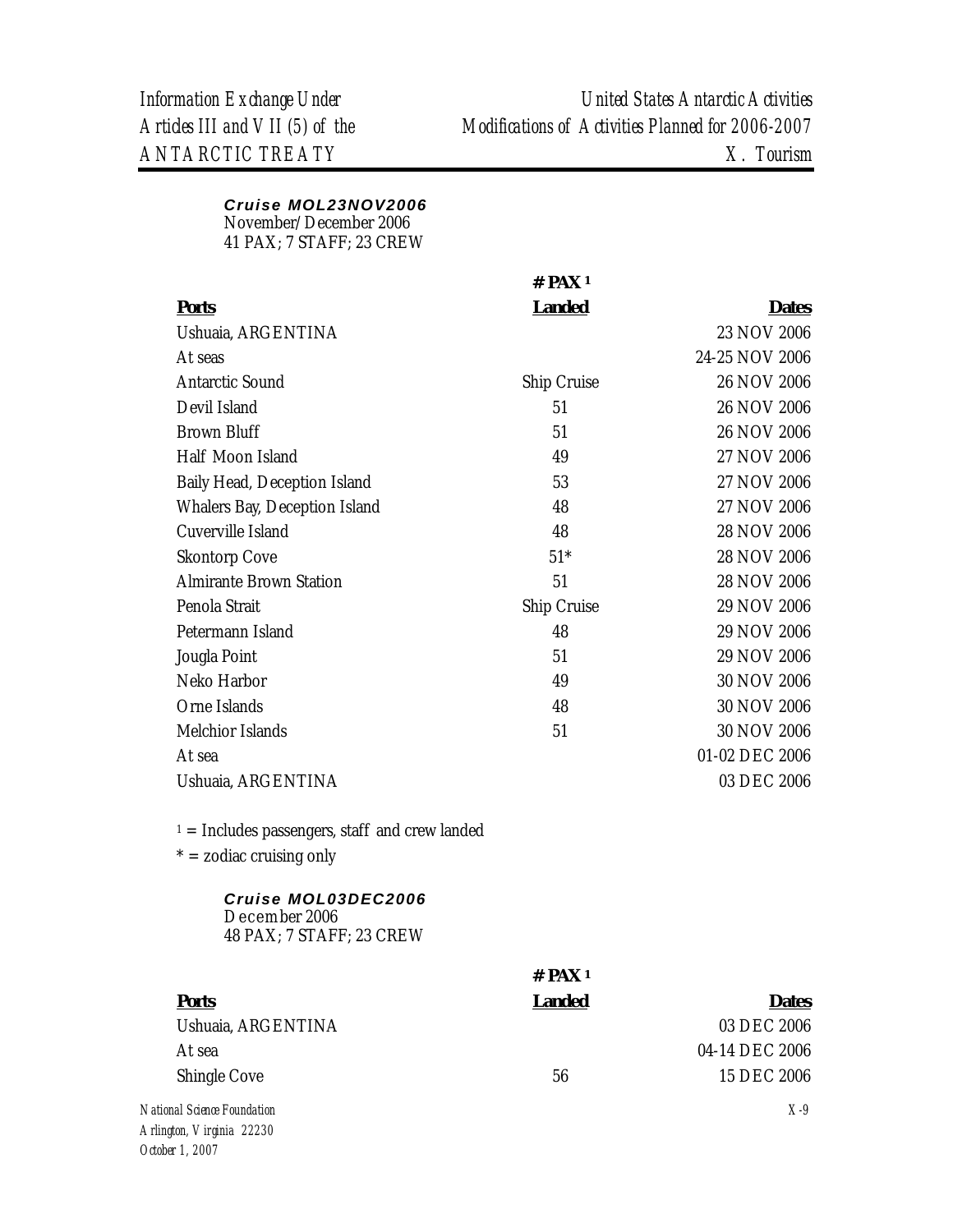*Information Exchange Under United States Antarctic Activities Articles III and VII (5) of the Modifications of Activities Planned for 2006-2007* 

| Point Wild                                       | $54*$                | 16 DEC 2006    |
|--------------------------------------------------|----------------------|----------------|
| Baily Head, Deception Island                     | 59                   | 17 DEC 2006    |
| Whalers Bay, Deception Island                    | 55                   | 17 DEC 2006    |
| Goudier Island                                   | 56                   | 18 DEC 2006    |
| Petermann Island                                 | 53                   | 18 DEC 2006    |
| Neko Harbor                                      | 53                   | 19 DEC 2006    |
| Melchior Islands                                 | $50*$                | 19 DEC 2006    |
| At sea                                           |                      | 20 DEC 2006    |
| Ushuaia, ARGENTINA                               |                      | 21 DEC 2006    |
| $1 =$ Includes passengers, staff and crew landed |                      |                |
| $* =$ zodiac cruising only                       |                      |                |
| Cruise MOL21DEC2006                              |                      |                |
| December 2006                                    |                      |                |
| 50 PAX; 6 STAFF; 23 CREW                         |                      |                |
|                                                  | $#$ PAX <sup>1</sup> |                |
|                                                  |                      |                |
| <b>Ports</b>                                     | <b>Landed</b>        | <b>Dates</b>   |
| Ushuaia, ARGENTINA                               |                      | 21 DEC 2006    |
| At sea                                           |                      | 22-23 DEC 2006 |
| Devil Island                                     | 56                   | 24 DEC 2006    |
| Crystal Hill                                     | 56                   | 24 DEC 2006    |
| Paulet Island                                    | 48                   | 25 DEC 2006    |
| <b>Brown Bluff</b>                               | 56                   | 25 DEC 2006    |
| Gourdin Island                                   | 56                   | 25 DEC 2006    |
| Half Moon Island                                 | 54                   | 26 DEC 2006    |
| Whalers Bay, Deception Island                    | 55                   | 26 DEC 2006    |
| Pendulum Cove                                    | 52                   | 26 DEC 2006    |
| <b>Skontorp Cove</b>                             | $55*$                | 27 DEC 2006    |
| Goudier Island                                   | 57                   | 27 DEC 2006    |
| Petermann Island                                 | 53                   | 28 DEC 2006    |
| Pleneau Island                                   | $60*$                | 28 DEC 2006    |
| At sea                                           |                      | 29-30 DEC 2006 |

 $1 =$  Includes passengers, staff and crew landed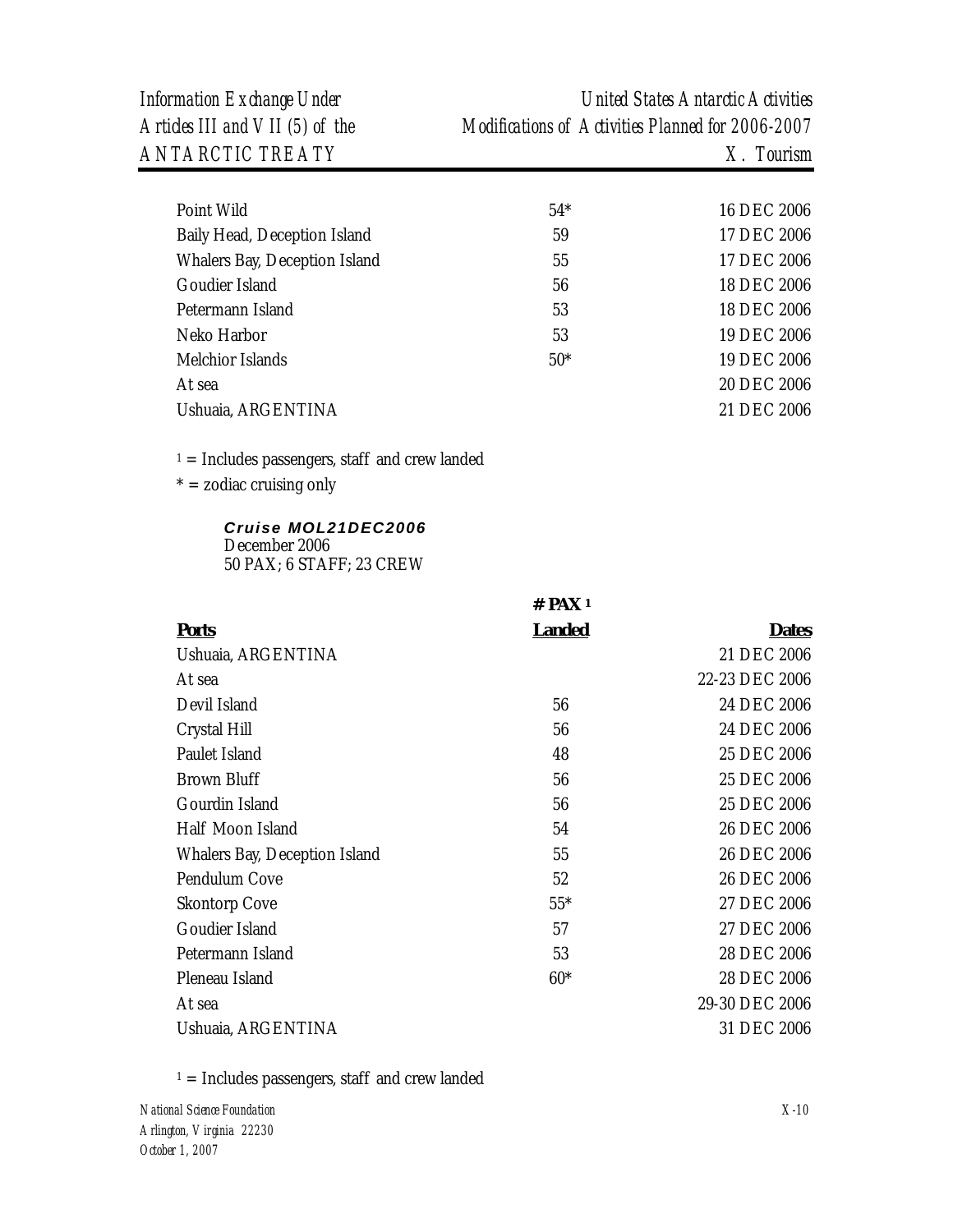$* =$  zodiac cruising only

|  | Cruise MOL31DEC2006 |
|--|---------------------|
|--|---------------------|

| December/January 2007    |  |
|--------------------------|--|
| 47 PAX; 7 STAFF; 23 CREW |  |

|                                | $#$ PAX <sup>1</sup> |                |
|--------------------------------|----------------------|----------------|
| <b>Ports</b>                   | <b>Landed</b>        | <b>Dates</b>   |
| Ushuaia, ARGENTINA             |                      | 31 DEC 2006    |
| At sea                         |                      | 01-10 JAN 2007 |
| <b>Shingle Cove</b>            | 57                   | 11 JAN 2007    |
| Point Wild                     | $51*$                | 12 JAN 2007    |
| Cape Lookout                   | 54                   | 12 JAN 2007    |
| Aitcho Island                  | 54                   | 12 JAN 2007    |
| Whalers Bay, Deception Island  | 54                   | 13 JAN 2007    |
| <b>Skontorp Cove</b>           | 55                   | 14 JAN 2007    |
| <b>Almirante Brown Station</b> | 55                   | 14 JAN 2007    |
| Petermann Island               | 54                   | 14 JAN 2007    |
| Pleneau Island                 | 54                   | 14 JAN 2007    |
| Goudier Island                 | 54                   | 15 JAN 2007    |
| At sea                         |                      | 16-17 JAN 2007 |
| Ushuaia, ARGENTINA             |                      | 18 JAN 2007    |

 $1 =$  Includes passengers, staff and crew landed

 $* =$  zodiac cruising only

# *Cruise MOL18JAN2007*  January 2007

52 PAX; 8 STAFF; 20 CREW

|                               | $#$ PAX <sup>1</sup> |                |
|-------------------------------|----------------------|----------------|
| <b>Ports</b>                  | <b>Landed</b>        | <b>Dates</b>   |
| Ushuaia, ARGENTINA            |                      | 18 JAN 2007    |
| At sea                        |                      | 19-20 JAN 2007 |
| Devil Island                  | 59                   | 21 JAN 2007    |
| Brown Bluff                   | 63                   | 21 JAN 2007    |
| Whalers Bay, Deception Island | 60                   | 22 JAN 2007    |
| Hannah Point                  | 60                   | 22 JAN 2007    |
| onal Science Foundation       |                      | $X-11$         |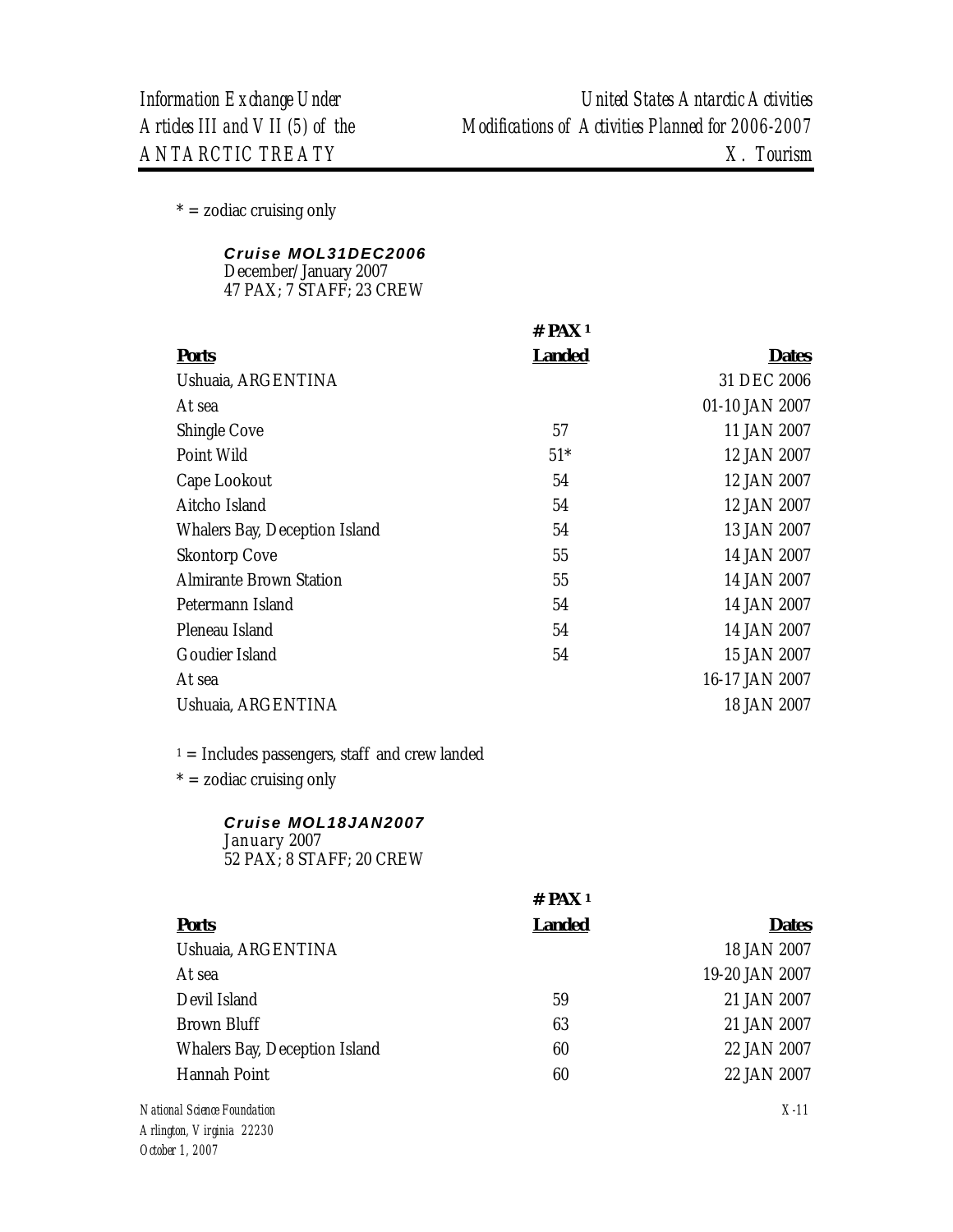| Cuverville Island              | Ship Cruise | 23 JAN 2007    |
|--------------------------------|-------------|----------------|
| <b>Almirante Brown Station</b> | 34          | 23 JAN 2007    |
| <b>Skontorp Cove</b>           | $29*$       | 23 JAN 2007    |
| Petermann Island               | 59          | 24 JAN 2007    |
| Pleneau Island                 | $32*$       | 24 JAN 2007    |
| Goudier Island                 | 57          | 25 JAN 2007    |
| Jougla Point                   | 36          | 25 JAN 2007    |
| Neko Harbor                    | 59          | 25 JAN 2007    |
| Danco Island                   | 50          | 25 JAN 2007    |
| Melchior Islands               | Ship Cruise | 25 JAN 2007    |
| At Sea                         |             | 26-27 JAN 2007 |
| Ushuaia, ARGENTINA             |             | 28 JAN 2007    |
|                                |             |                |

 $1 =$  Includes passengers, staff and crew landed

 $* =$  zodiac cruising only

#### *Cruise MOL28JAN2007*  January/February 2007 48 PAX; 5 STAFF; 25 CREW

*National Science Foundation X-12* **# PAX 1 Ports Landed Dates** Ushuaia, ARGENTINA At sea 28 JAN 2007 29-30 JAN 2007 Devil Island 31 JAN 2007 Brown Bluff 52 31 JAN 2007 Hannah Point 63 01 FEB 2007 Neko Harbor 51 02 FEB 2007 Skontorp Cove Detaille island 54\* 49 02 FEB 2007 03 FEB 2007 At sea 04 FEB 2007 Stonington Island Fish Islands 56 53\* 05 FEB 2007 06 FEB 2007 Pleneau Island 17<sup>\*</sup> 17<sup>\*</sup> 07 FEB 2007 Yalour Islands 607 FEB 2007 Melchior Islands 48\* 07 FEB 2007 At sea 08-09 FEB 2007

*Arlington, Virginia 22230 October 1, 2007*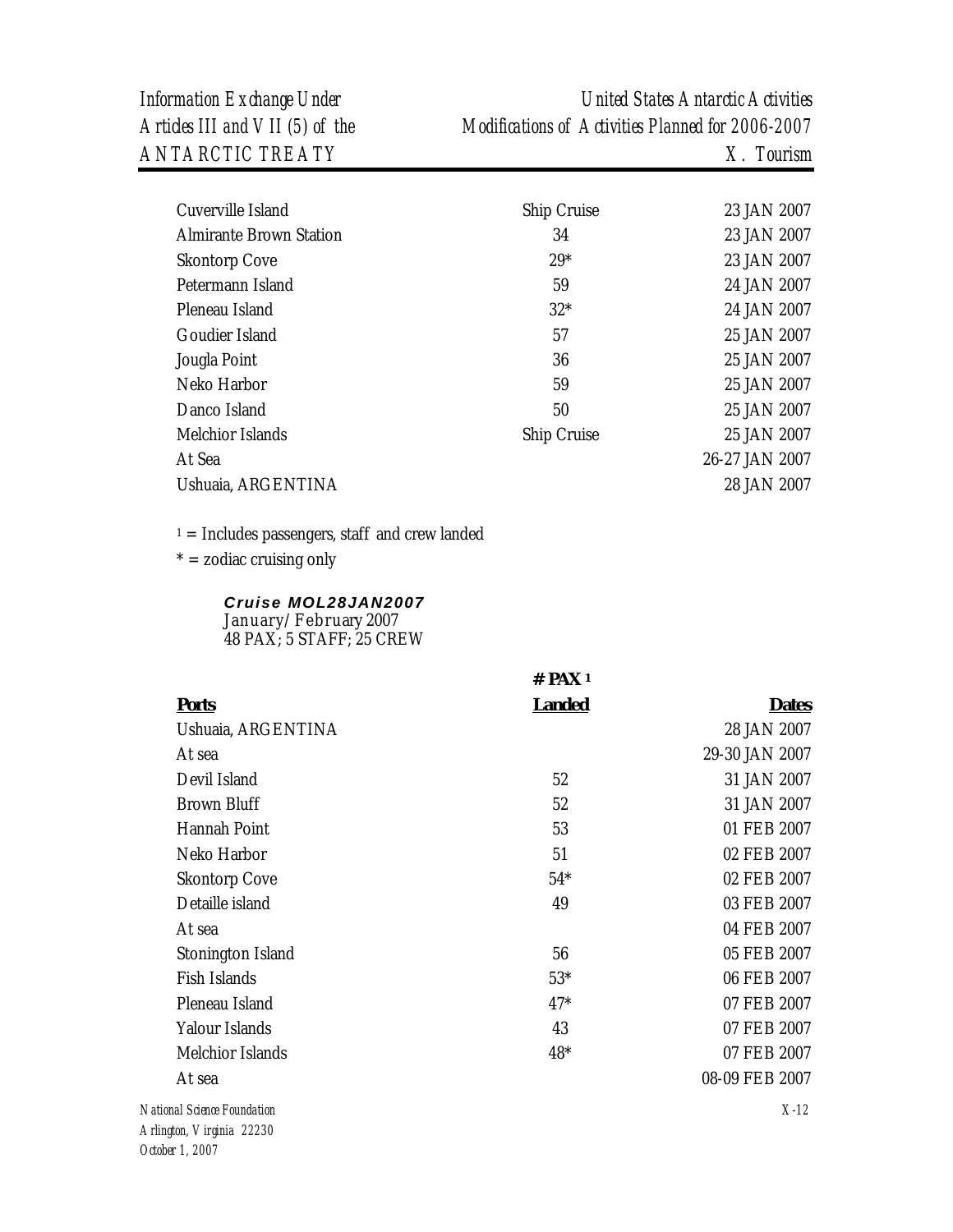Ushuaia, ARGENTINA 10 FEB 2007

 $1 =$  Includes passengers, staff and crew landed

 $* =$  zodiac cruising only

#### *Cruise MOL10FEB2007*  February 2007 48 PAX; 6 STAFF; 25 CREW

|                               | $#$ PAX <sup>1</sup> |                |
|-------------------------------|----------------------|----------------|
| <b>Ports</b>                  | <b>Landed</b>        | <b>Dates</b>   |
| Ushuaia, ARGENTINA            |                      | 10 FEB 2007    |
| At sea                        |                      | 11-12 FEB 2007 |
| Hannah Point                  | 55                   | 13 FEB 2007    |
| Whalers Bay, Deception Island | 50                   | 13 FEB 2007    |
| Neko Harbor                   | 51                   | 14 FEB 2007    |
| Goudier Island                | 54                   | 14 FEB 2007    |
| Detaille Island               | 52                   | 15 FEB 2007    |
| At sea                        |                      | 16-17 FEB 2007 |
| Stonington Island             | 52                   | 18 FEB 2007    |
| Penola Strait                 | $56*$                | 19 FEB 2007    |
| <b>Vernadsky Station</b>      | 56                   | 19 FEB 2007    |
| Petermann Island              | 50                   | 19 FEB 2007    |
| Pleneau Island                | $48*$                | 19 FEB 2007    |
| Orne Islands                  | 50                   | 20 FEB 2007    |
| Melchior Islands              | $44*$                | 20 FEB 2007    |
| At sea                        |                      | 21-22 FEB 2007 |
| Ushuaia, ARGENTINA            |                      | 23 FEB 2007    |

 $1 =$  Includes passengers, staff and crew landed

 $* =$  zodiac cruising only

#### *Cruise MOL23FEB 2007*  February/March 2007 45 PAX; 7 STAFF; 23 CREW

# **# PAX 1 Ports Landed Dates**

*National Science Foundation Arlington, Virginia 22230 October 1, 2007* 

*X-13*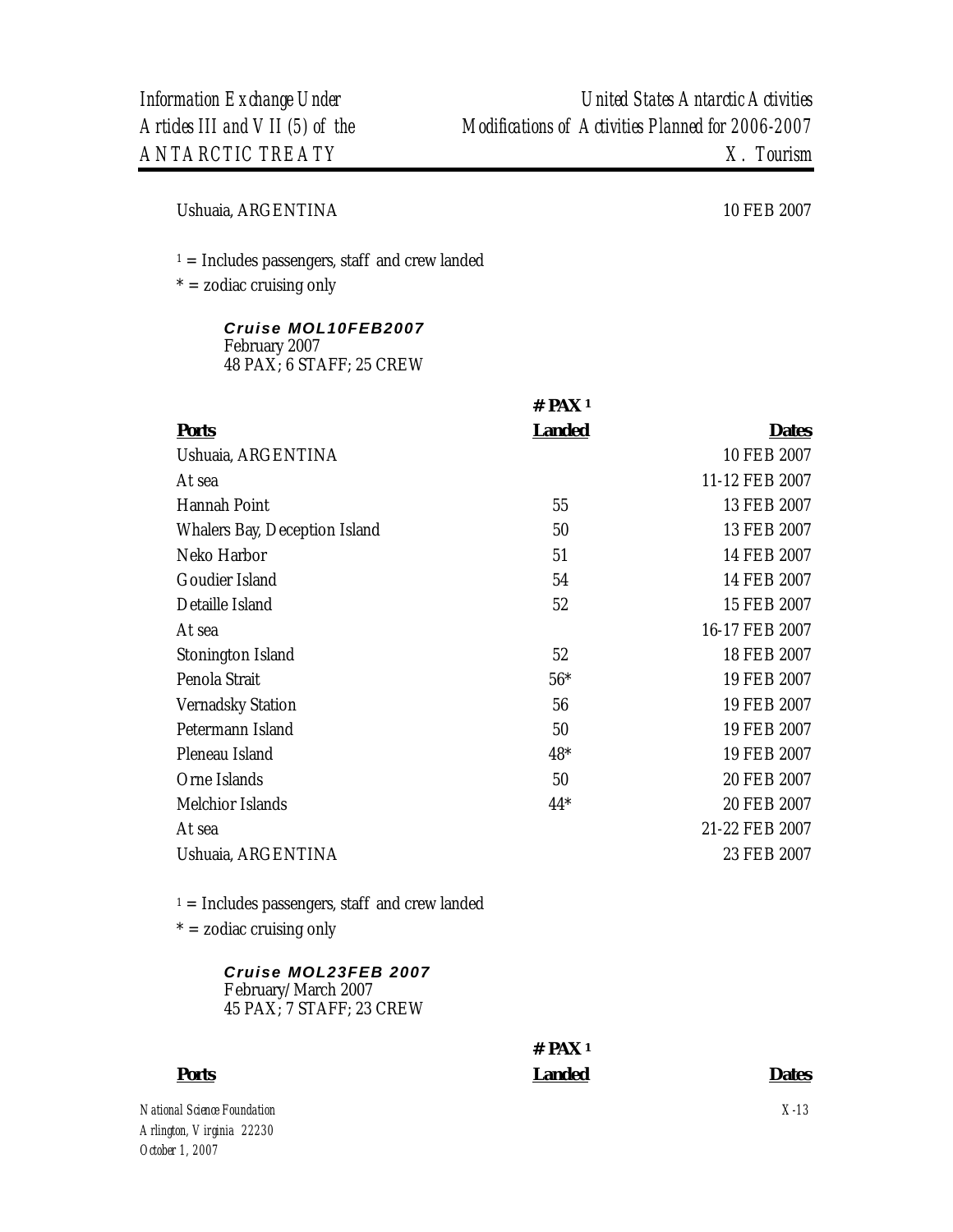| Ushuaia, ARGENTINA            |                | 23 FEB 2007    |
|-------------------------------|----------------|----------------|
| At Sea                        |                | 24 FEB 2007    |
| Aitcho Island                 | 50             | 25 FEB 2007    |
| <b>Brown Bluff</b>            | 49             | 26 FEB 2007    |
| Devil Island                  | 48             | 26 FEB 2007    |
| Vega Island                   | $19*$          | 26 FEB 2007    |
| Paulet Island                 | 49             | 27 FEB 2007    |
| Hannah Point                  | 52             | 28 FEB 2007    |
| Whalers Bay, Deception Island | 52             | 28 FEB 2007    |
| Baily Head, Deception Island  | $\overline{7}$ | 28 FEB 2007    |
| Wilhelmina Bay                | $49*$          | 01 MAR 2007    |
| Neko Harbor                   | 52             | 01 MAR 2007    |
| <b>Skontorp Cove</b>          | 48*            | 01 MAR 2007    |
| Goudier Island                | 50             | 02 MAR 2007    |
| Pleneau Island                | $52*$          | 02 MAR 2007    |
| Penola Strait                 | $40*$          | 02 MAR 2007    |
| <b>Vernadsky Station</b>      | 50             | 02 MAR 2007    |
| At sea                        |                | 03-04 MAR 2007 |
| Ushuaia, ARGENTINA            |                | 05 MAR 2007    |
|                               |                |                |

 $1 =$  Includes passengers, staff and crew landed

\* = zodiac cruising only

| Cruise MOL05MAR2007      |
|--------------------------|
| March/April 2007         |
| 44 PAX; 3 STAFF; 23 CREW |

|                        | $#$ PAX <sup>1</sup> |                      |
|------------------------|----------------------|----------------------|
| <b>Ports</b>           | <b>Landed</b>        | <b>Dates</b>         |
| Ushuaia, ARGENTINA     |                      | 05 MAR 2007          |
| At sea                 |                      | 06-07 MAR 2007       |
| <b>Admiralty Bay</b>   | Ship Cruise          | 08 MAR 2007          |
| <b>Brown Bluff</b>     | 45                   | 09 MAR 2007          |
| At sea                 |                      | 10 MAR 2007          |
| Orcadas                | 52                   | 11 MAR 2007          |
| At sea                 |                      | 12 MAR - 09 APR 2007 |
| Ushuaia, ARGENTINA     |                      | 10 APR 2007          |
| nal Science Foundation |                      | $X-14$               |
| ttan Ulindinia 99990   |                      |                      |

 $N$ *ation Arlington, Virginia 22230 October 1, 2007*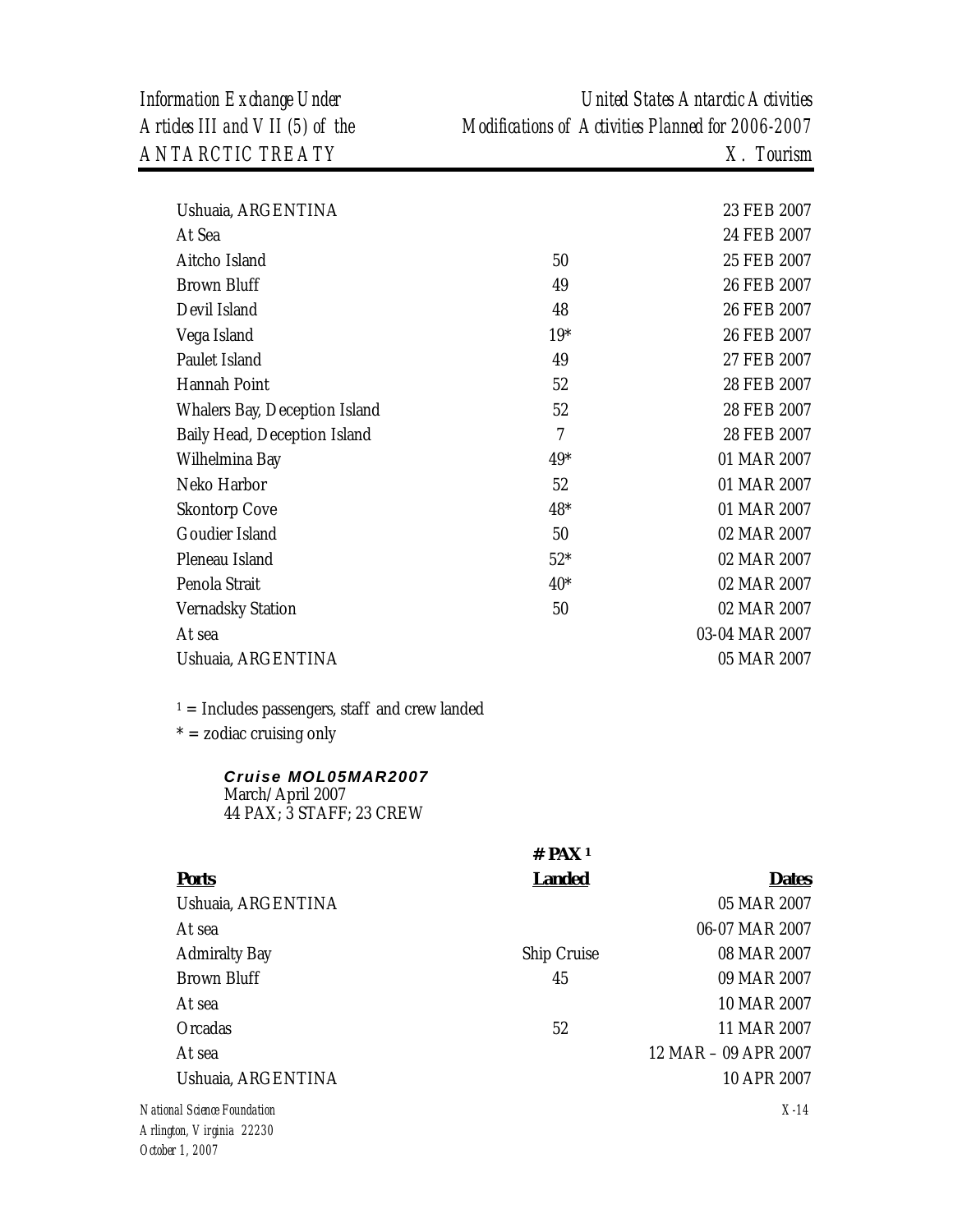$1 =$  Includes passengers, staff and crew landed

 $* =$  zodiac cruising only

# **KHLEBNIKOV**

# *Cruise KLB09OCT2006*

October 2006 102 PAX; 11 STAFF; 71 CREW

|                                                                                                                                                                                  | # $PAX_1$     |                |
|----------------------------------------------------------------------------------------------------------------------------------------------------------------------------------|---------------|----------------|
| <b>Ports</b>                                                                                                                                                                     | <b>Landed</b> | <b>Dates</b>   |
| Ushuaia, ARGENTINA                                                                                                                                                               |               | 09 OCT 2006    |
| At sea                                                                                                                                                                           |               | 10-12 OCT 2006 |
| Snow Hill Island Emperor Rookery                                                                                                                                                 | 119#          | 13 OCT 2006    |
| Snow Hill Island Emperor Rookery                                                                                                                                                 | 96#           | 14 OCT 2006    |
| Snow Hill Island Emperor Rookery                                                                                                                                                 | 82#           | 15 OCT 2006    |
| At sea                                                                                                                                                                           |               | 16-17 OCT 2006 |
| <b>Brown Bluff</b>                                                                                                                                                               | 104           | 18 OCT 2006    |
| Trinity Peninsula Ice Cap                                                                                                                                                        | 104#          | 18 OCT 2006    |
| At sea                                                                                                                                                                           |               | 19-20 OCT 2006 |
| Ushuaia, ARGENTINA                                                                                                                                                               |               | 21 OCT 2007    |
| $1 =$ Includes passengers, staff and crew landed<br>$* =$ zodiac cruising only; $# =$ helo landing<br>Cruise KLB21OCT2006<br>October/November 2006<br>102 PAX; 14 STAFF; 70 CREW |               |                |
|                                                                                                                                                                                  | # $PAX1$      |                |
| <b>Ports</b>                                                                                                                                                                     | <b>Landed</b> | <b>Dates</b>   |
| Ushuaia, ARGENTINA                                                                                                                                                               |               | 21 OCT 2006    |
| At sea                                                                                                                                                                           |               | 22-23 OCT 2006 |
| Snow Hill Island Emperor Rookery                                                                                                                                                 | 119#          | 24 OCT 2006    |
| Snow Hill Island Emperor Rookery                                                                                                                                                 | 114#          | 25 OCT 2006    |
| Snow Hill Island Emperor Rookery                                                                                                                                                 | 107#          | 26 OCT 2006    |
| nal Science Foundation                                                                                                                                                           |               | $X-15$         |

 $N$ *ation Arlington, Virginia 22230 October 1, 2007*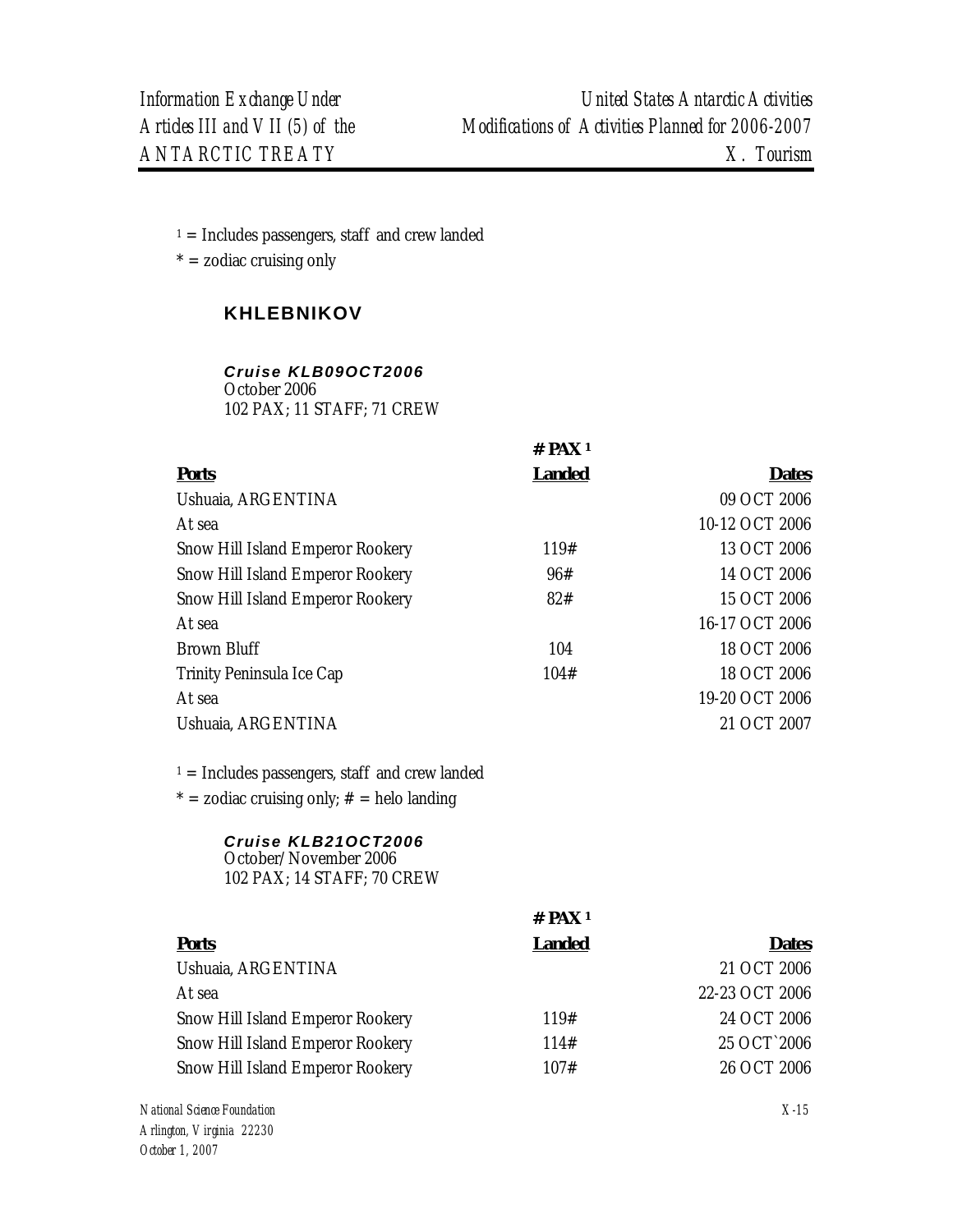| Snow Hill Island Emperor Rookery | 102#        | 27 OCT 2006          |
|----------------------------------|-------------|----------------------|
| Brown Bluff                      | 115         | 28 OCT 2006          |
| Lemaire Channel                  | Ship Cruise | 29 OCT 2006          |
| Neumayer Channel                 | Ship Cruise | 29 OCT 2006          |
| Half Moon Island                 | 85          | 30 OCT 2006          |
| At sea                           |             | 01 OCT - 01 NOV 2006 |
| Ushuaia, ARGENTINA               |             | 02 NOV 2006          |

 $1 =$  Includes passengers, staff and crew landed

 $* =$  zodiac cruising only;  $# =$  helo landing

# *Cruise KLB02NOV2006*

November 2006 103 PAX; 14 STAFF; 71 CREW

|                                  | 17 I.AV       |                |
|----------------------------------|---------------|----------------|
| <b>Ports</b>                     | <b>Landed</b> | <b>Dates</b>   |
| Ushuaia, ARGENTINA               |               | 02 NOV 2006    |
| At sea                           |               | 03-05 NOV 2006 |
| Snow Hill Island Emperor Rookery | 115#          | 06 NOV 2006    |
| Snow Hill Island Emperor Rookery | 118#          | 07 NOV 2006    |
| Snow Hill Island Emperor Rookery | 88#           | 08 NOV 2006    |
| <b>Brown Bluff</b>               | 128           | 09 NOV 2006    |
| Half Moon Island                 | 116           | 10 NOV 2006    |
| Neumayer Channel                 | Ship Cruise   | 11 NOV 2006    |
| Lemaire Channel                  | Ship Cruise   | 11 NOV 2006    |
| Penola Strait                    | Ship Cruise   | 11 NOV 2006    |
| At sea                           |               | 12-14 NOV 2006 |
| Ushuaia, ARGENTINA               |               | 14 NOV 2006    |
|                                  |               |                |

**# PAX 1** 

 $1 =$  Includes passengers, staff and crew landed

 $* =$  zodiac cruising only;  $# =$  helo landing

#### *Cruise KLB14NOV2006*

November/December 2006 89 PAX; 13 STAFF; 66 CREW

**# PAX <sup>1</sup>**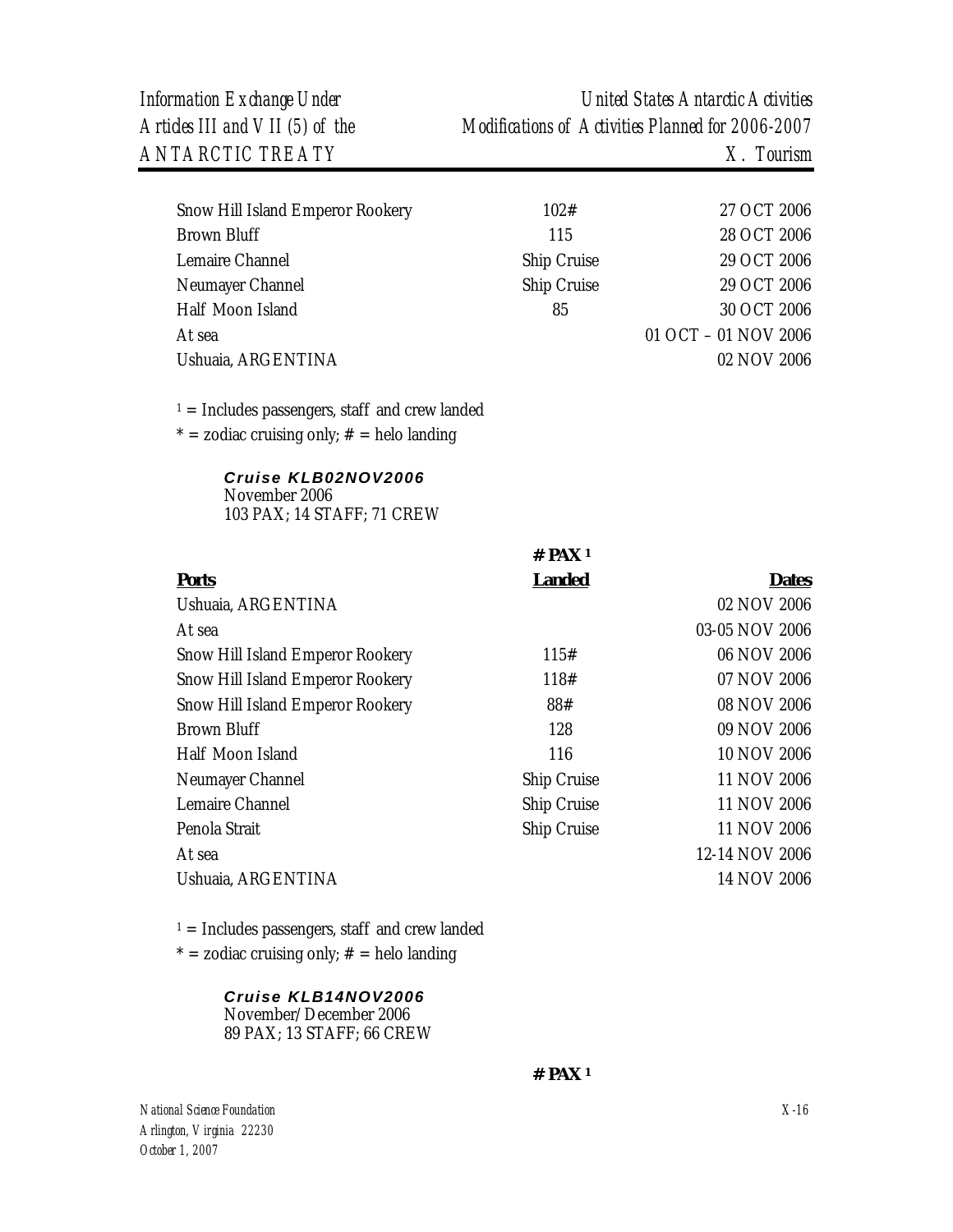| <b>Ports</b>                                                                    | <b>Landed</b>        | <b>Dates</b>   |
|---------------------------------------------------------------------------------|----------------------|----------------|
| Ushuaia, ARGENTINA                                                              |                      | 14 NOV 2006    |
| At sea                                                                          |                      | 15-16 NOV 2006 |
| Neko Harbor                                                                     | 101                  | 17 NOV 2006    |
| <b>Skontorp Cove</b>                                                            | $92*$                | 17 NOV 2006    |
| Jougla Point                                                                    | 90                   | 18 NOV 2006    |
| Goudier Island                                                                  | 90                   | 18 NOV 2006    |
| Petermann Island                                                                | 97                   | 18 NOV 2006    |
| At sea                                                                          |                      | 19 NOV 2006    |
| Horseshoe Island                                                                | 89#                  | 20 NOV 2006    |
| Stonington Island                                                               | 92#                  | 20 NOV 2006    |
| At sea                                                                          |                      | 21 NOV 2006    |
| Peter 1st Island                                                                | 99                   | 22 NOV 2006    |
| At sea                                                                          |                      | 23-30 NOV 2006 |
| Ross Ice Shelf                                                                  | 98#                  | 01 DEC 2006    |
| Canada Glacier, Taylor Valley                                                   | 105#                 | 02 DEC 2006    |
| Cape Royds                                                                      | 106#                 | 02 DEC 2006    |
| Cape Evans                                                                      | 101#                 | 03 DEC 2006    |
| Cape Adare                                                                      | 101                  | 04 DEC 2006    |
| At sea                                                                          |                      | 05-11 DEC 2006 |
| Lyttleton, NEW ZEALAND                                                          |                      | 12 DEC 2006    |
| $1 =$ Includes passengers, staff and crew landed                                |                      |                |
| * = zodiac cruising only; $#$ = helo landing                                    |                      |                |
| Cruise KLB13DEC2006<br>December 2006/January 2007<br>106 PAX; 15 STAFF; 67 CREW |                      |                |
|                                                                                 | $#$ PAX <sup>1</sup> |                |
| <b>Ports</b>                                                                    | <b>Landed</b>        | <b>Dates</b>   |
| Lyttleton, NEW ZEALAND                                                          |                      | 13 DEC 2006    |
| At sea                                                                          |                      | 14-20 DEC 2006 |
| Ross Ice Shelf                                                                  | 121#                 | 21 DEC 2006    |
| Franklin Island                                                                 | 112                  | 21 DEC 2006    |
| Canada Glacier, Taylor Valley                                                   | 113#                 | 22 DEC 2006    |
| Cape Royds                                                                      | 114#                 | 23 DEC 2006    |

*National Science Foundation Arlington, Virginia 22230 October 1, 2007* 

*X-17*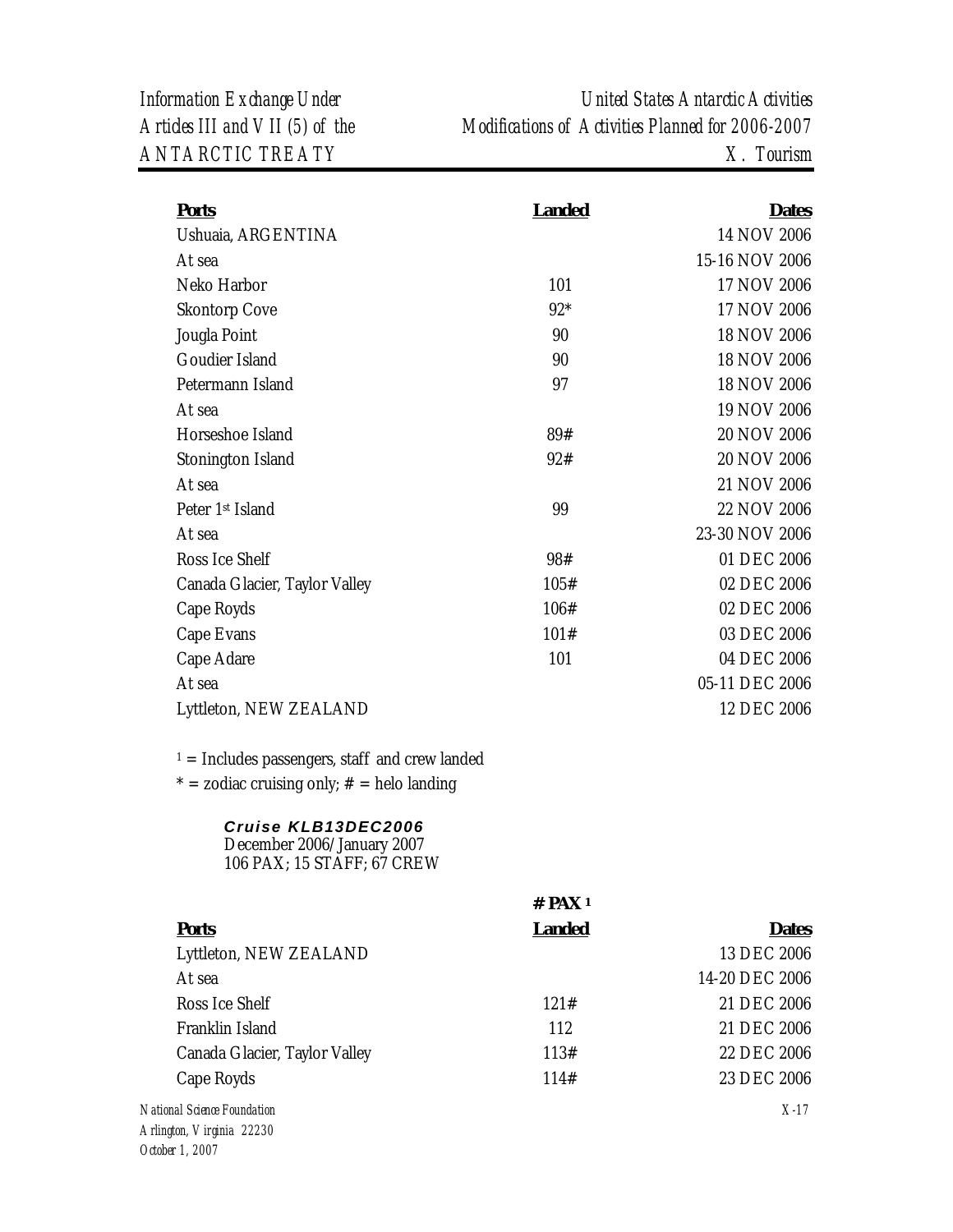| Cape Evans                 | 118# | 24 DEC 2006             |
|----------------------------|------|-------------------------|
| Cape Bird                  | 104  | 24 DEC 2006             |
| At sea                     |      | 25 DEC 2006             |
| Cape Washington (ice walk) | 125  | 26 DEC 2006             |
| Cape Washington            | 115# | 27 DEC 2006             |
| At sea                     |      | 28 DEC 2006-05 JAN 2007 |
| Hobart, TASMANIA           |      | 06 JAN 2007             |
|                            |      |                         |

 $1 =$  Includes passengers, staff and crew landed

\* = zodiac cruising only;  $#$  = helo landing

# **PROFESSOR MULTANOVSKIY**

#### *Cruise MULT04NOV2006*

November 2006 50 PAX; 5 STAFF; 25 CREW

|                                | # $PAX_1$     |                |
|--------------------------------|---------------|----------------|
| <b>Ports</b>                   | <b>Landed</b> | <b>Dates</b>   |
| Port Stanley, FALKLAND ISLANDS |               | 04 NOV 2006    |
| At sea                         |               | 05-14 NOV 2006 |
| Paulet Island                  | 54            | 15 NOV 2006    |
| Brown Bluff                    | 56            | 15 NOV 2006    |
| Half Moon Island               | 54            | 16 NOV 2006    |
| Whalers Bay, Deception Island  | 57            | 16 NOV 2006    |
| Goudier Island                 | 57            | 17 NOV 2006    |
| At sea                         |               | 18-19 NOV 2006 |
| Ushuaia, ARGENTINA             |               | 20 NOV 2006    |

 $1 =$  Includes passengers, staff and crew landed

 $* =$  zodiac cruising only

#### *Cruise MULT20NOV2006*

November/December 2006 49 PAX; 6 STAFF; 24 CREW

 **# PAX 1**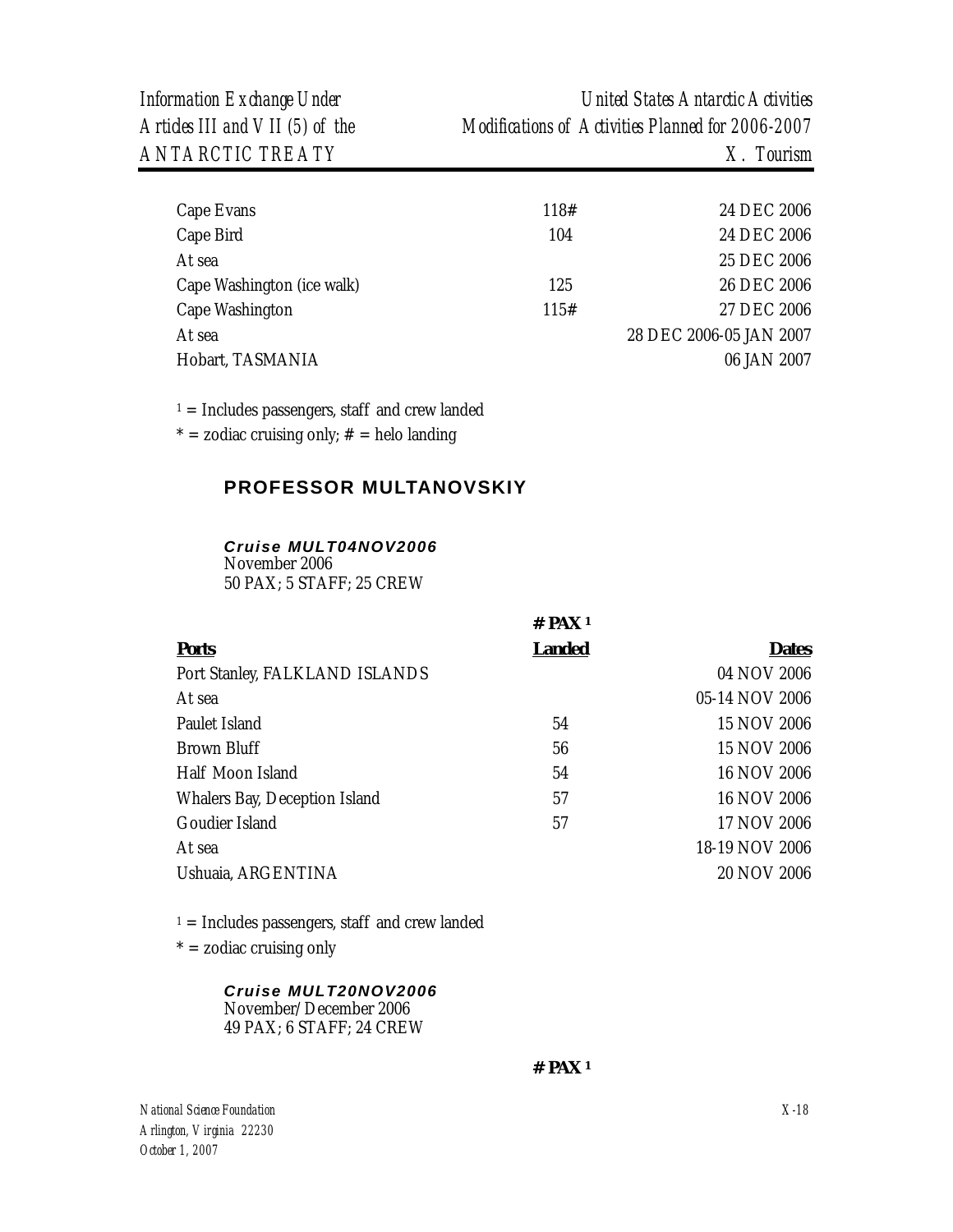| <b>Ports</b>                    | <b>Landed</b> | Dates                |
|---------------------------------|---------------|----------------------|
| Ushuaia, ARGENTINA              |               | 20 NOV 2006          |
| At sea                          |               | 21 NOV - 01 DEC 2006 |
| Paulet Island                   | 55            | 02 DEC 2006          |
| Half Moon Island                | 54            | 03 DEC 2006          |
| Baily Head, Deception Island    | 55            | 03 DEC 2006          |
| Pendulum Cove, Deception Island | 7             | 03 DEC 2006          |
| Goudier Island                  | 53            | 04 DEC 2006          |
| <b>Vernadsky Station</b>        | 45            | 04 DEC 2006          |
| Useful Island                   | 44            | 05 DEC 2006          |
| Neko Harbor                     | 54            | 05 DEC 2006          |
| Melchior Islands                | $44*$         | 05 DEC 2006          |
| At sea                          |               | 06-07 DEC 2006       |
| Ushuaia, ARGENTINA              |               | 08 DEC 2006          |
|                                 |               |                      |

 $1 =$  Includes passengers, staff and crew landed

 $* =$  zodiac cruising only

# *Cruise MULT08DEC 2006*  December 2006

48 PAX; 7 STAFF; 25 CREW

|                                | $#$ PAX <sup>1</sup> |              |
|--------------------------------|----------------------|--------------|
| <b>Ports</b>                   | <b>Landed</b>        | <b>Dates</b> |
| Ushuaia, ARGENTINA             |                      | 08 DEC 2006  |
| At sea                         |                      | 09 DEC 2006  |
| Desolation Island              | 56                   | 10 DEC 2006  |
| Cape Legoupil                  | 57                   | 11 DEC 2006  |
| Gourdin Island                 | 56                   | 11 DEC 2006  |
| Half Moon Island               | 56                   | 12 DEC 2006  |
| Baily Head, Deception Island   | 8                    | 12 DEC 2006  |
| Whalers Bay, Deception Island  | 57                   | 12 DEC 2006  |
| Useful Island                  | 49                   | 13 DEC 2006  |
| Damoy Point (camping)          | 14                   | 13 DEC 2006  |
| <b>Almirante Brown Station</b> | 53                   | 14 DEC 2006  |
| Wylie Bay                      | $38*$                | 14 DEC 2006  |
| Neko Harbor                    | 50                   | 15 DEC 2006  |
| National Science Foundation    |                      | $X-19$       |
| Arlington <i>Urginia</i> 22220 |                      |              |

*Arlington, Virginia 22230 October 1, 2007*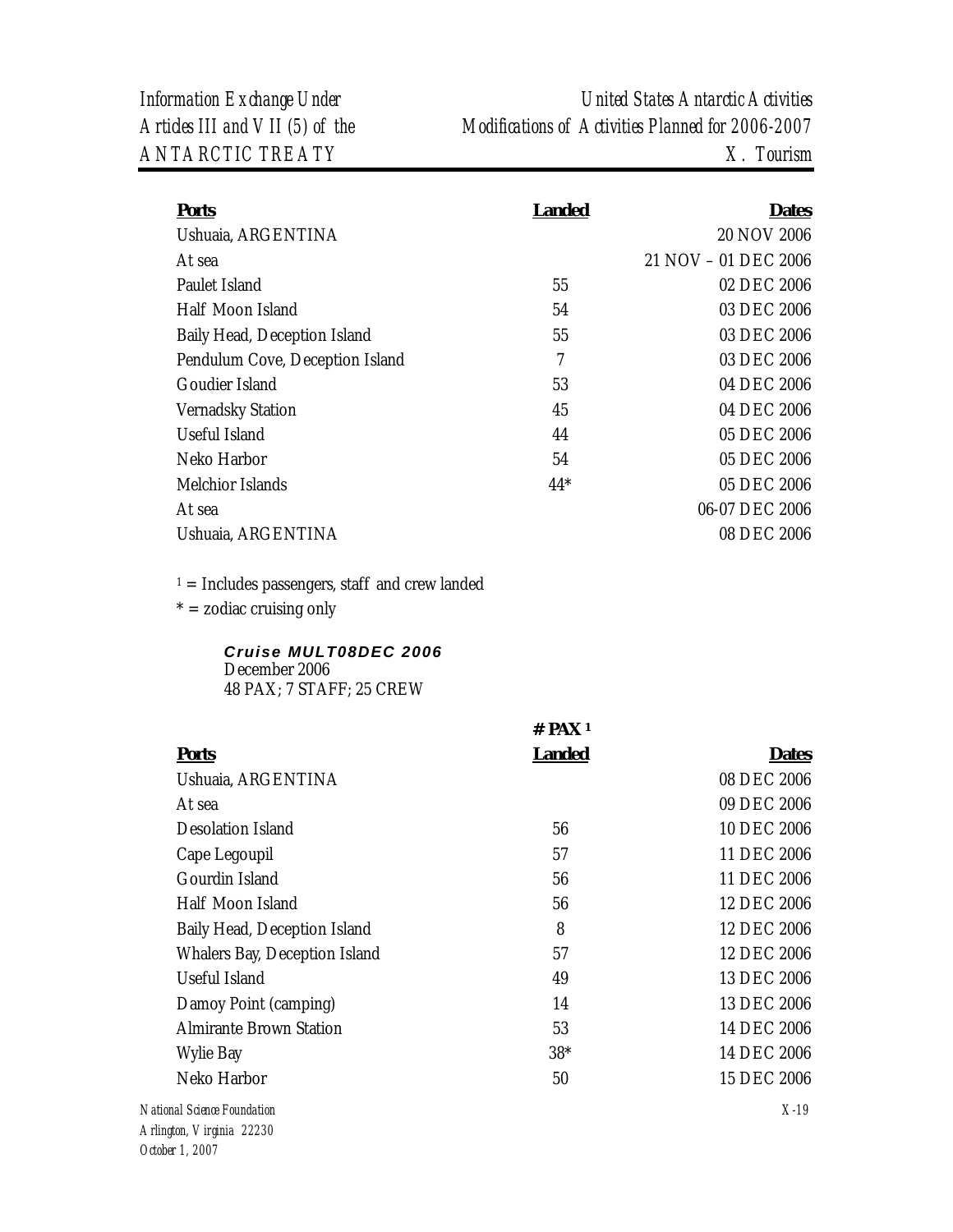| Melchior Islands   | 42 | 15 DEC 2006    |
|--------------------|----|----------------|
| At sea             |    | 16-17 DEC 2006 |
| Ushuaia, ARGENTINA |    | 18 DEC 2006    |

 $1 =$  Includes passengers, staff and crew landed

 $* =$  zodiac cruising only

*Cruise MULT18DEC2006*  December 2006 30 PAX; 7 STAFF; 24 CREW

|                                 | $#$ PAX <sup>1</sup> |                |
|---------------------------------|----------------------|----------------|
| <b>Ports</b>                    | <b>Landed</b>        | <b>Dates</b>   |
| Ushuaia, ARGENTINA              |                      | 18 DEC 2006    |
| At sea                          |                      | 19-20 DEC 2006 |
| Paulet Island                   | 40                   | 21 DEC 2006    |
| <b>Brown Bluff</b>              | 36                   | 21 DEC 2006    |
| Gourdin Island                  | $33*$                | 21 DEC 2006    |
| Telefon Bay, Deception Island   | 37                   | 22 DEC 2006    |
| Pendulum Cove, Deception Island | 34                   | 22 DEC 2006    |
| Baily Head, Deception Island    | $35*$                | 22 DEC 2006    |
| Danco Island                    | 24                   | 23 DEC 2006    |
| Neko Harbor                     | 37                   | 23 DEC 2006    |
| Neko Harbor (camping)           | 24                   | 23 DEC 2006    |
| Goudier Island                  | 39                   | 24 DEC 2006    |
| Port Charcot                    | 32                   | 24 DEC 2006    |
| <b>Almirante Brown Station</b>  | 37                   | 25 DEC 2006    |
| Useful Island                   | 35                   | 25 DEC 2006    |
| At sea                          |                      | 26-27 DEC 2006 |
| Ushuaia, ARGENTINA              |                      | 28 DEC 2006    |

 $1 =$  Includes passengers, staff and crew landed

 $* =$  zodiac cruising only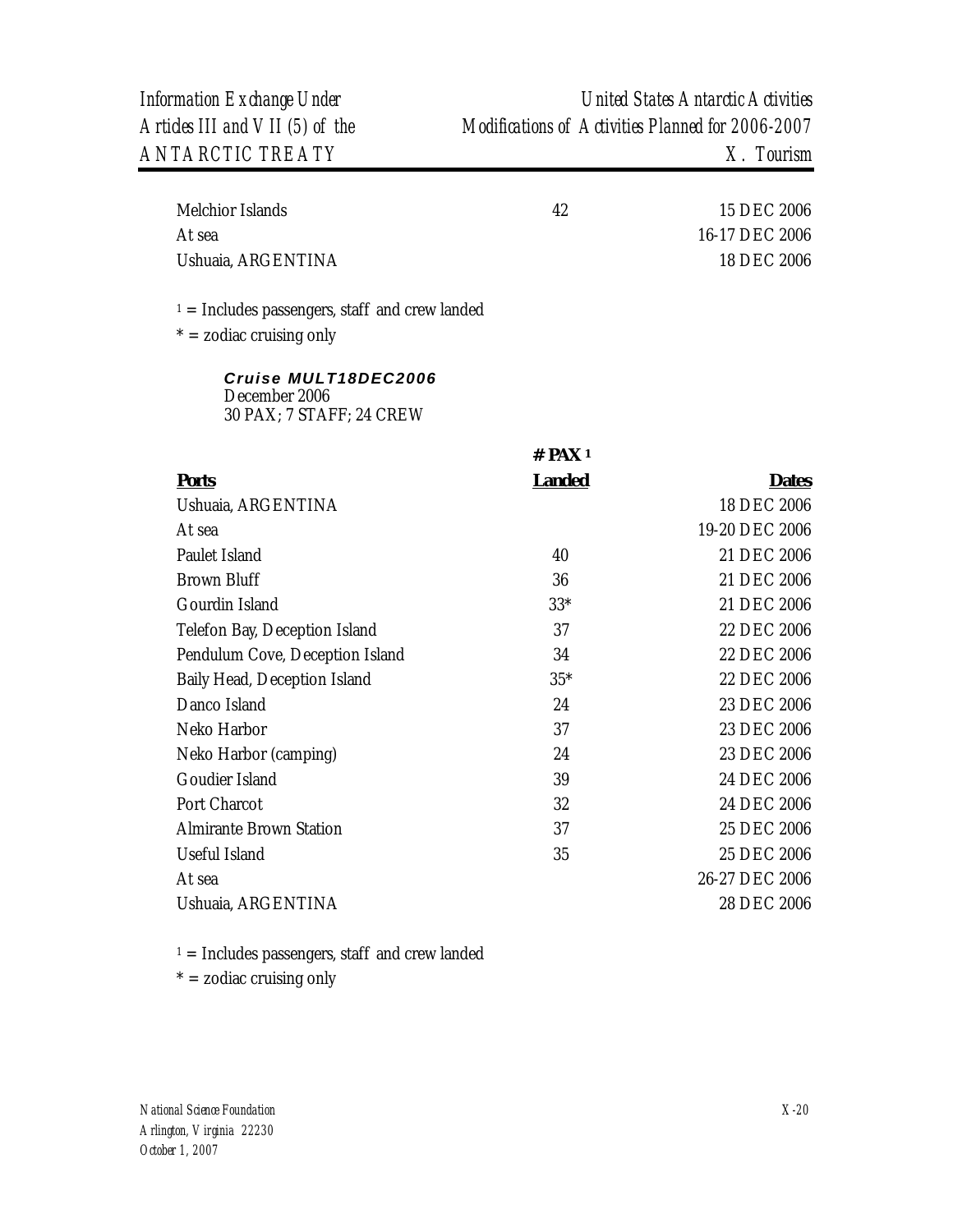# *Cruise MULT28DEC2006*

December 2006/January 2007

39 PAX; 5 STAFF; 25 CREW

|                                                  | $#$ PAX <sup>1</sup> |                |
|--------------------------------------------------|----------------------|----------------|
| <b>Ports</b>                                     | <b>Landed</b>        | <b>Dates</b>   |
| Ushuaia, ARGENTINA                               |                      | 28 DEC 2006    |
| At sea                                           |                      | 29-30 DEC 2006 |
| Cuverville Island                                | 43                   | 31 DEC 2006    |
| Neko Harbor                                      | 45                   | 31 DEC 2006    |
| <b>Gonzales Videla Station</b>                   | 43                   | 01 JAN 2007    |
| Pleneau Island                                   | 41                   | 01 JAN 2007    |
| Petermann Island                                 | $39*$                | 01 JAN 2007    |
| Duchaylard Islands                               | $44*$                | 02 JAN 2007    |
| <b>Vernadsky Station</b>                         | 47                   | 02 JAN 2007    |
| Goudier Island                                   | 42                   | 03 JAN 2007    |
| Useful Island                                    | 44                   | 03 JAN 2007    |
| Wilhelmina Bay                                   | $41*$                | 04 JAN 2007    |
| Hannah Point                                     | 40                   | 04 JAN 2007    |
| Whalers Bay, Deception Island                    | Ship Cruise          | 04 JAN 2007    |
| Telefon Bay, Deception Island                    | 43                   | 05 JAN 2007    |
| Pendulum Cove, Deception Island                  | 38                   | 05 JAN 2007    |
| Half Moon Island                                 | 42                   | 05 JAN 2007    |
| At sea                                           |                      | 06-07 JAN 2007 |
| Ushuaia, ARGENTINA                               |                      | 08 JAN 2007    |
| $1 =$ Includes passengers, staff and crew landed |                      |                |
| $* =$ zodiac cruising only                       |                      |                |
| Cruise MULT08JAN2007<br>January 2007             |                      |                |

47 PAX; 8 STAFF; 25 CREW

*October 1, 2007* 

|                             | $#$ PAX <sup>1</sup> |              |
|-----------------------------|----------------------|--------------|
| <b>Ports</b>                | <b>Landed</b>        | <b>Dates</b> |
| Ushuaia, ARGENTINA          |                      | 08 JAN 2007  |
| At sea                      |                      | 09 JAN 2007  |
| Aitcho Island               | 51                   | 10 JAN 2007  |
| National Science Foundation |                      | $X-21$       |
| Arlington, Virginia 22230   |                      |              |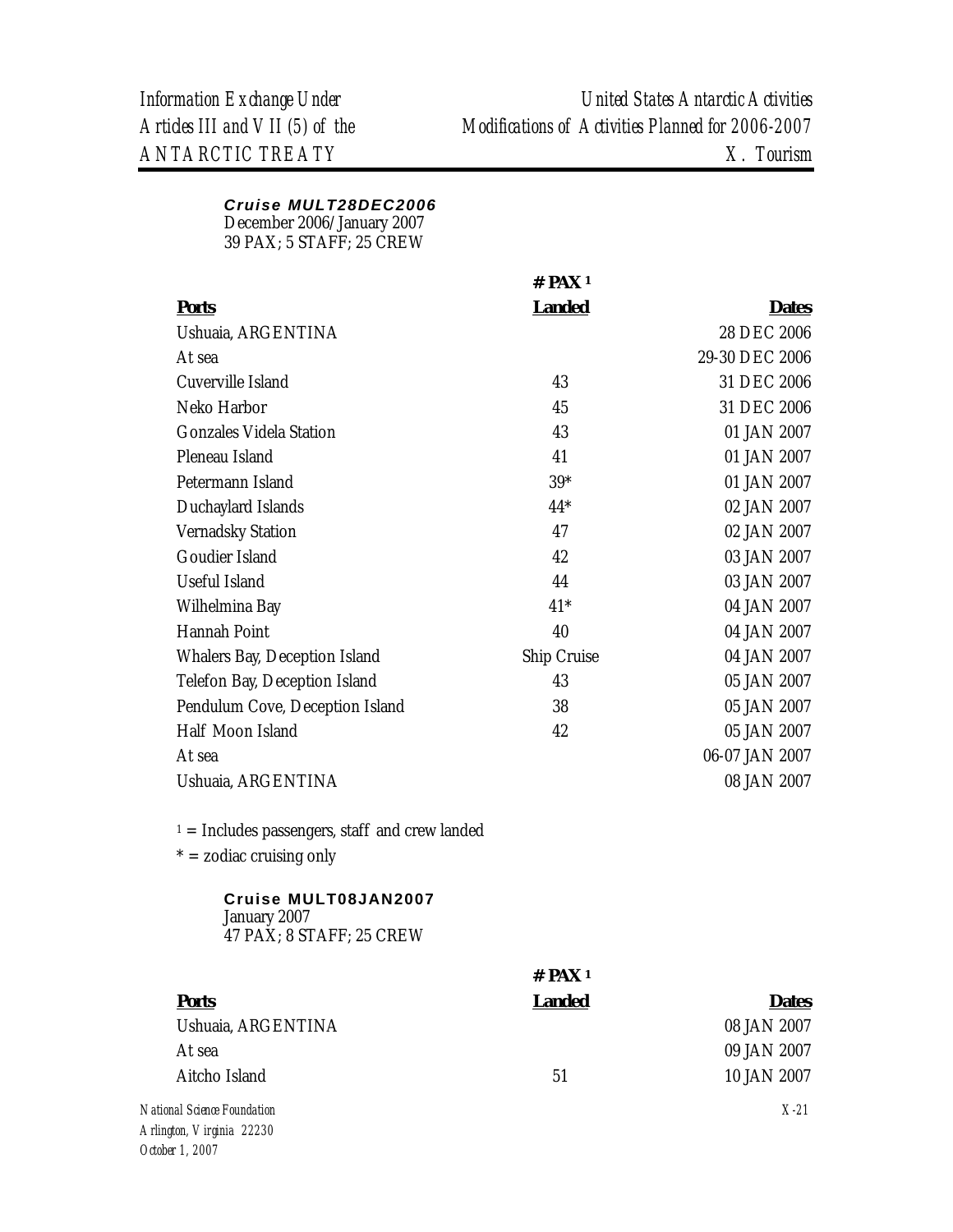*Information Exchange Under United States Antarctic Activities Articles III and VII (5) of the Modifications of Activities Planned for 2006-2007* 

*X-22*

| Paulet Island                                                             | 51                   | 11 JAN 2007    |
|---------------------------------------------------------------------------|----------------------|----------------|
| Paulet Island (kayaking)                                                  | 12                   | 11 JAN 2007    |
| <b>Brown Bluff</b>                                                        | 41                   | 11 JAN 2007    |
| Brown Bluff (kayaking)                                                    | 11                   | 11 JAN 2007    |
| Half Moon Island                                                          | 50                   | 12 JAN 2007    |
| Whalers Bay, Deception Island                                             | 52                   | 12 JAN 2007    |
| Whalers Bay, Deception Island                                             | 12                   | 12 JAN 2007    |
| Pendulum Cove, Deception Island                                           | 50                   | 12 JAN 2007    |
| Cuverville Island                                                         | 53                   | 13 JAN 2007    |
| <b>Almirante Brown Station</b>                                            | 43                   | 13 JAN 2007    |
| <b>Skontorp Cove</b>                                                      | $42*$                | 13 JAN 2007    |
| Skontorp Cove (kayaking)                                                  | 12                   | 13 JAN 2007    |
| Goudier Island                                                            | 56                   | 13 JAN 2007    |
| Damoy Point                                                               | 24                   | 13 JAN 2007    |
| Pleneau Island                                                            | 47                   | 14 JAN 2007    |
| Pleneau Island (kayaking)                                                 | 10                   | 14 JAN 2007    |
| Vernadsky Station                                                         | 22                   | 14 JAN 2007    |
| Duchaylard Islands                                                        | $55*$                | 14 JAN 2007    |
| Melchior Islands                                                          | $46*$                | 15 JAN 2007    |
| At sea                                                                    |                      | 16-17 JAN 2007 |
| Ushuaia, ARGENTINA                                                        |                      | 18 JAN 2007    |
| $1 =$ Includes passengers, staff and crew landed                          |                      |                |
| $* =$ zodiac cruising only                                                |                      |                |
| Cruise MULT18JAN2007<br>January/February 2007<br>47 PAX; 6 STAFF; 24 CREW |                      |                |
|                                                                           | $#$ PAX <sup>1</sup> |                |
| <b>Ports</b>                                                              | <b>Landed</b>        | <b>Dates</b>   |
| Ushuaia, ARGENTINA                                                        |                      | 18 JAN 2007    |
| At sea                                                                    |                      | 19 JAN 2007    |
| New Island                                                                | 55                   | 20 JAN 2007    |
| Carcass Island                                                            | 53                   | 20 JAN 2007    |
| At sea                                                                    |                      | 21-28 JAN 2007 |
| Orcadas                                                                   | 54                   | 29 JAN 2007    |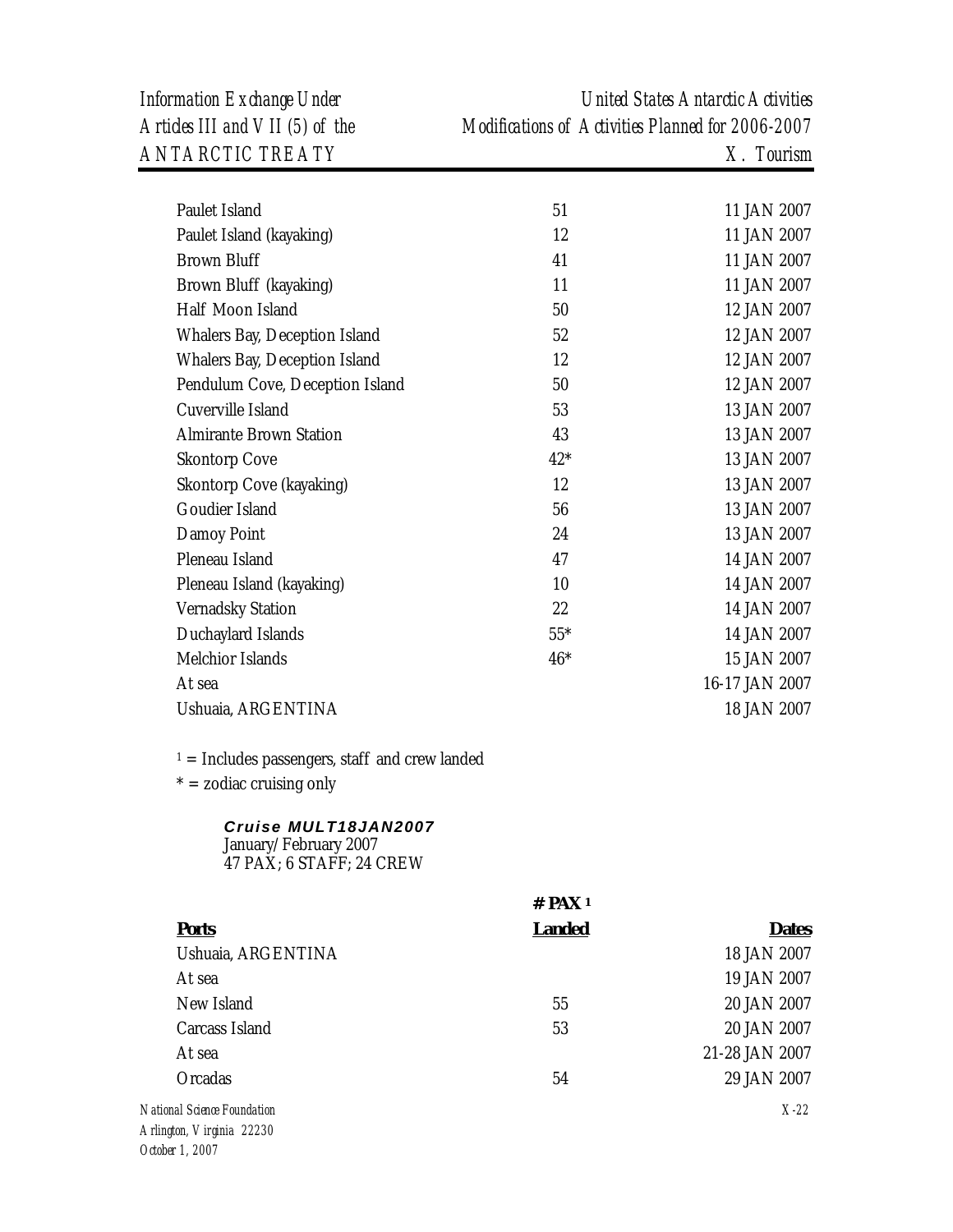*ANTARCTIC TREATY X. Tourism* 

*Information Exchange Under United States Antarctic Activities Articles III and VII (5) of the Modifications of Activities Planned for 2006-2007* 

| At sea                          |       | 30 JAN 2007    |
|---------------------------------|-------|----------------|
| Pendulum Cove, Deception Island | 47    | 31 JAN 2007    |
| Whalers Bay, Deception Island   | 45    | 31 JAN 2007    |
| <b>Skontorp Cove</b>            | $52*$ | 01 FEB 2007    |
| <b>Almirante Brown Station</b>  | 42    | 01 FEB 2007    |
| Pleneau Island                  | $54*$ | 01 FEB 2007    |
| Petermann Island                | 51    | 01 FEB 2007    |
| Cuverville Island               | 49    | 02 FEB 2007    |
| Goudier Island                  | 51    | 02 FEB 2007    |
| At sea                          |       | 03-04 FEB 2007 |
| Ushuaia, ARGENTINA              |       | 05 FEB 2007    |
|                                 |       |                |

 $1 =$  Includes passengers, staff and crew landed

 $* =$  zodiac cruising only;  $\uparrow$  = camping

#### *Cruise MULT05FEB2007*  February 2007 48 PAX; 5 STAFF; 24 CREW

|                      | $#$ PAX <sup>1</sup> |                |
|----------------------|----------------------|----------------|
| <b>Ports</b>         | <b>Landed</b>        | <b>Dates</b>   |
| Ushuaia, ARGENTINA   |                      | 05 FEB 2007    |
| At sea               |                      | 06-14 FEB 2007 |
| Shingle Cove         | 51                   | 15 FEB 2007    |
| At sea               |                      | 16 FEB 2007    |
| <b>Brown Bluff</b>   | 75                   | 17 FEB 2007    |
| Neko Harbor          | 53                   | 18 FEB 2007    |
| <b>Skontorp Cove</b> | $33*$                | 18 FEB 2007    |
| Pleneau Island       | $52*$                | 19 FEB 2007    |
| Petermann Island     | $50*$                | 19 FEB 2007    |
| Melchior Islands     | $18*$                | 20 FEB 2007    |
| At sea               |                      | 21-22 FEB 2007 |
| Ushuaia, ARGENTINA   |                      | 23 FEB 2007    |

 $1 =$  Includes passengers, staff and crew landed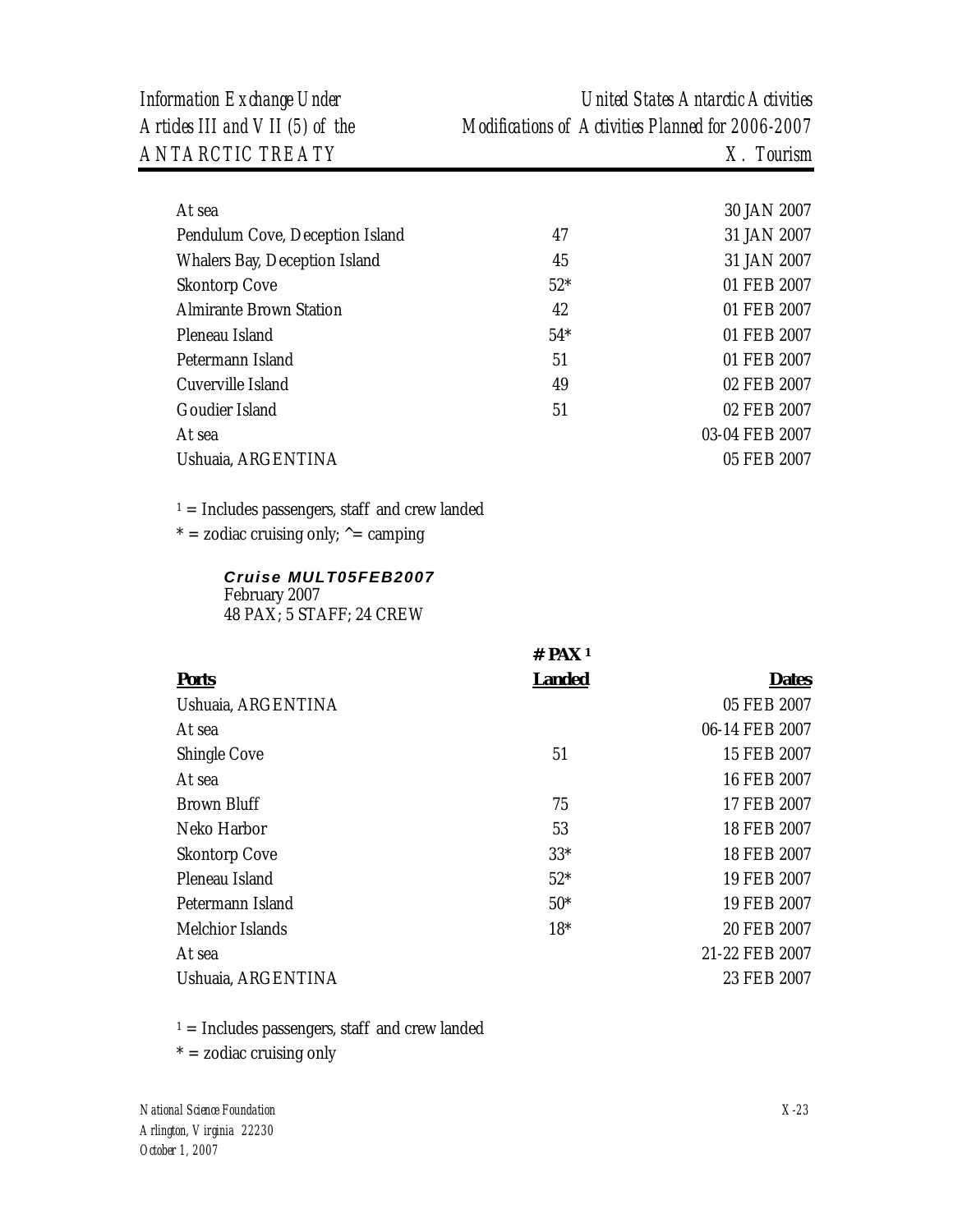#### *Cruise MULT23FEB 2007*  February/March 2007 49 PAX; 6 STAFF; 24 CREW

|                      | # $PAX_1$     |                |
|----------------------|---------------|----------------|
| <u>Ports</u>         | <b>Landed</b> | <b>Dates</b>   |
| Ushuaia, ARGENTINA   |               | 23 FEB 2007    |
| At sea               |               | 24-25 FEB 2007 |
| O'Higgins Station    | $57*$         | 26 FEB 2007    |
| Brown Bluff          | $48*$         | 26 FEB 2007    |
| Cierva Cove          | $50*$         | 27 FEB 2007    |
| Neko Harbor          | 48            | 27 FEB 2007    |
| Jougla Point         | 53            | 28 FEB 2007    |
| Pleneau Island       | 54            | 28 FEB 2007    |
| Petermann Island     | 43            | 28 FEB 2007    |
| Detaille Island      | 55            | 01 MAR 2007    |
| Fish Islands         | $51*$         | 01 MAR 2007    |
| Danco Island         | 79            | 02 MAR 2007    |
| <b>Skontorp Cove</b> | $52*$         | 02 MAR 2007    |
| At sea               |               | 03-04 MAR 2007 |
| Ushuaia, ARGENTINA   |               | 05 MAR 2007    |

 $1 =$  Includes passengers, staff and crew landed

 $* =$  zodiac cruising only

#### *Cruise MULT05MAR 2007*  March 2007

46 PAX; 6 STAFF; 24 CREW

|                                | $#$ PAX <sup>1</sup> |                |
|--------------------------------|----------------------|----------------|
| <b>Ports</b>                   | <b>Landed</b>        | <b>Dates</b>   |
| Ushuaia, ARGENTINA             |                      | 05 MAR 2007    |
| At sea                         |                      | 06-07 MAR 2007 |
| Port Foster                    | Ship Cruise          | 08 MAR 2007    |
| Danco Island                   | 52                   | 09 MAR 2007    |
| <b>Skontorp Cove</b>           | $53*$                | 09 MAR 2007    |
| <b>Almirante Brown Station</b> | 50                   | 09 MAR 2007    |
| Jougla Point                   | 49                   | 09 MAR 2007    |
| onal Science Foundation        |                      | $X-24$         |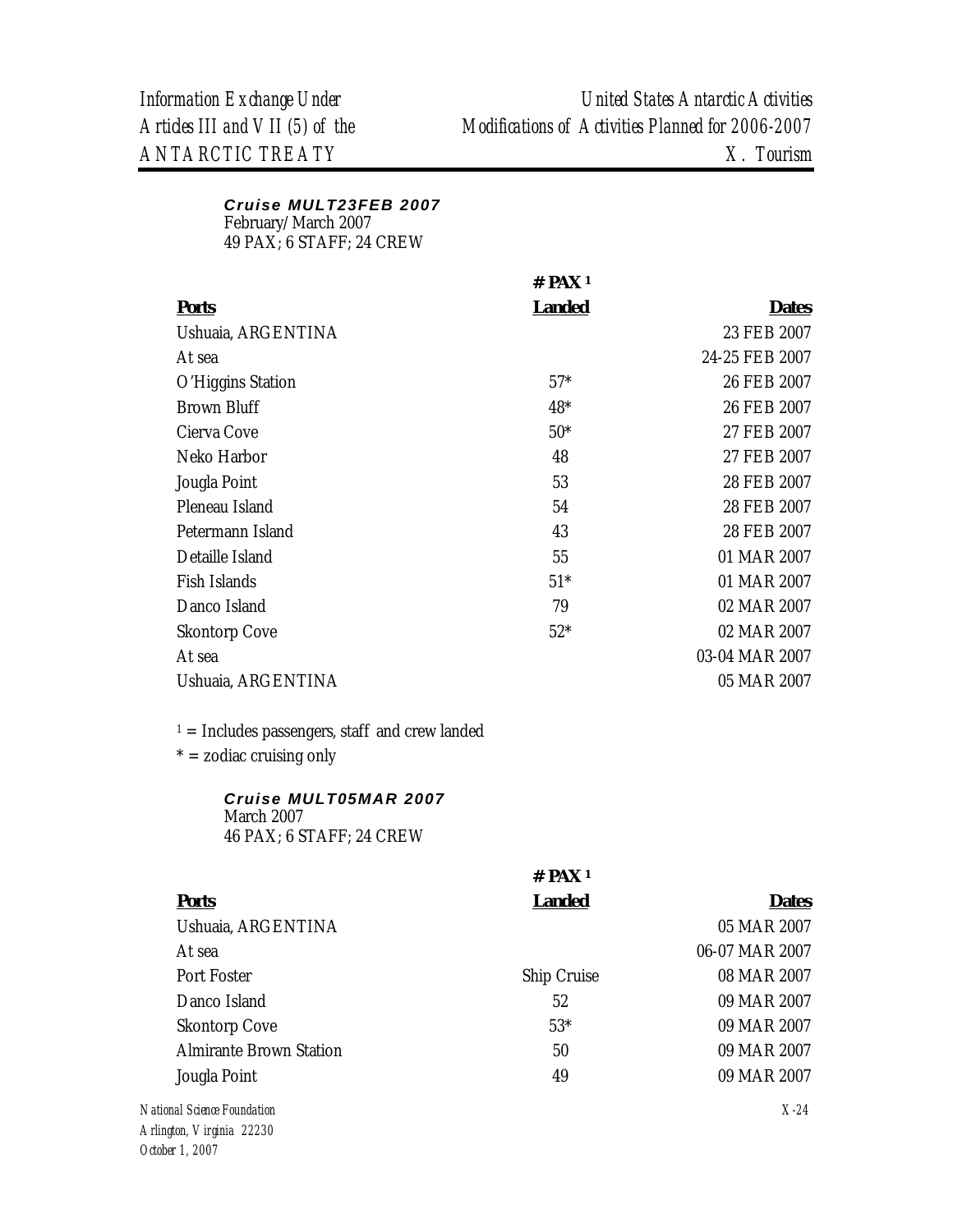| Pleneau Island     | $52*$ | 10 MAR 2007    |
|--------------------|-------|----------------|
| Petermann Island   | 47    | 10 MAR 2007    |
| Duchaylard Islands | $52*$ | 10 MAR 2007    |
| Fish Islands       | $50*$ | 11 MAR 2007    |
| Detaille Island    | 73    | 11 MAR 2007    |
| Dallmann Bay       | $53*$ | 12 MAR 2007    |
| At sea             |       | 13-14 MAR 2007 |
| Ushuaia, ARGENTINA |       | 15 MAR 2007    |
|                    |       |                |

 $1 =$  Includes passengers, staff and crew landed

 $* =$  zodiac cruising only

# **LUBOV ORLOVA**

#### *Cruise ORL11NO2006*

November 2006 69 PAX; 9 STAFF; 64 CREW

|                                 | # PAX !       |                |
|---------------------------------|---------------|----------------|
| <b>Ports</b>                    | <b>Landed</b> | <b>Dates</b>   |
| Ushuaia, ARGENTINA              |               | 11 NOV 2006    |
| At sea                          |               | 12 NOV 2006    |
| Aitcho Islands                  | 77            | 13 NOV 2006    |
| Paulet Island                   | Ship Cruise   | 14 NOV 2006    |
| <b>Esperanza Station</b>        | 83            | 14 NOV 2006    |
| Whalers Bay, Deception Island   | 70            | 15 NOV 2006    |
| Pendulum Cove, Deception Island | 71            | 16 NOV 2006    |
| Half Moon Island                | 83            | 16 NOV 2006    |
| Cuverville Island               | 74            | 17 NOV 2006    |
| Neko Harbor                     | 78            | 17 NOV 2006    |
| Petermann Island                | 73            | 18 NOV 2006    |
| Goudier Island                  | 78            | 18 NOV 2006    |
| Jougla Point                    | 72            | 18 NOV 2006    |
| At sea                          |               | 19-20 NOV 2006 |
| Ushuaia, ARGENTINA              |               | 21 NOV 2006    |

**# PAX 1**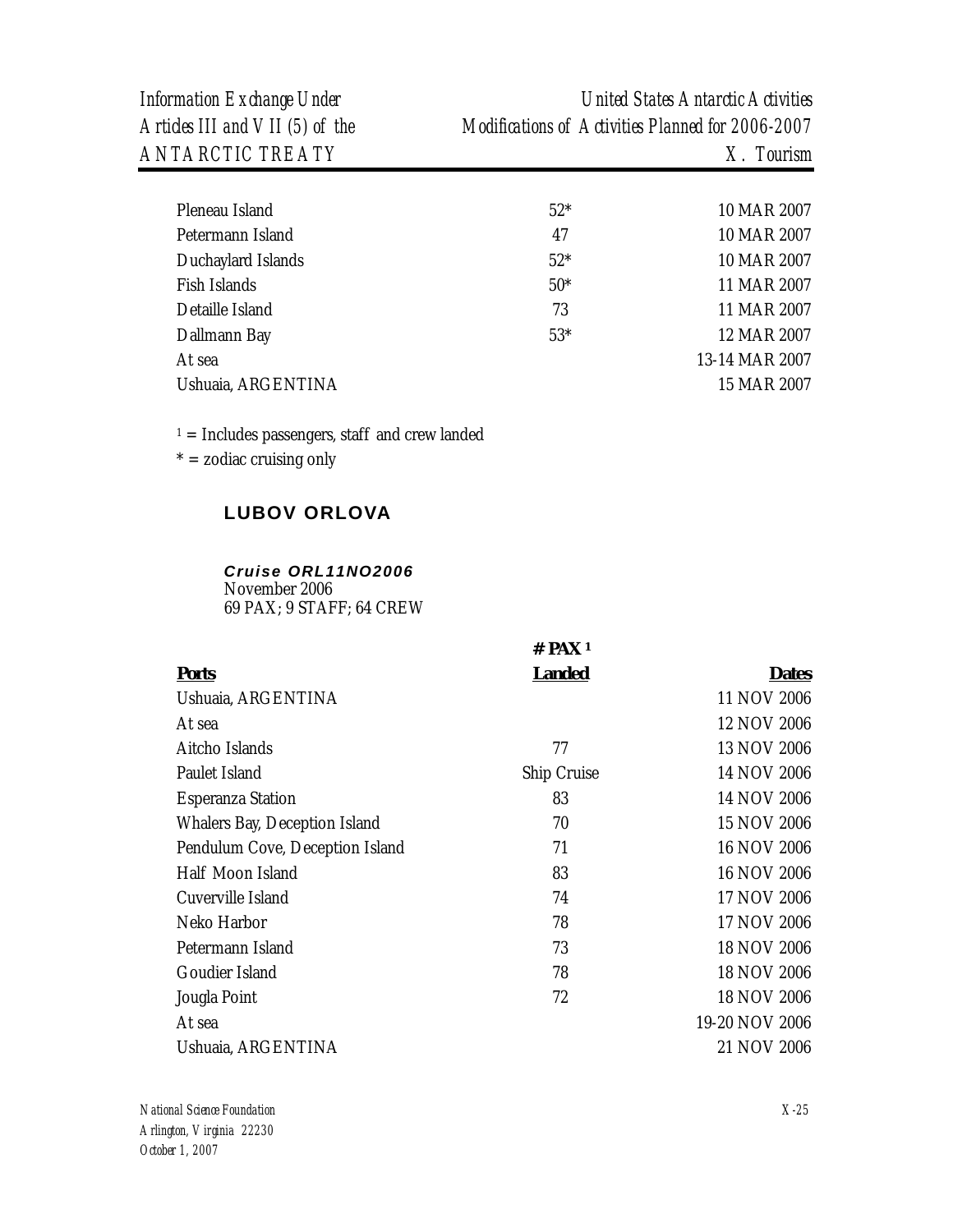$1 =$  Includes passengers, staff and crew landed

 $* =$  zodiac cruising only

# *Cruise ORL21NOV2006*  November 2006

96 PAX; 11 STAFF; 64 CREW

|                                 | $#$ PAX <sup>1</sup> |                |
|---------------------------------|----------------------|----------------|
| <b>Ports</b>                    | <b>Landed</b>        | <b>Dates</b>   |
| Ushuaia, ARGENTINA              |                      | 21 NOV 2006    |
| At sea                          |                      | 22 NOV 2006    |
| Aitcho Islands                  | 107                  | 23 NOV 2006    |
| Paulet Island                   | 106                  | 24 NOV 2006    |
| <b>Brown Bluff</b>              | 105                  | 24 NOV 2006    |
| Half Moon Island                | 104                  | 25 NOV 2006    |
| Whalers Bay, Deception Island   | 102                  | 25 NOV 2006    |
| Pendulum Cove, Deception Island | 69                   | 25 NOV 2006    |
| Cuverville Island               | 104                  | 26 NOV 2006    |
| Neko Harbor                     | 101                  | 26 NOV 2006    |
| Pleneau Island                  | $87*$                | 27 NOV 2006    |
| Goudier Island                  | 109                  | 27 NOV 2006    |
| Jougla Point                    | 104                  | 27 NOV 2006    |
| Almirante Brown Station         | 102                  | 28 NOV 2006    |
| <b>Skontorp Cove</b>            | $99*$                | 28 NOV 2006    |
| Danco Island                    | 97                   | 28 NOV 2006    |
| Melchior Islands                | $95*$                | 28 NOV 2006    |
| At sea                          |                      | 29-30 NOV 2006 |
| Ushuaia, ARGENTINA              |                      | 01 DEC 2006    |

 $1 =$  Includes passengers, staff and crew landed

 $* =$  zodiac cruising only

#### *Cruise ORL01DEC2006*  December 2006 104 PAX; 10 STAFF; 64 CREW

# **# PAX 1 Landed Dates**

*National Science Foundation Arlington, Virginia 22230* 

**Ports**

*October 1, 2007* 

*X-26*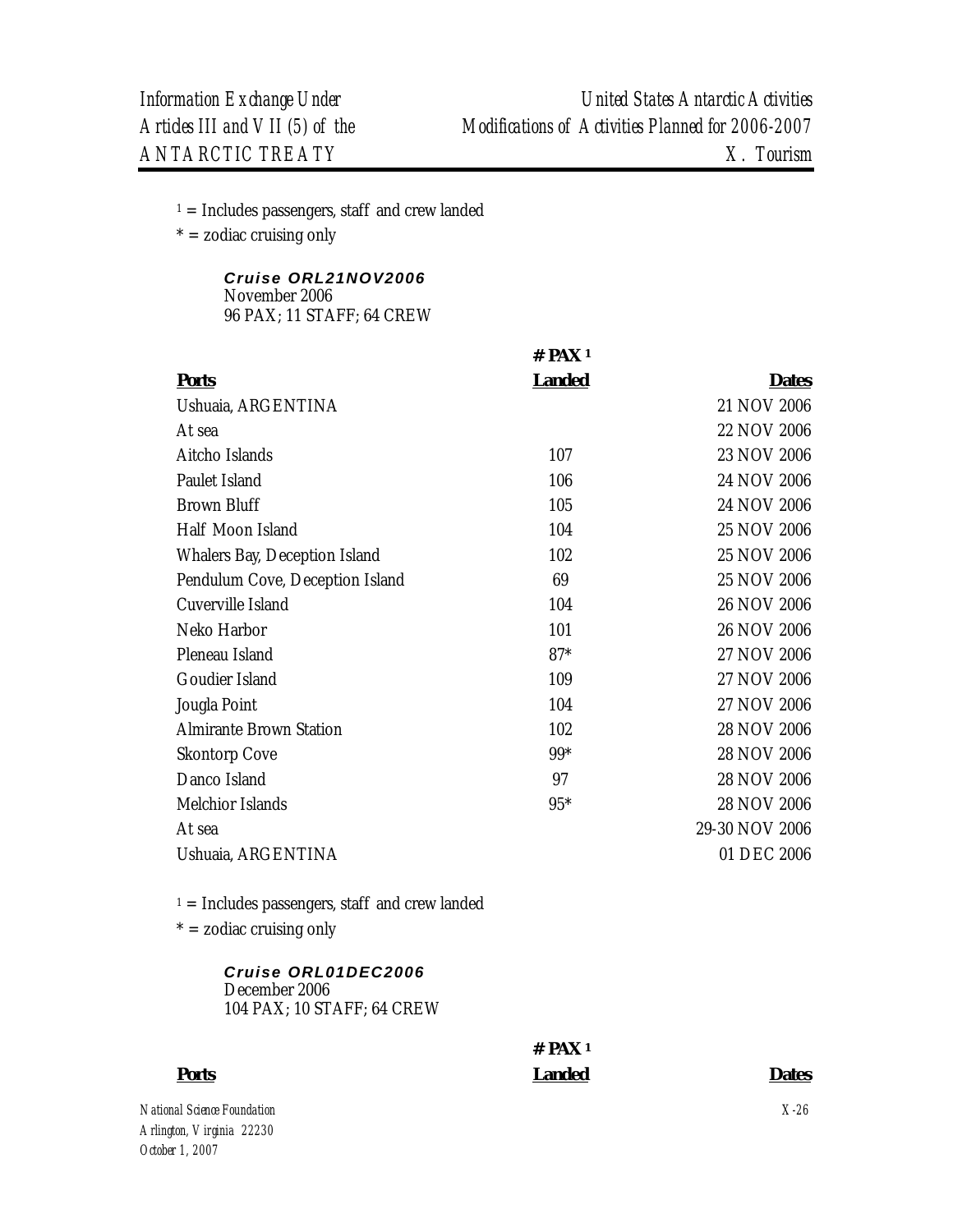*Information Exchange Under United States Antarctic Activities Articles III and VII (5) of the Modifications of Activities Planned for 2006-2007* 

| Ushuaia, ARGENTINA              |       | 01 DEC 2006    |
|---------------------------------|-------|----------------|
| At sea                          |       | 02 DEC 2006    |
| Aitcho Islands                  | 109   | 03 DEC 2006    |
| Devil Island                    | 111   | 04 DEC 2006    |
| Bellingshausen Station          | 122   | 05 DEC 2006    |
| <b>Frei Station</b>             | 111   | 05 DEC 2006    |
| Pendulum Cove, Deception Island | 97    | 05 DEC 2006    |
| Cuverville Island               | 107   | 06 DEC 2006    |
| Neko Harbor                     | 105   | 06 DEC 2006    |
| Petermann Island                | 106   | 07 DEC 2006    |
| Goudier Island                  | 109   | 07 DEC 2006    |
| Jougla Point                    | 109   | 07 DEC 2006    |
| <b>Almirante Brown Station</b>  | 96    | 08 DEC 2006    |
| <b>Skontorp Cove</b>            | $97*$ | 08 DEC 2006    |
| Danco Island                    | 88    | 08 DEC 2006    |
| Melchior Islands                | 88*   | 08 DEC 2006    |
| At sea                          |       | 09-10 DEC 2006 |
| Ushuaia, ARGENTINA              |       | 11 DEC 2006    |
|                                 |       |                |

 $1 =$  Includes passengers, staff and crew landed

 $* =$  zodiac cruising only

# *Cruise ORL11DEC2006*  December 2006

85 PAX; 10 STAFF; 63 CREW

|                                 | $#$ PAX <sup>1</sup> |              |  |
|---------------------------------|----------------------|--------------|--|
| <b>Ports</b>                    | <b>Landed</b>        | <b>Dates</b> |  |
| Ushuaia, ARGENTINA              |                      | 11 DEC 2006  |  |
| At sea                          |                      | 12 DEC 2006  |  |
| Aitcho Islands                  | 94                   | 13 DEC 2006  |  |
| Half Moon Island                | 74                   | 14 DEC 2006  |  |
| Whalers Bay, Deception Island   | 94                   | 14 DEC 2006  |  |
| Pendulum Cove, Deception Island | 63                   | 14 DEC 2006  |  |
| Cuverville Island               | 92                   | 15 DEC 2006  |  |
| Neko Harbor                     | 91                   | 15 DEC 2006  |  |
| <b>Almirante Brown Station</b>  | 90                   | 15 DEC 2006  |  |
| tional Science Foundation       |                      | $X-27$       |  |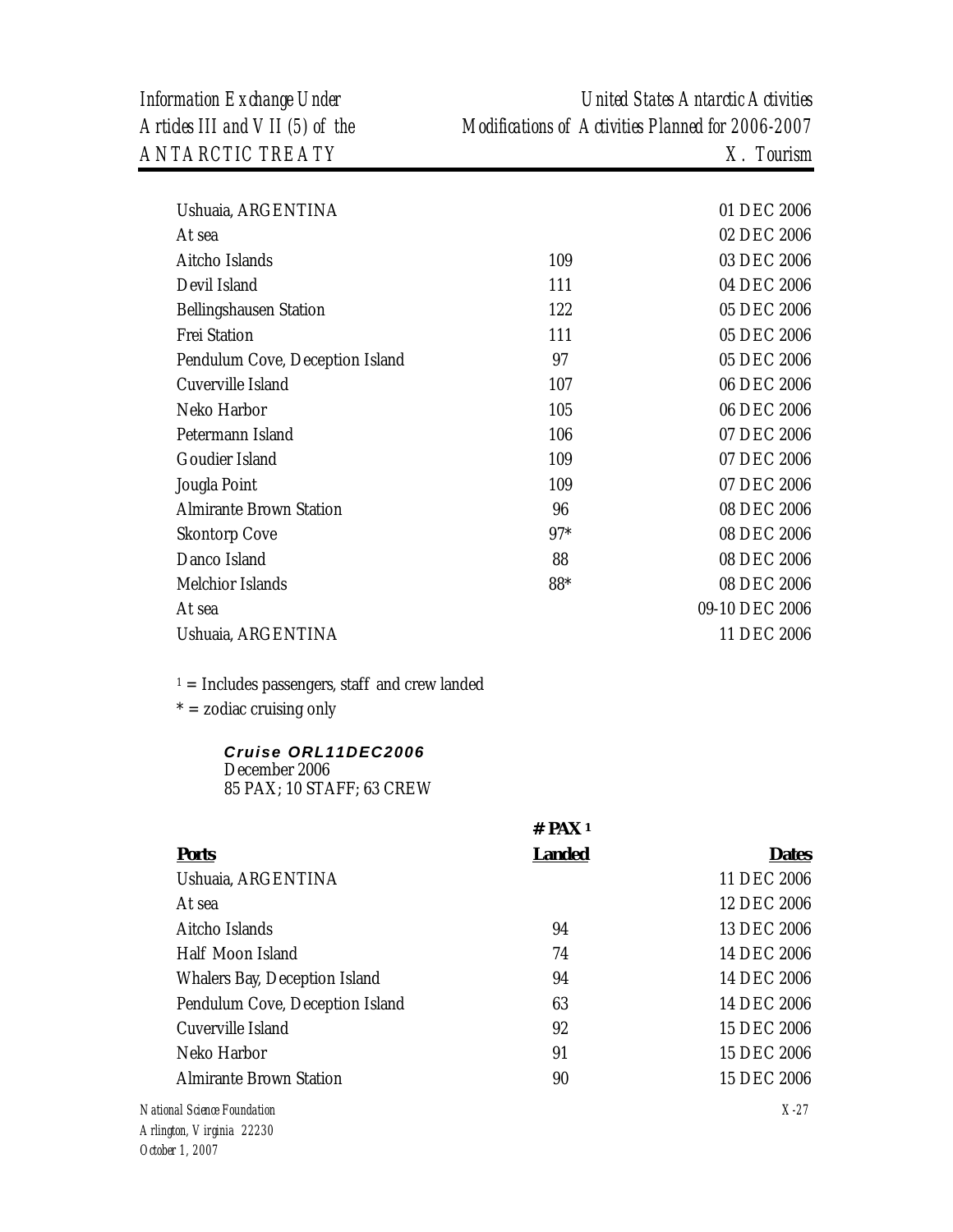| <b>Skontorp Cove</b> | $89*$ | 15 DEC 2006 |
|----------------------|-------|-------------|
| Yalour Islands       | 92    | 16 DEC 2007 |
| Goudier Island       | 96    | 16 DEC 2006 |
| Jougla Point         | 97    | 16 DEC 2006 |
| Cierva Cove          | 89*   | 17 DEC 2006 |
| Mikkelsen Harbor     | 85    | 17 DEC 2006 |
| At sea               |       | 18 DEC 2006 |
| Ushuaia, ARGENTINA   |       | 19 DEC 2006 |
|                      |       |             |

 $1 =$  Includes passengers, staff and crew landed

 $* =$  zodiac cruising only

#### *Cruise ORL19DEC2006*  December 2006 109 PAX; 10 STAFF; 63 CREW

|                                | $#$ PAX <sup>1</sup> |                |
|--------------------------------|----------------------|----------------|
| <b>Ports</b>                   | <u>Landed</u>        | <b>Dates</b>   |
| Ushuaia, ARGENTINA             |                      | 19 DEC 2006    |
| At sea                         |                      | 20-21 DEC 2006 |
| Aitcho Island                  | 119                  | 22 DEC 2006    |
| Whalers Bay, Deception Island  | 115                  | 23 DEC 2006    |
| Telefon Bay, Deception Island  | 93                   | 23 DEC 2006    |
| Cuverville Island              | 120                  | 24 DEC 2006    |
| Neko Harbor                    | 118                  | 24 DEC 2006    |
| <b>Vernadsky Station</b>       | 127                  | 25 DEC 2006    |
| Argentine Islands/Wordie       | 115                  | 25 DEC 2006    |
| Yalour Islands                 | 117                  | 25 DEC 2006    |
| <b>Almirante Brown Station</b> | 117                  | 26 DEC 2006    |
| Skontorp Cove                  | $113*$               | 26 DEC 2006    |
| Gonzales Videla Station        | 107                  | 26 DEC 2006    |
| At sea                         |                      | 27-28 DEC 2006 |
| Ushuaia, ARGENTINA             |                      | 29 DEC 2006    |

 $1 =$  Includes passengers, staff and crew landed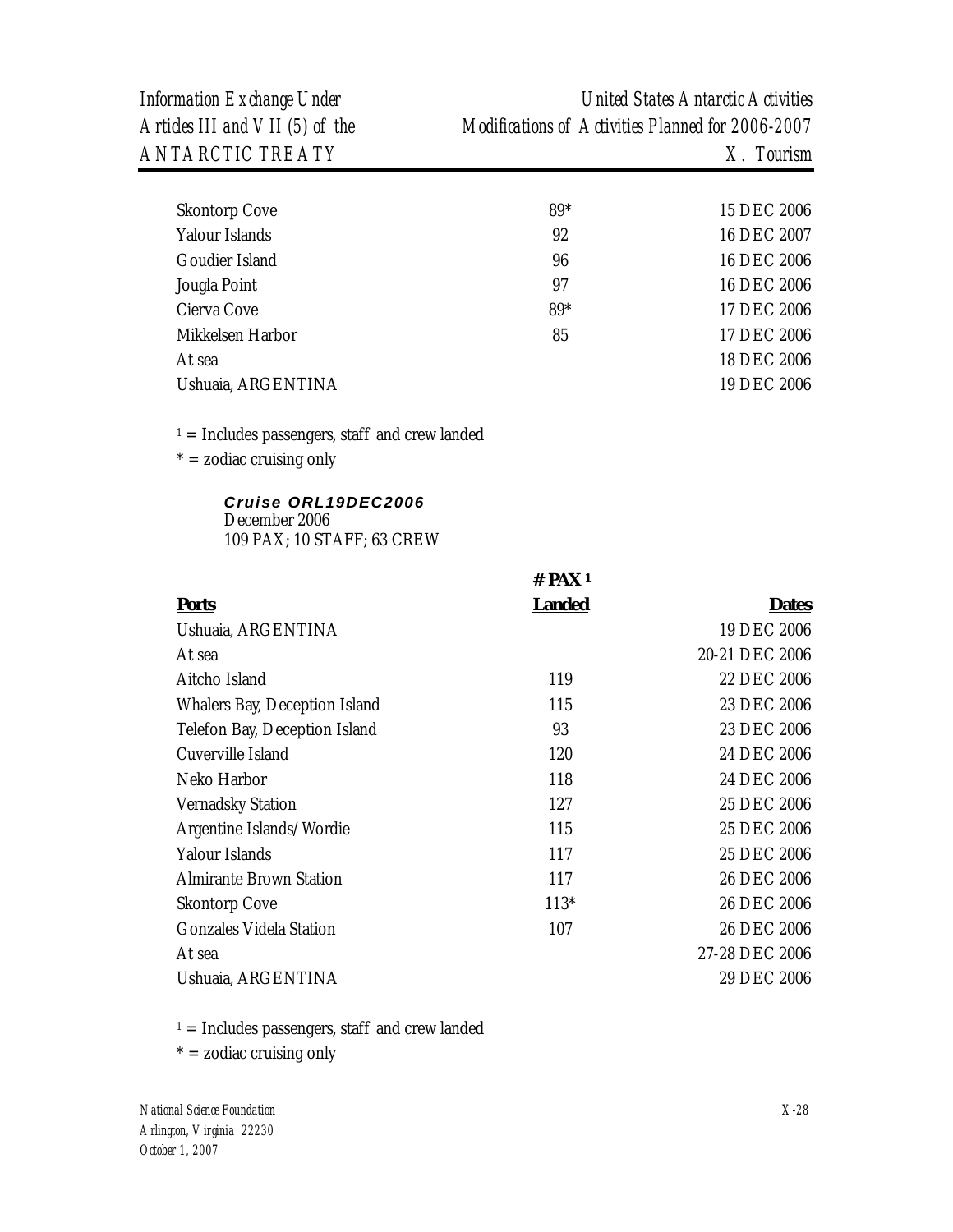# *Cruise ORL29DEC2006*

December 2006/January 2007

112 PAX; 10 STAFF; 63 CREW

|                               | # $PAX_1$     |                |
|-------------------------------|---------------|----------------|
| <b>Ports</b>                  | <b>Landed</b> | <b>Dates</b>   |
| Ushuaia, ARGENTINA            |               | 29 DEC 2006    |
| At sea                        |               | 30 DEC 2006    |
| Melchior Islands              | $117*$        | 30 DEC 2006    |
| Neko Harbor                   | 122           | 01 JAN 2007    |
| Goudier Island                | 121           | 01 JAN 2007    |
| Jougla Point                  | 122           | 01 JAN 2007    |
| Petermann Island              | 120           | 02 JAN 2007    |
| Pleneau Island                | $112*$        | 02 JAN 2007    |
| <b>Vernadsky Station</b>      | 119           | 02 JAN 2007    |
| Argentine Islands/Wordie      | 111           | 02 JAN 2007    |
| Cierva Cove                   | $119*$        | 03 JAN 2007    |
| Mikkelsen Harbor              | 116           | 03 JAN 2007    |
| Whalers Bay, Deception Island | 112           | 04 JAN 2007    |
| Half Moon Island              | 118           | 04 JAN 2007    |
| At sea                        |               | 05-06 JAN 2007 |
| Ushuaia, ARGENTINA            |               | 07 JAN 2007    |
|                               |               |                |

 $1$  = Includes passengers, staff and crew landed

 $* =$  zodiac cruising only

# *Cruise ORL07JAN2007*

January 2007 101 PAX; 10 STAFF; 64 CREW

|                                | $#$ PAX <sup>1</sup> |              |
|--------------------------------|----------------------|--------------|
| <b>Ports</b>                   | <b>Landed</b>        | <b>Dates</b> |
| Ushuaia, ARGENTINA             |                      | 07 JAN 2007  |
| At sea                         |                      | 08 JAN 2007  |
| Aitcho Islands                 | 110                  | 09 JAN 2007  |
| Half Moon Island               | 104                  | 10 JAN 2007  |
| Whalers Bay, Deception Island  | 103                  | 10 JAN 2007  |
| <b>Almirante Brown Station</b> | 106                  | 11 JAN 2007  |
| onal Science Foundation        |                      | $X-29$       |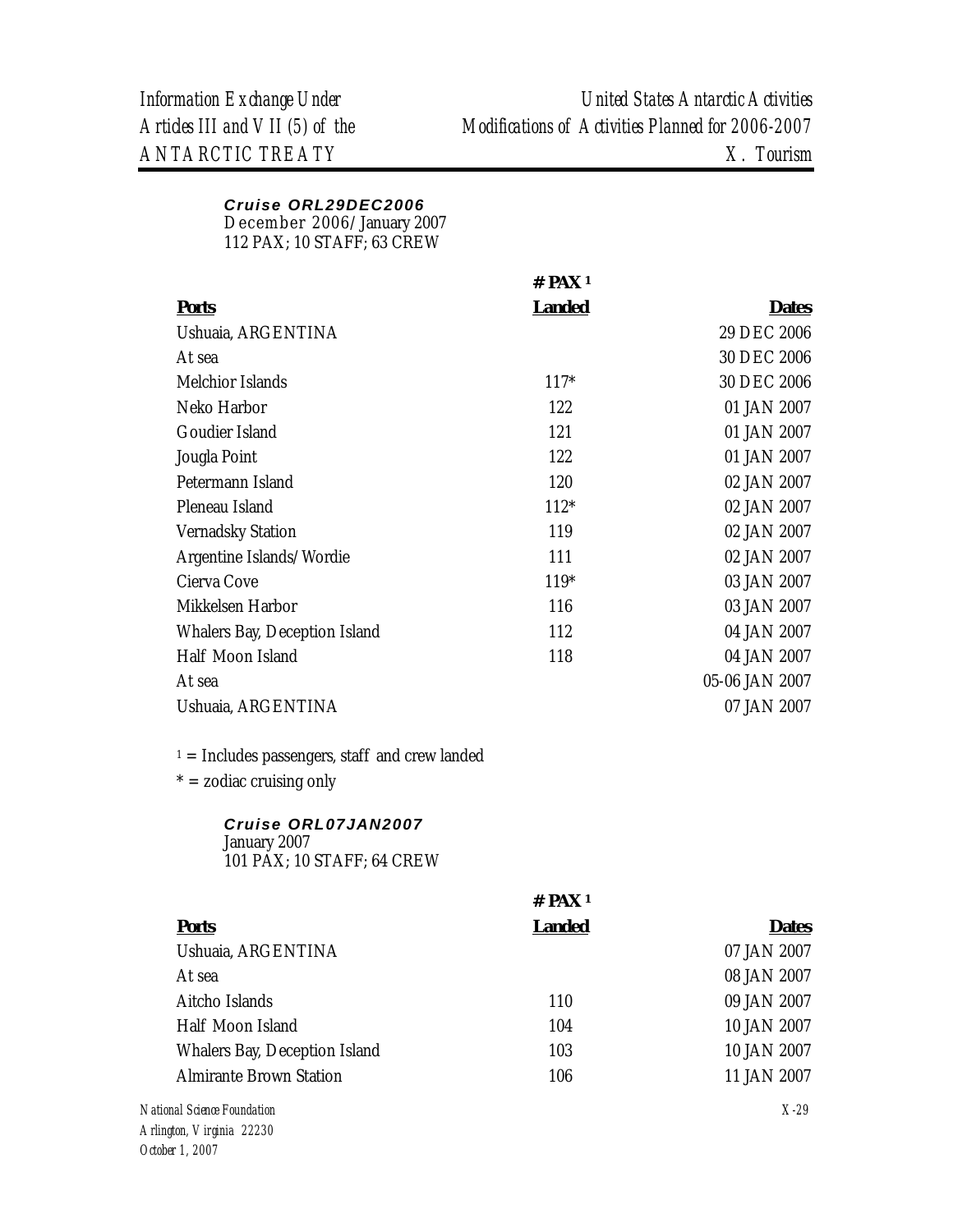| <b>Skontorp Cove</b>     | $106*$ | 11 JAN 2007    |
|--------------------------|--------|----------------|
| Goudier Island           | 102    | 11 JAN 2007    |
| Jougla Point             | 100    | 11 JAN 2007    |
| <b>Vernadsky Station</b> | 105    | 12 JAN 2007    |
| Petermann Island         | 103    | 12 JAN 2007    |
| Pleneau Island           | $106*$ | 12 JAN 2007    |
| Neko Harbor              | 100    | 13 JAN 2007    |
| Danco island             | 104    | 13 JAN 2007    |
| Melchior Islands         | $102*$ | 13 JAN 2007    |
| At sea                   |        | 14-15 JAN 2007 |
| Ushuaia, ARGENTINA       |        | 16 JAN 2007    |
|                          |        |                |

 $1 =$  Includes passengers, staff and crew landed

 $* =$  zodiac cruising only

#### *Cruise ORL16JAN2007*

January/February 2007 114 PAX; 10 STAFF; 62 CREW

|                         | # $PAX_1$     |                |
|-------------------------|---------------|----------------|
| <b>Ports</b>            | <b>Landed</b> | <b>Dates</b>   |
| Ushuaia, ARGENTINA      |               | 16 JAN 2007    |
| At sea                  |               | 17-26 JAN 2007 |
| Shingle Cove            | 123           | 27 JAN 2007    |
| Elephant Island         | Ship cruise   | 28 JAN 2007    |
| Half Moon Island        | 127           | 29 JAN 2007    |
| Cuverville Island       | 120           | 30 JAN 2007    |
| Danco Island            | $120*$        | 30 JAN 2007    |
| Almirante Brown Station | 126           | 30 JAN 2007    |
| <b>Skontorp Cove</b>    | $126*$        | 30 JAN 2007    |
| Goudier Island          | 114           | 30 JAN 2007    |
| Jougla Point            | 114           | 30 JAN 2007    |
| Petermann Island        | 119           | 31 JAN 2007    |
| At sea                  |               | 01-02 FEB 2007 |
| Ushuaia, ARGENTINA      |               | 03 FEB 2007    |

 $1 =$  Includes passengers, staff and crew landed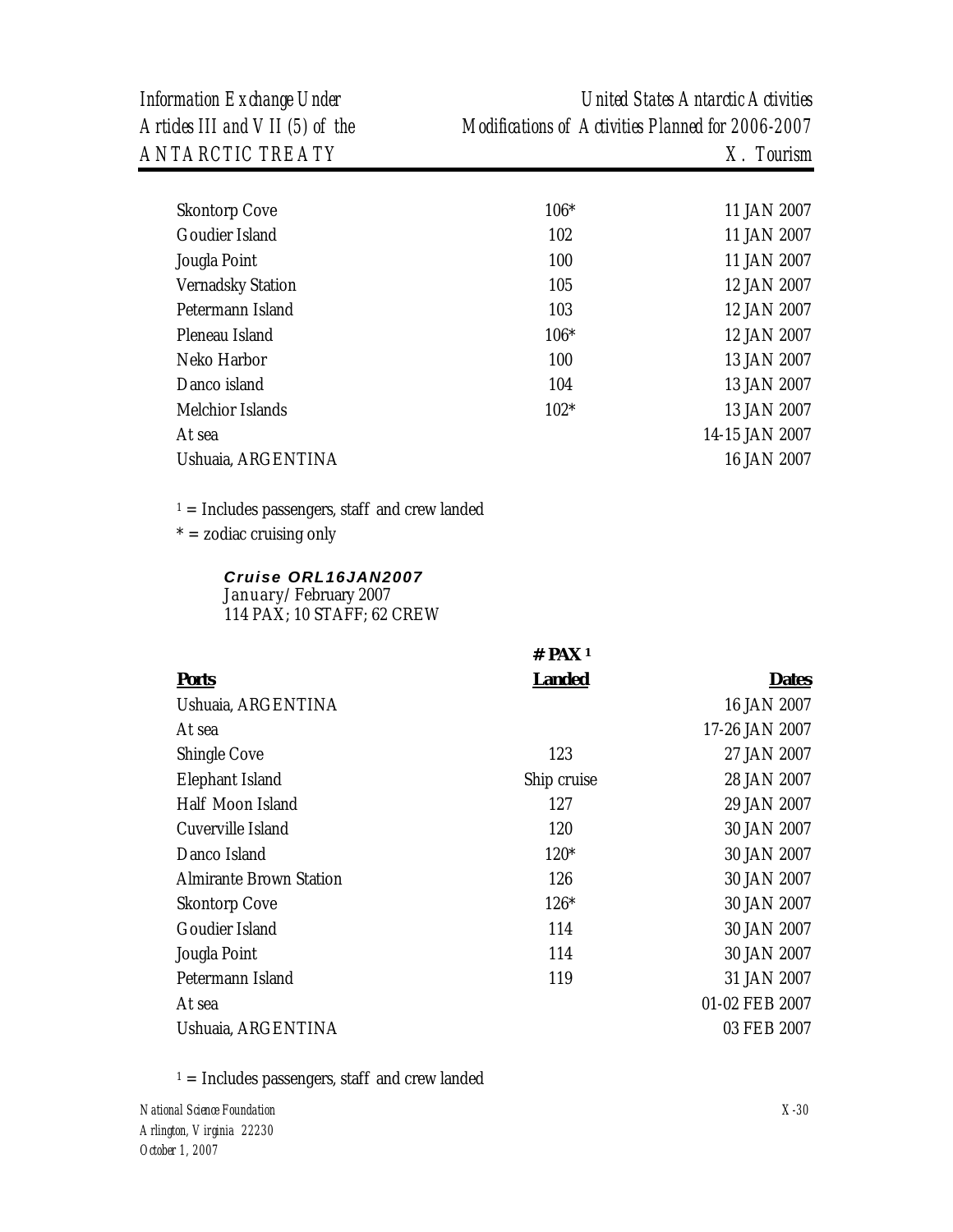$* =$  zodiac cruising only

#### *Cruise ORL03FEB2007*  February 2007 111 PAX; 9 STAFF; 64 CREW

|                                                  | $#$ PAX <sup>1</sup> |                |
|--------------------------------------------------|----------------------|----------------|
| <b>Ports</b>                                     | <b>Landed</b>        | <b>Dates</b>   |
| Ushuaia, ARGENTINA                               |                      | 03 FEB 2007    |
| At sea                                           |                      | 04 FEB 2007    |
| Aitcho Islands                                   | 120                  | 05 FEB 2007    |
| Paulet Island                                    | 119                  | 06 FEB 2007    |
| <b>Esperanza Station</b>                         | 119                  | 06 FEB 2007    |
| Telefon Bay, Deception Island                    | 122                  | 07 FEB 2007    |
| Pendulum Cove, Deception Island                  | 85                   | 07 FEB 2007    |
| Cierva Cove                                      | $63*$                | 07 FEB 2007    |
| Petermann Island                                 | 115                  | 08 FEB 2007    |
| Pleneau Island                                   | 123*                 | 08 FEB 2007    |
| Neko Harbor                                      | 115                  | 09 FEB 2007    |
| Goudier Island                                   | 120                  | 09 FEB 2007    |
| Jougla Point                                     | 118                  | 09 FEB 2007    |
| Melchior Islands                                 | 98*                  | 09 FEB 2007    |
| At sea                                           |                      | 10-11 FEB 2007 |
| Ushuaia, ARGENTINA                               |                      | 12 FEB 2007    |
| $1 =$ Includes passengers, staff and crew landed |                      |                |
| $* =$ zodiac cruising only                       |                      |                |
| Cruise ORL12FEB2007                              |                      |                |

February 2007 107 PAX; 17 STAFF; 56 CREW

|                                                                      | $#$ PAX <sup>1</sup> |              |
|----------------------------------------------------------------------|----------------------|--------------|
| <b>Ports</b>                                                         | <b>Landed</b>        | <b>Dates</b> |
| Ushuaia, ARGENTINA                                                   |                      | 12 FEB 2007  |
| At sea                                                               |                      | 13 FEB 2007  |
| <b>Bellingshausen Station</b>                                        | 120                  | 14 FEB 2007  |
| <b>Brown Bluff</b>                                                   | 115                  | 15 FEB 2007  |
| National Science Foundation<br>$A - B - A - C$ $A - B - A - C$ 00000 |                      | $X-31$       |

*Arlington, Virginia 22230 October 1, 2007*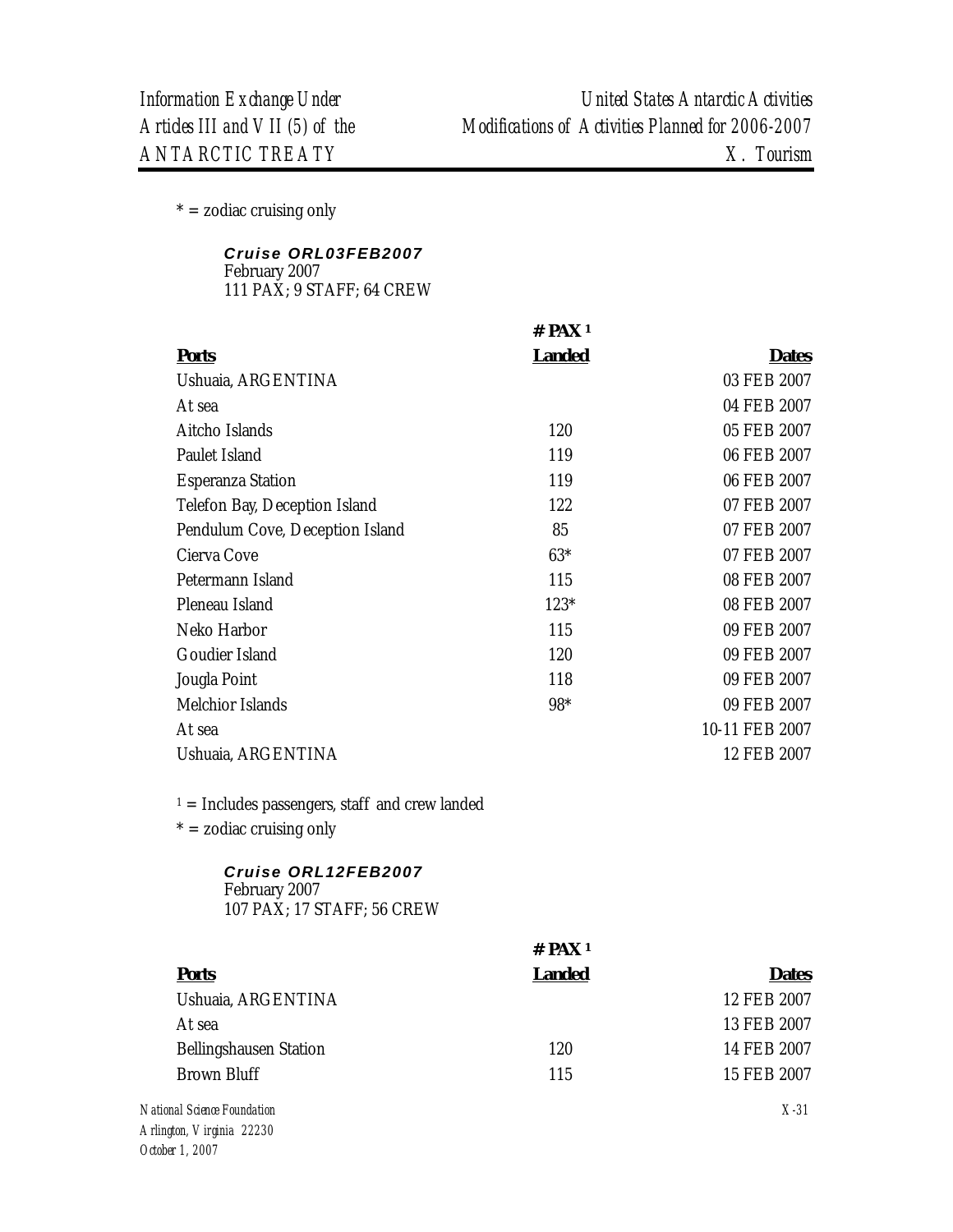| <b>Esperanza Station</b>        | 115    | 15 FEB 2007    |
|---------------------------------|--------|----------------|
| Half Moon Island                | 115    | 16 FEB 2007    |
| Telefon Bay, Deception Island   | 98     | 16 FEB 2007    |
| Pendulum Cove, Deception Island | 85     | 16 FEB 2007    |
| Danco Island                    | 112    | 17 FEB 2007    |
| Neko Harbor                     | 110    | 17 FEB 2007    |
| <b>Almirante Brown Station</b>  | 114    | 17 FEB 2007    |
| <b>Skontorp Cove</b>            | $114*$ | 17 FEB 2007    |
| Yalour Islands                  | $109*$ | 18 FEB 2007    |
| Petermann Island                | 109    | 18 FEB 2007    |
| Goudier Island                  | 117    | 18 FEB 2007    |
| At sea                          |        | 19-20 FEB 2007 |
| Ushuaia, ARGENTINA              |        | 21 FEB 2007    |
|                                 |        |                |

 $1 =$  Includes passengers, staff and crew landed

 $* =$  zodiac cruising only

#### *Cruise ORL21FEB2007*

February/March 2007 109 PAX; 11 STAFF; 60 CREW

|                                                          | $#$ PAX 1     |                      |
|----------------------------------------------------------|---------------|----------------------|
| <b>Ports</b>                                             | <b>Landed</b> | <b>Dates</b>         |
| Ushuaia, ARGENTINA                                       |               | 21 FEB 2007          |
| At sea                                                   |               | 22-23 FEB 2007       |
| Danco Island                                             | 119           | 24 FEB 2007          |
| Neko Harbor                                              | 120           | 24 FEB 2007          |
| <b>Almirante Brown Station</b>                           | 115           | 24 FEB 2007          |
| <b>Skontorp Cove</b>                                     | $116*$        | 24 FEB 2007          |
| Detaille Island                                          | 82            | 25 FEB 2007          |
| Pleneau Island                                           | $114*$        | 26 FEB 2007          |
| Petermann Island                                         | 116           | 26 FEB 2007          |
| Goudier Island                                           | 114           | 26 FEB 2007          |
| Whalers Bay, Deception Island                            | 124           | 27 FEB 2007          |
| Telefon Bay, Deception Island                            | 118           | 27 FEB 2007          |
| Half Moon Island                                         | 120           | 27 FEB 2007          |
| At sea                                                   |               | 28 FEB - 01 MAR 2007 |
| National Science Foundation<br>Arlington, Virginia 22230 |               | $X-32$               |
|                                                          |               |                      |

*October 1, 2007*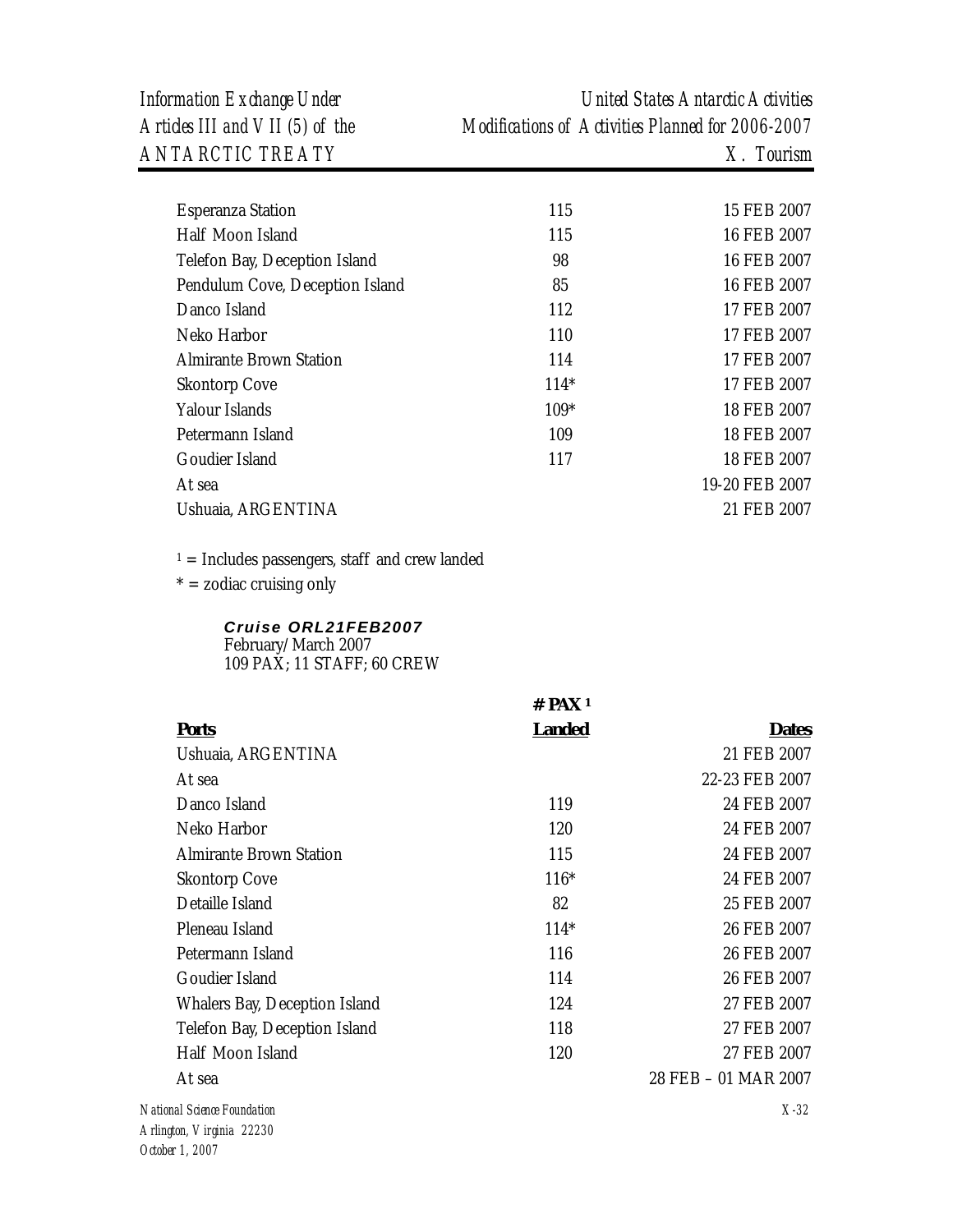Ushuaia, ARGENTINA 02 MAR 2007

 $1 =$  Includes passengers, staff and crew landed

 $* =$  zodiac cruising only

#### *Cruise ORL02MAR2007*  March 2007 87 PAX; 9 STAFF; 61 CREW

|                               | $#$ PAX <sup>1</sup> |                |
|-------------------------------|----------------------|----------------|
| <b>Ports</b>                  | <b>Landed</b>        | <b>Dates</b>   |
| Ushuaia, ARGENTINA            |                      | 02 MAR 2007    |
| At sea                        |                      | 03-04 MAR 2007 |
| Telefon Bay, Deception Island | 98                   | 05 MAR 2007    |
| Whalers Bay, Deception Island | 104                  | 05 MAR 2007    |
| Danco Island                  | 91                   | 06 MAR 2007    |
| Neko Harbor                   | 89                   | 06 MAR 2007    |
| <b>Skontorp Cove</b>          | 89*                  | 06 MAR 2007    |
| Petermann Island              | 90                   | 07 MAR 2007    |
| Yalour Islands                | $87*$                | 07 MAR 2007    |
| Detaille Island               | 96                   | 08 MAR 2007    |
| <b>Prospect Point</b>         | 94                   | 09 MAR 2007    |
| At sea                        |                      | 10-11 MAR 2007 |
| Ushuaia, ARGENTINA            |                      | 12 MAR 2007    |
|                               |                      |                |

 $1 =$  Includes passengers, staff and crew landed

 $* =$  zodiac cruising only

# **AKADEMIK SHOKALSKIY**

#### *Cruise SHO10NOV2006*  November 2006 24 PAX; 9 STAFF; 24 CREW

**# PAX 1** 

**Ports Landed Dates**

Ushuaia, ARGENTINA 10 NOV 2006

*National Science Foundation Arlington, Virginia 22230 October 1, 2007* 

*X-33*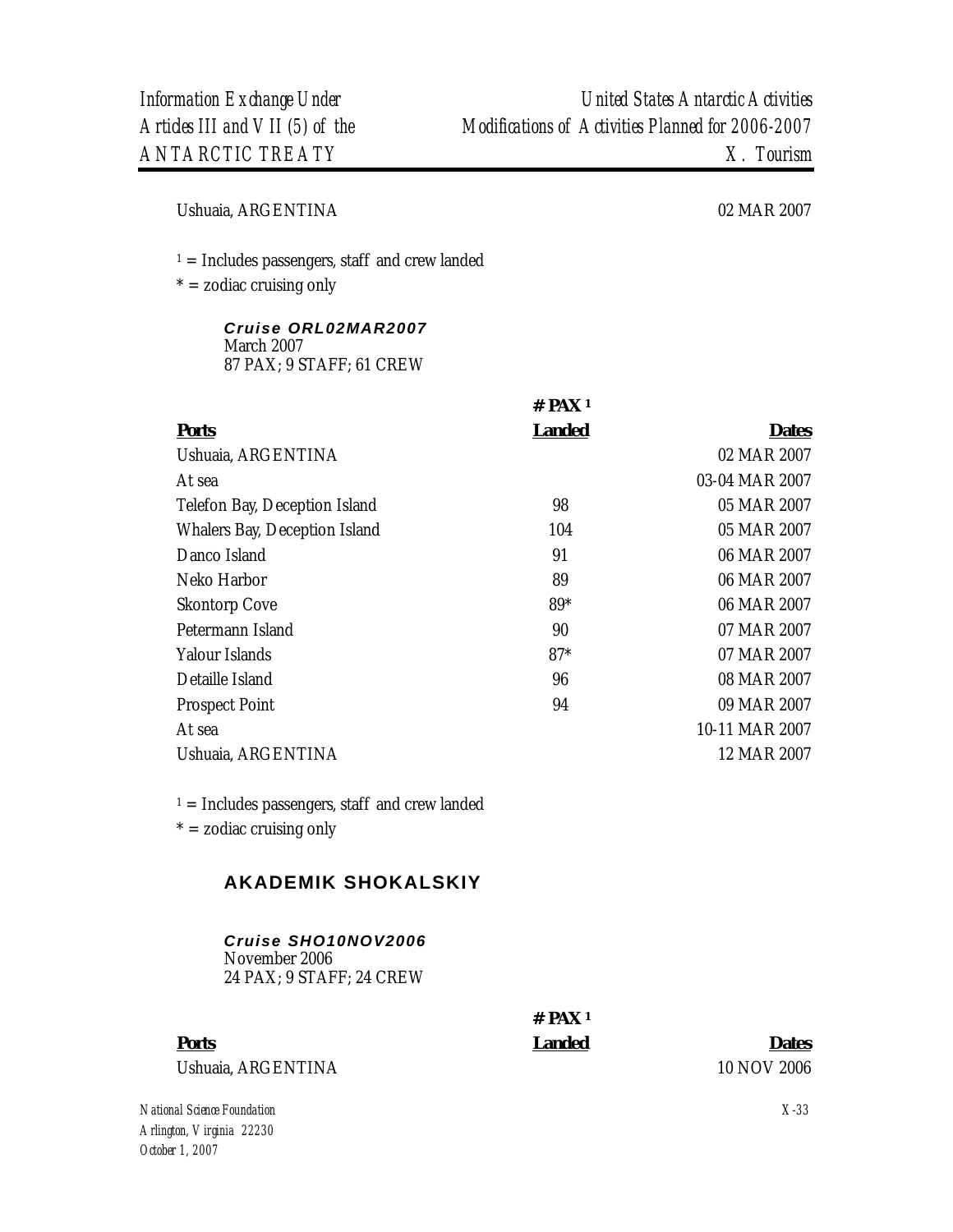| At sea                          |       | 11 NOV 2006    |
|---------------------------------|-------|----------------|
| Penguin Island                  | 31    | 12 NOV 2006    |
| Devil Island                    | 34    | 13 NOV 2006    |
| <b>Brown Bluff</b>              | 24    | 13 NOV 2006    |
| Hope Bay                        | 34    | 13 NOV 2006    |
| Half Moon Island                | 33    | 14 NOV 2006    |
| Whalers Bay, Deception Island   | 33    | 14 NOV 2006    |
| Pendulum Cove, Deception Island | 21    | 14 NOV 2006    |
| Cuverville Island               | 31    | 15 NOV 2006    |
| Paradise Harbor                 | 34    | 15 NOV 2006    |
| Petermann Island                | 31    | 16 NOV 2006    |
| <b>Vernadsky Station</b>        | 37    | 16 NOV 2006    |
| Goudier Island                  | 29    | 17 NOV 2006    |
| Melchior Islands                | $31*$ | 17 NOV 2006    |
| At sea                          |       | 18-19 NOV 2006 |
| Ushuaia, ARGENTINA              |       | 20 NOV 2006    |

 $1 =$  Includes passengers, staff and crew landed

 $* =$  zodiac cruising only

#### *Cruise SHO20NOV2006* November 2006 26 PAX; 9 STAFF; 24 CREW

| <b>Ports</b>                           | $#$ PAX <sup>1</sup> | <b>Dates</b>   |
|----------------------------------------|----------------------|----------------|
|                                        | <b>Landed</b>        |                |
| Ushuaia, ARGENTINA                     |                      | 20 NOV 2006    |
| At sea                                 |                      | 21-22 NOV 2006 |
| Devil Island                           | 33                   | 23 NOV 2006    |
| Brown Bluff                            | 44                   | 23 NOV 2006    |
| Hope Bay                               | $29*$                | 23 NOV 2006    |
| Half Moon Island                       | 32                   | 24 NOV 2006    |
| Baily Head, Deception Island           | 36                   | 24 NOV 2006    |
| Telefon Bay, Deception Island          | 31                   | 24 NOV 2006    |
| Danco Island                           | 33                   | 25 NOV 2006    |
| Neko Harbor                            | 35                   | 25 NOV 2006    |
| Goudier Island                         | 33                   | 26 NOV 2006    |
| National Science Foundation            |                      | $X-34$         |
| $\lambda$ ylington <i>Ulugus</i> 99990 |                      |                |

*Arlington, Virginia 22230 October 1, 2007*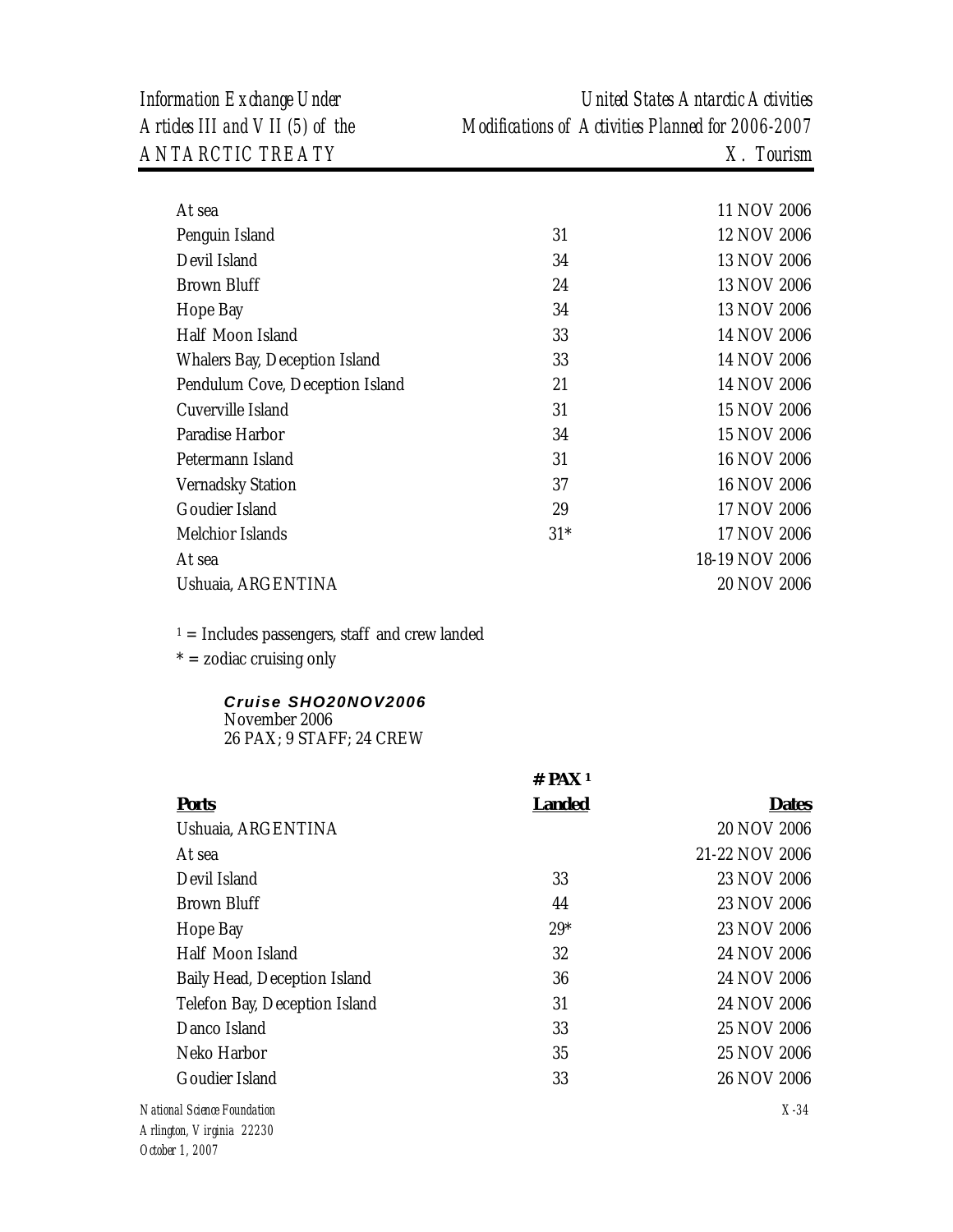| 33    | 26 NOV 2006    |
|-------|----------------|
| $34*$ | 26 NOV 2006    |
| 28    | 26 NOV 2006    |
| 30    | 27 NOV 2006    |
|       | 28-29 NOV 2006 |
|       | 30 NOV 2006    |
|       |                |

 $1 =$  Includes passengers, staff and crew landed

 $* =$  zodiac cruising only

# *Cruise SHO30NOV2006*

November/December 2006 45 PAX; 11 STAFF; 24 CREW

|                                | $#$ PAX <sup>1</sup> |                |
|--------------------------------|----------------------|----------------|
| <b>Ports</b>                   | <b>Landed</b>        | <b>Dates</b>   |
| Ushuaia, ARGENTINA             |                      | 30 NOV 2006    |
| At sea                         |                      | 01-02 DEC 2006 |
| Devil Island                   | 53                   | 03 DEC 2006    |
| <b>Brown Bluff</b>             | 52                   | 03 DEC 2006    |
| Half Moon Island               | 50                   | 04 DEC 2006    |
| Half Moon Island (kayaking)    | 13                   | 04 DEC 2006    |
| Whalers Bay, Deception Island  | 51                   | 04 DEC 2006    |
| Peltier Channel (kayaking)     | 14                   | 05 DEC 2006    |
| Goudier Island                 | 53                   | 05 DEC 2006    |
| Jougla Point                   | 40                   | 05 DEC 2006    |
| <b>Skontorp Cove</b>           | 40                   | 05 DEC 2006    |
| Skontorp Cove (kayaking)       | 13                   | 05 DEC 2006    |
| <b>Almirante Brown Station</b> | 26                   | 05 DEC 2006    |
| Petermann Island               | 32                   | 06 DEC 2006    |
| Petermann Island (kayaking)    | 7                    | 06 DEC 2006    |
| Pleneau Island                 | $52*$                | 06 DEC 2006    |
| Goudier Island (kayaking)      | 9                    | 06 DEC 2006    |
| Damoy Point (camping)          | 24                   | 06 DEC 2006    |
| Neko Harbor                    | 52                   | 07 DEC 2006    |
| Neko Harbor (kayaking)         | 11                   | 07 DEC 2006    |
| Danco Island                   | 55                   | 07 DEC 2006    |
| nal Science Foundation         |                      | $X-35$         |

 $N$ ation *Arlington, Virginia 22230 October 1, 2007*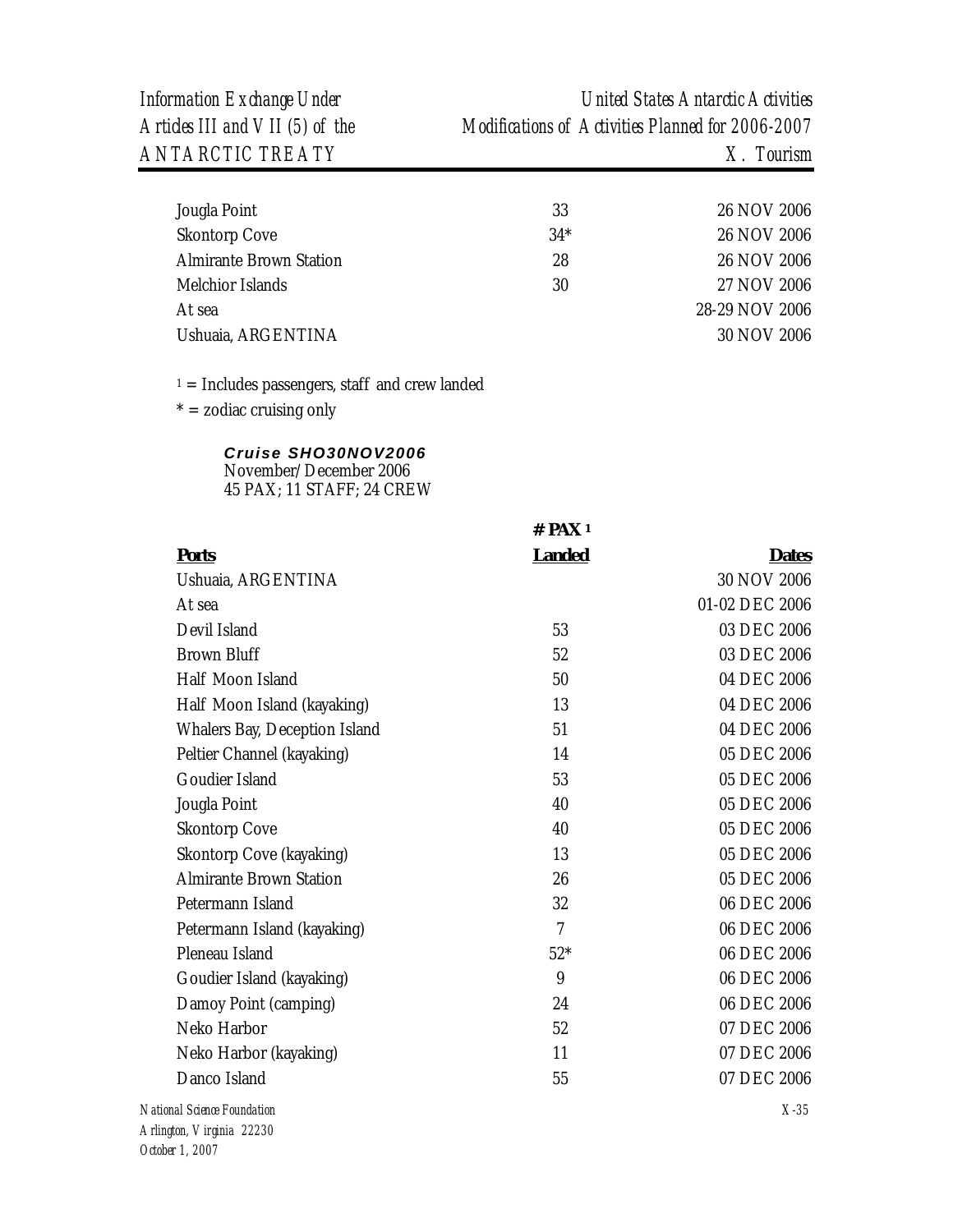| Danco Island (kayaking) | 14 | 07 DEC 2006    |
|-------------------------|----|----------------|
| At sea                  |    | 08-09 DEC 2006 |
| Ushuaia, ARGENTINA      |    | 10 DEC 2006    |

 $1 =$  Includes passengers, staff and crew landed

 $* =$  zodiac cruising only

*Cruise SHO10DEC2006* December 2006 45 PAX; 11 STAFF; 24 CREW

|                                          | # $PAX1$       |                |
|------------------------------------------|----------------|----------------|
| <b>Ports</b>                             | <b>Landed</b>  | <b>Dates</b>   |
| Ushuaia, ARGENTINA                       |                | 10 DEC 2006    |
| At sea                                   |                | 11 DEC 2006    |
| Aitcho island                            | 56             | 12 DEC 2006    |
| Yankee Harbor                            | 28             | 12 DEC 2006    |
| Half Moon Island                         | 48             | 13 DEC 2006    |
| Half Moon Island (kayaking)              | $\overline{7}$ | 13 DEC 2006    |
| Whalers Bay, Deception Island            | 48             | 13 DEC 2006    |
| Whalers Bay, Deception Island (kayaking) | 6              | 13 DEC 2006    |
| Cuverville Island                        | 48             | 14 DEC 2006    |
| Cuverville Island (kayaking)             | $\overline{7}$ | 14 DEC 2006    |
| <b>Skontorp Cove</b>                     | $22*$          | 14 DEC 2006    |
| <b>Almirante Brown Station</b>           | 29             | 14 DEC 2006    |
| Petermann Island                         | 51             | 15 DEC 2006    |
| Peltier Channel (kayaking)               | $\overline{4}$ | 15 DEC 2006    |
| Goudier Island                           | 52             | 15 DEC 2006    |
| Jougla Point                             | 50             | 15 DEC 2006    |
| Damoy Point                              | 23             | 15 DEC 2006    |
| Damoy Point (camping)                    | 24             | 15 DEC 2006    |
| Neko Harbor                              | 44             | 16 DEC 2006    |
| Neko Harbor (kayaking)                   | 6              | 16 DEC 2006    |
| Danco Island                             | 53             | 16 DEC 2006    |
| Melchior Islands                         | Ship Cruise    | 16 DEC 2006    |
| At sea                                   |                | 17-18 DEC 2006 |
| Ushuaia, ARGENTINA                       |                | 19 DEC 2006    |
| National Science Foundation              |                | $X-36$         |
| Arlington, Virginia 22230                |                |                |

*October 1, 2007*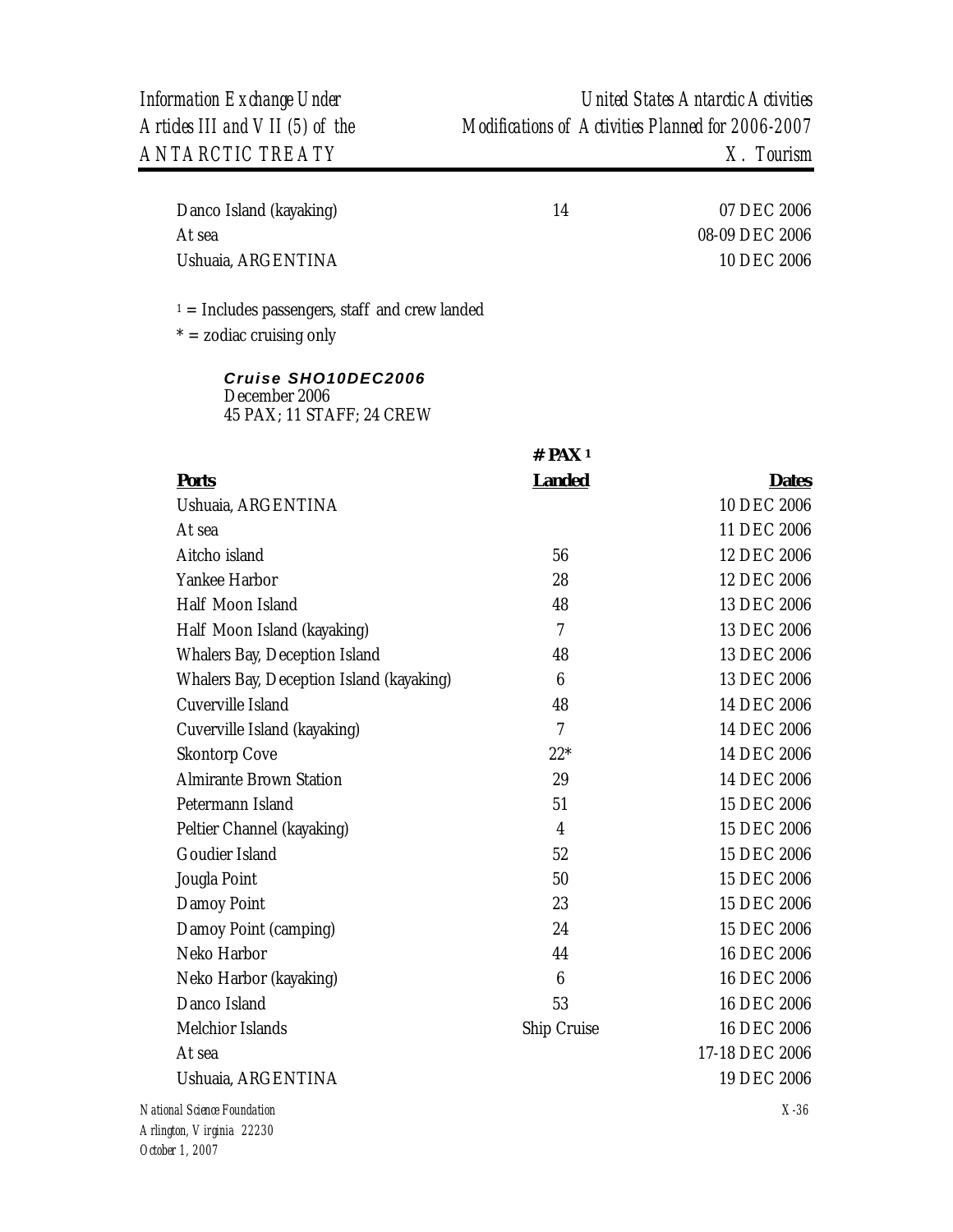$1 =$  Includes passengers, staff and crew landed

 $* =$  zodiac cruising only

*Cruise SHO19DEC2006* December 2006 38 PAX; 9 STAFF; 24 CREW

|                                          | $#$ PAX <sup>1</sup> |                |
|------------------------------------------|----------------------|----------------|
| <b>Ports</b>                             | <b>Landed</b>        | <b>Dates</b>   |
| Ushuaia, ARGENTINA                       |                      | 19 DEC 2006    |
| At sea                                   |                      | 20 DEC 2006    |
| Yankee Harbor                            | 48                   | 21 DEC 2006    |
| Half Moon Island                         | 45                   | 22 DEC 2006    |
| Half Moon Island (kayaking)              | 13                   | 22 DEC 2006    |
| Telefon Bay, Deception Island            | 46                   | 22 DEC 2006    |
| Telefon Bay, Deception Island (kayaking) | 11                   | 22 DEC 2006    |
| Whalers Bay, Deception Island            | 33                   | 22 DEC 2006    |
| Cuverville Island                        | 38                   | 23 DEC 2006    |
| <b>Skontorp Cove</b>                     | $40*$                | 23 DEC 2006    |
| Skontorp Cove (kayaking)                 | 9                    | 23 DEC 2006    |
| <b>Almirante Brown Station</b>           | 43                   | 23 DEC 2006    |
| Almirante Brown Station (camping)        | 25                   | 23 DEC 2006    |
| Petermann Island                         | 49                   | 24 DEC 2006    |
| Peltier Channel (kayaking)               | 3                    | 24 DEC 2006    |
| Damoy Point                              | 33                   | 24 DEC 2006    |
| Goudier Island                           | 47                   | 25 DEC 2006    |
| Neko Harbor                              | 42                   | 25 DEC 2006    |
| Neko Harbor (kayaking)                   | 11                   | 25 DEC 2006    |
| Danco Island                             | 45                   | 25 DEC 2006    |
| At sea                                   |                      | 26-27 DEC 2006 |
| Ushuaia, ARGENTINA                       |                      | 28 DEC 2006    |

 $1 =$  Includes passengers, staff and crew landed

 $* =$  zodiac cruising only

*National Science Foundation Arlington, Virginia 22230 October 1, 2007*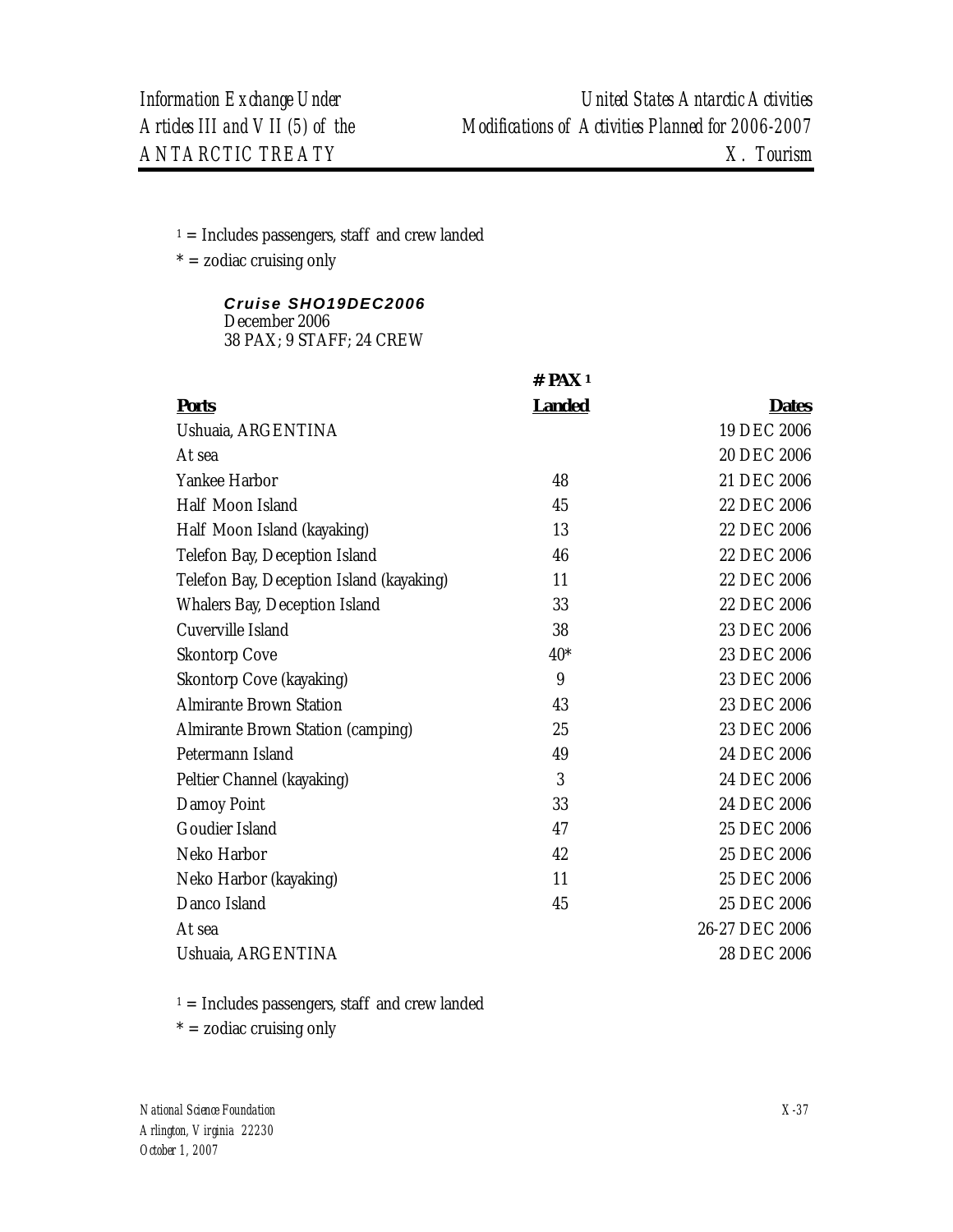### *Cruise SHO28DEC2006*

December 2006/January 2007

45 PAX; 10 STAFF; 24 CREW

|                                                  | $#$ PAX <sup>1</sup> |                |
|--------------------------------------------------|----------------------|----------------|
| <b>Ports</b>                                     | <b>Landed</b>        | <b>Dates</b>   |
| Ushuaia, ARGENTINA                               |                      | 28 DEC 2006    |
| At sea                                           |                      | 29-30 DEC 2006 |
| Half Moon Island                                 | 53                   | 31 DEC 2006    |
| Yankee Harbor                                    | 40                   | 31 DEC 2006    |
| Yankee Harbor (kayaking)                         | 13                   | 31 DEC 2006    |
| Telefon Bay, Deception Island                    | 52                   | 31 DEC 2006    |
| Danco Island                                     | 50                   | 01 JAN 2007    |
| Danco Island (kayaking)                          | 13                   | 01 JAN 2007    |
| Damoy Point (camping)                            | 23                   | 01 JAN 2007    |
| Goudier Island                                   | 53                   | 01 JAN 2007    |
| Neko Harbor                                      | 41                   | 02 JAN 2007    |
| Neko Harbor (kayaking)                           | 13                   | 02 JAN 2007    |
| Cuverville Island                                | 42                   | 02 JAN 2007    |
| Cuverville Island (kayaking)                     | 13                   | 02 JAN 2007    |
| Paradise Harbor                                  | 49*                  | 02 JAN 2007    |
| Petermann Island                                 | 51                   | 03 JAN 2007    |
| <b>Vernadsky Station</b>                         | 53                   | 03 JAN 2007    |
| At sea                                           |                      | 04-05 JAN 2007 |
| Ushuaia, ARGENTINA                               |                      | 06 JAN 2007    |
| $1 =$ Includes passengers, staff and crew landed |                      |                |
| $* =$ zodiac cruising only                       |                      |                |
| Cruise SHO06JAN2007<br>January 2007              |                      |                |

45 PAX; 11 STAFF; 23 CREW

|                             | $#$ PAX <sup>1</sup> |                |
|-----------------------------|----------------------|----------------|
| <b>Ports</b>                | <b>Landed</b>        | <b>Dates</b>   |
| Ushuaia, ARGENTINA          |                      | 06 JAN 2007    |
| At sea                      |                      | 07-08 JAN 2007 |
| Half Moon Island            | 54                   | 09 JAN 2007    |
| National Science Foundation |                      | $X-38$         |
| Arlington, Virginia 22230   |                      |                |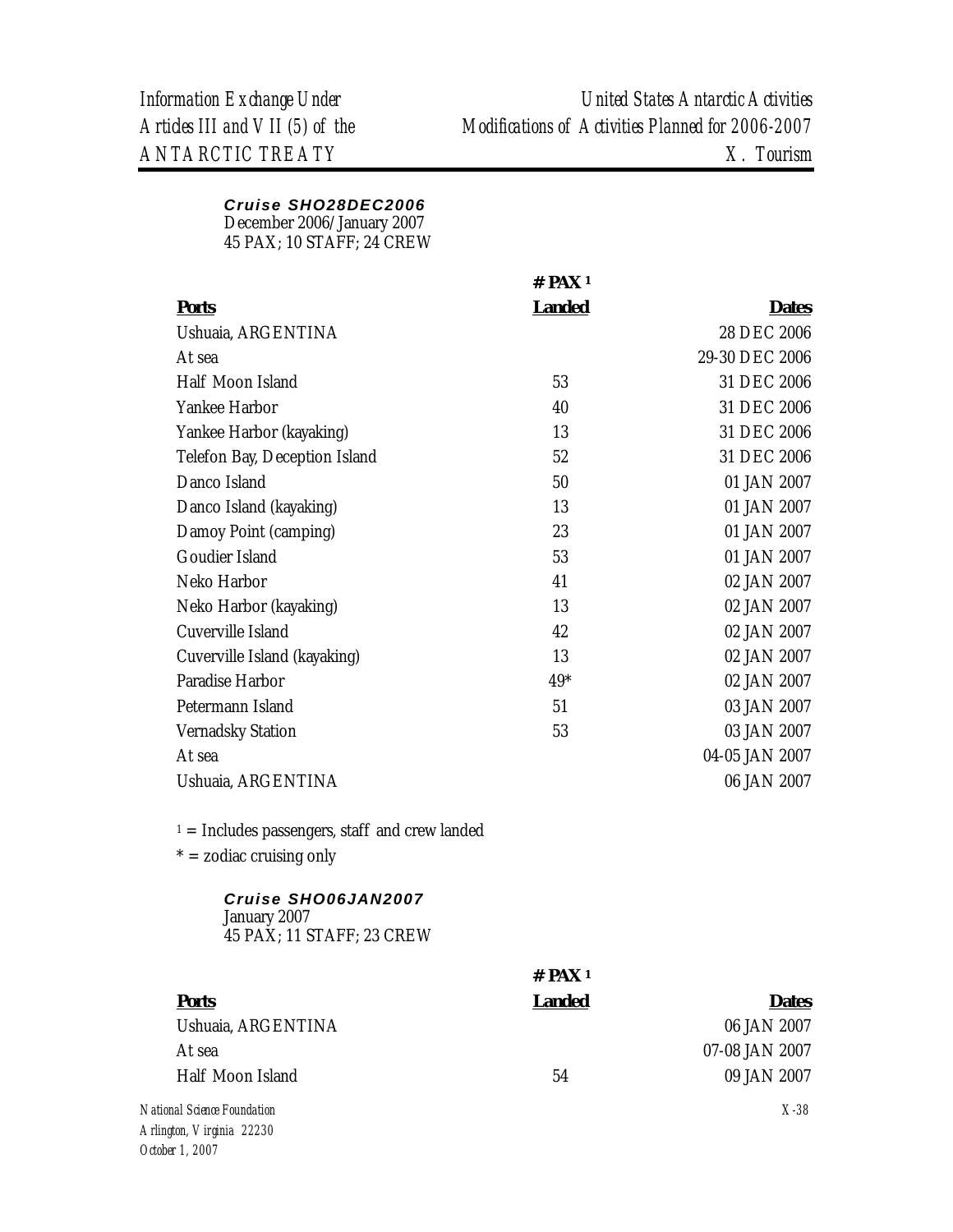| Whalers Bay, Deception Island  | 54              | 09 JAN 2007 |
|--------------------------------|-----------------|-------------|
| Danco Island                   | 42              | 10 JAN 2007 |
| Danco Island (kayaking)        | 13              | 10 JAN 2007 |
| Neko Harbor                    | 52              | 10 JAN 2007 |
| Neko Harbor (kayaking)         | 13              | 10 JAN 2007 |
| Pleneau Island                 | $51*$           | 11 JAN 2007 |
| Petermann Island               | 52              | 11 JAN 2007 |
| Petermann Island (kayaking)    | 6               | 11 JAN 2007 |
| <b>Vernadsky Station</b>       | 52              | 11 JAN 2007 |
| Vernadsky Station (kayaking)   | 14              | 11 JAN 2007 |
| <b>Almirante Brown Station</b> | 27              | 12 JAN 2007 |
| <b>Skontorp Cove</b>           | $27*$           | 12 JAN 2007 |
| Skontorp Cove (kayaking)       | $6\phantom{1}6$ | 12 JAN 2007 |
| Goudier Island                 | 54              | 12 JAN 2007 |
| Jougla Point                   | 46              | 12 JAN 2007 |
| Damoy Point (camping)          | 23              | 12 JAN 2007 |
| Cuverville Island              | 41              | 14 JAN 2007 |
| Cuverville Island (kayaking)   | 10              | 14 JAN 2007 |
| Melchior Islands               | 48              | 14 JAN 2007 |
| At sea                         |                 | 15 JAN 2007 |
| Ushuaia, ARGENTINA             |                 | 16 JAN 2007 |
|                                |                 |             |

 $1 =$  Includes passengers, staff and crew landed

 $* =$  zodiac cruising only

## *Cruise SHO16JAN2007*

January 2007 44 PAX; 11 STAFF; 23 CREW

|                             | $#$ PAX <sup>1</sup> |                |
|-----------------------------|----------------------|----------------|
| <b>Ports</b>                | <b>Landed</b>        | <b>Dates</b>   |
| Ushuaia, ARGENTINA          |                      | 16 JAN 2007    |
| At sea                      |                      | 17-18 JAN 2007 |
| Brown Bluff                 | 53                   | 19 JAN 2007    |
| Brown Bluff (kayaking)      | 11                   | 19 JAN 2007    |
| <b>Esperanza Station</b>    | 53                   | 19 JAN 2007    |
| Half Moon Island            | 52                   | 20 JAN 2007    |
| National Science Foundation |                      | $X-39$         |
| Arlington, Virginia 22230   |                      |                |
| October 1, 2007             |                      |                |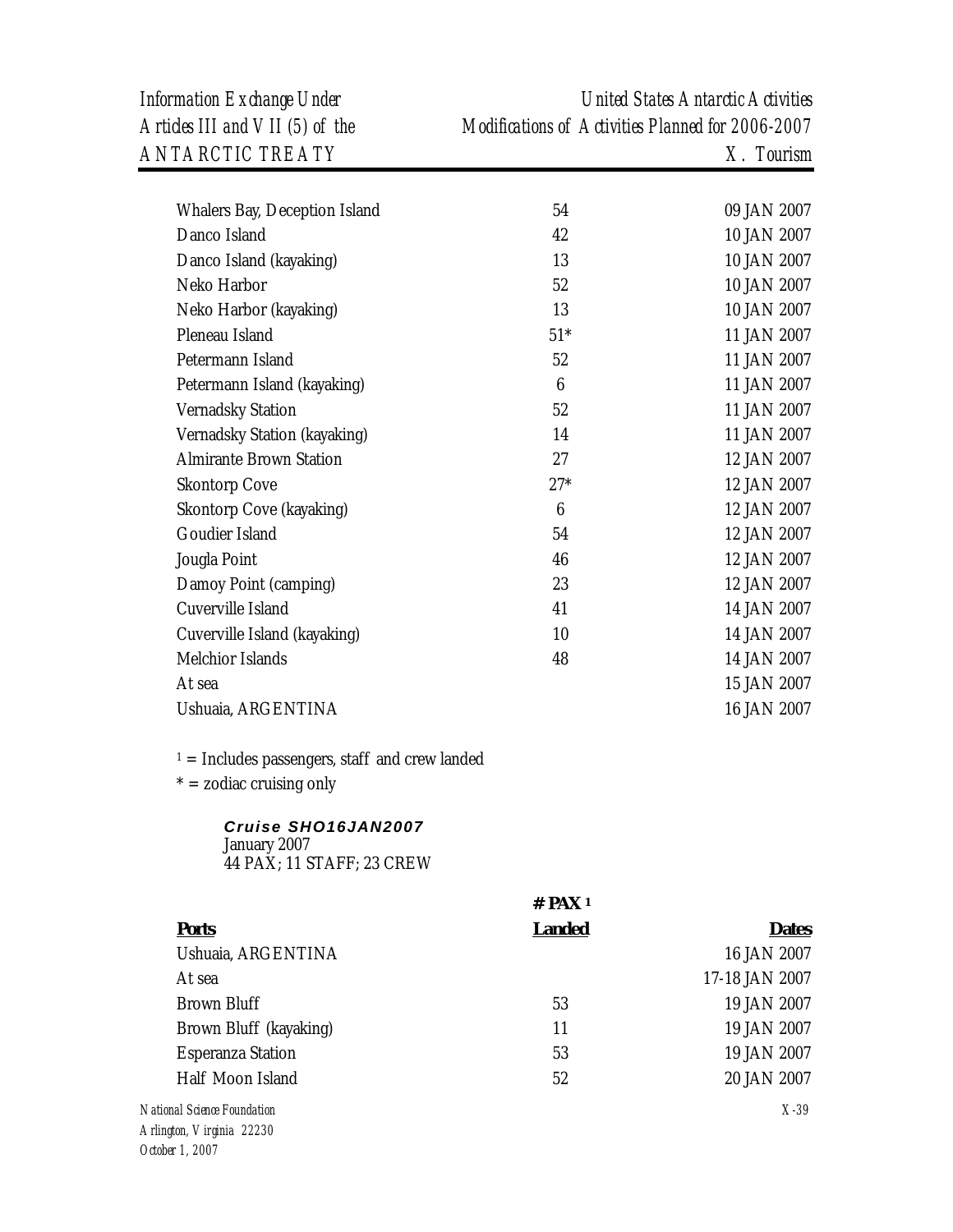*Information Exchange Under United States Antarctic Activities Articles III and VII (5) of the Modifications of Activities Planned for 2006-2007* 

| Half Moon Island (kayaking)                                              | 12              | 20 JAN 2007    |
|--------------------------------------------------------------------------|-----------------|----------------|
| Spigot Peak                                                              | 16              | 21 JAN 2007    |
| Cuverville Island                                                        | 38              | 21 JAN 2007    |
| Cuverville Island (kayaking)                                             | 9               | 21 JAN 2007    |
| Neko Harbor                                                              | 52              | 21 JAN 2007    |
| Neko Harbor (kayaking)                                                   | 12              | 21 JAN 2007    |
| Neko Harbor (climbing)                                                   | $\overline{7}$  | 21 JAN 2007    |
| Paradise Harbor                                                          | $50*$           | 22 JAN 2007    |
| Petermann Island                                                         | 38              | 22 JAN 2007    |
| Petermann Island (kayaking)                                              | $6\phantom{.}6$ | 22 JAN 2007    |
| Hovgaard Island (skiing)                                                 | 13              | 22 JAN 2007    |
| Pleneau Island                                                           | 40              | 22 JAN 2007    |
| Damoy Point                                                              | 24              | 22 JAN 2007    |
| Damoy Point (climbing)                                                   | $6\phantom{.}6$ | 22 JAN 2007    |
| Damoy Point (kayaking)                                                   | $\overline{7}$  | 22 JAN 2007    |
| Goudier Island                                                           | 41              | 22 JAN 2007    |
| Jougla Point                                                             | 40              | 22 JAN 2007    |
| Damoy Point (camping)                                                    | 22              | 23 JAN 2007    |
| Danco Island                                                             | 51              | 23 JAN 2007    |
| Danco Island (climbing)                                                  | 7               | 23 JAN 2007    |
| Danco Island (kayaking)                                                  | $6\phantom{1}6$ | 23 JAN 2007    |
| Melchior Islands                                                         | $53*$           | 23 JAN 2007    |
| At sea                                                                   |                 | 24-25 JAN 2007 |
| Ushuaia, ARGENTINA                                                       |                 | 26 JAN 2007    |
| $1 =$ Includes passengers, staff and crew landed                         |                 |                |
| $* = zodiac$ cruising only                                               |                 |                |
| Cruise SHO26JAN2007<br>January/February 2007<br>43 PAX; 8 STAFF; 27 CREW |                 |                |

|                             | $#$ PAX <sup>1</sup> |              |
|-----------------------------|----------------------|--------------|
| <b>Ports</b>                | <b>Landed</b>        | <b>Dates</b> |
| Ushuaia, ARGENTINA          |                      | 26 JAN 2007  |
| At sea                      |                      | 27 JAN 2007  |
| Aitcho Island               | 53                   | 28 JAN 2007  |
| National Science Foundation |                      | $X-40$       |
| Arlington, Virginia 22230   |                      |              |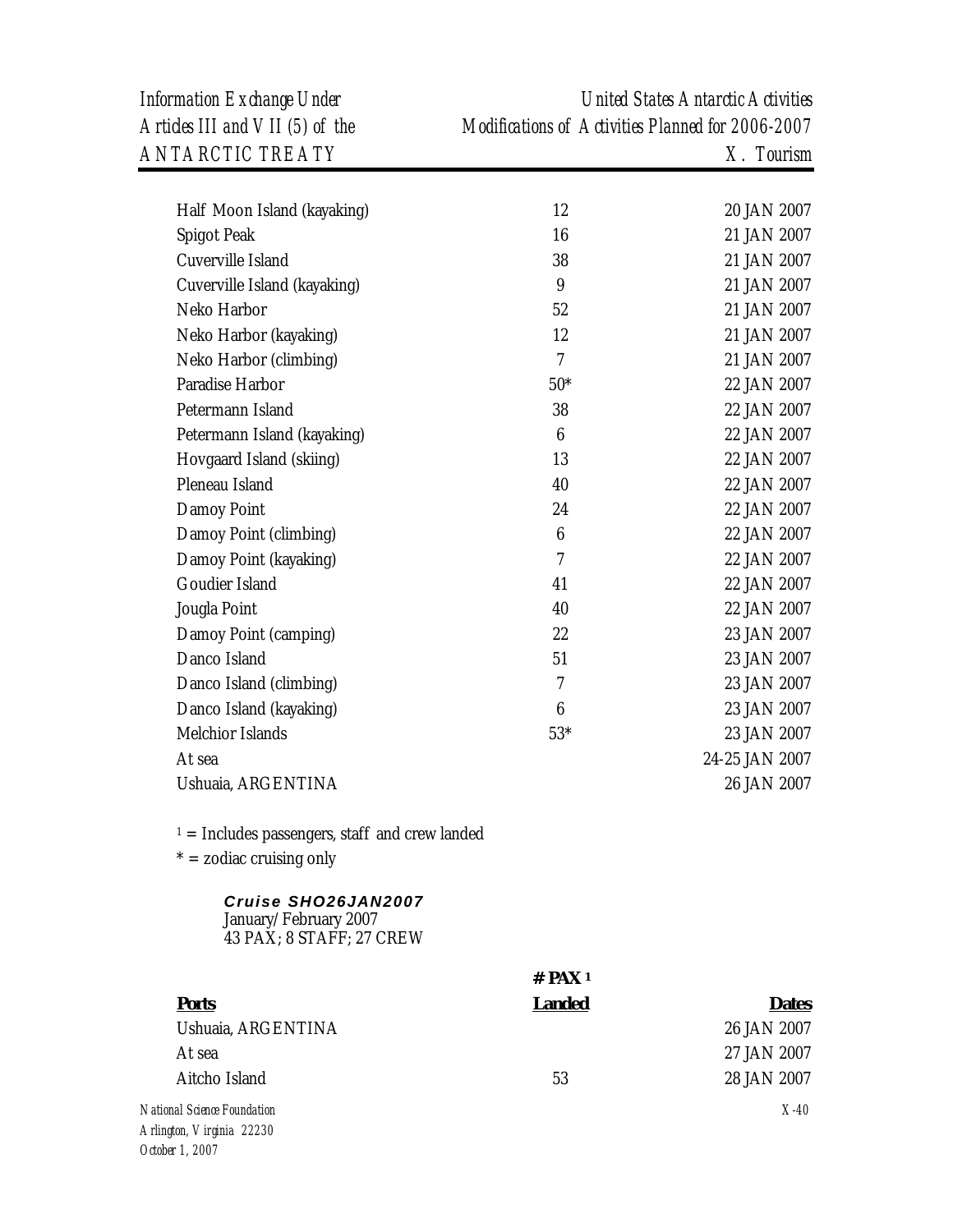*Information Exchange Under United States Antarctic Activities Articles III and VII (5) of the Modifications of Activities Planned for 2006-2007* 

| Yankee Harbor                            | 53               | 29 JAN 2007    |
|------------------------------------------|------------------|----------------|
| Yankee Harbor (kayaking)                 | 12               | 29 JAN 2007    |
| Telefon Bay, Deception Island            | 52               | 29 JAN 2007    |
| Telefon Bay, Deception Island (kayaking) | 9                | 29 JAN 2007    |
| Cierva Cove                              | 49*              | 30 JAN 2007    |
| Spigot Peak                              | 21               | 30 JAN 2007    |
| Cuverville Island                        | 32               | 30 JAN 2007    |
| Cuverville Island (kayaking)             | 4                | 30 JAN 2007    |
| Neko Harbor                              | 56               | 30 JAN 2007    |
| Neko Harbor (kayaking)                   | 8                | 30 JAN 2007    |
| Enterprise Island                        | $54*$            | 31 JAN 2007    |
| Goudier Island                           | 46               | 31 JAN 2007    |
| Goudier Island (kayaking)                | 10               | 31 JAN 2007    |
| Jougla Point                             | 46               | 31 JAN 2007    |
| Hovgaard Island                          | 4                | 01 FEB 2007    |
| Petermann Island                         | 45               | 01 FEB 2007    |
| Petermann Island (kayaking)              | 10               | 01 FEB 2007    |
| Vernadsky Station                        | 57               | 01 FEB 2007    |
| Pleneau Island                           | $45*$            | 01 FEB 2007    |
| Hovgaard Island (skiing)                 | 5                | 02 FEB 2007    |
| Hovgaard Island (camping)                | 29               | 02 FEB 2007    |
| Danco Island                             | 52               | 02 FEB 2007    |
| Danco Island (kayaking)                  | 8                | 02 FEB 2007    |
| Danco Island (climbing)                  | $\boldsymbol{6}$ | 02 FEB 2007    |
| Melchior Islands                         | $40*$            | 02 FEB 2007    |
| At sea                                   |                  | 03-04 FEB 2007 |
| Ushuaia, ARGENTINA                       |                  | 05 FEB 2007    |
|                                          |                  |                |

 $1 =$  Includes passengers, staff and crew landed

 $* =$  zodiac cruising only

### *Cruise SHO05FEB2007* February 2007 43 PAX; 6 STAFF; 27 CREW

## **# PAX 1**

| <b>Ports</b>                | Landed |
|-----------------------------|--------|
| National Science Foundation |        |
| Arlington, Virginia 22230   |        |
| October 1, 2007             |        |

**Dates** 

*X-41*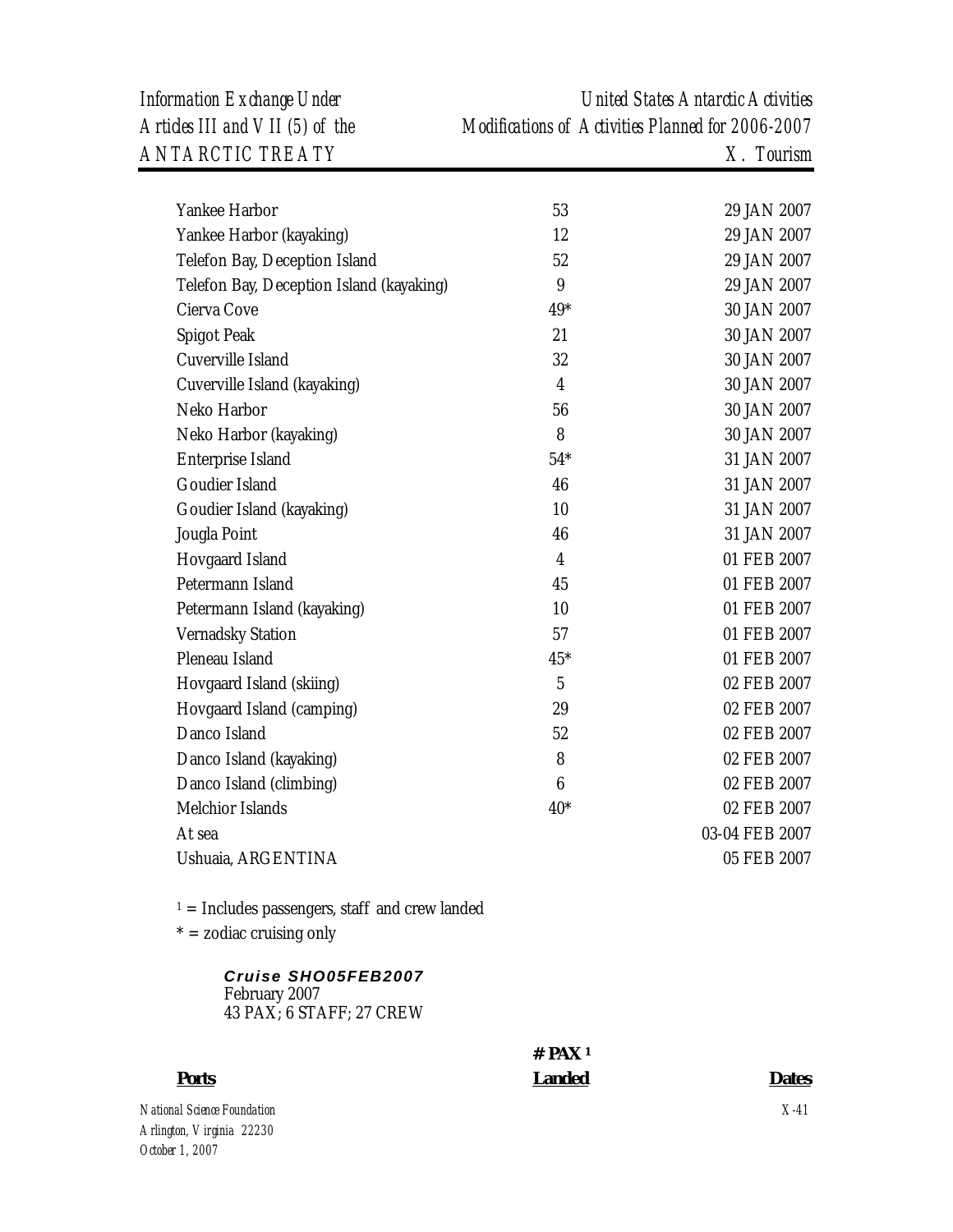| Ushuaia, ARGENTINA                       |       | 05 FEB 2007    |
|------------------------------------------|-------|----------------|
| At sea                                   |       | 06-07 FEB 2007 |
| Aitcho Island                            | 52    | 08 FEB 2007    |
| Whalers Bay, Deception Island            | 55    | 08 FEB 2007    |
| Whalers Bay, Deception Island (kayaking) | 12    | 08 FEB 2007    |
| Cierva Cove                              | $51*$ | 09 FEB 2007    |
| Mikkelsen Harbor                         | 52    | 09 FEB 2007    |
| Mikkelsen Harbor (kayaking)              | 12    | 09 FEB 2007    |
| Danco Island                             | 51    | 10 FEB 2007    |
| Danco Island (kayaking)                  | 8     | 10 FEB 2007    |
| Goudier Island                           | 52    | 10 FEB 2007    |
| Jougla Point                             | 51    | 10 FEB 2007    |
| Petermann Island                         | 51    | 11 FEB 2007    |
| Petermann Island (kayaking)              | 10    | 11 FEB 2007    |
| Yalour Islands                           | $47*$ | 11 FEB 2007    |
| <b>Vernadsky Station</b>                 | 52    | 11 FEB 2007    |
| Pleneau Island                           | $17*$ | 11 FEB 2007    |
| Hovgaard Island                          | 22    | 11 FEB 2007    |
| <b>Useful Island</b>                     | 51    | 12 FEB 2007    |
| Useful Island (kayaking)                 | 10    | 12 FEB 2007    |
| Melchior Islands                         | $50*$ | 12 FEB 2007    |
| At sea                                   |       | 13-14 FEB 2007 |
| Ushuaia, ARGENTINA                       |       | 15 FEB 2007    |
|                                          |       |                |

 $1 =$  Includes passengers, staff and crew landed

 $* =$  zodiac cruising only

## **SARPIK ITTUK**

### *Cruise SPK08NOV2006* November 2006 74 PAX; 12 STAFF; 33 CREW

# **Ports Landed Dates**

**# PAX 1** 

Ushuaia, ARGENTINA 08 NOV 2006

*National Science Foundation Arlington, Virginia 22230 October 1, 2007*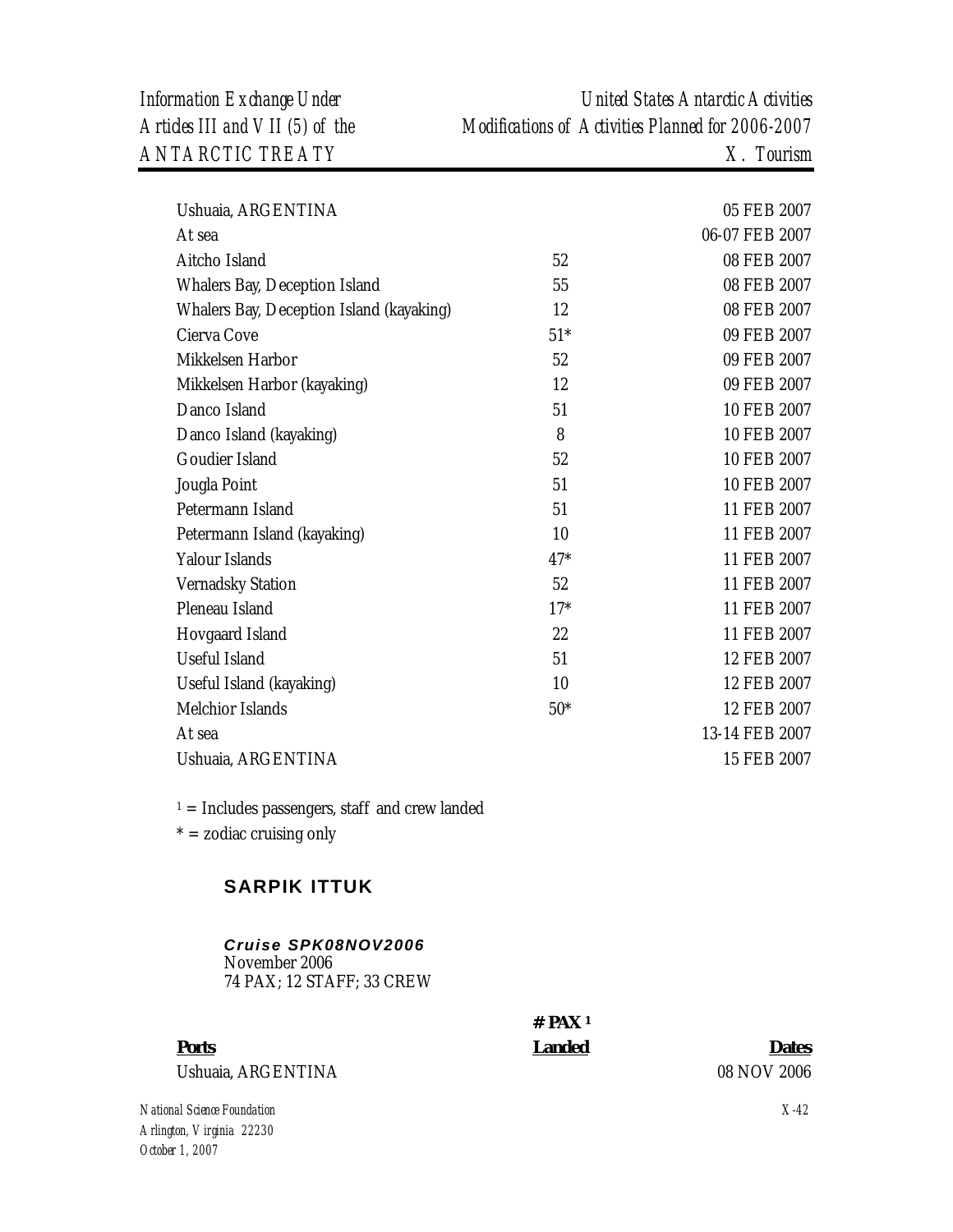| Information Exchange Under      | United States Antarctic Activities                |
|---------------------------------|---------------------------------------------------|
| Articles III and VII (5) of the | Modifications of Activities Planned for 2006-2007 |
| <i>ANTARCTIC TREATY</i>         | $X$ . Tourism                                     |

| At sea                         |             | 09-10 NOV 2006 |
|--------------------------------|-------------|----------------|
| <b>Arctowski Station</b>       | 85          | 11 NOV 2006    |
| Antarctic Sound                | Ship cruise | 12 NOV 2006    |
| Paulet Island                  | Ship cruise | 12 NOV 2006    |
| Hope Bay                       | $82*$       | 12 NOV 2006    |
| Cuverville Island              | 89          | 13 NOV 2006    |
| Neko Harbor                    | 84          | 13 NOV 2006    |
| Goudier island                 | 84          | 14 NOV 2006    |
| Jougla Point                   | 84          | 14 NOV 2006    |
| <b>Skontorp Cove</b>           | $83*$       | 14 NOV 2006    |
| <b>Almirante Brown Station</b> | 84          | 14 NOV 2006    |
| Whalers Bay, Deception Island  | 77          | 15 NOV 2006    |
| At sea                         |             | 16-17 NOV 2006 |
| Ushuaia, ARGENTINA             |             | 18 NOV 2006    |
|                                |             |                |

 $* =$  zodiac cruising only

### *Cruise SPK18NOV2006* November 2006

60 PAX; 11 STAFF; 30 CREW

|                             | $#$ PAX <sup>1</sup> |              |
|-----------------------------|----------------------|--------------|
| <b>Ports</b>                | <b>Landed</b>        | <b>Dates</b> |
| Ushuaia, ARGENTINA          |                      | 18 NOV 2006  |
| At sea                      |                      | 19 NOV 2006  |
| Aitcho Island               | 71                   | 20 NOV 2006  |
| Half Moon Island            | 67                   | 21 NOV 2006  |
| Neko Harbor                 | 77                   | 22 NOV 2006  |
| <b>Skontorp Cove</b>        | $72*$                | 22 NOV 2006  |
| Almirante Brown Station     | 79                   | 22 NOV 2006  |
| Goudier Island              | 69                   | 23 NOV 2006  |
| Jougla Point                | 69                   | 23 NOV 2006  |
| Cape Renard                 | $66*$                | 23 NOV 2006  |
| Cierva Cove                 | 88*                  | 24 NOV 2006  |
| Mikkelsen Harbor            | 69                   | 24 NOV 2006  |
| <b>Esperanza Station</b>    | 69                   | 25 NOV 2006  |
| National Science Foundation |                      | $X-43$       |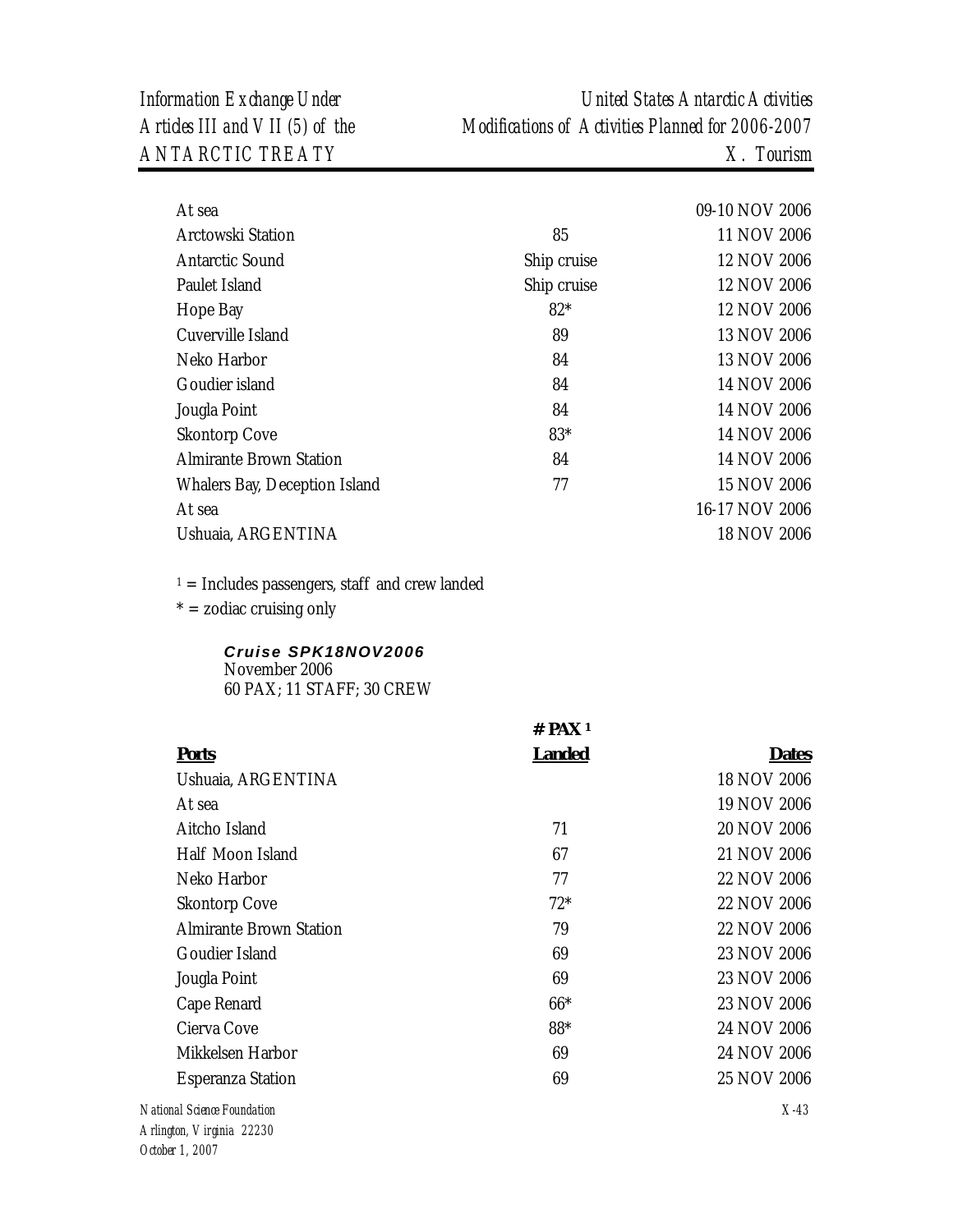| Brown Bluff        | 69 | 25 NOV 2006    |
|--------------------|----|----------------|
| At sea             |    | 26-27 NOV 2006 |
| Ushuaia, ARGENTINA |    | 28 NOV 2006    |

 $1 =$  Includes passengers, staff and crew landed

 $* =$  zodiac cruising only

*Cruise SPK28NOV2006* November/December 2006 64 PAX; 8 STAFF; 30 CREW

|                               | $#$ PAX <sup>1</sup> |                |
|-------------------------------|----------------------|----------------|
| <b>Ports</b>                  | <b>Landed</b>        | <b>Dates</b>   |
| Ushuaia, ARGENTINA            |                      | 28 NOV 2006    |
| At sea                        |                      | 29 NOV 2006    |
| Desolation Island             | Ship cruise          | 30 NOV 2006    |
| Penguin Island                | 72                   | 01 DEC 2006    |
| <b>Frei Station</b>           | 71                   | 01 DEC 2006    |
| Bellingshausen Station        | 71                   | 01 DEC 2006    |
| Half Moon Island              | 71                   | 02 DEC 2006    |
| Telefon Bay, Deception Island | 64                   | 02 DEC 2006    |
| Waterboat Point               | Ship cruise          | 03 DEC 2006    |
| Cuverville Island             | 67                   | 03 DEC 2006    |
| <b>Palmer Station</b>         | 67                   | 04 DEC 2006    |
| Torgersen Island              | 64                   | 04 DEC 2006    |
| Goudier Island                | 68                   | 04 DEC 2006    |
| Jougla Point                  | 68                   | 04 DEC 2006    |
| Aitcho Island                 | 69                   | 05 DEC 2006    |
| Fort Point                    | 67                   | 05 DEC 2006    |
| At sea                        |                      | 06-07 DEC 2006 |
| Ushuaia, ARGENTINA            |                      | 08 DEC 2006    |

 $1 =$  Includes passengers, staff and crew landed

 $* =$  zodiac cruising only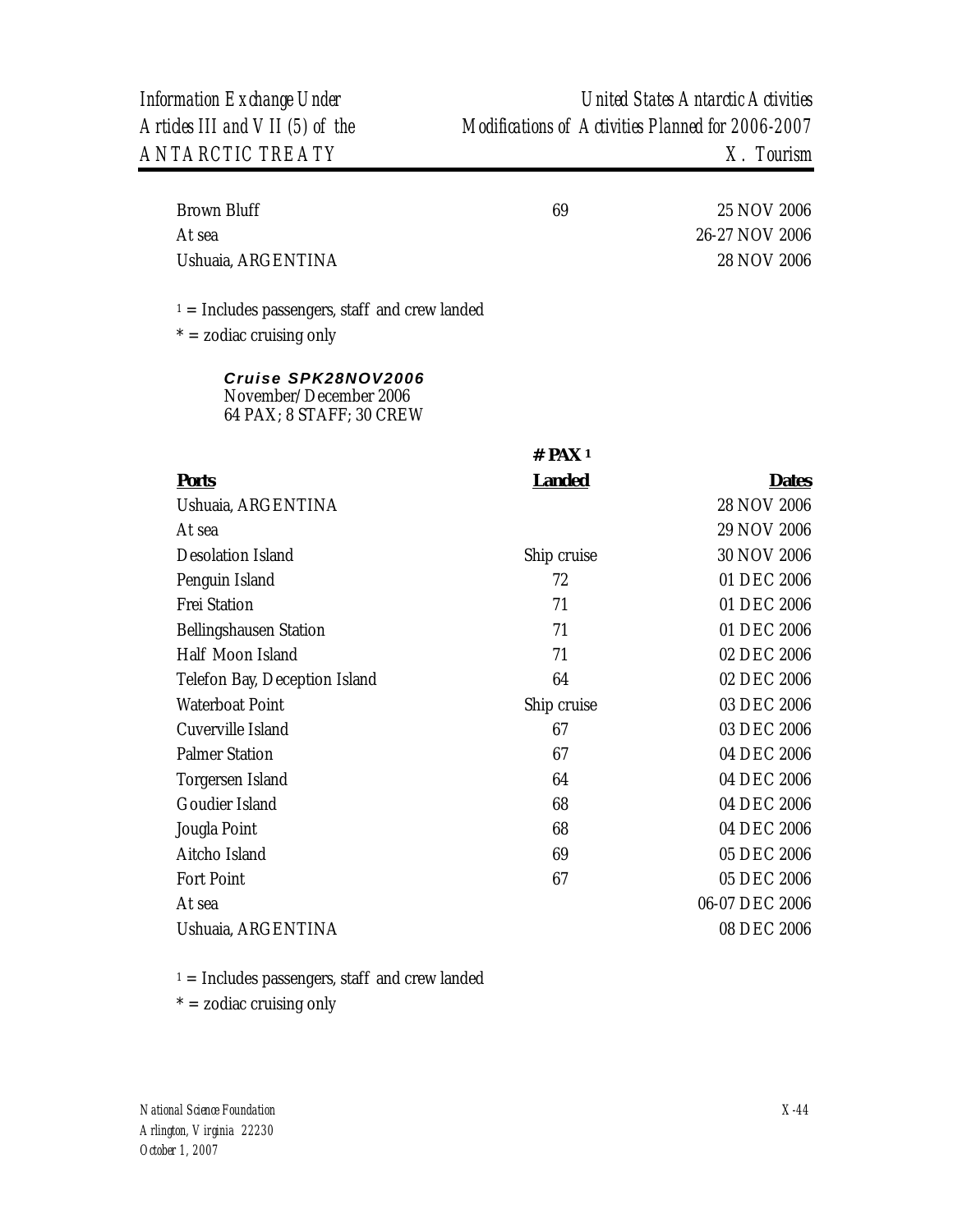### *Cruise SPK08DEC2006*

December 2006 73 PAX; 9 STAFF; 30 CREW

|                               | $#$ PAX <sup>1</sup> |                |
|-------------------------------|----------------------|----------------|
| <b>Ports</b>                  | <b>Landed</b>        | <b>Dates</b>   |
| Ushuaia, ARGENTINA            |                      | 08 DEC 2006    |
| At sea                        |                      | 09-10 DEC 2006 |
| Telefon Bay, Deception Island | 81                   | 11 DEC 2006    |
| Whalers Bay, Deception Island | 80                   | 11 DEC 2006    |
| <b>Brown Bluff</b>            | 81                   | 12 DEC 2006    |
| <b>Esperanza Station</b>      | 85                   | 12 DEC 2006    |
| Snow Hill Island              | Ship cruise          | 13 DEC 2006    |
| Devil Island                  | 82                   | 13 DEC 2006    |
| Fridtjof Sound                | $77*$                | 13 DEC 2006    |
| <b>Bellingshausen Station</b> | 80                   | 14 DEC 2006    |
| <b>Frei Station</b>           | 80                   | 14 DEC 2006    |
| Aitcho Island                 | 81                   | 15 DEC 2006    |
| <b>Hardy Cove</b>             | 75                   | 15 DEC 2006    |
| <b>Fort Point</b>             | $75*$                | 15 DEC 2006    |
| At sea                        |                      | 13-14 DEC 2006 |
| Ushuaia, ARGENTINA            |                      | 18 DEC 2006    |

 $1 =$  Includes passengers, staff and crew landed

 $* =$  zodiac cruising only

### *Cruise SPK18DEC2006*

December 2006 72 PAX; 9 STAFF; 30 CREW

|                             | $#$ PAX <sup>1</sup> |              |
|-----------------------------|----------------------|--------------|
| <b>Ports</b>                | <b>Landed</b>        | <b>Dates</b> |
| Ushuaia, ARGENTINA          |                      | 18 DEC 2006  |
| At sea                      |                      | 19 DEC 2006  |
| Desolation Island           | 79                   | 20 DEC 2006  |
| Aitcho Island               | 79                   | 21 DEC 2006  |
| Yankee Harbor               | 80                   | 21 DEC 2006  |
| Devil Island                | 75                   | 22 DEC 2006  |
| National Science Foundation |                      | $X-45$       |
| Arlington Virginia 22220    |                      |              |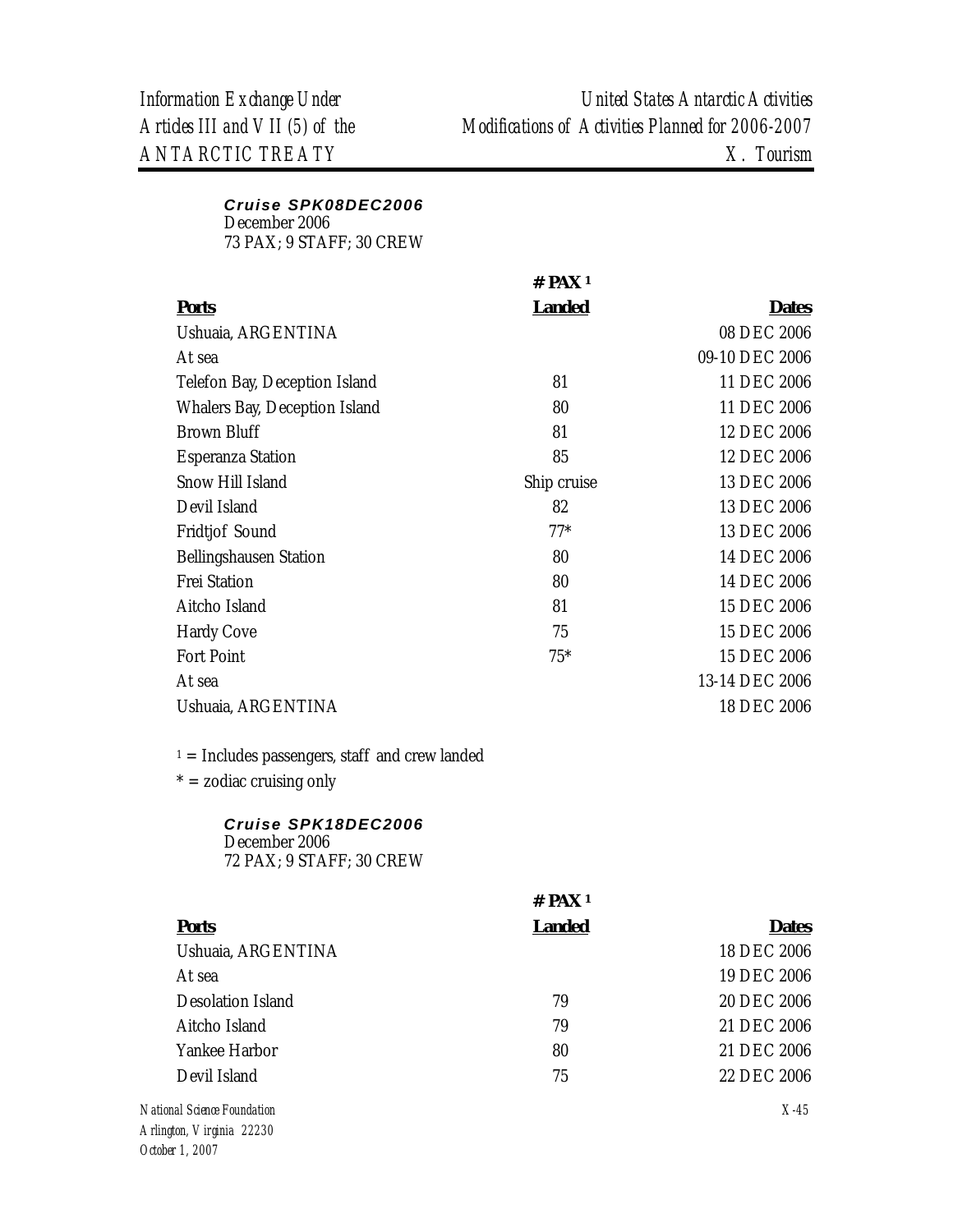| Paulet Island                 | 77          | 22 DEC 2006    |
|-------------------------------|-------------|----------------|
| Seymour Island                | $62*$       | 23 DEC 2006    |
| Fridtjof Sound                | Ship cruise | 23 DEC 2006    |
| Hope Bay                      | 60          | 24 DEC 2006    |
| Whalers Bay, Deception Island | 79          | 25 DEC 2006    |
| Half Moon Island              | 76          | 25 DEC 2006    |
| At sea                        |             | 26-27 DEC 2006 |
| Ushuaia, ARGENTINA            |             | 28 DEC 2006    |
|                               |             |                |

 $1 =$  Includes passengers, staff and crew landed

 $* =$  zodiac cruising only

### *Cruise SPK28DEC2006*

December 2006/January 2007 43 PAX; 6 STAFF; 27 CREW

|                               | $#$ PAX <sup>1</sup> |                |
|-------------------------------|----------------------|----------------|
| <b>Ports</b>                  | <b>Landed</b>        | <b>Dates</b>   |
| Ushuaia, ARGENTINA            |                      | 28 DEC 2006    |
| At sea                        |                      | 29 DEC 2006    |
| Aitcho Island                 | 90                   | 30 DEC 2006    |
| <b>Brown Bluff</b>            | 83                   | 31 DEC 2006    |
| Gourdin Island                | 87                   | 31 DEC 2006    |
| Mikkelsen Harbor              | 80                   | 01 JAN 2007    |
| Cierva Cove                   | $87*$                | 01 JAN 2007    |
| <b>Prospect Point</b>         | Ship cruise          | 02 JAN 2007    |
| Winter Island                 | 85                   | 02 JAN 2007    |
| Yalour Islands                | $75*$                | 03 JAN 2007    |
| <b>Vernadsky Station</b>      | $97*$                | 03 JAN 2007    |
| Telefon Bay, Deception Island | 60                   | 04 JAN 2007    |
| At sea                        |                      | 05-06 JAN 2007 |
| Ushuaia, ARGENTINA            |                      | 07 JAN 2007    |

 $1 =$  Includes passengers, staff and crew landed

 $* =$  zodiac cruising only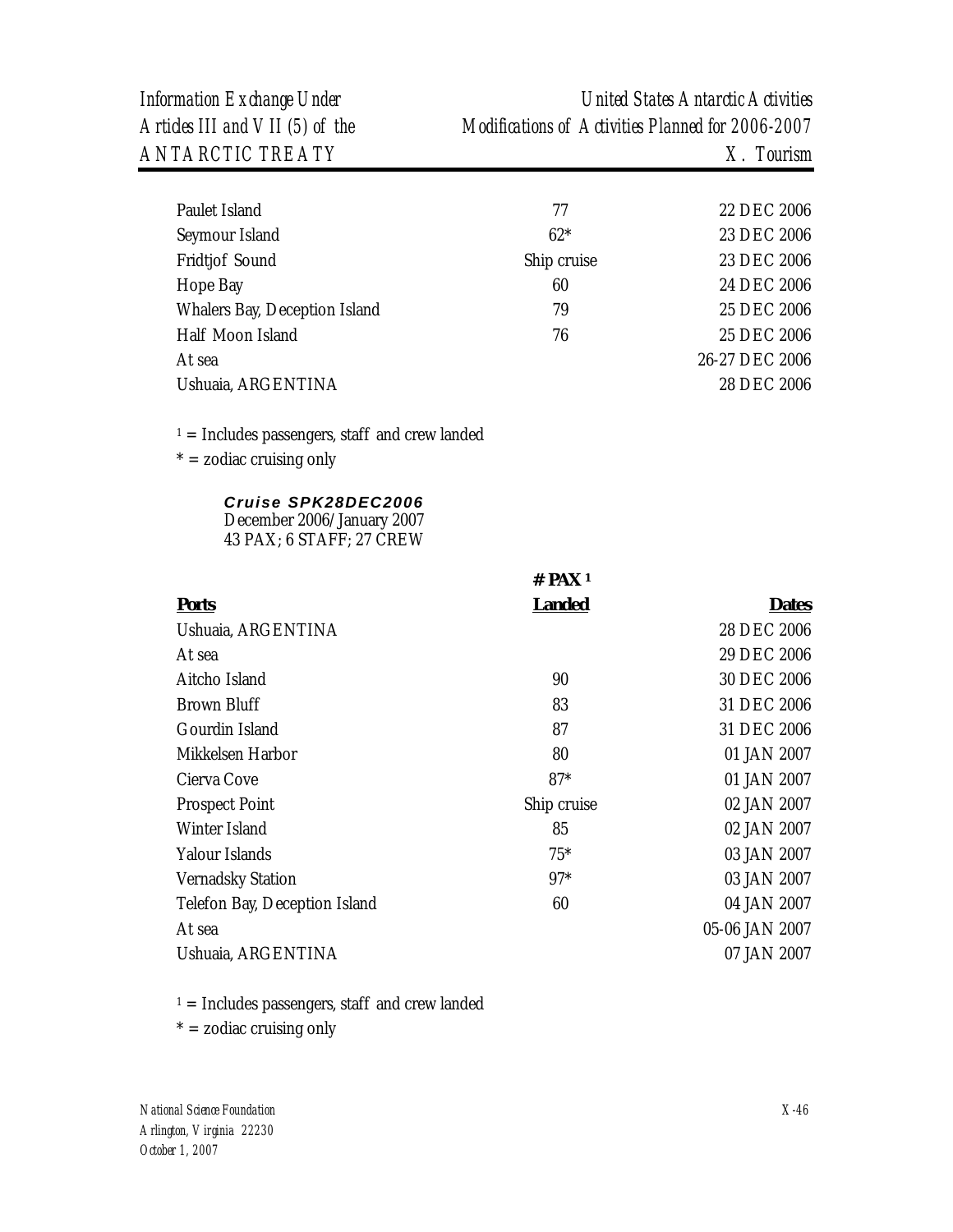## *Cruise SPK07JAN2007*

January 2007

78 PAX; 9 STAFF; 31 CREW

|                               | $#$ PAX <sup>1</sup> |                 |
|-------------------------------|----------------------|-----------------|
| <b>Ports</b>                  | <b>Landed</b>        | <b>Dates</b>    |
| Ushuaia, ARGENTINA            |                      | 07 JAN 2007     |
| At sea                        |                      | 08-09 JAN 2007  |
| Penguin Island                | $\overline{2}$       | 10 JAN 2007     |
| <b>Ferraz Station</b>         | 86                   | 10 JAN 2007     |
| Useful Island                 | 86                   | 11 JAN 2007     |
| Neko Harbor                   | 83                   | 11 JAN 2007     |
| Duchayland Islands            | $78*$                | 12 JAN 2007     |
| Beascochea Bay                | $80*$                | 12 JAN 2007     |
| Petermann Island              | 83                   | 13 JAN 2007     |
| Jougla Point                  | 79                   | 13 JAN 2007     |
| Goudier Island                | 79                   | 13 JAN 2007     |
| Telefon Bay, Deception Island | 85                   | 14 JAN 2007     |
| Whalers Bay, Deception Island | 85                   | 14 JAN 2007     |
| Baily Head, Deception Island  | 77                   | 14 JAN 2007     |
| At sea                        |                      | 15-164 JAN 2007 |
| Ushuaia, ARGENTINA            |                      | 17 JAN 2007     |

 $1 =$  Includes passengers, staff and crew landed

 $* =$  zodiac cruising only

### *Cruise SPK17JAN2007*

January 2007 79 PAX; 11 STAFF; 33 CREW

|                                | $#$ PAX <sup>1</sup> |                |
|--------------------------------|----------------------|----------------|
| <b>Ports</b>                   | <b>Landed</b>        | <b>Dates</b>   |
| Ushuaia, ARGENTINA             |                      | 17 JAN 2007    |
| At sea                         |                      | 18-19 JAN 2007 |
| Half Moon Island               | 87                   | 20 JAN 2007    |
| Useful Island                  | 87                   | 21 JAN 2007    |
| <b>Almirante Brown Station</b> | 85                   | 21 JAN 2007    |
| <b>Skontorp Cove</b>           | $81*$                | 21 JAN 2007    |
| National Science Foundation    |                      | $X-47$         |
| Arlington, Virginia 22230      |                      |                |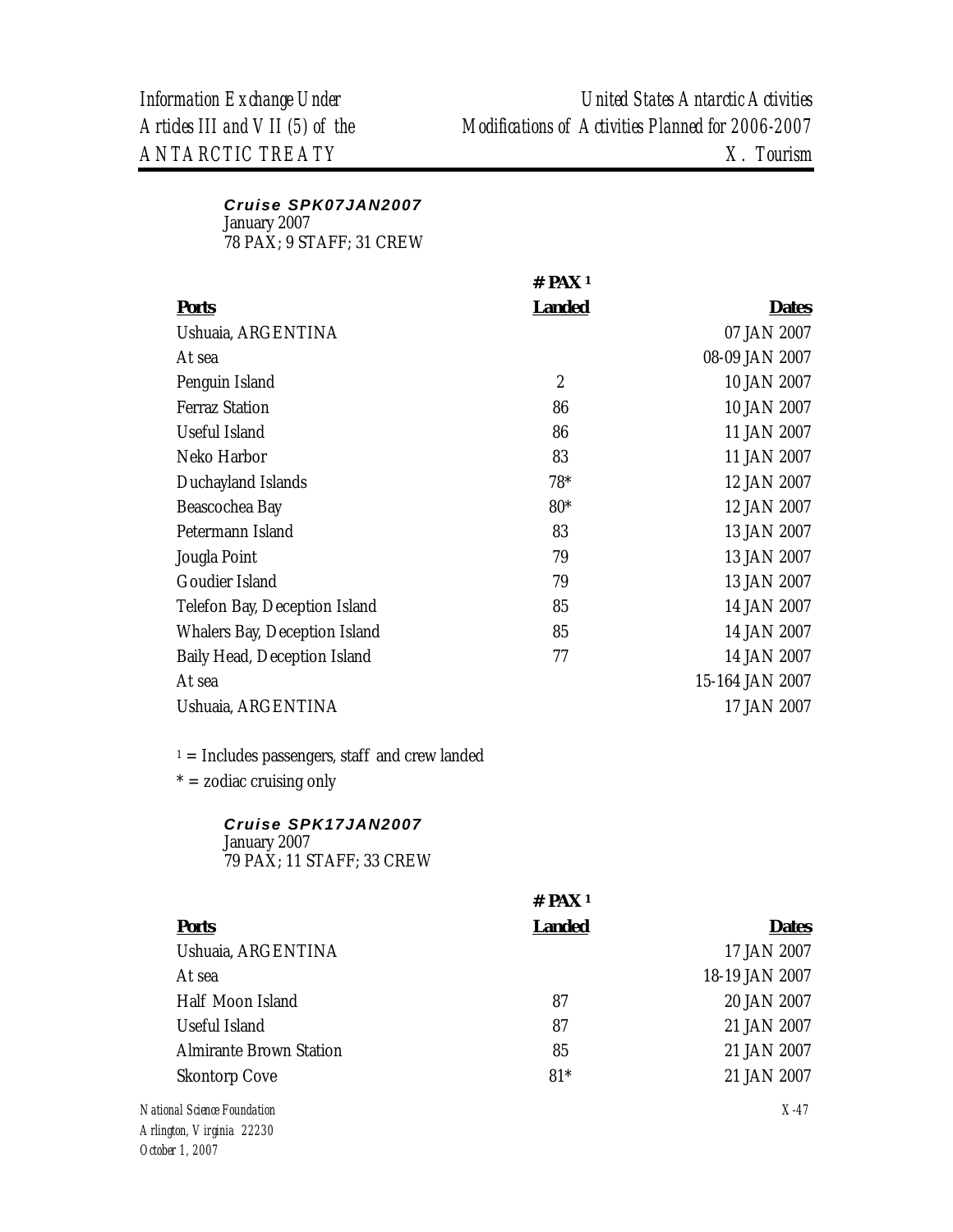| Neko Harbor                   | 85          | 21 JAN 2007    |
|-------------------------------|-------------|----------------|
| Petermann Island              | 84          | 22 JAN 2007    |
| Beascochea Bay                | Ship cruise | 22 JAN 2007    |
| Goudier Island                | 81          | 23 JAN 2007    |
| Jougla Point                  | 79          | 23 JAN 2007    |
| Cuverville Island             | 114         | 23 JAN 2007    |
| Whalers Bay, Deception Island | Ship cruise | 24 JAN 2007    |
| Telefon Bay, Deception Island | Ship cruise | 24 JAN 2007    |
| Aitcho Island                 | Ship cruise | 24 JAN 2007    |
| <b>Arturo Prat Station</b>    | 86          | 24 JAN 2007    |
| At sea                        |             | 25-26 JAN 2007 |
| Ushuaia, ARGENTINA            |             | 27 JAN 2007    |
|                               |             |                |

 $1 =$  Includes passengers, staff and crew landed

 $* =$  zodiac cruising only

### *Cruise SPK27JAN2007* January/February 2007

79 PAX; 8 STAFF; 30 CREW

|                                | $#$ PAX <sup>1</sup> |              |
|--------------------------------|----------------------|--------------|
| <b>Ports</b>                   | <b>Landed</b>        | <b>Dates</b> |
| Ushuaia, ARGENTINA             |                      | 27 JAN 2007  |
| At sea                         |                      | 28 JAN 2007  |
| Aitcho Island                  | 86                   | 29 JAN 2007  |
| <b>Brown Bluff</b>             | 86                   | 30 JAN 2007  |
| Snow Hill Island               | 85                   | 31 JAN 2007  |
| Fridtjof Sound                 | Ship cruise          | 01 FEB 2007  |
| <b>Esperanza Station</b>       | 85                   | 01 FEB 2007  |
| Cuverville Island              | 86                   | 02 FEB 2007  |
| <b>Gonzales Videla Station</b> | 86                   | 02 FEB 2007  |
| Hidden Bay                     | $82*$                | 03 FEB 2007  |
| Petermann Island               | 86                   | 03 FEB 2007  |
| Half Moon Island               | 87                   | 04 FEB 2007  |
| Petermann Island               | 51                   | 11 FEB 2007  |
| At sea                         |                      | 05 FEB 2007  |
| Ushuaia, ARGENTINA             |                      | 06 FEB 2007  |
| National Science Foundation    |                      | $X-48$       |
| Arlington, Virginia 22230      |                      |              |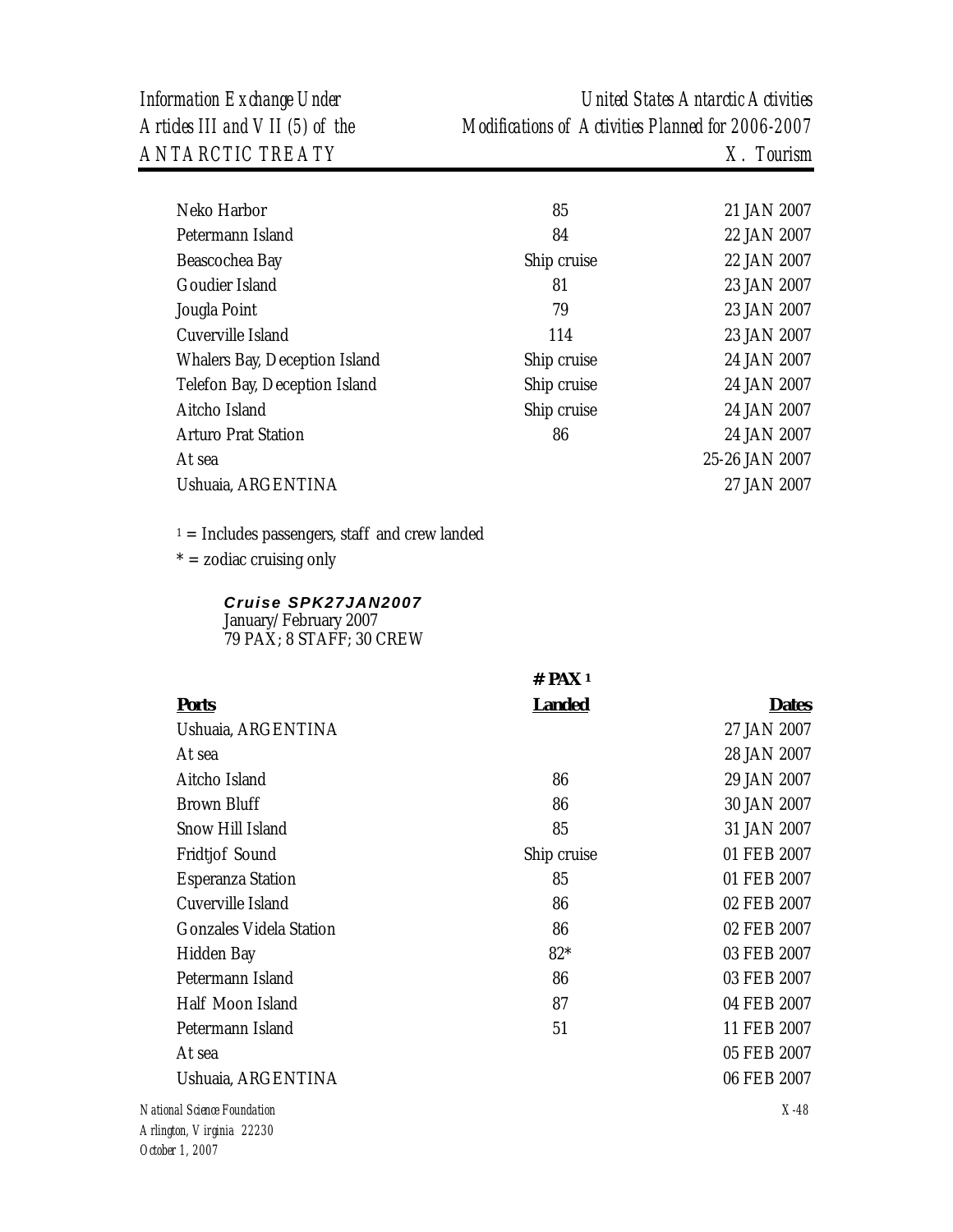$* =$  zodiac cruising only

*Cruise SPK06FEB2007* February 2007

79 PAX; 7 STAFF; 29 CREW

|                                                                  | # PAX <sup>1</sup>   |                |
|------------------------------------------------------------------|----------------------|----------------|
| <b>Ports</b>                                                     | <b>Landed</b>        | <b>Dates</b>   |
| Ushuaia, ARGENTINA                                               |                      | 06 FEB 2007    |
| At sea                                                           |                      | 07-08 FEB 2007 |
| Yankee Harbor                                                    | 86                   | 09 FEB 2007    |
| Aitcho Island                                                    | 86                   | 09 FEB 2007    |
| <b>Esperanza Station</b>                                         | 88                   | 10 FEB 2007    |
| <b>Brown Bluff</b>                                               | 86                   | 10 FEB 2007    |
| Fridtjof Sound                                                   | Ship cruise          | 11 FEB 2007    |
| <b>Petrel Cove</b>                                               | 86                   | 11 FEB 2007    |
| Cuverville Island                                                | 85                   | 12 FEB 2007    |
| <b>Useful Island</b>                                             | 83                   | 12 FEB 2007    |
| Whalers Bay, Deception Island                                    | 80                   | 13 FEB 2007    |
| Half Moon Island                                                 | 80                   | 13 FEB 2007    |
| At sea                                                           |                      | 14-15 FEB 2007 |
| Ushuaia, ARGENTINA                                               |                      | 16 FEB 2007    |
| $1 =$ Includes passengers, staff and crew landed                 |                      |                |
| $* =$ zodiac cruising only                                       |                      |                |
| Cruise SPK16FEB2007<br>February 2007<br>71 PAX; 8 STAFF; 30 CREW |                      |                |
|                                                                  | $#$ PAX <sup>1</sup> |                |
| <b>Ports</b>                                                     | <b>Landed</b>        | <b>Dates</b>   |
| Ushuaia, ARGENTINA                                               |                      | 16 FEB 2007    |
| At sea                                                           |                      | 17 FEB 2007    |
| Aitcho Island                                                    | 76                   | 18 FEB 2007    |
| Hannah Point                                                     | 78                   | 19 FEB 2007    |
| National Science Foundation<br>Arlington, Virginia 22230         |                      | $X-49$         |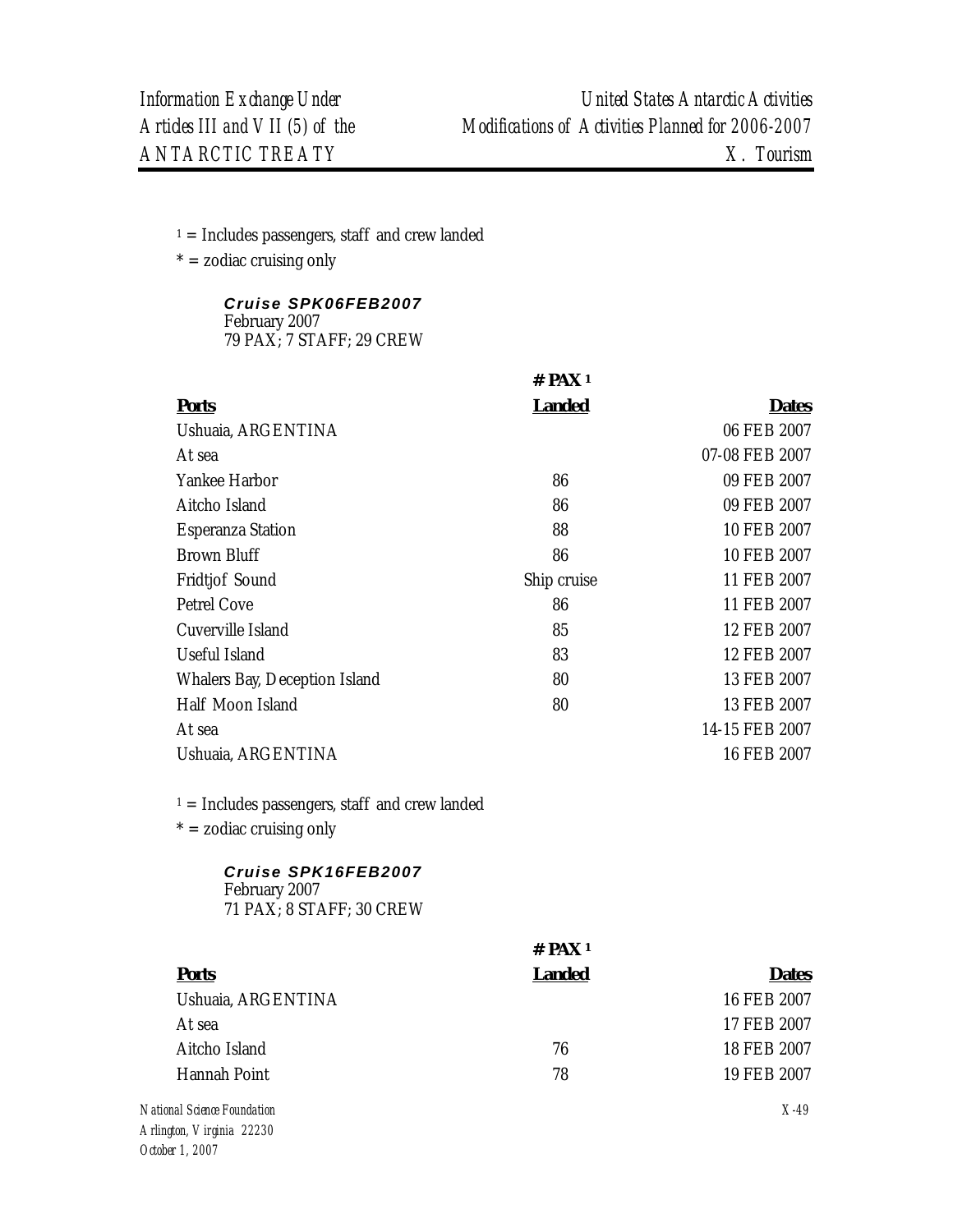*Information Exchange Under United States Antarctic Activities Articles III and VII (5) of the Modifications of Activities Planned for 2006-2007* 

| Whalers Bay, Deception Island | 77    | 19 FEB 2007    |
|-------------------------------|-------|----------------|
| Cape Renard                   | $77*$ | 20 FEB 2007    |
| <b>Vernadsky Station</b>      | 84    | 20 FEB 2007    |
| Pleneau Island                | $77*$ | 21 FEB 2007    |
| Port Charcot                  | 77    | 21 FEB 2007    |
| Goudier Island                | 86    | 21 FEB 2007    |
| Jougla Point                  | 80    | 21 FEB 2007    |
| Neko Harbor                   | 82    | 22 FEB 2007    |
| Cuverville Island             | 78    | 22 FEB 2007    |
| Half Moon Island              | 81    | 23 FEB 2007    |
| <b>Fort Point</b>             | 74    | 23 FEB 2007    |
| At sea                        |       | 24-25 FEB 2007 |
| Ushuaia, ARGENTINA            |       | 26 FEB 2007    |
|                               |       |                |

 $1 =$  Includes passengers, staff and crew landed

 $* =$  zodiac cruising only

### *Cruise SPK26FEB2007*

February/March 2007 73 PAX; 10 STAFF; 30 CREW

|                                | $#$ PAX 1     |              |
|--------------------------------|---------------|--------------|
| <b>Ports</b>                   | <b>Landed</b> | <b>Dates</b> |
| Ushuaia, ARGENTINA             |               | 26 FEB 2007  |
| At sea                         |               | 27 FEB 2007  |
| Aitcho Island                  | $80*$         | 28 FEB 2007  |
| Hannah Point                   | 81            | 01 MAR 2007  |
| Whalers Bay, Deception Island  | 76            | 01 MAR 2007  |
| <b>Almirante Brown Station</b> | 76            | 02 MAR 2007  |
| <b>Skontorp Cove</b>           | 83*           | 02 MAR 2007  |
| Petermann Island               | 80            | 02 MAR 2007  |
| Pleneau Island                 | $80*$         | 03 MAR 2007  |
| Port Charcot                   | 80            | 03 MAR 2007  |
| Goudier Island                 | 84            | 03 MAR 2007  |
| Jougla Point                   | 78            | 03 MAR 2007  |
| Neko Harbor                    | 77            | 04 MAR 2007  |
| Danco Island                   | 74            | 04 MAR 2007  |
| National Science Foundation    |               | $X-50$       |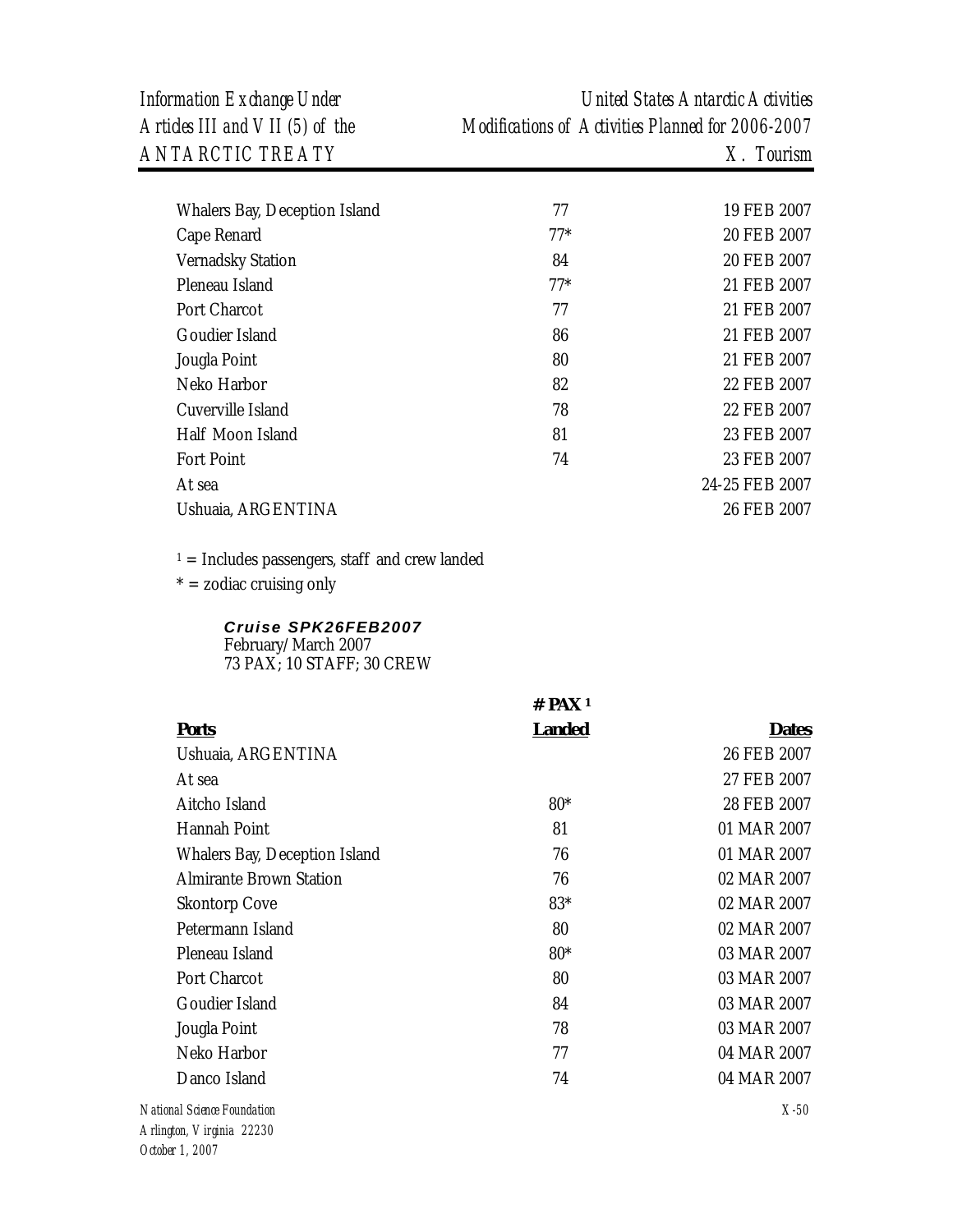| Half Moon Island   | 81 | 05 MAR 2007    |
|--------------------|----|----------------|
| At sea             |    | 06-07 MAR 2007 |
| Ushuaia, ARGENTINA |    | 08 MAR 2007    |

 $* =$  zodiac cruising only

## **Orient Lines, Inc.**

Orient Lines, Inc. of Fort Lauderdale, Florida, conducted 4 cruises to the Antarctic during the 2006-2007 season using the *M/V Marco Polo.* Given below, for each cruise, is the port of origin, sites visited (with dates) and the return port.

## **MARCO POLO**

#### *Cruise MPO19DEC2006*

December 2006/January 2007 497 PAX; 12 STAFF; 367 CREW

|                      | # $PAX_1$     |                |  |
|----------------------|---------------|----------------|--|
| <b>Ports</b>         | <b>Landed</b> | <b>Dates</b>   |  |
| Buenos Aires, BRAZIL |               | 19 DEC 2006    |  |
| At sea               |               | 20-21 DEC 2006 |  |
| Paradise Harbor      | 548           | 22 DEC 2006    |  |
| Jougla Point         | 509           | 23 DEC 2006    |  |
| Half Moon Island     | 498           | 24 DEC 2006    |  |
| At sea               |               | 25-31 DEC 2006 |  |
| Ushuaia, ARGENTINA   |               | 01 JAN 2007    |  |
|                      |               |                |  |

 $1 =$  Includes passengers, staff and crew landed

 $* =$  zodiac cruising only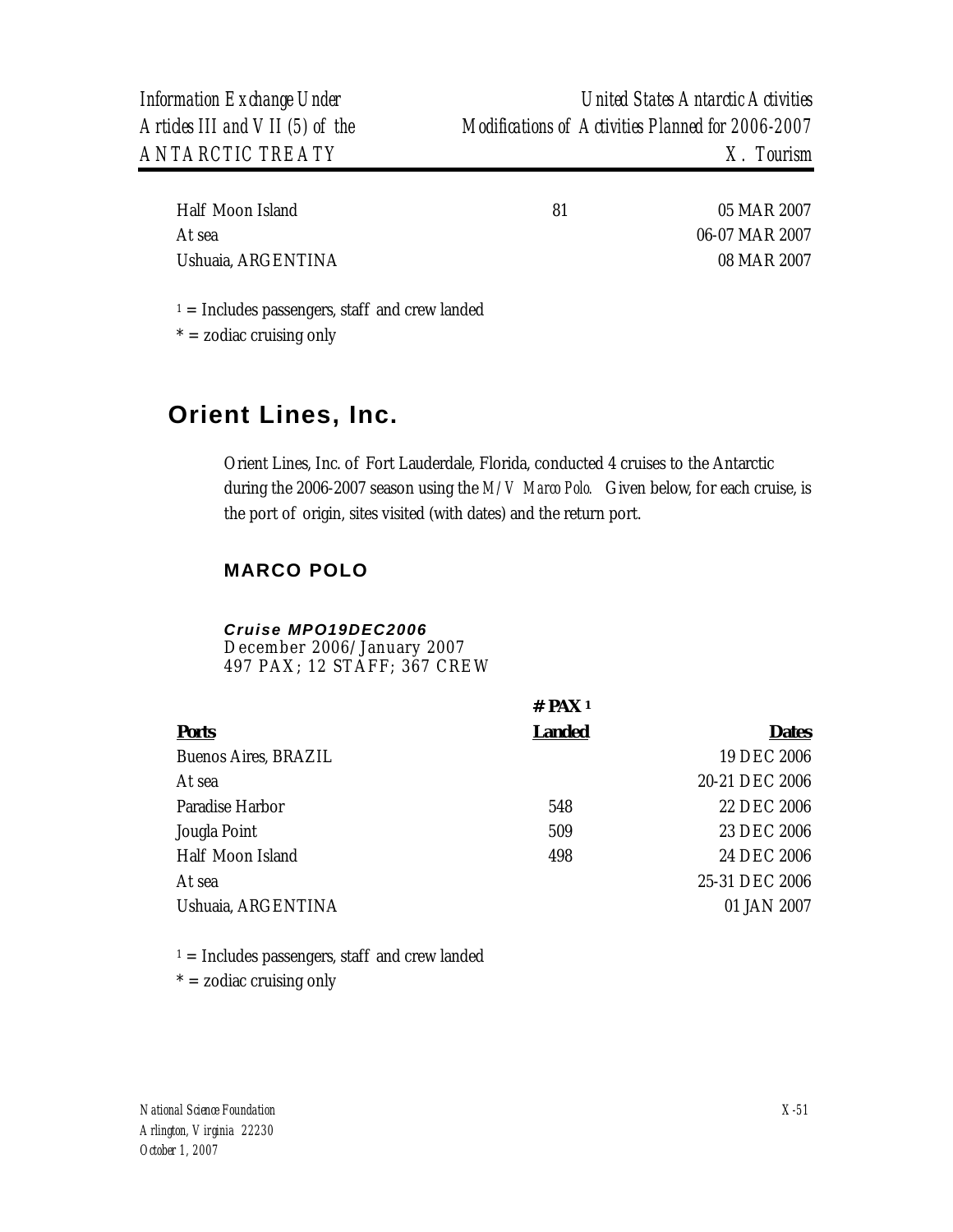## *Cruise MPO01JAN2007*  January 2007

493 PAX; 11 STAFF; 373 CREW

| # $PAX_1$     |                |
|---------------|----------------|
| <b>Landed</b> | <b>Dates</b>   |
|               | 01 JAN 2007    |
|               | 02-03 JAN 2007 |
| Ship cruise   | 04 JAN 2007    |
| $492*$        | 04 JAN 2007    |
| Ship cruise   | 05 JAN 2007    |
| 518           | 05 JAN 2007    |
| 544           | 06 JAN 2007    |
| 509           | 07 JAN 2007    |
|               | 08 JAN 2007    |
|               | 09 JAN 2007    |
|               |                |

 $1 =$  Includes passengers, staff and crew landed  $* =$  zodiac cruising only

#### *Cruise MPO09JAN2007*  January 2007 491 PAX; 11 STAFF; 372 CREW

|                    | $#$ PAX <sup>1</sup> |                |
|--------------------|----------------------|----------------|
| <b>Ports</b>       | <b>Landed</b>        | <b>Dates</b>   |
| Ushuaia, ARGENTINA |                      | 09 JAN 2007    |
| At sea             |                      | 10 JAN 2007    |
| Deception Island   | Ship cruise          | 11 JAN 2007    |
| Cuverville Island  | 492                  | 11 JAN 2007    |
| Lemaire Channel    | Ship cruise          | 12 JAN 2007    |
| Yalour Islands     | 498                  | 12 JAN 2007    |
| Waterboat Point    | 535                  | 13 JAN 2007    |
| Half Moon Island   | 489                  | 14 JAN 2007    |
| At sea             |                      | 15-16 JAN 2007 |
| Ushuaia, ARGENTINA |                      | 17 JAN 2007    |

 $1 =$  Includes passengers, staff and crew landed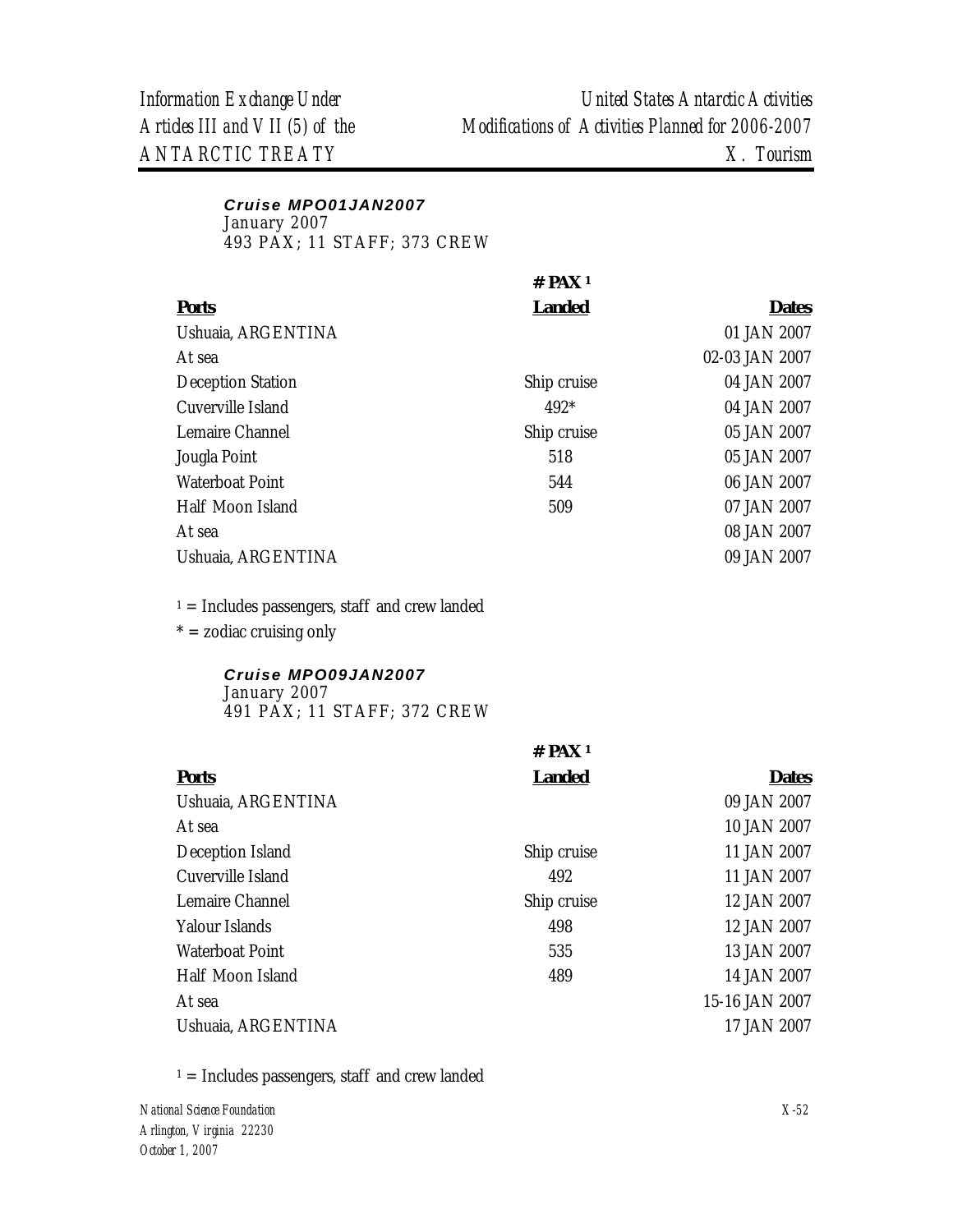$* =$  zodiac cruising only

#### *Cruise MPO17JAN2007*  January 2007 504 PAX; 11 STAFF; 372 CREW

|                              | $#$ PAX <sup>1</sup> |                |
|------------------------------|----------------------|----------------|
| <b>Ports</b>                 | <b>Landed</b>        | <b>Dates</b>   |
| Ushuaia, ARGENTINA           |                      | 17 JAN 2007    |
| At sea                       |                      | 18 JAN 2007    |
| <b>Deception Station</b>     | Ship cruise          | 19 JAN 2007    |
| Cuverville Island            | $501*$               | 19 JAN 2007    |
| Lemaire Channel              | Ship cruise          | 20 JAN 2007    |
| Yalour Islands               | Ship cruise          | 20 JAN 2007    |
| Jougla Point                 | 263                  | 20 JAN 2007    |
| Waterboat Point, Graham Land | 530                  | 21 JAN 2007    |
| Half Moon Island             | 499                  | 22 JAN 2007    |
| At sea                       |                      | 23-24 JAN 2007 |
| Ushuaia, ARGENTINA           |                      | 25 JAN 2007    |

 $1 =$  Includes passengers, staff and crew landed

 $* =$  zodiac cruising only

# **Clipper Cruise Lines**

Clipper Cruise Lines, of St. Louis, Missouri, conducted seven cruises to the Antarctic during the 2006-2007 season using the *M/V Clipper Adventurer.* Given below, for each cruise, is the port of origin, sites visited (with dates) and the return port.

## **CLIPPER ADVENTURER**

*Cruise CAD21NOV2006*  November/December 2006 97 PAX; 20 STAFF; 68 CREW

 **# PAX 1** 

*National Science Foundation Arlington, Virginia 22230 October 1, 2007* 

*X-53*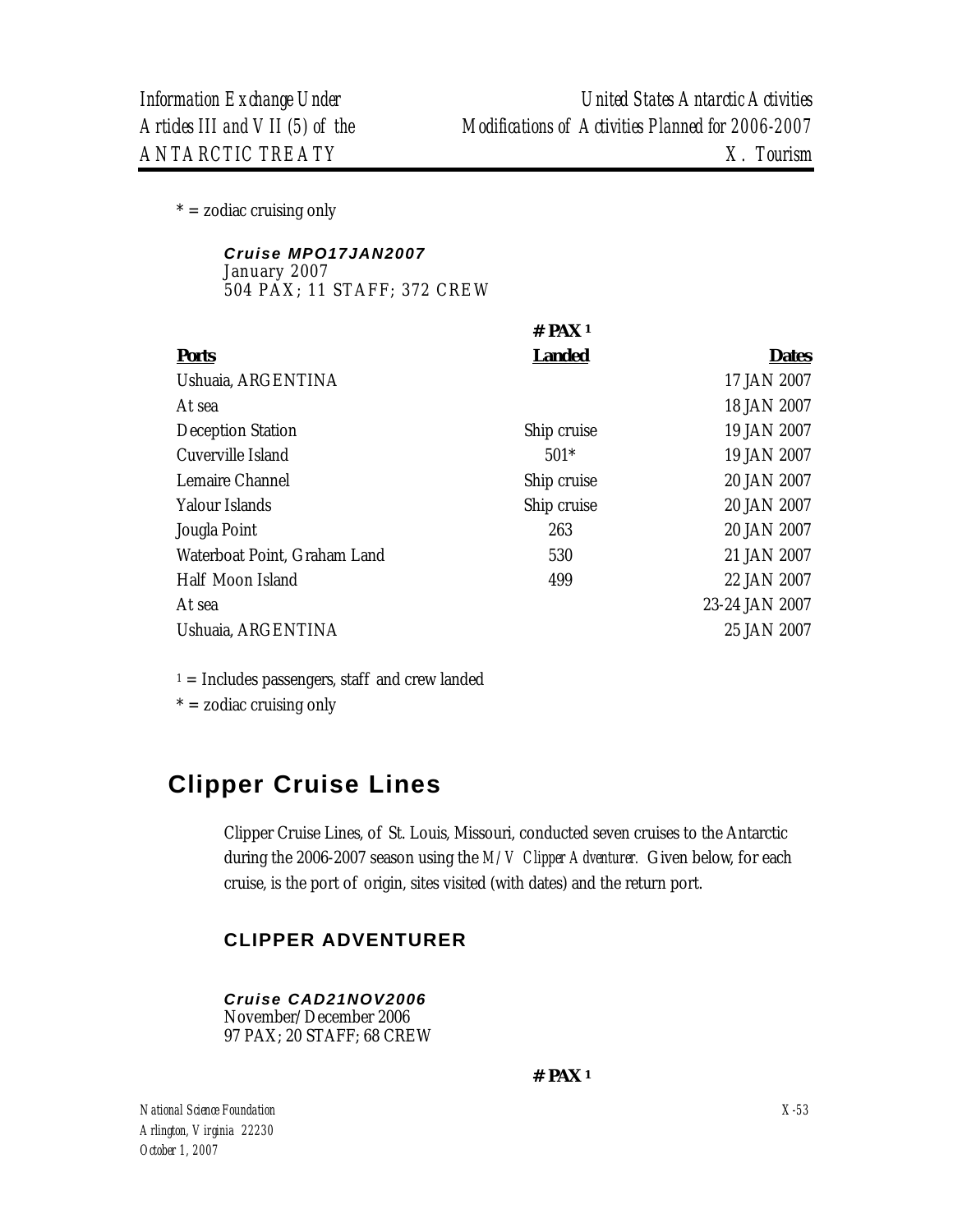| <b>Ports</b>                                                                                              | <b>Landed</b>                         | <b>Dates</b>                                                 |
|-----------------------------------------------------------------------------------------------------------|---------------------------------------|--------------------------------------------------------------|
| Ushuaia, ARGENTINA                                                                                        |                                       | 21 NOV 2006                                                  |
| At sea                                                                                                    |                                       | 22-23 NOV 2006                                               |
| Neko Harbor                                                                                               | 119                                   | 24 NOV 2006                                                  |
| Paradise Harbor                                                                                           | $121*$                                | 24 NOV 2006                                                  |
| Petermann Island                                                                                          | 106                                   | 24 NOV 2006                                                  |
| Damoy Point                                                                                               | 69                                    | 25 NOV 2006                                                  |
| Goudier Island                                                                                            | 121                                   | 25 NOV 2006                                                  |
| Cuverville Island                                                                                         | 114                                   | 25 NOV 2006                                                  |
| Baily Head, Deception Island                                                                              | 113                                   | 26 NOV 2006                                                  |
| Whalers Bay, Deception Island                                                                             | 115                                   | 26 NOV 2006                                                  |
| Pendulum Cove, Deception Island                                                                           | 106                                   | 26 NOV 2006                                                  |
| <b>Esperanza Station</b>                                                                                  | 115                                   | 27 NOV 2006                                                  |
| Devil Island                                                                                              | 113                                   | 27 NOV 2006                                                  |
| Paulet Island                                                                                             | 115                                   | 28 NOV 2006                                                  |
| Gourdin Island                                                                                            | 81                                    | 28 NOV 2006                                                  |
| Cape Lookout                                                                                              | 116                                   | 29 NOV 2006                                                  |
| Point Wild                                                                                                | Ship cruise                           | 29 NOV 2006                                                  |
| At sea                                                                                                    |                                       | 30 NOV - 01 DEC 2006                                         |
| Port Stanley, FALKLAND ISLANDS                                                                            |                                       | 02 DEC 2006                                                  |
| $1 =$ Includes passengers, staff and crew landed<br>$* =$ zodiac cruising only                            |                                       |                                                              |
| Cruise CAD02DEC2006<br>December 2006<br>92 PAX; 19 STAFF; 70 CREW                                         |                                       |                                                              |
| <b>Ports</b><br>Port Stanley, FALKLAND ISLANDS<br>Falkland Island and South Georgia<br>Ushuaia, ARGENTINA | $#$ PAX <sup>1</sup><br><b>Landed</b> | <b>Dates</b><br>02 DEC 2006<br>03-18 DEC 2006<br>19 DEC 2006 |
|                                                                                                           |                                       |                                                              |

 $1 =$  Includes passengers, staff and crew landed

 $* =$  zodiac cruising only

*National Science Foundation Arlington, Virginia 22230 October 1, 2007*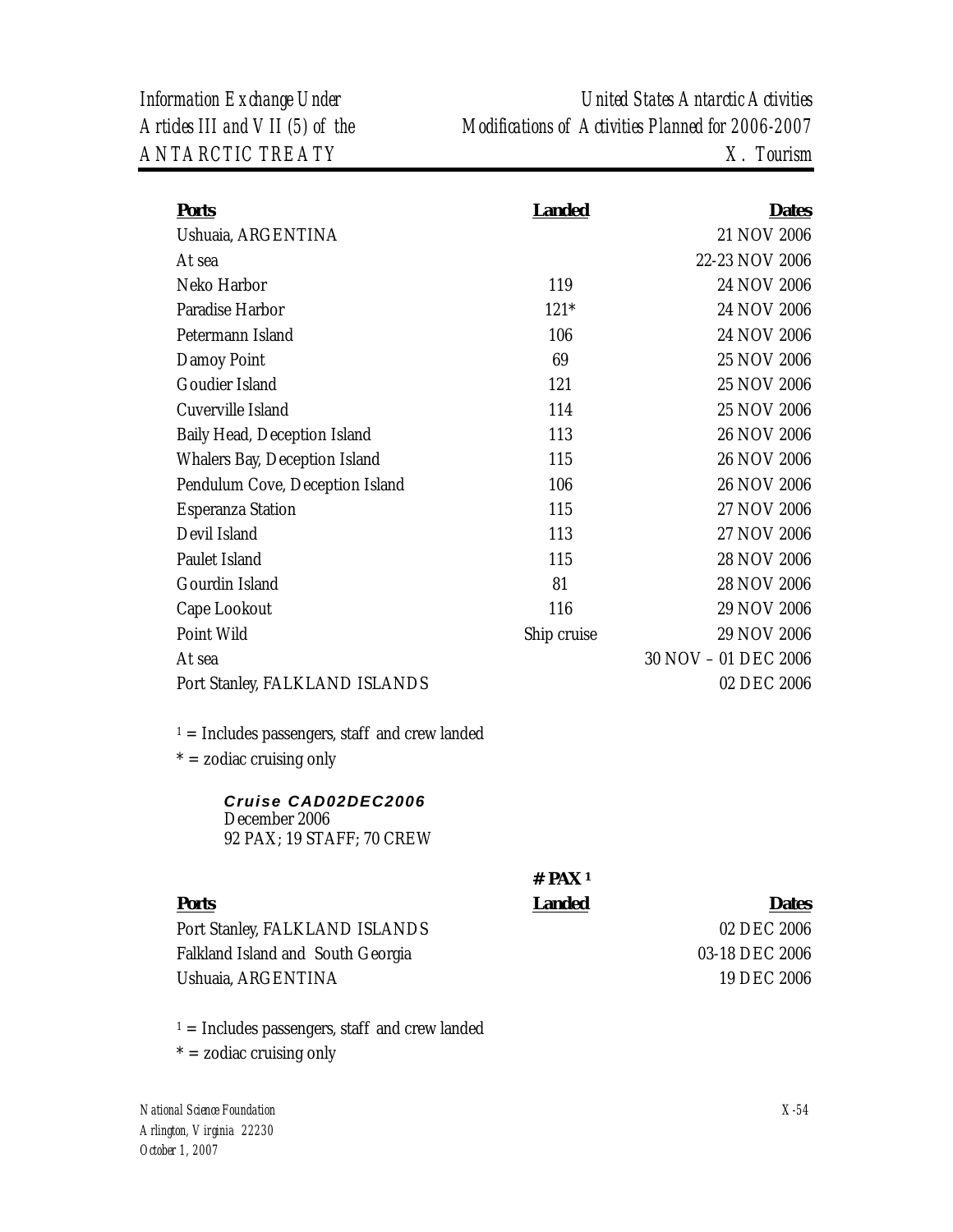### *Cruise CAD19DEC2006*

December 2006/January 2007

115 PAX; 10 STAFF; 67 CREW

|                                 | $#$ PAX <sup>1</sup> |                          |
|---------------------------------|----------------------|--------------------------|
| <b>Ports</b>                    | <b>Landed</b>        | <b>Dates</b>             |
| Ushuaia, ARGENTINA              |                      | 19 DEC 2006              |
| At sea                          |                      | 20-21 DEC 2006           |
| Baily Head, Deception Island    | 111                  | 22 DEC 2006              |
| Whalers Bay, Deception Island   | 121                  | 22 DEC 2006              |
| Pendulum Cove, Deception Island | 79                   | 22 DEC 2006              |
| Cuverville Island               | 119                  | 23 DEC 2006              |
| <b>Gonzales Videla Station</b>  | $126*$               | 23 DEC 2006              |
| Enterprise Island               | $128*$               | 24 DEC 2006              |
| <b>Portal Point</b>             | 114                  | 24 DEC 2006              |
| Half Moon Island                | 117                  | 25 DEC 2006              |
| Penguin Island                  | 99                   | 25 DEC 2006              |
| Paulet Island                   | 115                  | 26 DEC 2006              |
| Devil Island                    | 98                   | 26 DEC 2006              |
| Elephant Island                 | $99*$                | 27 DEC 2006              |
| At sea                          |                      | 28 DEC 2006 -05 JAN 2007 |
| Port Stanley, FALKLAND ISLANDS  |                      | 06 JAN 2007              |
|                                 |                      |                          |

 $1 =$  Includes passengers, staff and crew landed

 $* =$  zodiac cruising only

## *Cruise CAD06JAN2007*

January 2007 114 PAX; 13 STAFF; 66 CREW

|                                                                                                                                                                                                                                                                                                                                                                                      | $#$ PAX <sup>1</sup> |                |
|--------------------------------------------------------------------------------------------------------------------------------------------------------------------------------------------------------------------------------------------------------------------------------------------------------------------------------------------------------------------------------------|----------------------|----------------|
| <b>Ports</b>                                                                                                                                                                                                                                                                                                                                                                         | <b>Landed</b>        | <b>Dates</b>   |
| Port Stanley, FALKLAND ISLANDS                                                                                                                                                                                                                                                                                                                                                       |                      | 06 JAN 2007    |
| At sea                                                                                                                                                                                                                                                                                                                                                                               |                      | 07-13 JAN 2007 |
| Coronation Island                                                                                                                                                                                                                                                                                                                                                                    | 128*                 | 14 JAN 2007    |
| Point Wild                                                                                                                                                                                                                                                                                                                                                                           | 126                  | 15 JAN 2007    |
| Brown Bluff                                                                                                                                                                                                                                                                                                                                                                          | 124                  | 16 JAN 2007    |
| Paulet Island                                                                                                                                                                                                                                                                                                                                                                        | 57                   | 16 JAN 2007    |
| National Science Foundation                                                                                                                                                                                                                                                                                                                                                          |                      | $X-55$         |
| $\overline{1}$ $\overline{1}$ $\overline{1}$ $\overline{1}$ $\overline{1}$ $\overline{1}$ $\overline{1}$ $\overline{1}$ $\overline{1}$ $\overline{1}$ $\overline{1}$ $\overline{1}$ $\overline{1}$ $\overline{1}$ $\overline{1}$ $\overline{1}$ $\overline{1}$ $\overline{1}$ $\overline{1}$ $\overline{1}$ $\overline{1}$ $\overline{1}$ $\overline{1}$ $\overline{1}$ $\overline{$ |                      |                |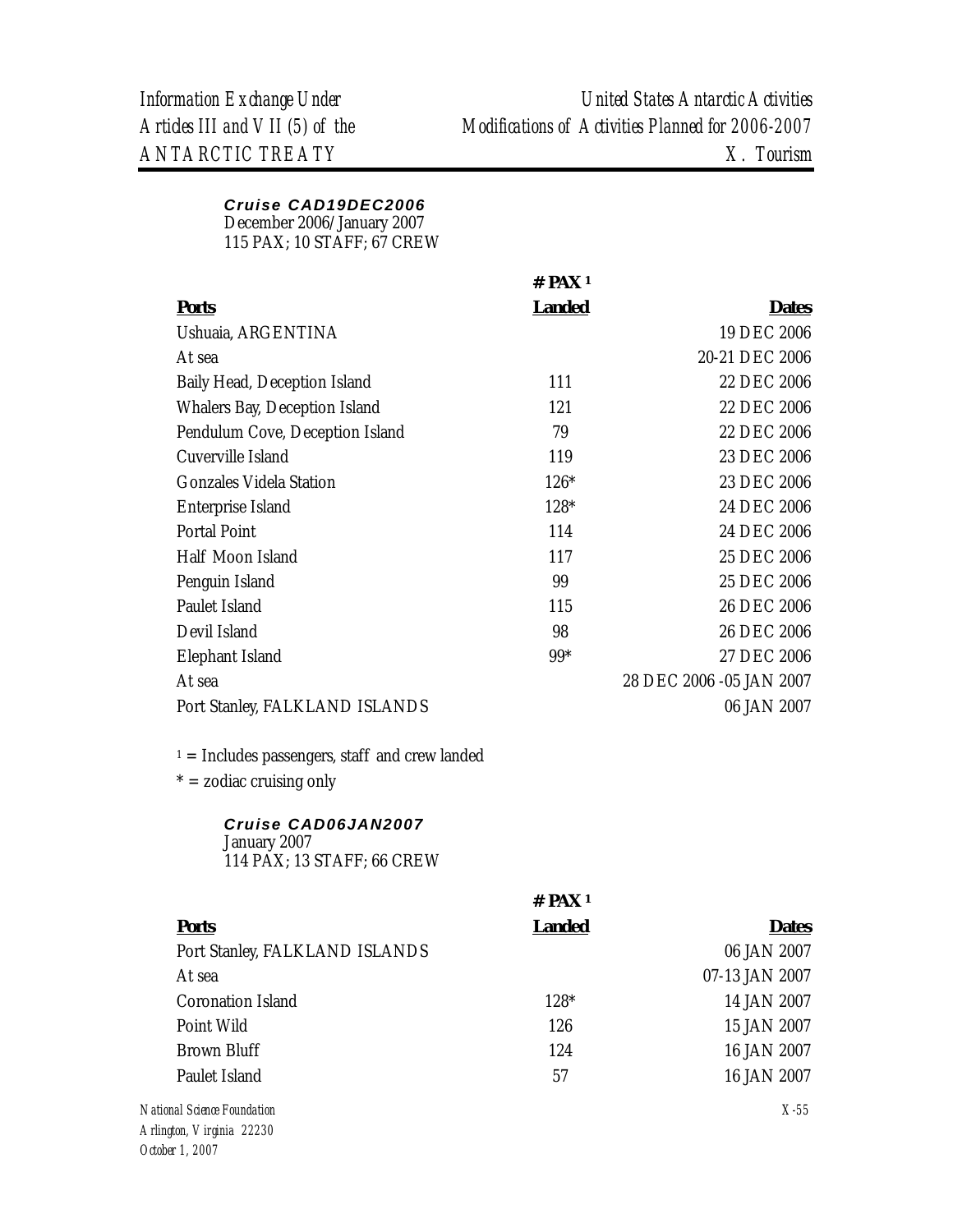*Information Exchange Under United States Antarctic Activities Articles III and VII (5) of the Modifications of Activities Planned for 2006-2007* 

| At sea                        |        | 17 JAN 2007    |
|-------------------------------|--------|----------------|
| Baily Head, Deception Island  | 49     | 18 JAN 2007    |
| Whalers Bay, Deception Island | 86     | 18 JAN 2007    |
| Half Moon Island              | 100    | 18 JAN 2007    |
| Paradise Harbor               | $126*$ | 19 JAN 2007    |
| Pleneau Island                | $114*$ | 19 JAN 2007    |
| Petermann Island              | 61     | 19 JAN 2007    |
| <b>Enterprise Island</b>      | $122*$ | 20 JAN 2007    |
| Cuverville Island             | 112    | 20 JAN 2007    |
| At sea                        |        | 21-22 JAN 2007 |
| Ushuaia, ARGENTINA            |        | 23 JAN 2007    |
|                               |        |                |

 $1 =$  Includes passengers, staff and crew landed

 $* =$  zodiac cruising only

### *Cruise CAD23JAN2007*

January/February 2007 106 PAX; 9 STAFF; 68 CREW

|                                | $#$ PAX <sup>1</sup> |                |
|--------------------------------|----------------------|----------------|
| <b>Ports</b>                   | <b>Landed</b>        | <b>Dates</b>   |
| Ushuaia, ARGENTINA             |                      | 23 JAN 2007    |
| At sea                         |                      | 24-26 JAN 2007 |
| Point Wild                     | $85*$                | 27 JAN 2007    |
| Paulet Island                  | 115                  | 28 JAN 2007    |
| Gourdin Island                 | $90*$                | 28 JAN 2007    |
| Baily Head, Deception Island   | 105                  | 29 JAN 2007    |
| Whalers Bay, Deception Island  | 110                  | 29 JAN 2007    |
| Hannah Point                   | 111                  | 29 JAN 2007    |
| Cuverville Island              | 96                   | 30 JAN 2007    |
| Neko Harbor                    | 107                  | 30 JAN 2007    |
| <b>Almirante Brown Station</b> | $112*$               | 30 JAN 2007    |
| Pleneau Island                 | $94*$                | 31 JAN 2007    |
| Petermann Island               | 99                   | 31 JAN 2007    |
| At sea                         |                      | 01-02 FEB 2007 |
| Ushuaia, ARGENTINA             |                      | 03 FEB 2007    |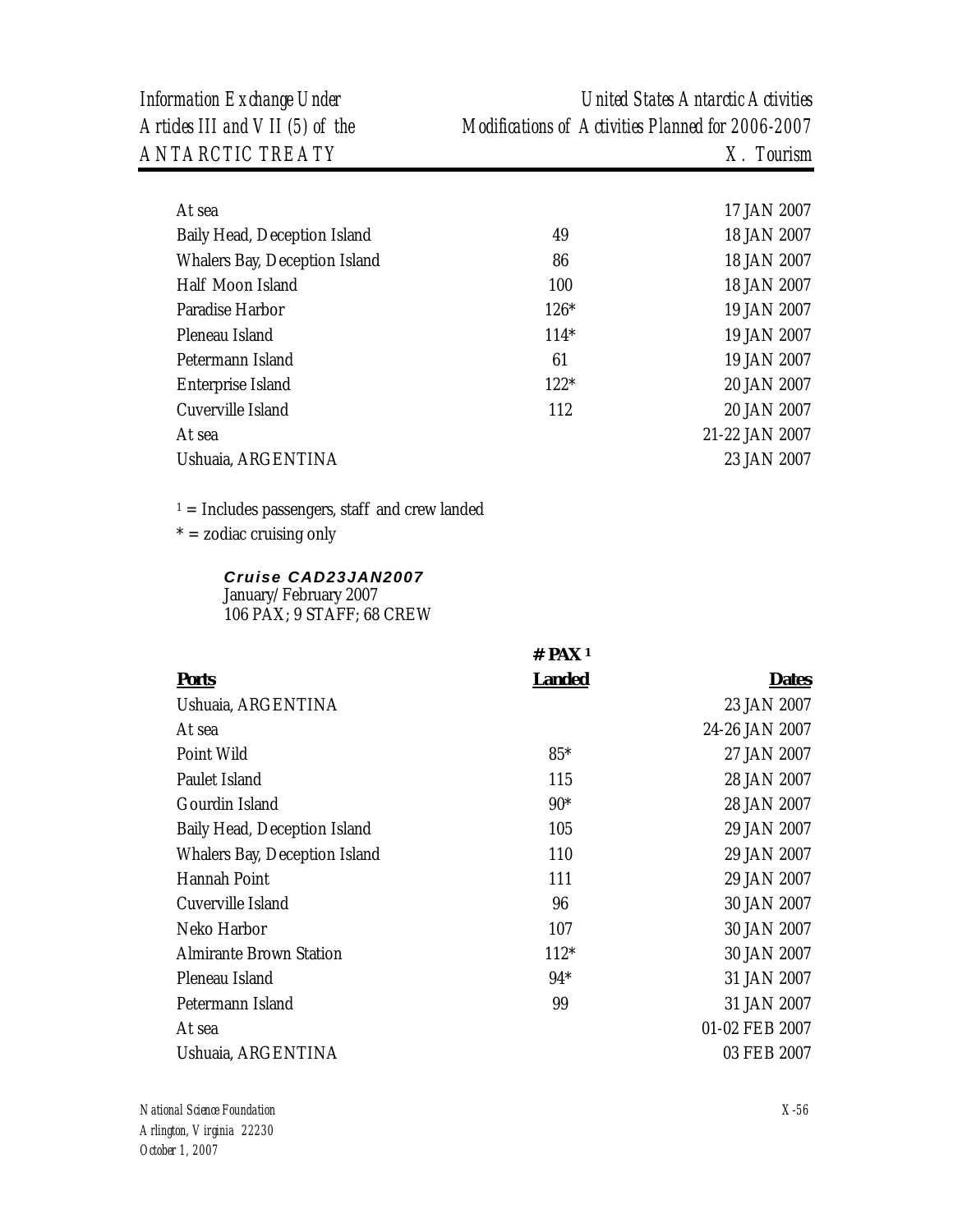$* =$  zodiac cruising only

### *Cruise CAD03FEB2007*

February 2007 113 PAX; 10 STAFF; 67 CREW

|                                                                   | $#$ PAX <sup>1</sup> |                |
|-------------------------------------------------------------------|----------------------|----------------|
| <b>Ports</b>                                                      | <b>Landed</b>        | <b>Dates</b>   |
| Ushuaia, ARGENTINA                                                |                      | 03 FEB 2007    |
| At sea                                                            |                      | 04-07 FEB 2007 |
| Aitcho Island                                                     | 122                  | 08 FEB 2007    |
| Half Moon Island                                                  | 117                  | 08 FEB 2007    |
| Baily Head, Deception Island                                      | 56                   | 09 FEB 2007    |
| Telefon Bay, Deception Island                                     | 111                  | 09 FEB 2007    |
| Whalers Bay, Deception Island                                     | 112                  | 09 FEB 2007    |
| Cuverville Island                                                 | 108                  | 10 FEB 2007    |
| Neko Harbor                                                       | 119                  | 10 FEB 2007    |
| <b>Almirante Brown Station</b>                                    | 111                  | 10 FEB 2007    |
| Pleneau Island                                                    | $117*$               | 11 FEB 2007    |
| Petermann Island                                                  | 110                  | 11 FEB 2007    |
| <b>Palmer Station</b>                                             | 123                  | 11 FEB 2007    |
| At sea                                                            |                      | 12-13 FEB 2007 |
| Ushuaia, ARGENTINA                                                |                      | 14 FEB 2007    |
| $1 =$ Includes passengers, staff and crew landed                  |                      |                |
| $* =$ zodiac cruising only                                        |                      |                |
| Cruise CAD14FEB2007<br>February 2007<br>99 PAX; 11 STAFF; 68 CREW |                      |                |
|                                                                   | $#$ PAX 1            |                |

| <b>Ports</b>       | Landed | <b>Dates</b>   |
|--------------------|--------|----------------|
| Ushuaia, ARGENTINA |        | 14 FEB 2007    |
| At sea             |        | 15-18 FEB 2007 |
| Aitcho Island      | 112    | 19 FEB 2007    |
| Half Moon Island   | 109    | 19 FEB 2007    |
|                    |        |                |

*National Science Foundation Arlington, Virginia 22230 October 1, 2007* 

*X-57*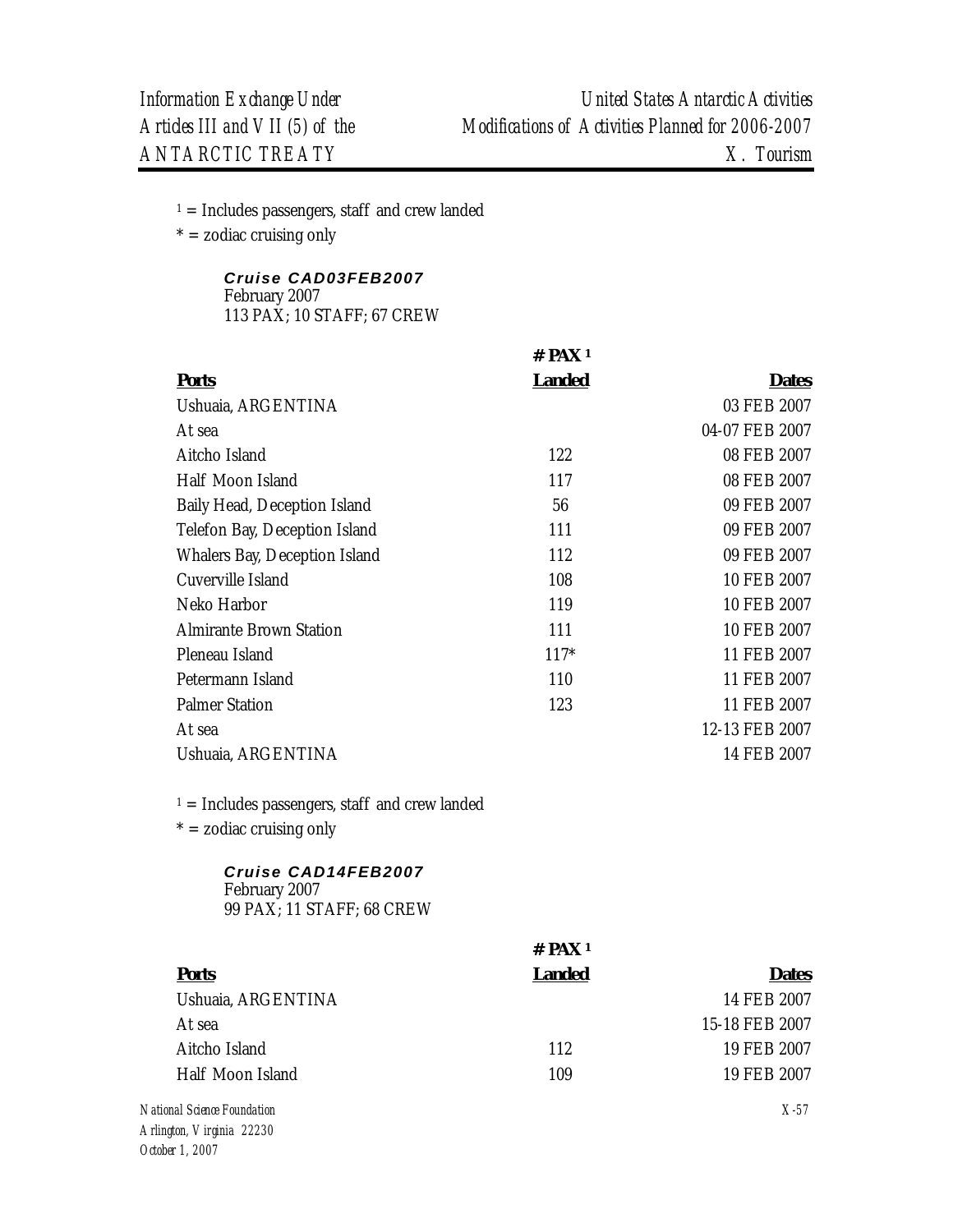| Baily Head, Deception Island   | 62     | 20 FEB 2007    |
|--------------------------------|--------|----------------|
| Whalers Bay, Deception Island  | 102    | 20 FEB 2007    |
| Hannah Point                   | 110    | 20 FEB 2007    |
| Cuverville Island              | 94     | 21 FEB 2007    |
| Neko Harbor                    | 107    | 21 FEB 2007    |
| <b>Almirante Brown Station</b> | $107*$ | 21 FEB 2007    |
| Pleneau Island                 | $97*$  | 22 FEB 2007    |
| Petermann Island               | 106    | 22 FEB 2007    |
| Goudier Island                 | 111    | 22 FEB 2007    |
| Jougla Point                   | $102*$ | 22 FEB 2007    |
| At sea                         |        | 23-24 FEB 2007 |
| Ushuaja, ARGENTINA             |        | 25 FEB 2007    |

 $* =$  zodiac cruising only

## **Lindblad Expeditions**

Lindblad Expeditions of New York City, New York, conducted eight cruises to the Antarctic during the 2006-2007 season, using the *M/V National Geographic Endeavor*. Given below, for each cruise, is the port of origin, sites visited (with dates) and the return port.

## **M/V NATIONAL GEOGRAPHIC ENDEAVOR**

### *Cruise END16N2006*

November 2006 116 PAX; 12 STAFF; 68 CREW

|                              | $#$ PAX <sup>1</sup> |              |
|------------------------------|----------------------|--------------|
| <b>Ports</b>                 | <b>Landed</b>        | <b>Dates</b> |
| Ushuaia, ARGENTINA           |                      | 16 NOV 2006  |
| At sea                       |                      | 17 NOV 2006  |
| Aitcho Island                | 124                  | 18 NOV 2006  |
| Aitcho Island (scuba diving) | 2                    | 18 NOV 2006  |
| National Science Foundation  |                      | $X-58$       |
| Arlington, Virginia 22230    |                      |              |
| October 1 2007               |                      |              |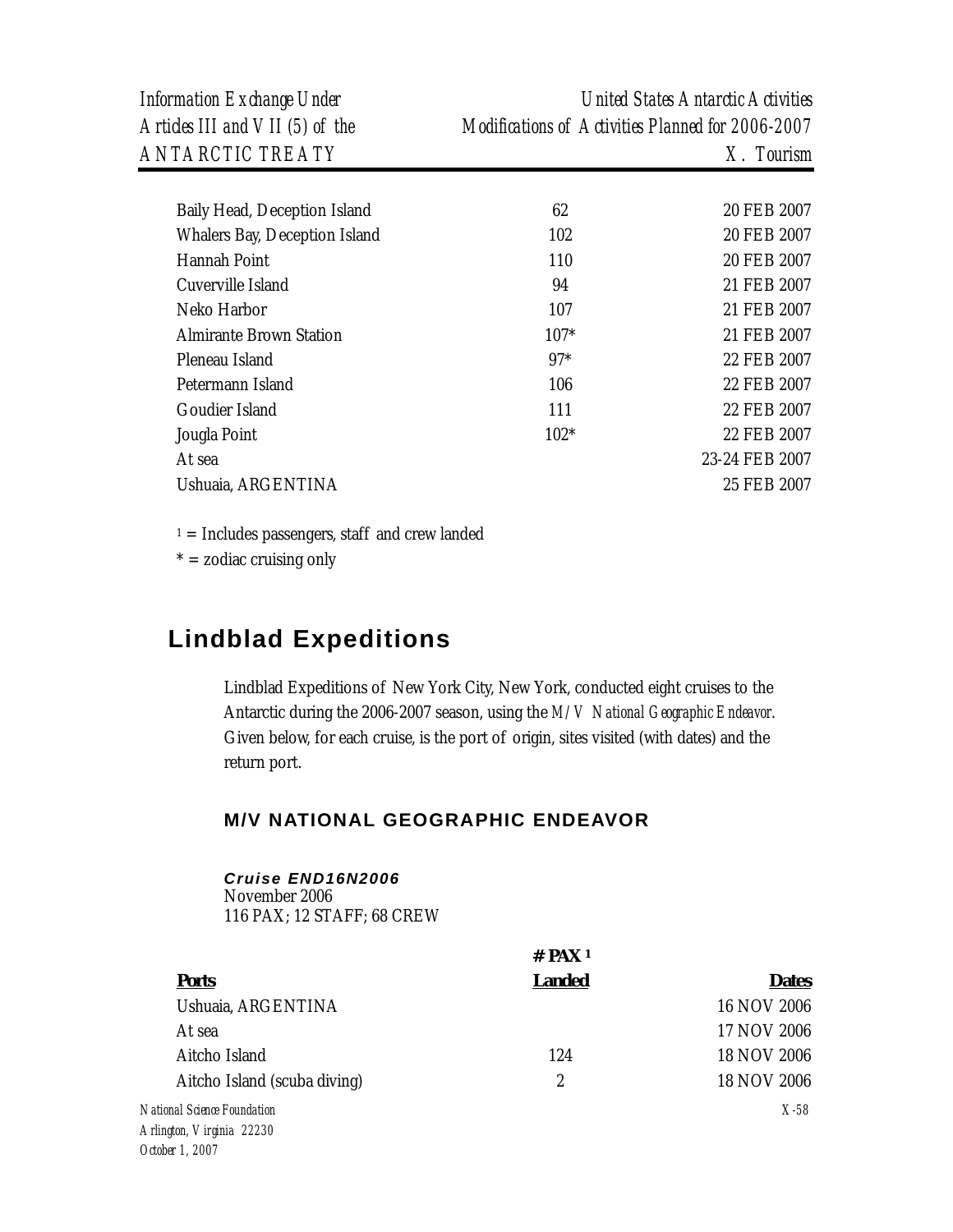*Information Exchange Under United States Antarctic Activities Articles III and VII (5) of the Modifications of Activities Planned for 2006-2007* 

| <b>Brown Bluff</b>                                                          | 126                  | 19 NOV 2006          |
|-----------------------------------------------------------------------------|----------------------|----------------------|
| Brown Bluff (launch ROV)                                                    | 3                    | 19 NOV 2006          |
| Paulet Island                                                               | $111*$               | 19 NOV 2006          |
| At sea                                                                      |                      | 20 NOV 2006          |
| Baily Head, Deception Island                                                | 75                   | 21 NOV 2006          |
| Whalers Bay, Deception Island                                               | 123                  | 21 NOV 2006          |
| Neptune's Bellows (scuba diving)                                            | 3                    | 21 NOV 2006          |
| Pendulum Cove, Deception Island                                             | 116                  | 21 NOV 2006          |
| Cuverville Island                                                           | 94                   | 22 NOV 2006          |
| Cuverville Island (launch ROV)                                              | 3                    | 22 NOV 2006          |
| Cuverville Island (kayaking)                                                | 52                   | 22 NOV 2006          |
| Neko Harbor                                                                 | 17                   | 22 NOV 2006          |
| Petermann Island                                                            | 104                  | 23 NOV 2006          |
| <b>Palmer Station</b>                                                       | 128                  | 24 NOV 2006          |
| Palmer Station (scuba diving)                                               | 3                    | 24 NOV 2006          |
| Torgersen Island                                                            | 92                   | 24 NOV 2006          |
| Goudier Island                                                              | 117                  | 25 NOV 2006          |
| Goudier Island (kayaking)                                                   | 69                   | 25 NOV 2006          |
| Goudier Island (scuba diving)                                               | $\boldsymbol{2}$     | 25 NOV 2006          |
| Melchior Islands                                                            | 86*                  | 25 NOV 2006          |
| At sea                                                                      |                      | 26 NOV 2006          |
| Ushuaia, ARGENTINA                                                          |                      | 27 NOV 2006          |
| $1 =$ Includes passengers, staff and crew landed                            |                      |                      |
| $* =$ zodiac cruising only                                                  |                      |                      |
| Cruise END27NOV2006<br>November/December 2006<br>110 PAX; 13 STAFF; 66 CREW |                      |                      |
|                                                                             | $#$ PAX <sup>1</sup> |                      |
| <b>Ports</b>                                                                | <b>Landed</b>        | <b>Dates</b>         |
| Ushuaia, ARGENTINA                                                          |                      | 27 NOV 2006          |
| At sea                                                                      |                      | 28 NOV - 08 DEC 2006 |
| Shingle Cove                                                                | 107                  | 09 DEC 2006          |
| Point Wild                                                                  | $99*$                | 10 DEC 2006          |
| Point Wild (launch ROV)                                                     | 3                    | 10 DEC 2006          |
| nal Science Foundation                                                      |                      | $X-59$               |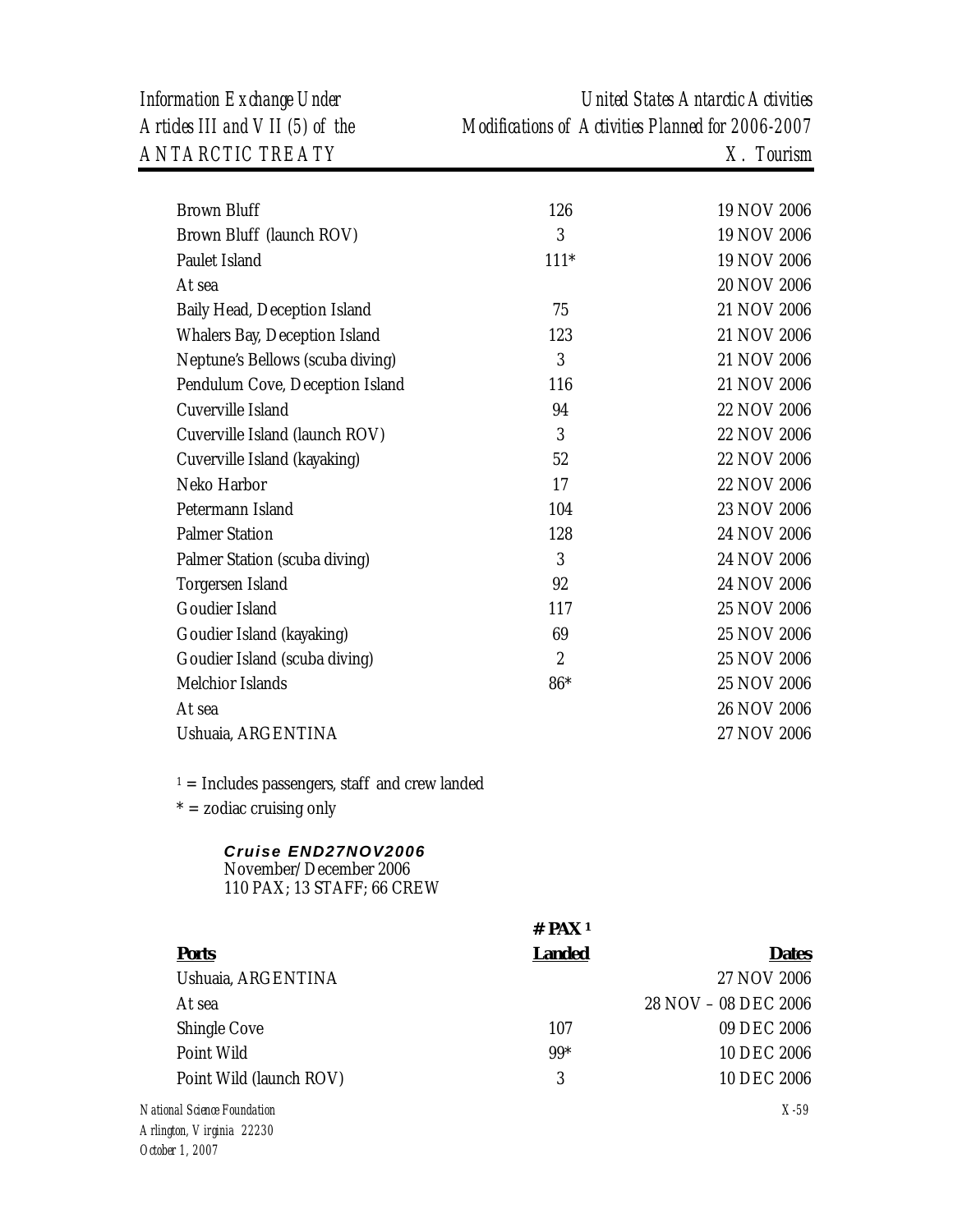| At sea                                      |                | 11 DEC 2006    |
|---------------------------------------------|----------------|----------------|
| Baily Head, Deception Island                | 107            | 12 DEC 2006    |
| Baily Head, Deception Island (scuba diving) | $\mathfrak{2}$ | 12 DEC 2006    |
| Whalers Bay, Deception Island               | 91             | 12 DEC 2006    |
| Enterprise Island                           | $117*$         | 13 DEC 2006    |
| Enterprise Island (scuba diving)            | 3              | 13 DEC 2006    |
| Neko Harbor                                 | 123            | 13 DEC 2006    |
| Petermann Island                            | 111            | 14 DEC 2006    |
| Petermann Island (kayaking)                 | 63             | 14 DEC 2006    |
| Booth Island                                | $111*$         | 14 DEC 2006    |
| Booth Island (launch ROV)                   | 3              | 14 DEC 2006    |
| Goudier Island                              | 121            | 15 DEC 2006    |
| Goudier Island (kayaking)                   | 48             | 15 DEC 2006    |
| Goudier Island (scuba diving)               | 3              | 15 DEC 2006    |
| At sea                                      |                | 16-17 DEC 2006 |
| Ushuaia, ARGENTINA                          |                | 18 DEC 2006    |
|                                             |                |                |

 $* =$  zodiac cruising only

### *Cruise END18DEC2006*  December 2006

114 PAX; 12 STAFF; 67 CREW

|                                           | $#$ PAX <sup>1</sup> |              |
|-------------------------------------------|----------------------|--------------|
| <b>Ports</b>                              | <b>Landed</b>        | <b>Dates</b> |
| Ushuaia, ARGENTINA                        |                      | 18 DEC 2006  |
| At sea                                    |                      | 19 DEC 2006  |
| Aitcho Island                             | 114                  | 20 DEC 2006  |
| Aitcho Island (scuba diving)              | 3                    | 20 DEC 2006  |
| Tay Head, Joinville Island                | 118                  | 21 DEC 2006  |
| Tay Head, Joinville Island (scuba diving) | 2                    | 21 DEC 2006  |
| Brown Bluff                               | 127                  | 21 DEC 2006  |
| Devil Island                              | 120                  | 22 DEC 2006  |
| Devil Island (launch ROV)                 | 3                    | 22 DEC 2006  |
| Penguin Island                            | $\overline{c}$       | 22 DEC 2006  |
| Pendulum Cove, Deception Island           | 88                   | 23 DEC 2006  |
| onal Science Foundation                   |                      | X-60         |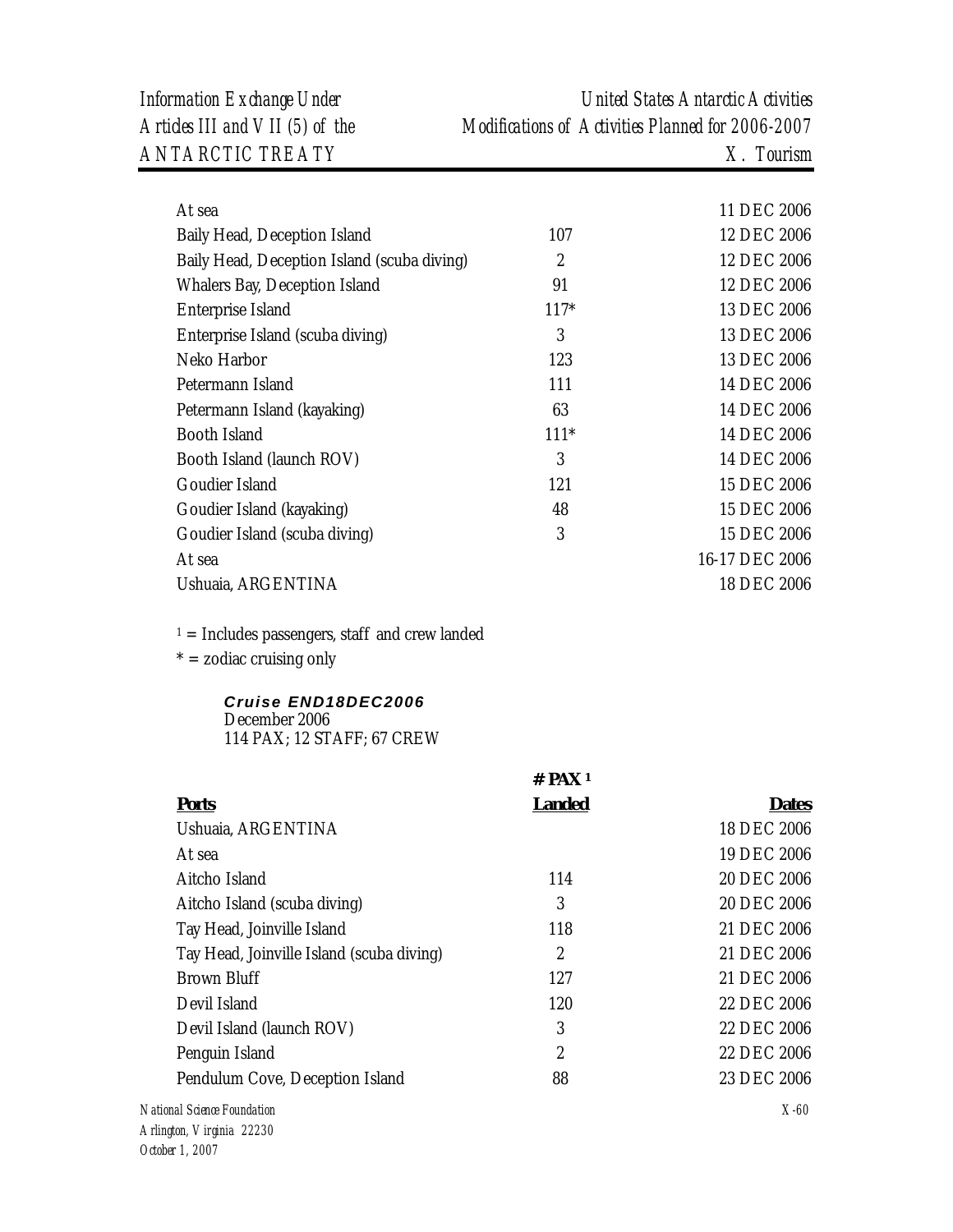| Information Exchange Under      | United States Antarctic Activities                |
|---------------------------------|---------------------------------------------------|
| Articles III and VII (5) of the | Modifications of Activities Planned for 2006-2007 |
| <i>ANTARCTIC TREATY</i>         | $X$ . Tourism                                     |

| Whalers Bay, Deception Island          | 113            | 23 DEC 2006 |
|----------------------------------------|----------------|-------------|
| Neko Harbor                            | 172            | 24 DEC 2006 |
| <b>Almirante Brown Station</b>         | $44*$          | 24 DEC 2006 |
| Almirante Brown Station (kayaking)     | 68             | 24 DEC 2006 |
| Almirante Brown Station (scuba diving) | $\mathfrak{2}$ | 24 DEC 2006 |
| Petermann Island                       | 116            | 25 DEC 2006 |
| Petermann Island (kayaking)            | 54             | 25 DEC 2006 |
| Berthelot Islands                      | $91*$          | 25 DEC 2006 |
| Berthelot Islands (launch ROV)         | 3              | 25 DEC 2006 |
| Goudier Island                         | 94             | 26 DEC 2006 |
| Jougla Point                           | 30             | 26 DEC 2006 |
| At sea                                 |                | 28 DEC 2006 |
| Ushuaia, ARGENTINA                     |                | 29 DEC 2006 |
|                                        |                |             |

 $\mathbf{1} =$  Includes passengers, staff and crew landed

 $* =$  zodiac cruising only

### *Cruise END29DEC2006*

December 2006/January 2007 116 PAX; 12 STAFF; 67 CREW

|                                             | $#$ PAX 1     |              |
|---------------------------------------------|---------------|--------------|
| <b>Ports</b>                                | <b>Landed</b> | <b>Dates</b> |
| Ushuaia, ARGENTINA                          |               | 29 DEC 2006  |
| At sea                                      |               | 30 DEC 2006  |
| Aitcho Islands                              | 125           | 31 DEC 2006  |
| Aitcho Islands (scuba diving)               | 3             | 31 DEC 2006  |
| Paulet Island                               | 123           | 01 JAN 2007  |
| Eagle Island                                | 115           | 02 JAN 2007  |
| Eagle Island (kayaking)                     | 71            | 02 JAN 2007  |
| Devil Island                                | 115           | 02 JAN 2007  |
| Devil Island (scuba diving)                 | 3             | 02 JAN 2007  |
| Whalers Bay, Deception Island               | 112           | 03 JAN 2007  |
| Baily Head, Deception Island                | 105           | 03 JAN 2007  |
| Baily Head, Deception Island (scuba diving) | 3             | 03 JAN 2007  |
| Cuverville Island                           | 119           | 04 JAN 2007  |
| Neko Harbor                                 | 120           | 04 JAN 2007  |
| onal Science Foundation                     |               | $X-61$       |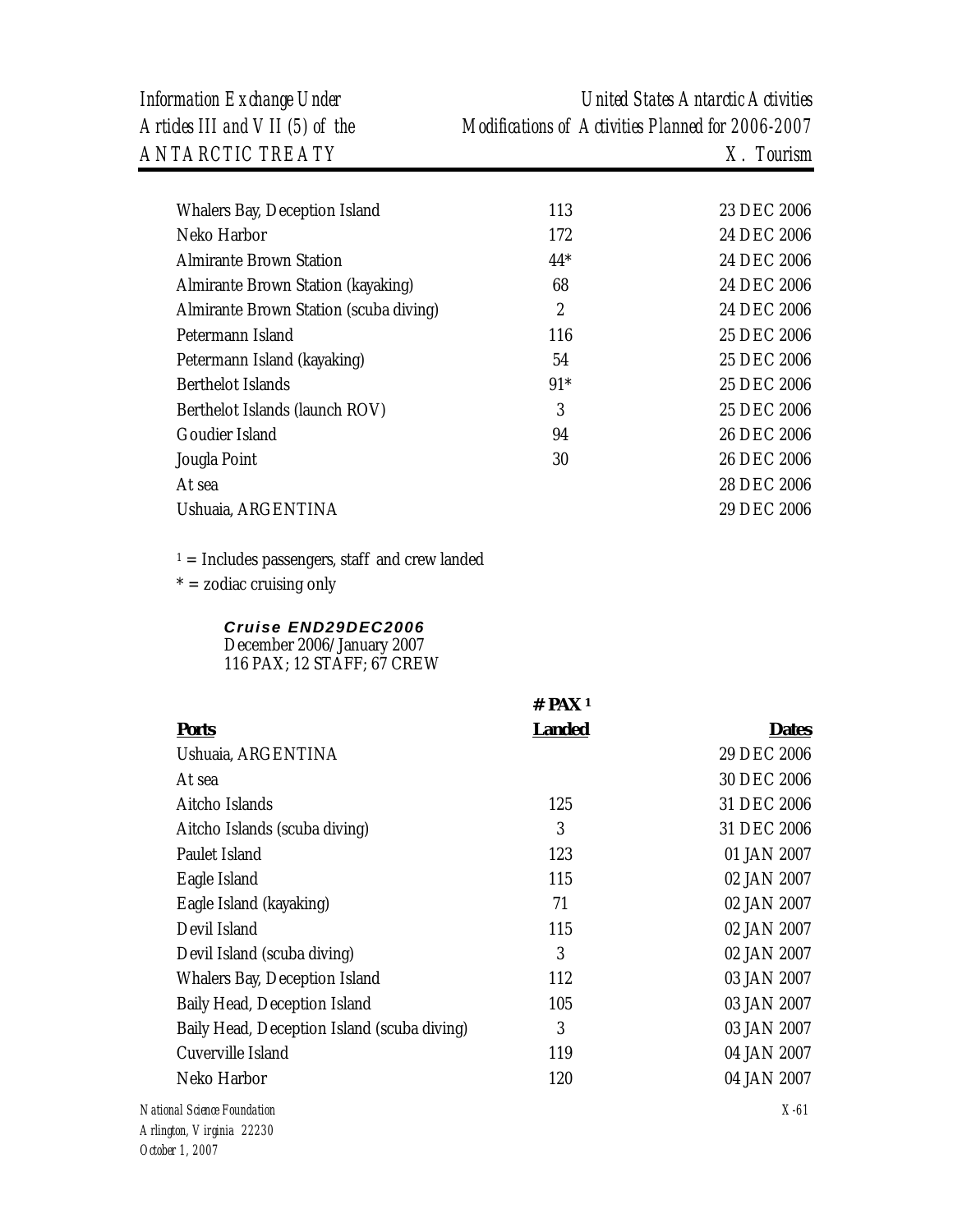| Paradise Harbor (scuba diving) | 3   | 04 JAN 2007    |
|--------------------------------|-----|----------------|
| Pleneau Island                 | 116 | 05 JAN 2007    |
| Petermann Island               | 107 | 05 JAN 2007    |
| Petermann Island (launch ROV)  | 3   | 05 JAN 2007    |
| Goudier Island                 | 115 | 06 JAN 2007    |
| Jougla Point                   | 112 | 06 JAN 2007    |
| At sea                         |     | 07-08 JAN 2007 |
| Ushuaia, ARGENTINA             |     | 09 JAN 2007    |
|                                |     |                |

 $1 =$  Includes passengers, staff and crew landed

 $* =$  zodiac cruising only; % = scuba

## *Cruise END09JAN2007*  January 2007

112 PAX; 11 STAFF; 65 CREW

|                                              | T I MA        |              |
|----------------------------------------------|---------------|--------------|
| <b>Ports</b>                                 | <b>Landed</b> | <b>Dates</b> |
| Ushuaia, ARGENTINA                           |               | 09 JAN 2007  |
| At sea                                       |               | 10 JAN 2007  |
| Aitcho Islands                               | 121           | 11 JAN 2007  |
| Aitcho Islands (scuba diving)                | 1             | 11 JAN 2007  |
| Paulet Island                                | 115           | 12 JAN 2007  |
| Paulet Island (scuba diving)                 | $\mathbf{1}$  | 12 JAN 2007  |
| Devil Island                                 | 99            | 13 JAN 2007  |
| Devil Island (kayaking)                      | 63            | 13 JAN 2007  |
| Eyrie Bay                                    | 105           | 13 JAN 2007  |
| Eyrie Bay (scuba diving)                     | 1             | 13 JAN 2007  |
| Baily Head, Deception Island                 | 92            | 14 JAN 2007  |
| Pendulum Cove, Deception Island              | 64            | 14 JAN 2007  |
| Whalers Bay, Deception Island                | 108           | 14 JAN 2007  |
| Whalers Bay, Deception Island (scuba diving) | 1             | 14 JAN 2007  |
| Cuverville Island                            | 79            | 15 JAN 2007  |
| Cuverville Island (launch ROV)               | 3             | 15 JAN 2007  |
| Palmer Station, Anvers Island                | 136           | 15 JAN 2007  |
| Palmer Station, Anvers Island (scuba diving) | 1             | 15 JAN 2007  |
| Torgersen Island                             | 90            | 15 JAN 2007  |
| onal Science Foundation                      |               | $X-62$       |

**# PAX 1**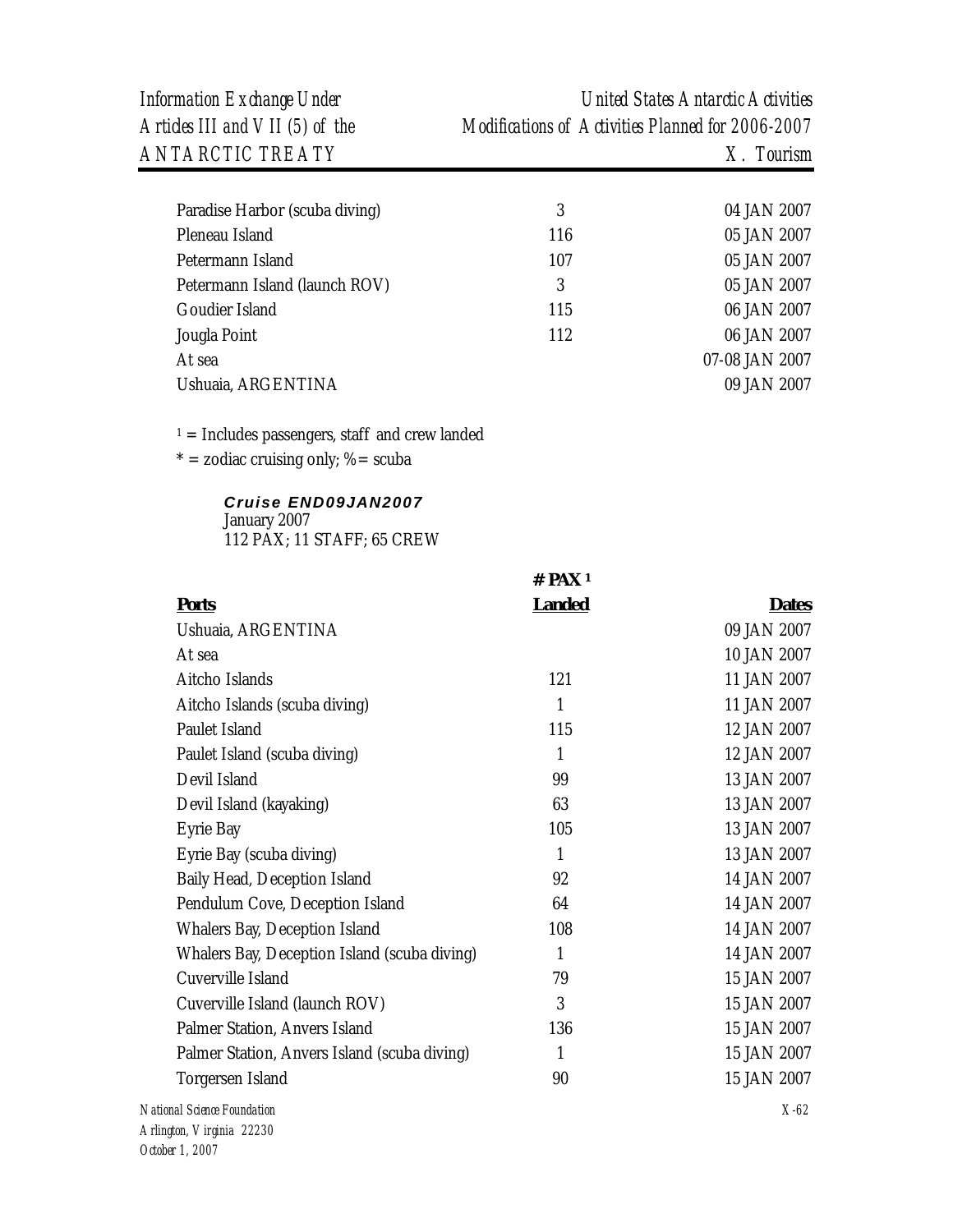*Information Exchange Under United States Antarctic Activities Articles III and VII (5) of the Modifications of Activities Planned for 2006-2007* 

| Petermann Island                | 101    | 16 JAN 2007    |
|---------------------------------|--------|----------------|
| Petermann Island (scuba diving) |        | 16 JAN 2007    |
| <b>Berthelot Islands</b>        | $110*$ | 16 JAN 2007    |
| Goudier Island                  | 124    | 17 JAN 2007    |
| Goudier Island (scuba diving)   |        | 17 JAN 2007    |
| Jougla Point                    | 99     | 17 JAN 2007    |
| At sea                          |        | 18-19 JAN 2007 |
| Ushuaia, ARGENTINA              |        | 20 JAN 2007    |
|                                 |        |                |

 $1 =$  Includes passengers, staff and crew landed

 $* =$  zodiac cruising only

### *Cruise END20JAN2007*  January 2007 117 PAX; 11 STAFF; 67 CREW

|                                              | $#$ PAX <sup>1</sup> |              |
|----------------------------------------------|----------------------|--------------|
| <b>Ports</b>                                 | <b>Landed</b>        | <b>Dates</b> |
| Ushuaia, ARGENTINA                           |                      | 20 JAN 2007  |
| At sea                                       |                      | 21 JAN 2007  |
| Cape Lookout                                 | 126                  | 22 JAN 2007  |
| Cape Lookout (scuba diving)                  | $\mathbf{1}$         | 22 JAN 2007  |
| Heroina Island                               | 37                   | 23 JAN 2007  |
| Heroina Island                               | $127*$               | 23 JAN 2007  |
| Devil Island                                 | 124                  | 24 JAN 2007  |
| Devil Island (scuba diving)                  | $\mathbf{1}$         | 24 JAN 2007  |
| <b>Brown Bluff</b>                           | 124                  | 24 JAN 2007  |
| Baily Head, Deception Island                 | 109                  | 25 JAN 2007  |
| Whalers Bay, Deception Island                | 130                  | 25 JAN 2007  |
| Whalers Bay, Deception Island (scuba diving) | $\mathbf{1}$         | 25 JAN 2007  |
| Pendulum Cove, Deception Island              | 79                   | 25 JAN 2007  |
| Cuverville Island                            | 97                   | 26 JAN 2007  |
| Cuverville Island (kayaking)                 | 82                   | 26 JAN 2007  |
| <b>Almirante Brown Station</b>               | 120                  | 26 JAN 2007  |
| Almirante Brown Station (scuba diving)       | $\mathbf{1}$         | 26 JAN 2007  |
| Petermann Island                             | 118                  | 27 JAN 2007  |
| Petermann Island (launch ROV)                | 3                    | 27 JAN 2007  |
| onal Science Foundation                      |                      | $X-63$       |
|                                              |                      |              |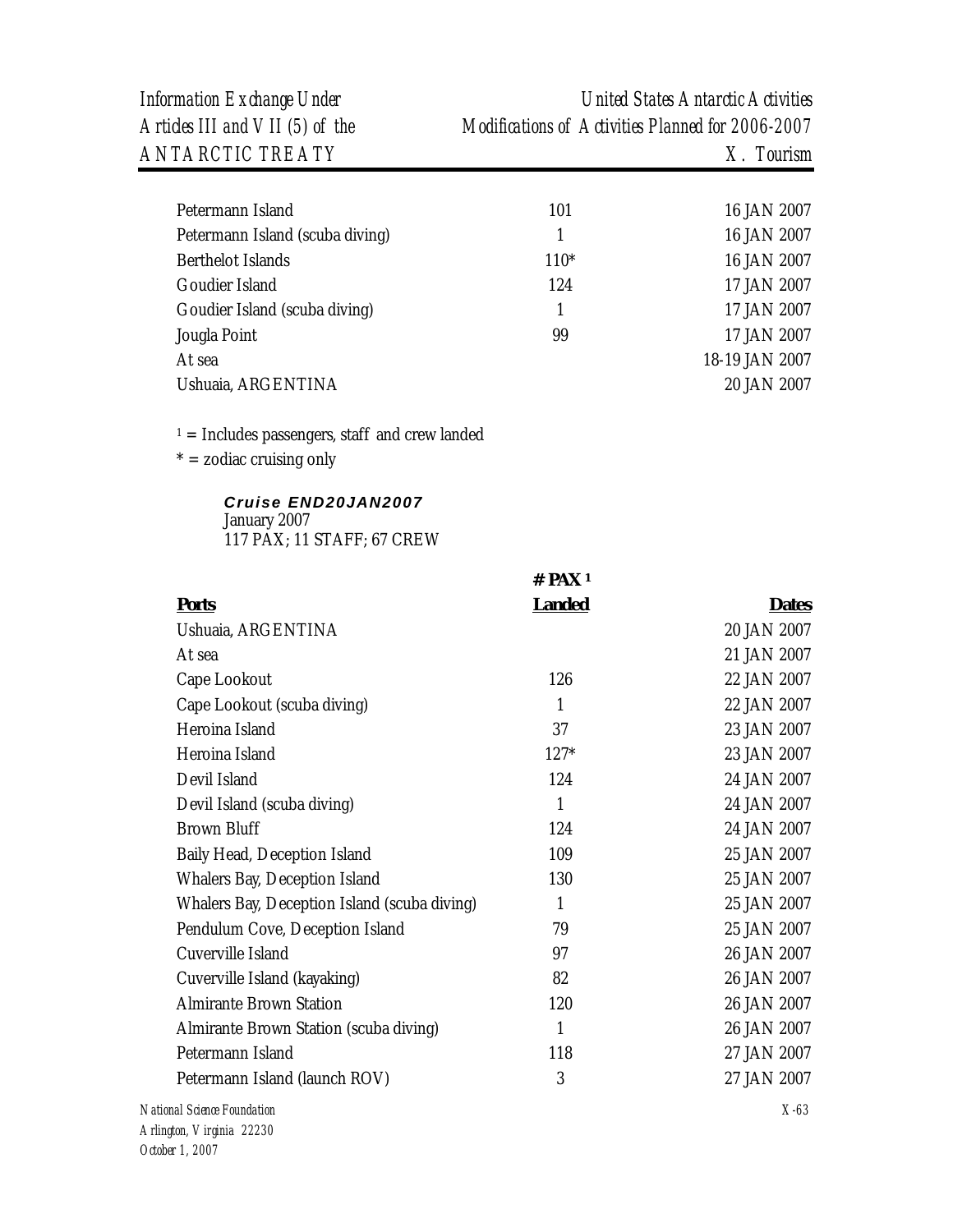| Berthelot Islands         | $119*$ | 27 JAN 2007    |
|---------------------------|--------|----------------|
| Goudier Island            | 125    | 28 JAN 2007    |
| Goudier Island (kayaking) | 65     | 28 JAN 2007    |
| Jougla Point              | 103    | 28 JAN 2007    |
| At sea                    |        | 20-30 JAN 2007 |
| Ushuaia, ARGENTINA        |        | 31 JAN 2007    |

 $* =$  zodiac cruising only

## *Cruise END31JAN2007*

January/February 2007 112 PAX; 12 STAFF; 72 CREW

|                                              | $#$ PAX <sup>1</sup> |                |
|----------------------------------------------|----------------------|----------------|
| <b>Ports</b>                                 | <b>Landed</b>        | <b>Dates</b>   |
| Ushuaia, ARGENTINA                           |                      | 31 JAN 2007    |
| At sea                                       |                      | 01 FEB 2007    |
| Yankee Harbor                                | 125                  | 02 FEB 2007    |
| Yankee Harbor (scuba diving)                 | $\mathbf{1}$         | 02 FEB 2007    |
| <b>Brown Bluff</b>                           | 122                  | 03 FEB 2007    |
| Paulet Island                                | 119                  | 03 FEB 2007    |
| Bail Head, Deception Island                  | 116                  | 04 FEB 2007    |
| Whalers Bay, Deception Island                | 123                  | 04 FEB 2007    |
| Whalers Bay, Deception Island (scuba diving) | $\mathbf{1}$         | 04 FEB 2007    |
| <b>Booth Island</b>                          | 108                  | 05 FEB 2007    |
| Booth Island (scuba diving)                  | 1                    | 05 FEB 2007    |
| Stonington Island                            | 127                  | 06 FEB 2007    |
| Stonington Island (kayaking)                 | 61                   | 06 FEB 2007    |
| Stonington Island (scuba diving)             | 1                    | 06 FEB 2007    |
| Goudier Island                               | 129                  | 07 FEB 2007    |
| Jougla Point                                 | 107                  | 07 FEB 2007    |
| Jougla Point (kayaking)                      | 60                   | 07 FEB 2007    |
| Jougla Point (scuba diving)                  | $\overline{2}$       | 07 FEB 2007    |
| Cuverville Island                            | 104                  | 08 FEB 2007    |
| Cuverville Island (scuba diving)             | $\mathbf{1}$         | 08 FEB 2007    |
| At sea                                       |                      | 09-10 FEB 2007 |
| National Science Foundation                  |                      | $X-64$         |
| Arlington, Virginia 22230                    |                      |                |
| October 1, 2007                              |                      |                |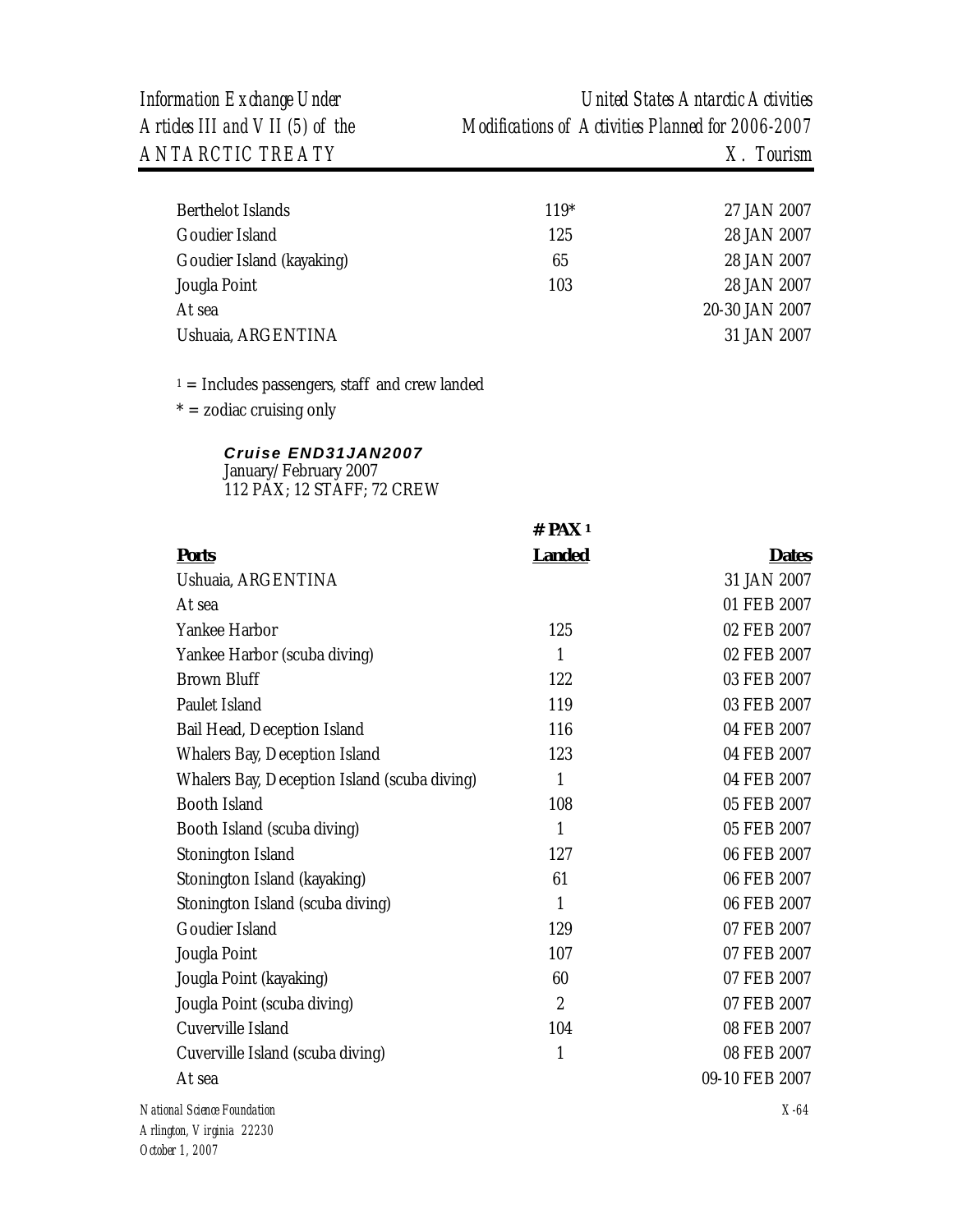Ushuaia, ARGENTINA 11 FEB 2007

 $1 =$  Includes passengers, staff and crew landed

 $* =$  zodiac cruising only

## *Cruise END11FEB2007*

February/March 2007 112 PAX; 12 STAFF; 69 CREW

|                                              | # $PAX1$       |                      |
|----------------------------------------------|----------------|----------------------|
| <b>Ports</b>                                 | <b>Landed</b>  | <b>Dates</b>         |
| Ushuaia, ARGENTINA                           |                | 11 FEB 2007          |
| At sea                                       |                | 12 FEB 2007          |
| Aitcho Islands                               | 123            | 13 FEB 2007          |
| Aitcho Islands (scuba diving)                | $\overline{4}$ | 13 FEB 2007          |
| Cuverville Island                            | 112            | 14 FEB 2007          |
| Cuverville Island (scuba diving)             | $\mathbf{1}$   | 14 FEB 2007          |
| Neko Harbor                                  | 117            | 14 FEB 2007          |
| Neko Harbor (scuba diving)                   | $\mathbf{1}$   | 14 FEB 2007          |
| Petermann Island                             | 113            | 15 FEB 2007          |
| <b>Booth Island</b>                          | 108            | 15 FEB 2007          |
| Booth Island (scuba diving)                  | $\mathbf{1}$   | 15 FEB 2007          |
| Booth Island (kayaking)                      | 68             | 15 FEB 2007          |
| Paradise Bay                                 | Ship cruise    | 16 FEB 2007          |
| Goudier Island                               | 123            | 16 FEB 2007          |
| Jougla Point                                 | 105            | 16 FEB 2007          |
| Jougla Point (kayaking)                      | 63             | 16 FEB 2007          |
| Jougla Point (scuba diving)                  | $\mathbf{1}$   | 16 FEB 2007          |
| Baily Head, Deception Island                 | 127            | 17 FEB 2007          |
| Whalers Bay, Deception Island                | 129            | 17 FEB 2007          |
| Whalers Bay, Deception Island (scuba diving) | $\mathbf{1}$   | 17 FEB 2007          |
| Paulet Island                                | 123            | 18 FEB 2007          |
| Point Wild                                   | 121            | 19 FEB 2007          |
| Point Wild (scuba diving)                    | $\mathbf{1}$   | 19 FEB 2007          |
| Shingle Cove                                 | 115            | 20 FEB 2007          |
| At sea                                       |                | 21 FEB - 03 MAR 2007 |
| Ushuaia, ARGENTINA                           |                | 04 MAR 2007          |
| National Science Foundation                  |                | $X-65$               |
|                                              |                |                      |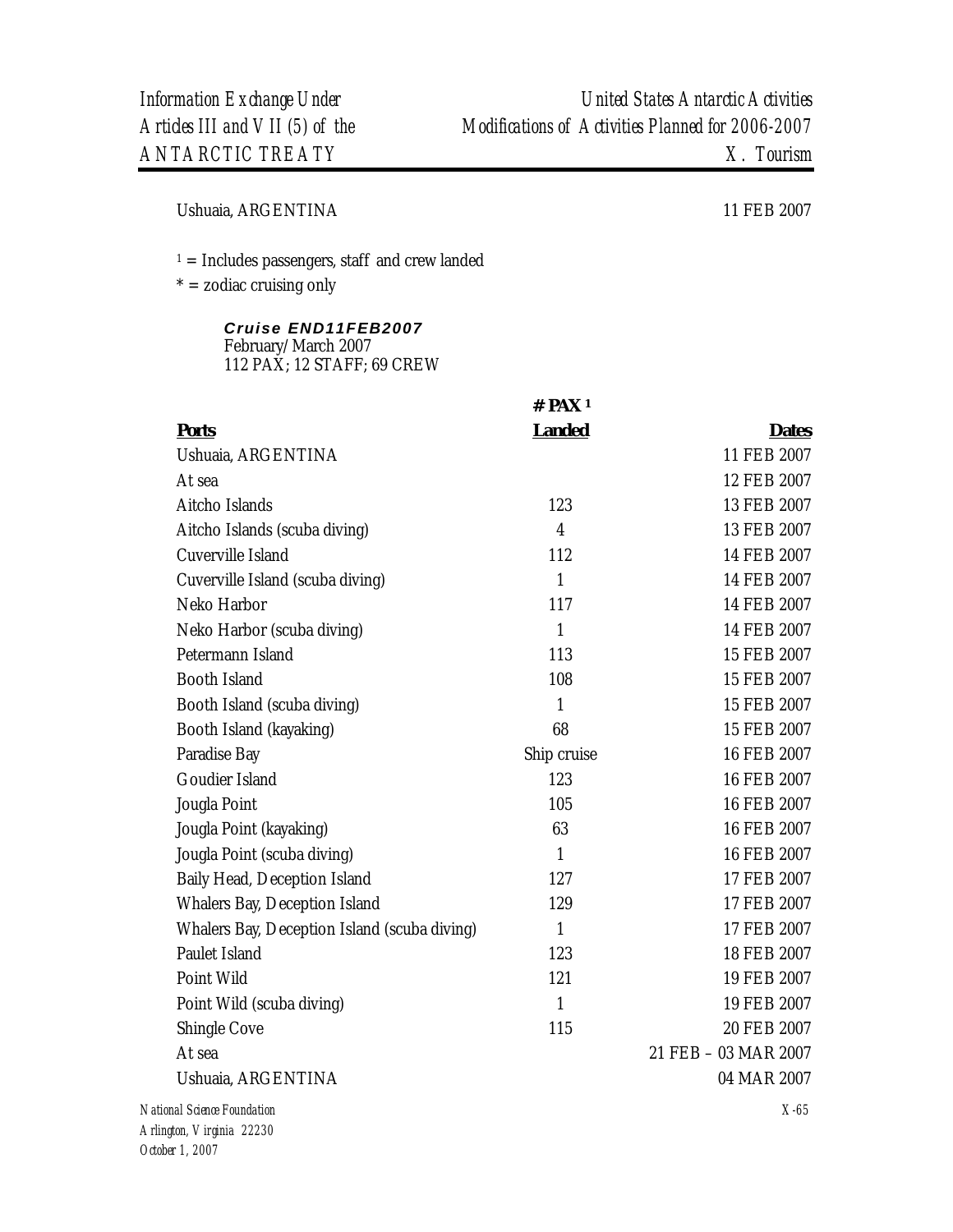$* =$  zodiac cruising only

# **Discovery World Cruises**

Discovery World Cruises, of Fort Lauderdale, Florida, conducted three cruises to the Antarctic during the 2006-2007 season, using the *M/V Discovery.* Given below, for each cruise, is the port of origin, sites visited (with dates) and the return port.

## **M/V DISCOVERY**

### *Cruise DIS23JAN2007*

January/February 2007 584 PAX; 16 STAFF; 311 CREW

|                                                                                | $#$ PAX <sup>1</sup> |                |
|--------------------------------------------------------------------------------|----------------------|----------------|
| <b>Ports</b>                                                                   | <b>Landed</b>        | <b>Dates</b>   |
| <b>Buenos Aires, ARGENTINA</b>                                                 |                      | 23 JAN 2007    |
| At sea                                                                         |                      | 24-31 JAN 2007 |
| <b>Admiralty Bay</b>                                                           | 564                  | 01 FEB 2007    |
| <b>Antarctic Sound</b>                                                         | Ship cruise          | 02 FEB 2007    |
| Waterboat Point                                                                | 586                  | 03 FEB 2007    |
| Half Moon Island                                                               | 518                  | 04 FEB 2007    |
| At sea                                                                         |                      | 05 FEB 2007    |
| Ushuaia, ARGENTINA                                                             |                      | 06 FEB 2007    |
| $1 =$ Includes passengers, staff and crew landed<br>$* =$ zodiac cruising only |                      |                |
| Cruise DIS06FEB2007<br>February 2007<br>566 PAX; 16 STAFF; 307 CREW            |                      |                |
|                                                                                | $#$ PAX <sup>1</sup> |                |
| <b>Ports</b>                                                                   | <b>Landed</b>        | <b>Dates</b>   |
| nal Science Foundation                                                         |                      | $X$ -66        |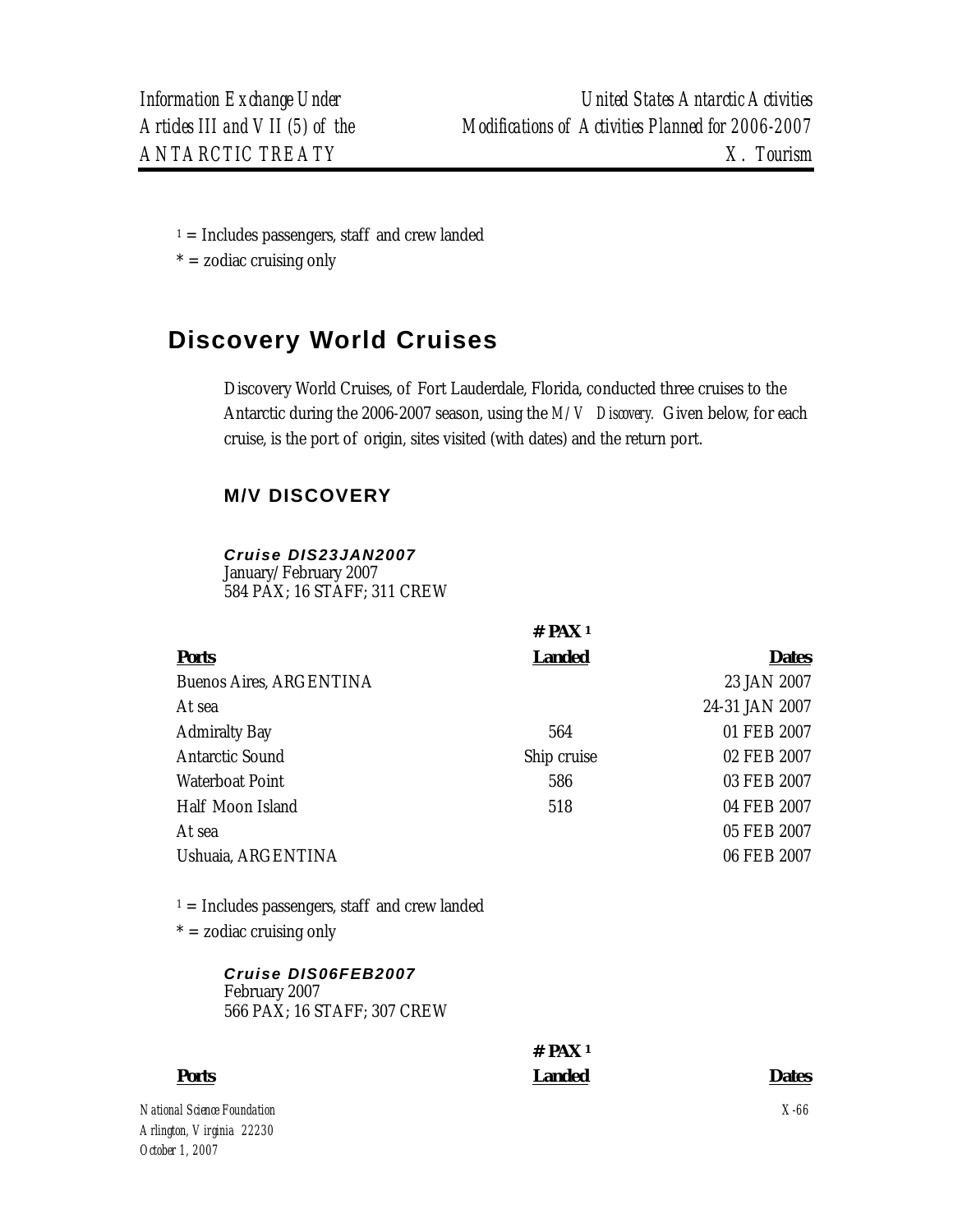| Ushuaia, ARGENTINA     |             | 06 FEB 2007    |
|------------------------|-------------|----------------|
| At sea                 |             | 07-09 FEB 2007 |
| <b>Admiralty Bay</b>   | 547         | 10 FEB 2007    |
| <b>Antarctic Sound</b> | Ship cruise | 11 FEB 2007    |
| Gerlache Strait        | $529*$      | 12 FEB 2007    |
| Waterboat Point        | 583         | 13 FEB 2007    |
| At sea                 |             | 14-15 FEB 2007 |
| Ushuaia, ARGENTINA     |             | 16 FEB 2007    |
|                        |             |                |

 $1 =$  Includes passengers, staff and crew landed

 $* =$  zodiac cruising only

#### *Cruise DIS16FEB2007*  February/March 2007

532 PAX; 16 STAFF; 310 CREW

|                        | # $PAX1$      |                      |
|------------------------|---------------|----------------------|
| <b>Ports</b>           | <b>Landed</b> | <b>Dates</b>         |
| Ushuaia, ARGENTINA     |               | 16 FEB 2007          |
| At sea                 |               | 17 FEB 2007          |
| <b>Triangle Point</b>  | $524*$        | 18 FEB 2007          |
| <b>Antarctic Sound</b> | Ship cruise   | 19 FEB 2007          |
| Waterboat Point        | 549           | 20 FEB 2007          |
| Half Moon Island       | 538           | 21 FEB 2007          |
| At sea                 |               | 22 FEB - 01 MAR 2007 |
| Valparaiso, CHILE      |               | 02 MAR 2007          |
|                        |               |                      |

 $1 =$  Includes passengers, staff and crew landed

 $* =$  zodiac cruising only

# **Travel Dynamics International**

Travel Dynamics International of New York, New York, conducted six cruises to the Antarctic during the 2006-2007 season, using the *M/V Corinthian II.* Given below, for each cruise, is the port of origin, sites visited (with dates) and the return port.

*National Science Foundation Arlington, Virginia 22230 October 1, 2007*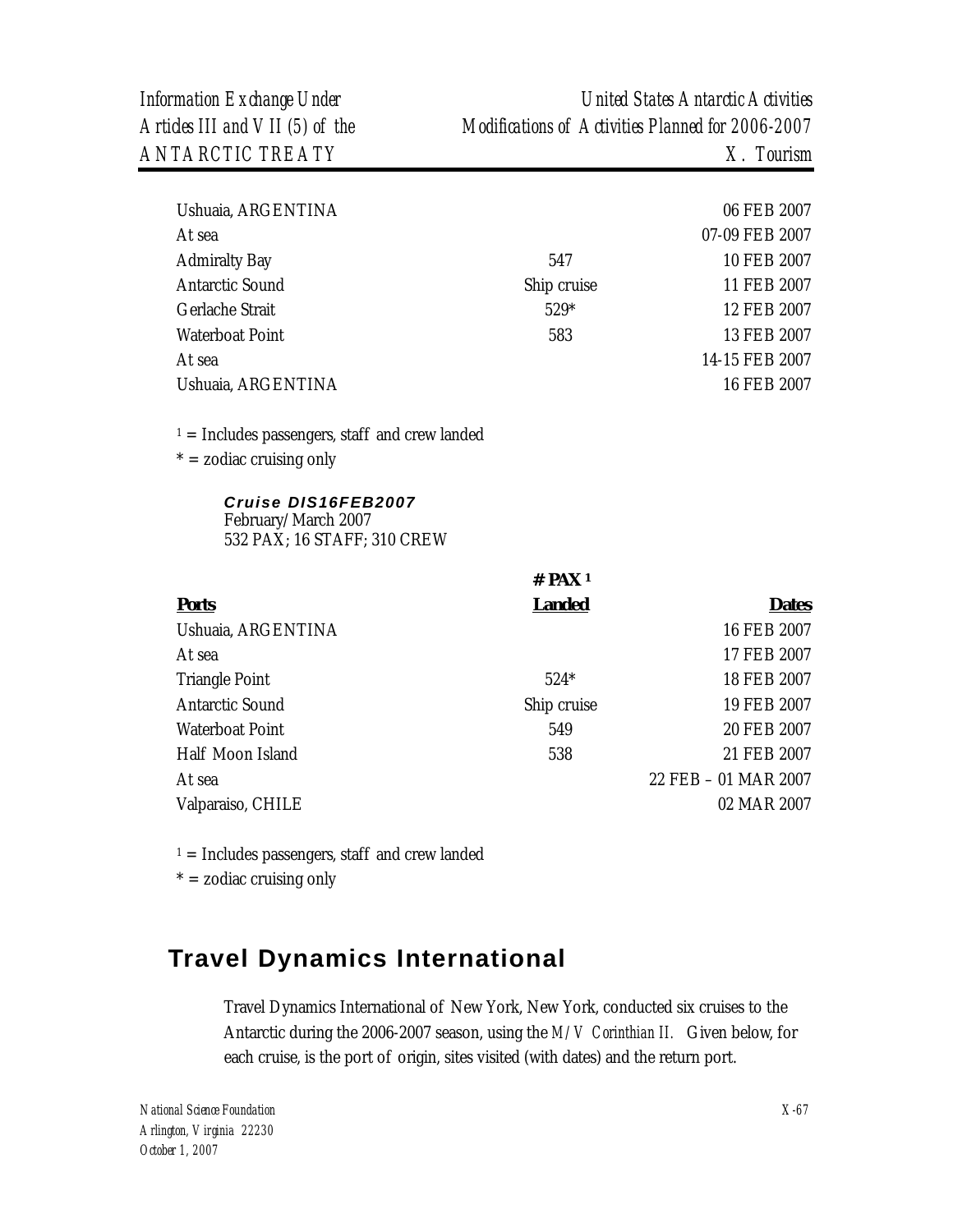## **M/V CORINTHIAN II**

### *Cruise COR22DEC2006*

December 2006/January 2007 115 PAX; 8 STAFF; 69 CREW

|                               | $#$ PAX <sup>1</sup> |                |
|-------------------------------|----------------------|----------------|
| <b>Ports</b>                  | <b>Landed</b>        | <b>Dates</b>   |
| Ushuaia, ARGENTINA            |                      | 22 DEC 2006    |
| At sea                        |                      | 23-24 DEC 2006 |
| Paulet Island                 | 120                  | 25 DEC 2006    |
| <b>Brown Bluff</b>            | 122                  | 25 DEC 2006    |
| Cuverville Island             | 120                  | 26 DEC 2006    |
| Neko Harbor                   | 97                   | 26 DEC 2006    |
| Goudier Island                | 118                  | 27 DEC 2006    |
| Jougla Point                  | 118                  | 27 DEC 2006    |
| Damoy Point                   | 107                  | 27 DEC 2006    |
| Pleneau Island                | $117*$               | 28 DEC 2006    |
| Almirante Brown Station       | 124                  | 29 DEC 2006    |
| Whalers Bay, Deception Island | 116                  | 29 DEC 2006    |
| Aitcho Island                 | 124                  | 29 DEC 2006    |
| At sea                        |                      | 30-31 DEC 2006 |
| Ushuaia, ARGENTINA            |                      | 01 JAN 2007    |
|                               |                      |                |

 $1 =$  Includes passengers, staff and crew landed

 $* =$  zodiac cruising only

### *Cruise ORI01JAN2007*  January 2007 110 PAX; 8 STAFF; 69 CREW

|                               | $#$ PAX <sup>1</sup> |              |
|-------------------------------|----------------------|--------------|
| <b>Ports</b>                  | <b>Landed</b>        | <b>Dates</b> |
| Ushuaia, ARGENTINA            |                      | 01 JAN 2007  |
| At sea                        |                      | 02 JAN 2007  |
| Aitcho Island                 | 111                  | 03 JAN 2007  |
| Palmer Station, Anvers Island | 125                  | 04 JAN 2007  |
| Torgersen Island              | 110                  | 04 JAN 2007  |
| National Science Foundation   |                      | $X-68$       |
| Arlington, Virginia 22230     |                      |              |
| October 1, 2007               |                      |              |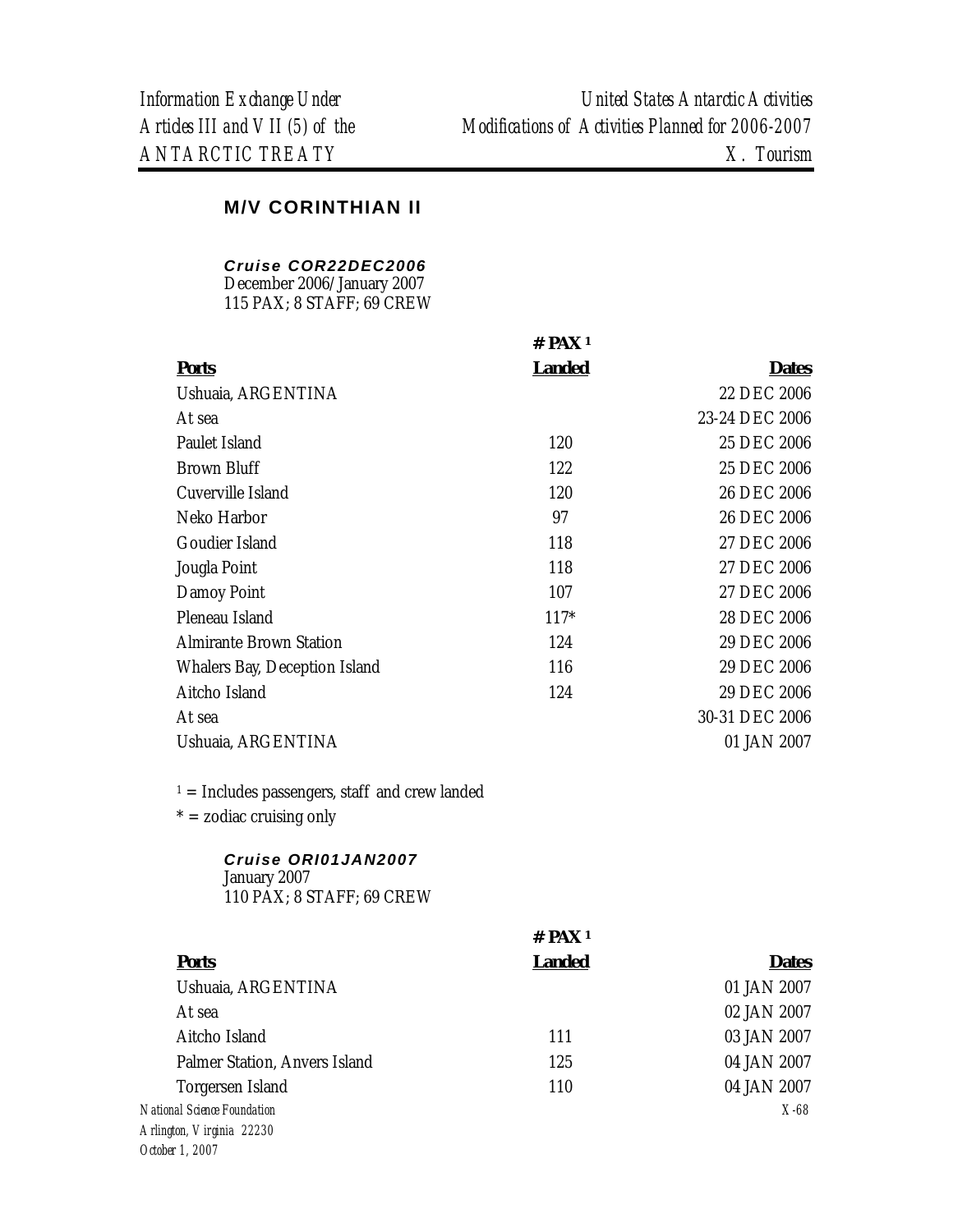| Goudier Island                 | 106    | 04 JAN 2007    |
|--------------------------------|--------|----------------|
| Jougla Point                   | 103    | 04 JAN 2007    |
| Petermann Island               | 114    | 05 JAN 2007    |
| <b>Vernadsky Station</b>       | 119    | 05 JAN 2007    |
| Argentine Islands/Wordie       | 107    | 05 JAN 2007    |
| <b>Almirante Brown Station</b> | 115    | 06 JAN 2007    |
| Paradise Harbor                | $115*$ | 06 JAN 2007    |
| Neko Harbor                    | 72     | 06 JAN 2007    |
| Whalers Bay, Deception Island  | 109    | 07 JAN 2007    |
| Hannah Point                   | 106    | 07 JAN 2007    |
| Half Moon Island               | 106    | 08 JAN 2007    |
| Penguin Island                 | 114    | 08 JAN 2007    |
| At sea                         |        | 09-10 JAN 2007 |
| Ushuaia, ARGENTINA             |        | 11 JAN 2007    |
|                                |        |                |

 $1 =$  Includes passengers, staff and crew landed

 $* =$  zodiac cruising only

## *Cruise ORI11JAN2007*

January 2007 89 PAX; 8 STAFF; 69 CREW

|                                | $#$ PAX <sup>1</sup> |                |
|--------------------------------|----------------------|----------------|
| <b>Ports</b>                   | <b>Landed</b>        | <b>Dates</b>   |
| Ushuaia, ARGENTINA             |                      | 11 JAN 2007    |
| At sea                         |                      | 12-13 JAN 2007 |
| Paulet Island                  | 99                   | 14 JAN 2007    |
| <b>Brown Bluff</b>             | 99                   | 14 JAN 2007    |
| Neko Harbor                    | 92                   | 15 JAN 2007    |
| Cuverville Island              | 88                   | 15 JAN 2007    |
| <b>Vernadsky Station</b>       | 100                  | 16 JAN 2007    |
| Argentine Islands/Wordie       | 92                   | 16 JAN 2007    |
| Petermann Island               | 90                   | 16 JAN 2007    |
| Pleneau Island                 | 88*                  | 16 JAN 2007    |
| Goudier Island                 | 90                   | 17 JAN 2007    |
| Jougla Point                   | 90                   | 17 JAN 2007    |
| <b>Almirante Brown Station</b> | 80                   | 17 JAN 2007    |
| onal Science Foundation        |                      | $X-69$         |
|                                |                      |                |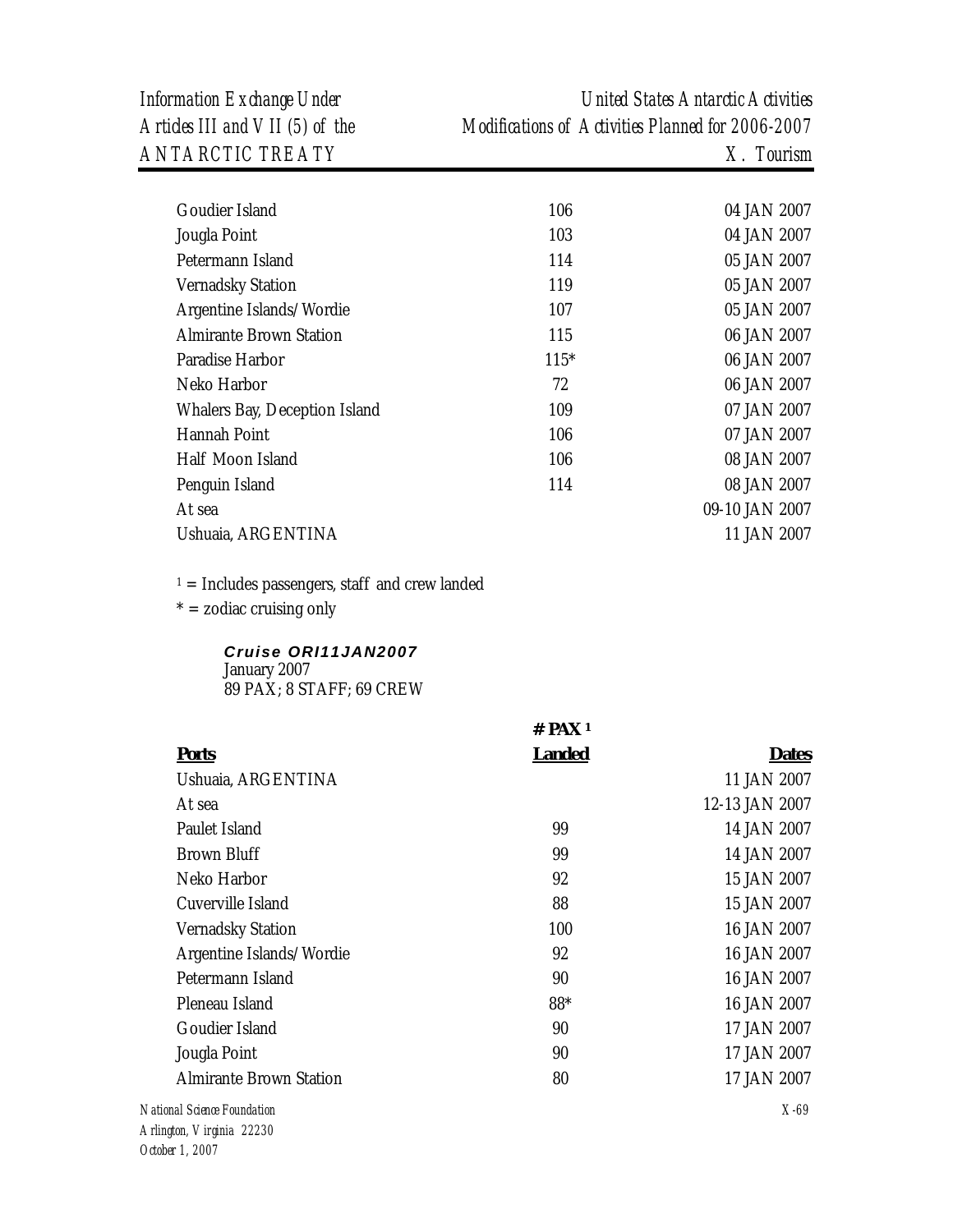| Paradise Harbor                 | $78*$ | 17 JAN 2007    |
|---------------------------------|-------|----------------|
| Whalers Bay, Deception Island   | 93    | 18 JAN 2007    |
| Pendulum Cove, Deception Island | 86    | 18 JAN 2007    |
| Hannah Point                    | 101   | 18 JAN 2007    |
| At sea                          |       | 19-20 JAN 2007 |
| Ushuaia, ARGENTINA              |       | 21 JAN 2007    |

 $1 =$  Includes passengers, staff and crew landed

 $* =$  zodiac cruising only

#### *Cruise ORI21JAN2007*  January 2007

106 PAX; 8 STAFF; 70 CREW

|                               | $#$ PAX <sup>1</sup> |                |
|-------------------------------|----------------------|----------------|
| <b>Ports</b>                  | <b>Landed</b>        | <b>Dates</b>   |
| Ushuaia, ARGENTINA            |                      | 21 JAN 2007    |
| At sea                        |                      | 22 JAN 2007    |
| Penguin Island                | 118                  | 23 JAN 2007    |
| Paulet Island                 | 112                  | 24 JAN 2007    |
| <b>Brown Bluff</b>            | 103                  | 24 JAN 2007    |
| Neko Harbor                   | 110                  | 25 JAN 2007    |
| Cuverville Island             | 106                  | 25 JAN 2007    |
| <b>Vernadsky Station</b>      | 104                  | 26 JAN 2007    |
| Argentine Islands/Wordie      | 98                   | 26 JAN 2007    |
| Pleneau Island                | 112                  | 26 JAN 2007    |
| Lemaire Channel               | 184*                 | 26 JAN 2007    |
| Jougla Point                  | 98                   | 27 JAN 2007    |
| Damoy Point                   | 83                   | 27 JAN 2007    |
| Whalers Bay, Deception Island | 110                  | 28 JAN 2007    |
| Hannah Point                  | 114                  | 28 JAN 2007    |
| At sea                        |                      | 29-30 JAN 2007 |
| Ushuaia, ARGENTINA            |                      | 31 JAN 2007    |

 $1 =$  Includes passengers, staff and crew landed

 $* =$  zodiac cruising only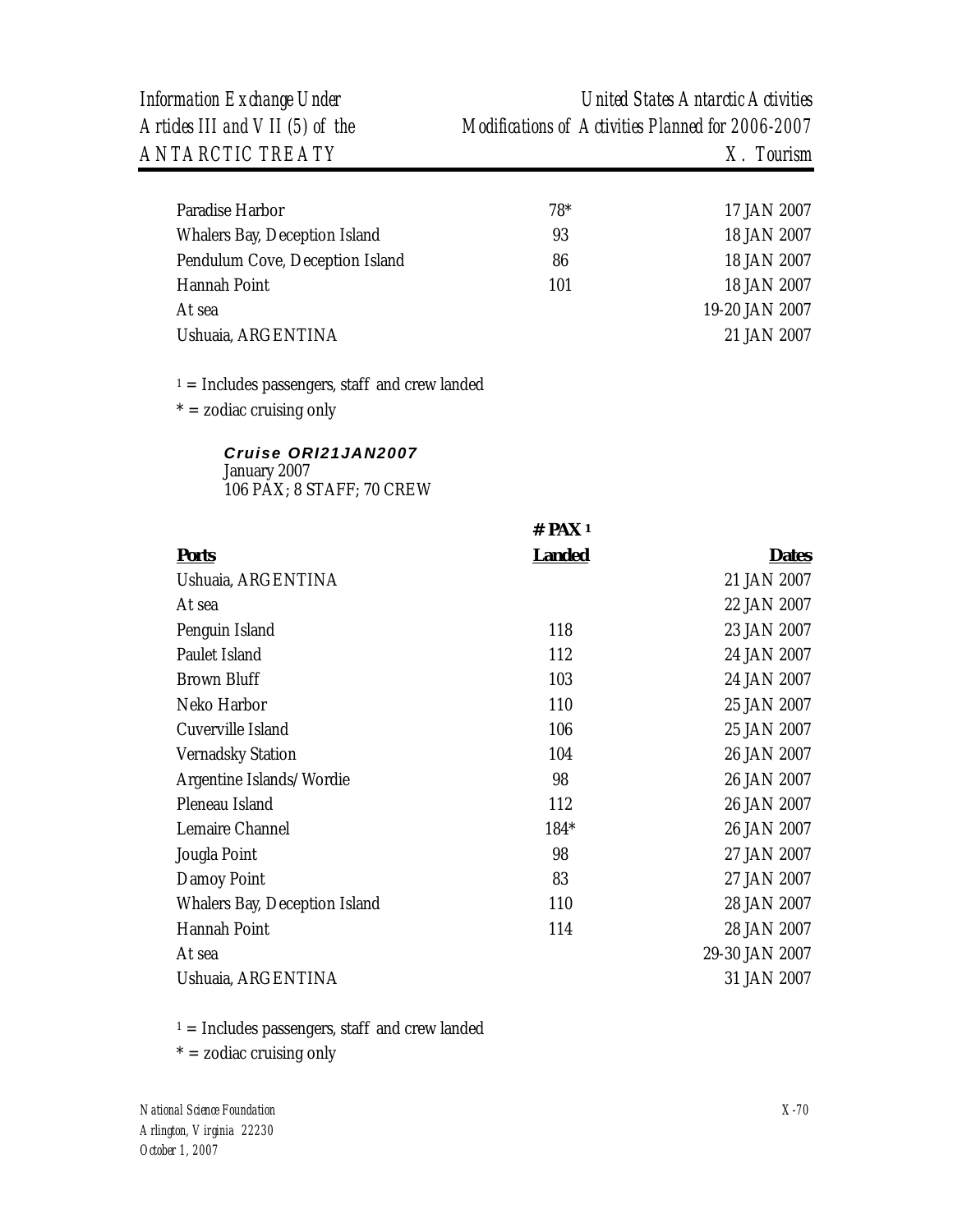### *Cruise ORI31JAN2007*  January/February 2007 101 PAX; 8 STAFF; 69 CREW

|                                                                  | $#$ PAX <sup>1</sup> |                |
|------------------------------------------------------------------|----------------------|----------------|
| <b>Ports</b>                                                     | <b>Landed</b>        | <b>Dates</b>   |
| Ushuaia, ARGENTINA                                               |                      | 31 JAN 2007    |
| At sea                                                           |                      | 01 FEB 2007    |
| Penguin Island                                                   | $6\phantom{.}6$      | 02 FEB 2007    |
| Paulet Island                                                    | 108                  | 03 FEB 2007    |
| <b>Brown Bluff</b>                                               | 109                  | 03 FEB 2007    |
| Cuverville Island                                                | 104                  | 04 FEB 2007    |
| Neko Harbor                                                      | 108                  | 04 FEB 2007    |
| Petermann Island                                                 | 73                   | 05 FEB 2007    |
| Lemaire Channel                                                  | 178                  | 05 FEB 2007    |
| Palmer Station, Anvers Island                                    | 115                  | 05 FEB 2007    |
| Torgersen Island                                                 | 71                   | 05 FEB 2007    |
| Goudier Island                                                   | 102                  | 06 FEB 2007    |
| Jougla Point                                                     | 101                  | 06 FEB 2007    |
| Leith Cove                                                       | $104*$               | 07 FEB 2007    |
| Whalers Bay, Deception Island                                    | 104                  | 07 FEB 2007    |
| Hannah Point                                                     | 105                  | 07 FEB 2007    |
| At sea                                                           |                      | 08-09 FEB 2007 |
| Ushuaia, ARGENTINA                                               |                      | 10 FEB 2007    |
| $1 =$ Includes passengers, staff and crew landed                 |                      |                |
| $* =$ zodiac cruising only                                       |                      |                |
| Cruise ORI10FEB2007<br>February 2007<br>84 PAX; 8 STAFF; 68 CREW |                      |                |
|                                                                  | $#$ PAX <sup>1</sup> |                |
| <b>Ports</b>                                                     | <b>Landed</b>        | <b>Dates</b>   |
| Ushuaia, ARGENTINA                                               |                      | 11 FEB 2007    |
| At sea                                                           |                      | 12 FEB 2007    |
| Paulet Island                                                    | 94                   | 13 FEB 2007    |

Brown Bluff 86 13 FEB 2007

*National Science Foundation Arlington, Virginia 22230 October 1, 2007* 

*X-71*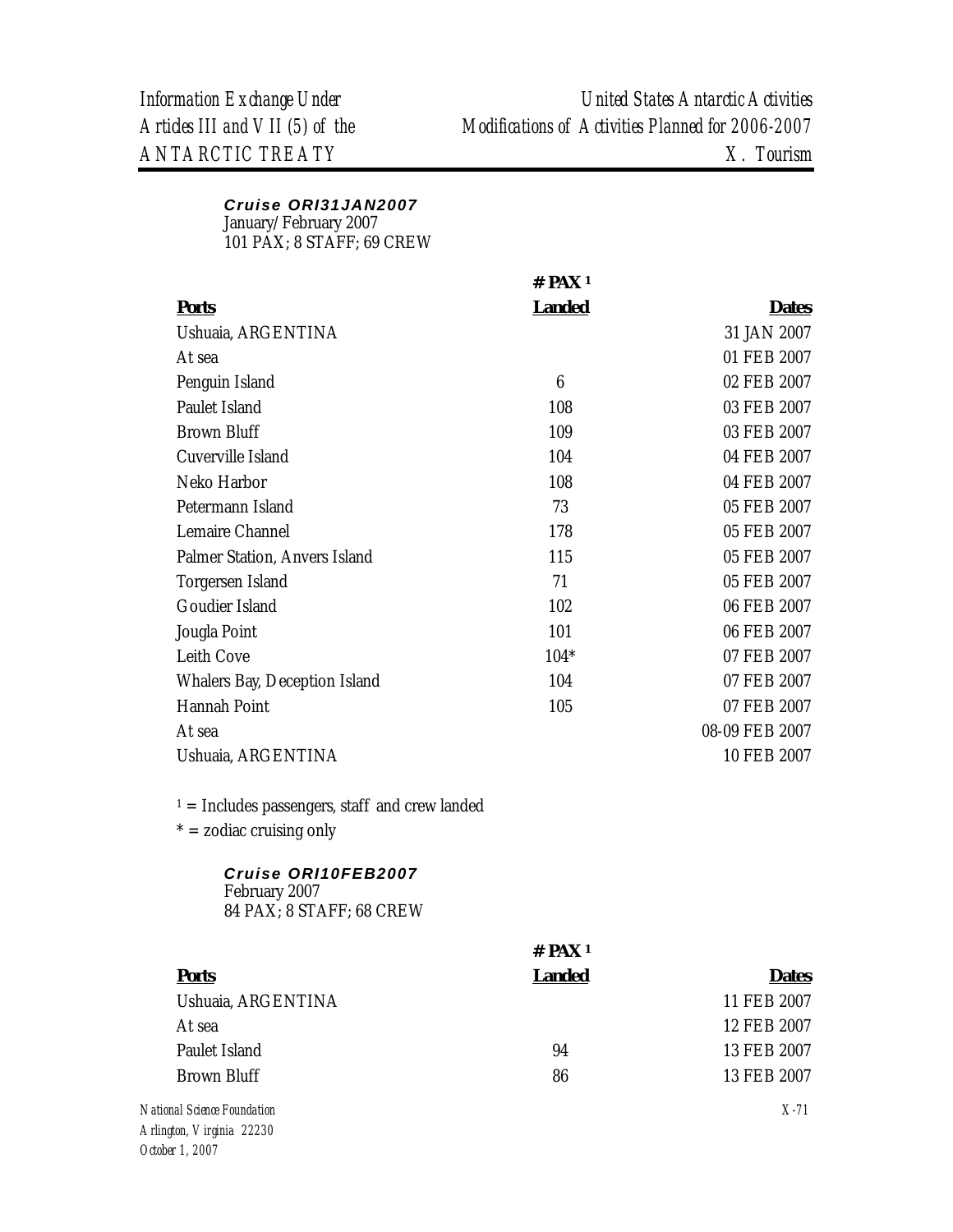| Articles III and VII (5) of the | Information Exchange Under | United States Antarctic Activities                |
|---------------------------------|----------------------------|---------------------------------------------------|
|                                 |                            | Modifications of Activities Planned for 2006-2007 |
|                                 | <i>ANTARCTIC TREATY</i>    | $X$ . Tourism                                     |

| Cuverville Island             | 88    | 14 FEB 2007 |
|-------------------------------|-------|-------------|
| Neko Harbor                   | 70    | 14 FEB 2007 |
| Pleneau Island                | $91*$ | 15 FEB 2007 |
| <b>Vernadsky Station</b>      | 112   | 15 FEB 2007 |
| Argentine Islands/Wordie      | 86    | 15 FEB 2007 |
| Goudier Island                | 85    | 16 FEB 2007 |
| Jougla Point                  | 82    | 16 FEB 2007 |
| Paradise Harbor               | $92*$ | 16 FEB 2007 |
| At Sea                        |       | 17 FEB 2007 |
| Whalers Bay, Deception Island | 93    | 18 FEB 2007 |
| Hannah Point                  | 89    | 18 FEB 2007 |
| At sea                        |       | 19 FEB 2007 |
| Ushuaia, ARGENTINA            |       | 20 FEB 2007 |
|                               |       |             |

 $* =$  zodiac cruising only

# **Elegant Cruises and Tours**

Elegant Cruises and Tours of Port Washington, New York, conducted nine cruises to the Antarctic during the 2006-2007 season, using the *M/S Andrea.* Given below, for each cruise, is the port of origin, sites visited (with dates) and the return port.

### **M/S ANDREA**

### *Cruise AND11DEC2006*

December 2006 72 PAX; 7 STAFF; 49 CREW

|                             | $#$ PAX <sup>1</sup> |              |
|-----------------------------|----------------------|--------------|
| <b>Ports</b>                | <b>Landed</b>        | <b>Dates</b> |
| Ushuaia, ARGENTINA          |                      | 11 DEC 2006  |
| At sea                      |                      | 12 DEC 2006  |
| Aitcho Island               | 86                   | 13 DEC 2006  |
| Yankee Harbor               | 77                   | 13 DEC 2006  |
| National Science Foundation |                      | $X-72$       |
| Arlington, Virginia 22230   |                      |              |
| October 1 2007              |                      |              |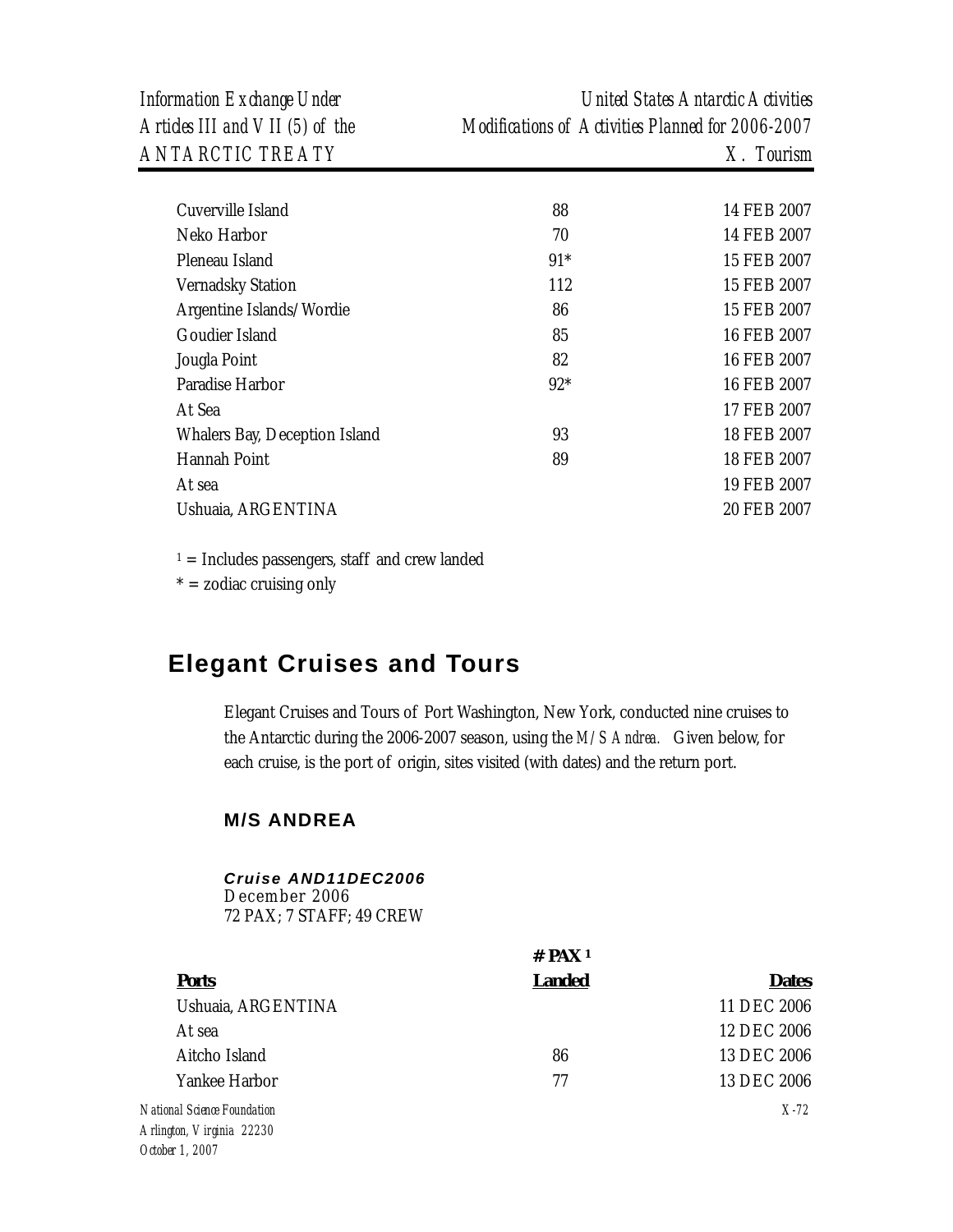*ANTARCTIC TREATY X. Tourism* 

*Information Exchange Under United States Antarctic Activities Articles III and VII (5) of the Modifications of Activities Planned for 2006-2007* 

| Half Moon Island                | 75    | 14 DEC 2006    |
|---------------------------------|-------|----------------|
| Pendulum Cove, Deception Island | 72    | 14 DEC 2006    |
| Damoy Point                     | 80    | 15 DEC 2006    |
| Palmer Station, Anvers Island   | 87    | 15 DEC 2006    |
| Torgersen Island                | 57    | 15 DEC 2006    |
| Pleneau Island                  | $76*$ | 16 DEC 2006    |
| Useful Island                   | 75    | 16 DEC 2006    |
| Almirante Brown Station         | 78    | 17 DEC 2006    |
| <b>Skontorp Cove</b>            | $75*$ | 17 DEC 2006    |
| Melchior Islands                | $64*$ | 17 DEC 2006    |
| At sea                          |       | 18-19 DEC 2006 |
| Ushuaia, ARGENTINA              |       | 20 DEC 2006    |
|                                 |       |                |

 $1 =$  Includes passengers, staff and crew landed

 $* =$  zodiac cruising only

### *Cruise AND20DEC2006*  December 2006 94 PAX; 7 STAFF; 50 CREW

|                                   | $#$ PAX <sup>1</sup> |                |
|-----------------------------------|----------------------|----------------|
| <b>Ports</b>                      | <b>Landed</b>        | <b>Dates</b>   |
| Ushuaia, ARGENTINA                |                      | 20 DEC 2006    |
| At sea                            |                      | 21 DEC 2006    |
| Pendulum Cove, Deception Island   | 108                  | 22 DEC 2006    |
| Mikkelsen Harbor                  | 96                   | 23 DEC 2006    |
| Cierva Cove                       | $96*$                | 23 DEC 2006    |
| Useful Island                     | 93                   | 23 DEC 2006    |
| Waterboat Point, Deception Island | 101                  | 24 DEC 2006    |
| Lemaire Channel                   | $92*$                | 24 DEC 2006    |
| <b>Vernadsky Station</b>          | 100                  | 25 DEC 2006    |
| At sea                            |                      | 26-28 DEC 2006 |
| Ushuaia, ARGENTINA                |                      | 29 DEC 2006    |

 $1 =$  Includes passengers, staff and crew landed

 $* =$  zodiac cruising only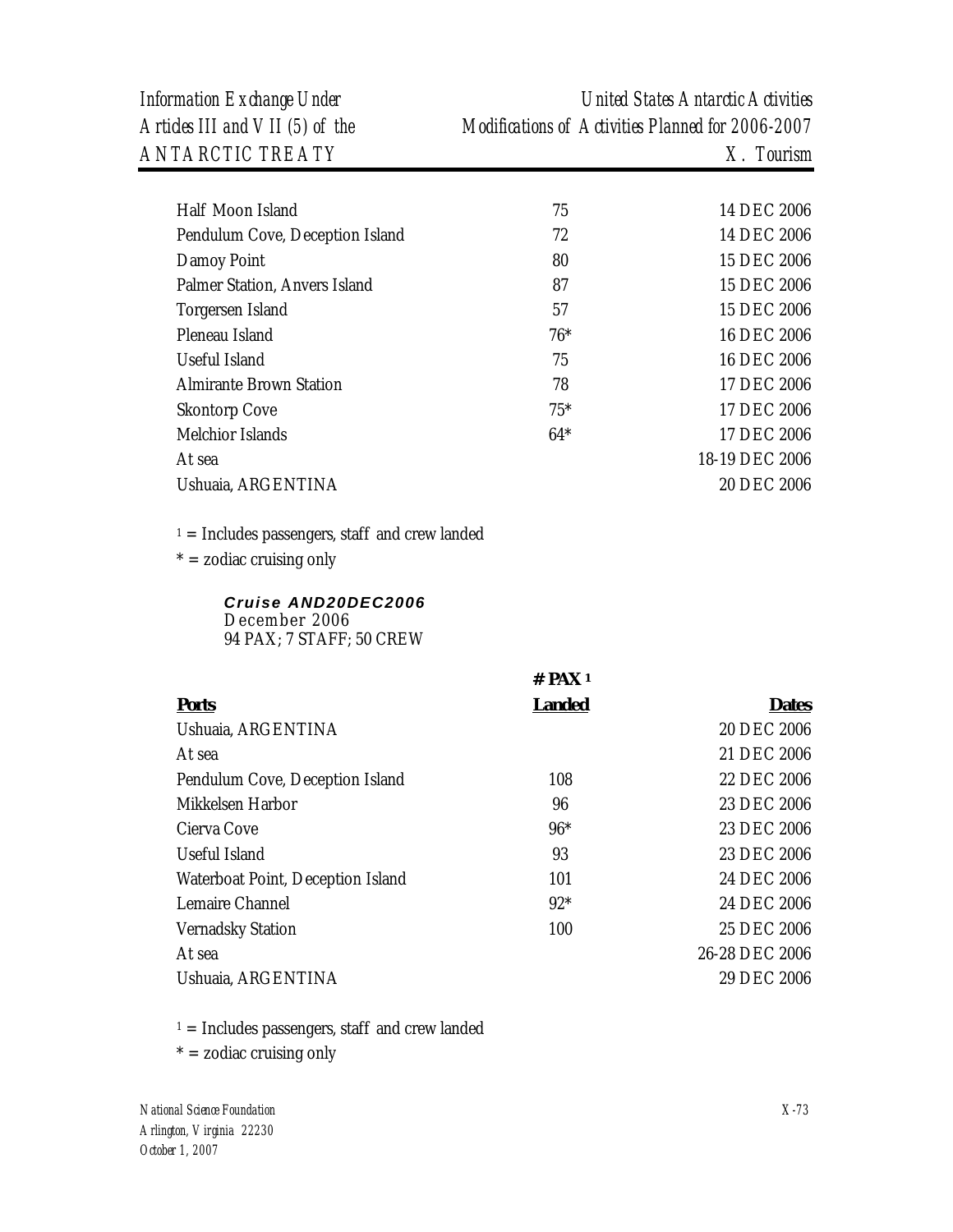## *Cruise AND29DEC2006*

December 2006/January 2007

67 PAX; 7 STAFF; 50 CREW

|                                | $#$ PAX <sup>1</sup> |                |
|--------------------------------|----------------------|----------------|
| <b>Ports</b>                   | Landed               | <b>Dates</b>   |
| Ushuaia, ARGENTINA             |                      | 29 DEC 2006    |
| At sea                         |                      | 30 DEC 2006    |
| Arctowski Station              | 78                   | 31 DEC 2006    |
| Kinnes Cove/Madder Cliffs      | 75                   | 01 JAN 2007    |
| Gourdin Island                 | 75                   | 01 JAN 2007    |
| Aitcho Island                  | 75                   | 02 JAN 2007    |
| Telefon Bay, Deception Island  | 69                   | 02 JAN 2007    |
| Lemaire Channel                | $73*$                | 03 JAN 2007    |
| Useful Island                  | 71                   | 03 JAN 2007    |
| <b>Almirante Brown Station</b> | 88                   | 04 JAN 2007    |
| <b>Skontorp Cove</b>           | $73*$                | 04 JAN 2007    |
| Melchior Islands               | $67*$                | 04 JAN 2007    |
| At sea                         |                      | 05-0607AN 2007 |
| Ushuaia, ARGENTINA             |                      | 07 JAN 2007    |
|                                |                      |                |

 $1 =$  Includes passengers, staff and crew landed

 $* =$  zodiac cruising only

### *Cruise AND19JAN2007*  January 2007

61 PAX; 7 STAFF; 50 CREW

|                           | $#$ PAX <sup>1</sup> |              |  |
|---------------------------|----------------------|--------------|--|
| <b>Ports</b>              | <b>Landed</b>        | <b>Dates</b> |  |
| Ushuaia, ARGENTINA        |                      | 07 JAN 2007  |  |
| At sea                    |                      | 08 JAN 2007  |  |
| Penguin Island            | 70                   | 09 JAN 2007  |  |
| Kinnes Cove/Madder Cliffs | 47                   | 10 JAN 2007  |  |
| Paulet Island             | 71                   | 11 JAN 2007  |  |
| Brown Bluff               | 67                   | 12 JAN 2007  |  |
| <b>Esperanza Station</b>  | 71                   | 12 JAN 2007  |  |
| Half Moon Island          | 64                   | 13 JAN 2007  |  |
|                           |                      |              |  |

*National Science Foundation Arlington, Virginia 22230 October 1, 2007*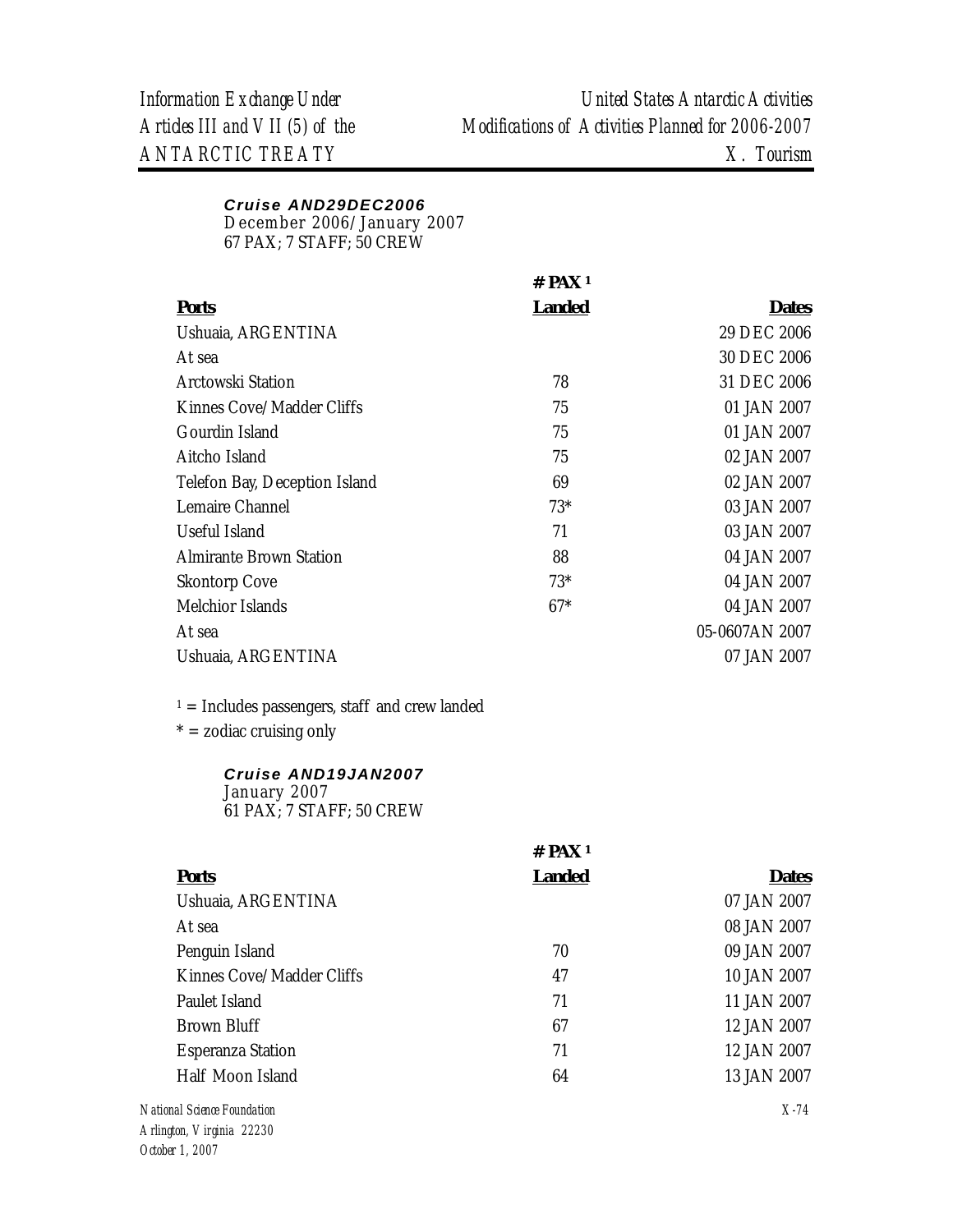Ushuaia, ARGENTINA 16 JAN 2007

At sea 14-15 JAN 2007

 $1 =$  Includes passengers, staff and crew landed

 $* =$  zodiac cruising only

### *Cruise AND16JAN2007*  January/February 2007 84 PAX; 7 STAFF; 51 CREW

|                        | # $PAX_1$     |                     |  |
|------------------------|---------------|---------------------|--|
| <b>Ports</b>           | <b>Landed</b> | <b>Dates</b>        |  |
| Ushuaia, ARGENTINA     |               | 16 JAN 2007         |  |
| At sea                 |               | 17-18 JAN 2007      |  |
| Yalour Islands         | 89            | 19 JAN 2007         |  |
| Neko Harbor            | 103           | 19 JAN 2007         |  |
| Danco Island           | 85            | 20 JAN 2007         |  |
| Foyn Harbor            | $85*$         | 20 JAN 2007         |  |
| Half Moon Island       | 84            | 21 JAN 2007         |  |
| Point Wild             | $85*$         | 22 JAN 2007         |  |
| <b>Orcadas Station</b> | 105           | 23 JAN 2007         |  |
| At sea                 |               | 24 JAN -02 FEB 2007 |  |
| Ushuaia, ARGENTINA     |               | 03 FEB 2007         |  |

 $1 =$  Includes passengers, staff and crew landed

 $* =$  zodiac cruising only

## *Cruise AND03FEB2007*

February 2007 90 PAX; 8 STAFF; 51 CREW

|                                                                                      | # $PAX_1$     |              |
|--------------------------------------------------------------------------------------|---------------|--------------|
| <b>Ports</b>                                                                         | <b>Landed</b> | <b>Dates</b> |
| Ushuaia, ARGENTINA                                                                   |               | 03 FEB 2007  |
| At sea                                                                               |               | 04 FEB 2007  |
| Robert Point                                                                         | 102           | 05 FEB 2007  |
| Brown Bluff                                                                          | 102           | 06 FEB 2007  |
| Paulet Island                                                                        | 94            | 06 FEB 2007  |
| National Science Foundation<br>$\Lambda$ ulington $\overline{\Lambda}$ inginia 00000 |               | $X-75$       |

*Arlington, Virginia 22230 October 1, 2007*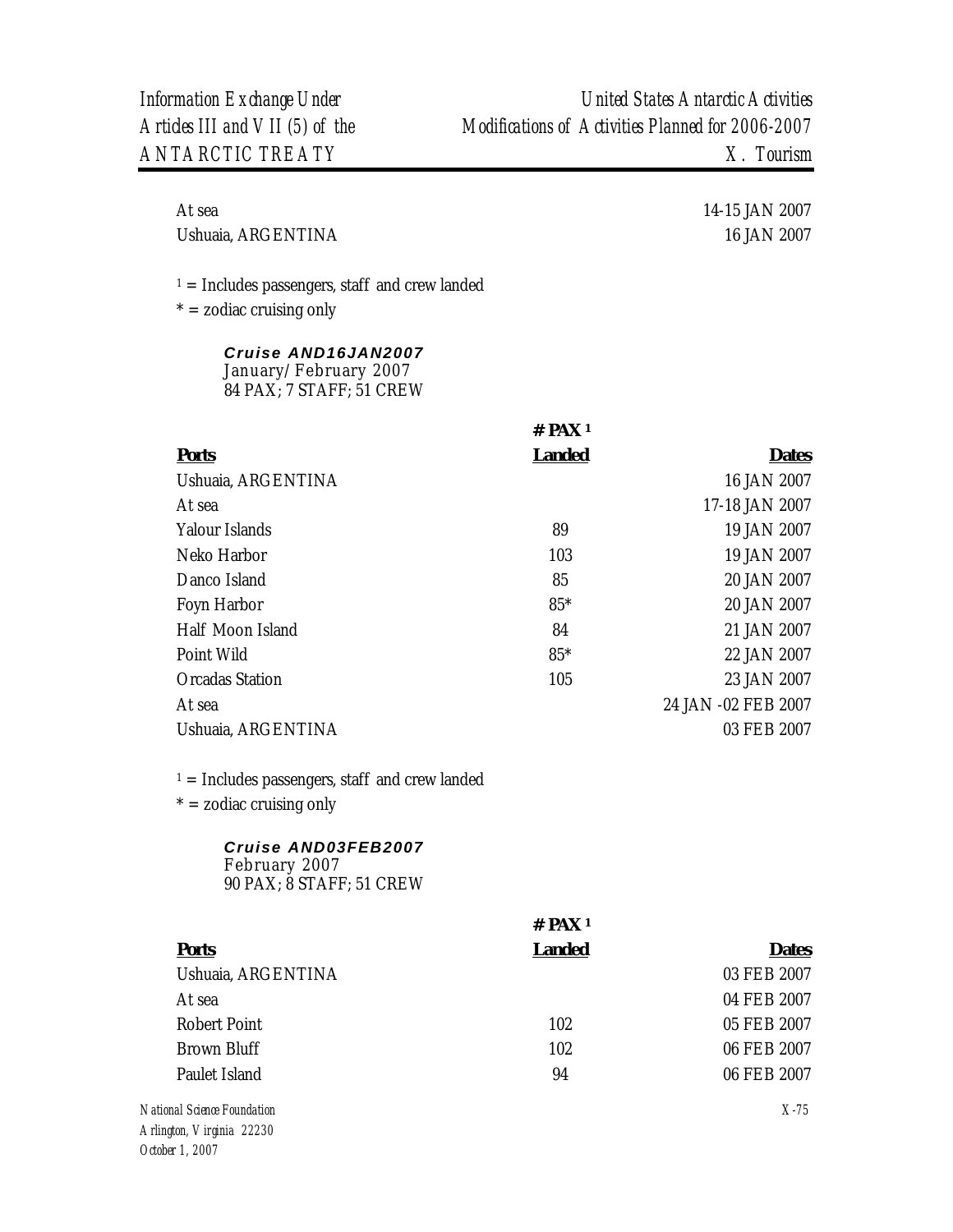*Information Exchange Under United States Antarctic Activities Articles III and VII (5) of the Modifications of Activities Planned for 2006-2007* 

| Orne Harbor                   | $91*$ | 07 FEB 2007    |
|-------------------------------|-------|----------------|
| Half Moon Island              | 95    | 07 FEB 2007    |
| Whalers Bay, Deception Island | 98    | 07 FEB 2007    |
| Goudier Island                | 102   | 08 FEB 2007    |
| Jougla Point                  | 92    | 08 FEB 2007    |
| Useful Island                 | 93    | 09 FEB 2007    |
| Melchior Islands              | $91*$ | 09 FEB 2007    |
| At sea                        |       | 10-11 FEB 2007 |
| Ushuaia, ARGENTINA            |       | 12 FEB 2007    |
|                               |       |                |

 $1 =$  Includes passengers, staff and crew landed

 $* =$  zodiac cruising only

## *Cruise AND12FEB2007*

February 2007 87 PAX; 7 STAFF; 51 CREW

|                                 | $#$ PAX <sup>1</sup> |                |
|---------------------------------|----------------------|----------------|
| <b>Ports</b>                    | <u>Landed</u>        | <b>Dates</b>   |
| Ushuaia, ARGENTINA              |                      | 12 FEB 2007    |
| At sea                          |                      | 13 FEB 2007    |
| <b>Frei Station</b>             | 100                  | 14 FEB 2007    |
| Cuverville Island               | 90                   | 15 FEB 2007    |
| Goudier Island                  | 97                   | 15 FEB 2007    |
| Jougla Point                    | 95                   | 15 FEB 2007    |
| Petermann Island                | 92                   | 16 FEB 2007    |
| Pleneau Island                  | $94*$                | 16 FEB 2007    |
| Neko Harbor                     | 93                   | 17 FEB 2007    |
| Useful Island                   | 86                   | 17 FEB 2007    |
| Pendulum Cove, Deception Island | 80                   | 18 FEB 2007    |
| Half Moon Island                | 91                   | 18 FEB 2007    |
| At sea                          |                      | 19-20 FEB 2007 |
| Ushuaia, ARGENTINA              |                      | 21 FEB 2007    |

 $1 =$  Includes passengers, staff and crew landed

 $* =$  zodiac cruising only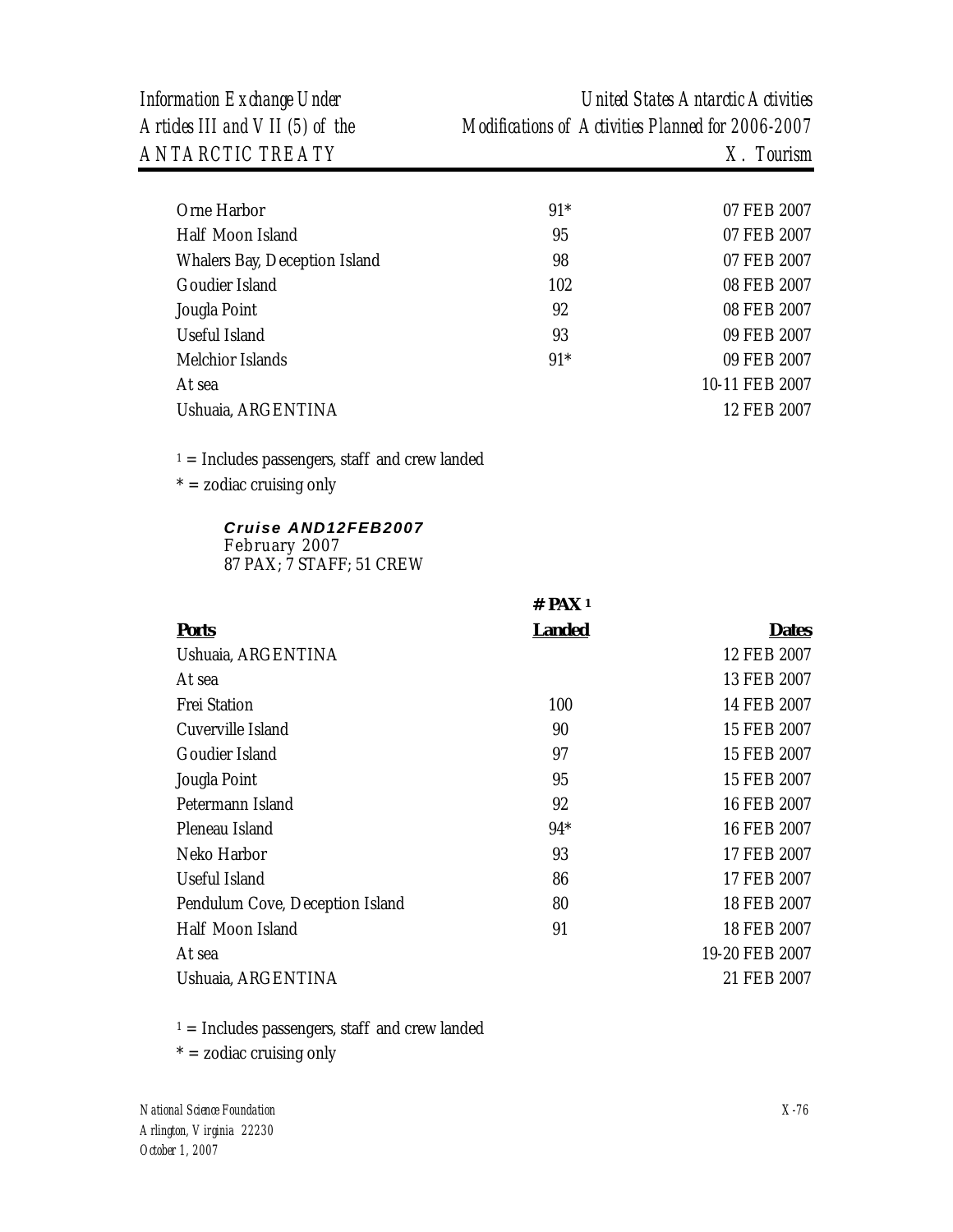#### *Cruise AND21FEB2007*  February/March 2007

87 PAX; 7 STAFF; 51 CREW

|                                 | # $PAX1$      |                      |
|---------------------------------|---------------|----------------------|
| <b>Ports</b>                    | <b>Landed</b> | <b>Dates</b>         |
| Ushuaia, ARGENTINA              |               | 21 FEB 2007          |
| At sea                          |               | 22 FEB 2007          |
| Penguin Island                  | 99            | 23 FEB 2007          |
| Brown Bluff                     | 95            | 24 FEB 2007          |
| Paulet Island                   | 92            | 24 FEB 2007          |
| Devil Island                    | 88*           | 25 FEB 2007          |
| <b>Esperanza Station</b>        | 97            | 26 FEB 2007          |
| Hannah Point                    | 93            | 27 FEB 2007          |
| Pendulum Cove, Deception Island | 91            | 27 FEB 2007          |
| At sea                          |               | 28 FEB - 01 MAR 2007 |
| Ushuaia, ARGENTINA              |               | 02 MAR 2007          |

 $1 =$  Includes passengers, staff and crew landed

 $* =$  zodiac cruising only

### *Cruise AND02MAR2007*  March 2007 79 PAX; 7 STAFF; 51 CREW

|                                 | $#$ PAX <sup>1</sup> |                |
|---------------------------------|----------------------|----------------|
| <b>Ports</b>                    | <b>Landed</b>        | <b>Dates</b>   |
| Ushuaia, ARGENTINA              |                      | 02 MAR 2007    |
| At sea                          |                      | 03 MAR 2007    |
| Pendulum Cove, Deception Island | 91                   | 04 MAR 2007    |
| Neko Harbor                     | 88                   | 05 MAR 2007    |
| Goudier Island                  | 88                   | 05 MAR 2007    |
| Jougla Point                    | 86                   | 05 MAR 2007    |
| Petermann Island                | 82                   | 06 MAR 2007    |
| Pleneau Island                  | $86*$                | 06 MAR 2007    |
| Detaille Island                 | 78                   | 07 MAR 2007    |
| Foyn Harbor                     | $83*$                | 08 MAR 2007    |
| At sea                          |                      | 09-10 MAR 2007 |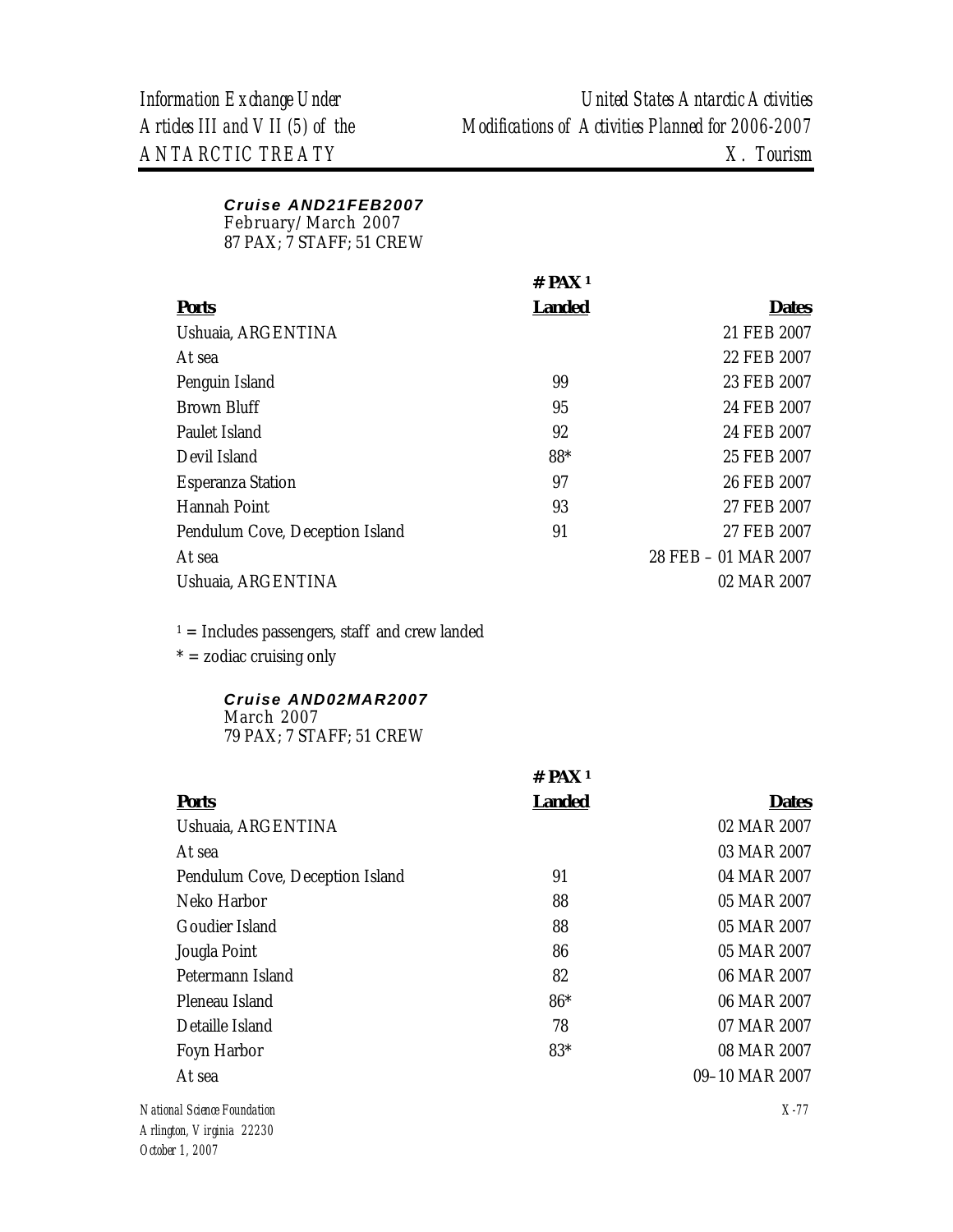Ushuaia, ARGENTINA 11 MAR 2007

 $1 =$  Includes passengers, staff and crew landed

 $* =$  zodiac cruising only

# **ResidenSea**

ResidenSea of Miami, Florida, conducted one cruise to the Antarctic during the 2006- 2007 season, using the *M/S The World.* Given below, for each cruise, is the port of origin, sites visited (with dates) and the return port.

*<b>W* **W** 

## **M/S THE WORLD**

## *Cruise WOR19JAN2007*

January 2007 300 PAX; 13 STAFF; 258 CREW

|                                | # PAX '       |                |
|--------------------------------|---------------|----------------|
| <b>Ports</b>                   | <b>Landed</b> | <b>Dates</b>   |
| Ushuaia, ARGENTINA             |               | 19 JAN 2007    |
| At sea                         |               | 20-21 JAN 2007 |
| Point Wild                     | $300*$        | 22 JAN 2007    |
| Brown Bluff                    | 306           | 23 JAN 2007    |
| <b>Frei Station</b>            | 280           | 24 JAN 2007    |
| Goudier Island                 | 272           | 25 JAN 2007    |
| Jougla Point                   | 137           | 25 JAN 2007    |
| Damoy Point                    | 148*          | 25 JAN 2007    |
| Marguerite Bay                 | $276*$        | 26 JAN 2007    |
| Neko Harbor                    | 285           | 27 JAN 2007    |
| <b>Almirante Brown Station</b> | 267           | 28 JAN 2007    |
| At sea                         |               | 29-30 JAN 2007 |
| Ushuaia, ARGENTINA             |               | 31 JAN 2007    |
|                                |               |                |

 $1 =$  Includes passengers, staff and crew landed

 $* =$  zodiac cruising only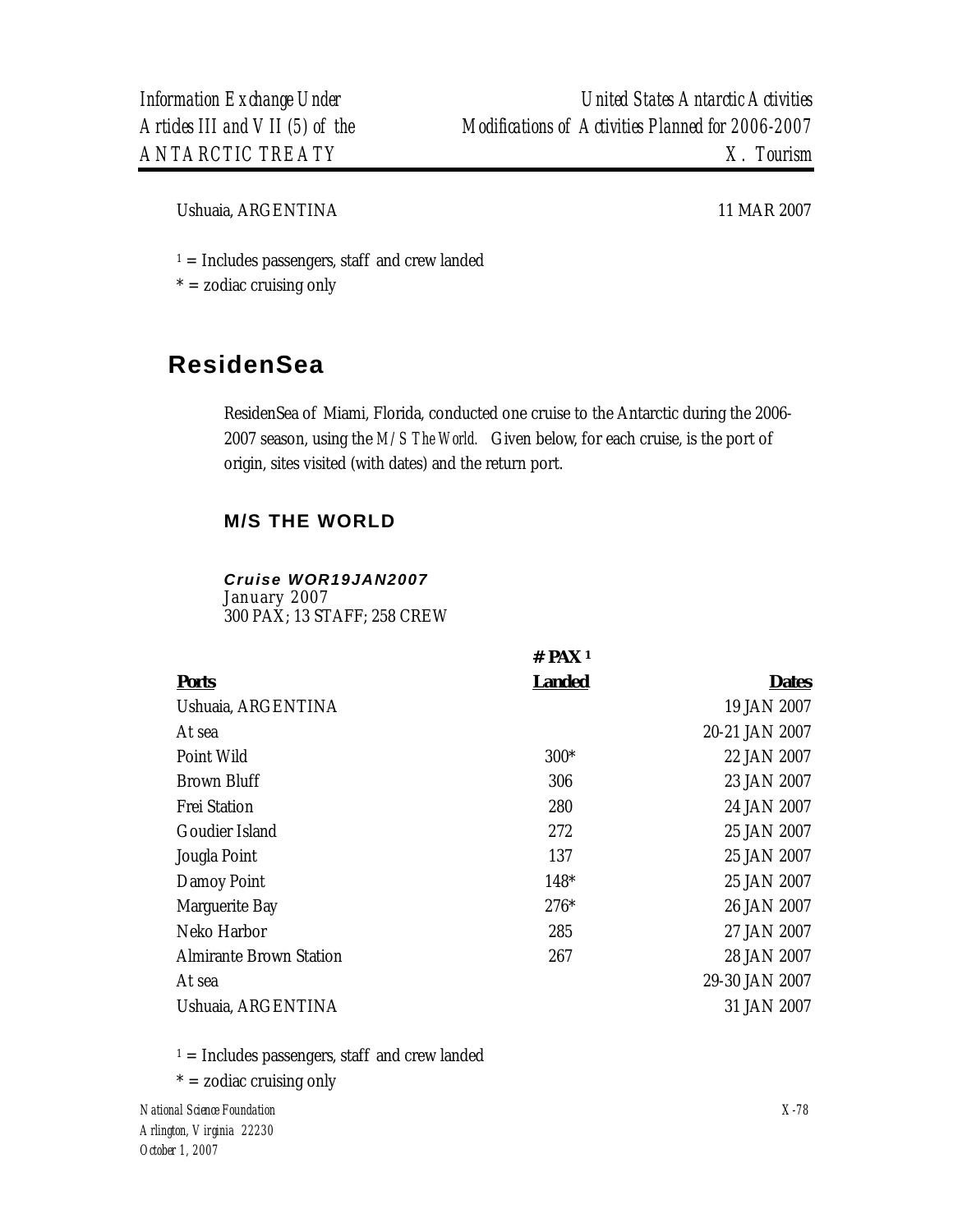# **Vulcan Incorporated**

Vulcan Incorporated, of Seattle Washington, conducted one cruise to the Antarctic during the 2006-2007 season, using the *M/Y Octopus.* Given below, for each cruise, is the port of origin, sites visited (with dates) and the return port.

## **M/Y OCTOPUS**

## *Cruise OCT05FEB2007*

February 2007 19 PAX; 4 STAFF; 65 CREW

|                                     | $#$ PAX <sup>1</sup> |              |
|-------------------------------------|----------------------|--------------|
| <b>Ports</b>                        | <b>Landed</b>        | <b>Dates</b> |
| Ushuaia, ARGENTINA                  |                      | 05 FEB 2007  |
| At sea                              |                      | 06 FEB 2007  |
| Pont Wild                           | Ship cruise          | 07 FEB 2007  |
| <b>Brown Bluff</b>                  | Ship cruise          | 08 FEB 2007  |
| Paulet Island                       | Ship cruise          | 08 FEB 2007  |
| Seymour Island (helicopter landing) | 25                   | 09 FEB 2007  |
| Paulet Island                       | 25                   | 10 FEB 2007  |
| Paulet Island (scuba diving)        | 9                    | 10 FEB 2007  |
| <b>Brown Bluff</b>                  | Ship cruise          | 10 FEB 2007  |
| Whalers Bay, Deception Island       | 24                   | 11 FEB 2007  |
| Telefon Bay, Deception Island       | 9                    | 11 FEB 2007  |
| Neko Harbor                         | 50                   | 12 FEB 2007  |
| Andvord Bay (helicopter flight)     | 19                   | 12 FEB 2007  |
| Andvord Bay                         | $9*$                 | 12 FEB 2007  |
| Paradise Harbor                     | 17                   | 12 FEB 2007  |
| Paradise Harbor (scuba diving)      | 11                   | 12 FEB 2007  |
| Petermann Island                    | 21                   | 13 FEB 2007  |
| <b>Palmer Station</b>               | 41                   | 13 FEB 2007  |
| Dallmann Bay                        | Ship cruise          | 14 FEB 2007  |
| Neumayer Channel                    | Ship cruise          | 14 FEB 2007  |
| Goudier Island                      | 18                   | 14 FEB 2007  |
| Jougla Point                        | 14                   | 14 FEB 2007  |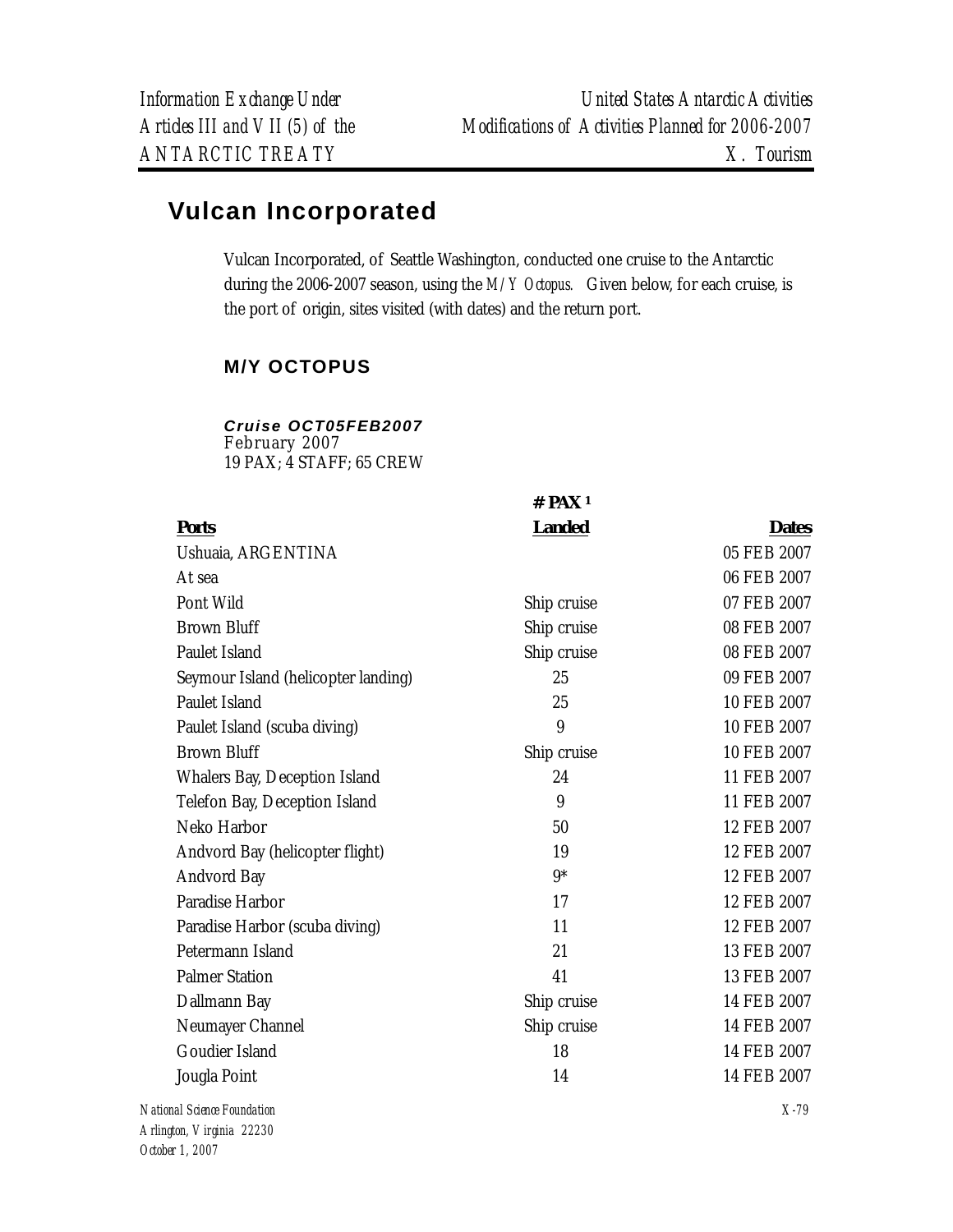| Neumayer Channel (helicopter flight) | 8     | 14 FEB 2007 |
|--------------------------------------|-------|-------------|
| Foyn Harbor (scuba diving)           | 11    | 15 FEB 2007 |
| Wilhelmina Bay (helicopter flight)   | 78    | 15 FEB 2007 |
| Wilhelmina Bay                       | $17*$ | 15 FEB 2007 |
| Frei Station (helicopter landing)    | 11    | 16 FEB 2007 |
| At sea                               |       | 17 FEB 2007 |
| Ushuaia, ARGENTINA                   |       | 18 FEB 2007 |
|                                      |       |             |

 $1 =$  Includes passengers, staff and crew landed

 $* =$  zodiac cruising only

# **Sterna Corporation**

Sterna Corporation, of New Hampshire, conducted one cruise to the Antarctic during the 2006-2007 season, using the *S/Y Seal*.Given below, for each cruise, is the port of origin, sites visited (with dates) and the return port.

## **S/Y SEAL**

## *Cruise SEL05FEB2007*

February 2007 6 PAX; 0 STAFF; 2 CREW

|                                                          | $#$ PAX <sup>1</sup> |                |
|----------------------------------------------------------|----------------------|----------------|
| <b>Ports</b>                                             | <b>Landed</b>        | <b>Dates</b>   |
| Puerto Williams, CHILE                                   |                      | 05 FEB 2007    |
| At sea                                                   |                      | 06-12 FEB 2007 |
| Whalers Bay, Deception Island                            | 7                    | 13 FEB 2007    |
| <b>Bransfield Strait</b>                                 | 8                    | 14 FEB 2007    |
| Gerlache Strait                                          | 8                    | 15 FEB 2007    |
| Enterprise Island                                        | 8                    | 15 FEB 2007    |
| Gerlache Strait                                          | 8                    | 16 FEB 2007    |
| Cuverville Island                                        | $6\phantom{1}6$      | 17 FEB 2007    |
| Waterboat Point                                          | $\overline{4}$       | 17 FEB 2007    |
| Paradise Harbor                                          | 8                    | 18 FEB 2007    |
| National Science Foundation<br>Arlington, Virginia 22230 |                      | $X-80$         |

*October 1, 2007*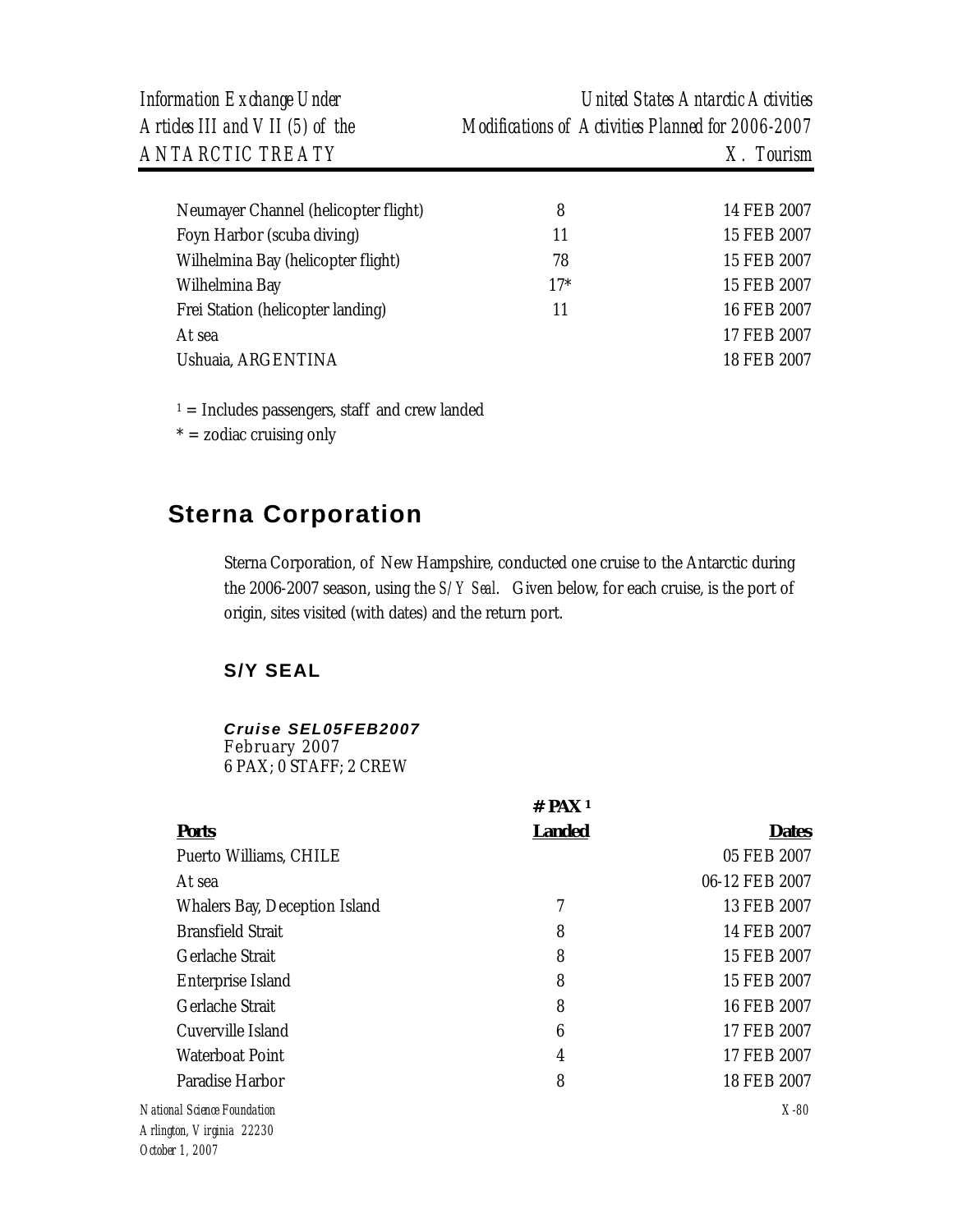| Pleneau Island           | 3 | 18 FEB 2007    |
|--------------------------|---|----------------|
| Pleneau Island           | 8 | 19 FEB 2007    |
| Argentine Islands/Wordie | 7 | 20 FEB 2007    |
| <b>Vernadsky Station</b> | 5 | 20 FEB 2007    |
| Fish Islands             | 8 | 21 FEB 2007    |
| Fish Islands             | 8 | 22 FEB 2007    |
| <b>Mutton Cove</b>       | 8 | 23 FEB 2007    |
| Dannebrog Island         | 3 | 24 FEB 2007    |
| Goudier Island           | 8 | 25 FEB 2007    |
| Dannebrog Island         | 5 | 25 FEB 2007    |
| Jougla Point             | 7 | 25 FEB 2007    |
| Damoy Point              | 8 | 26 FEB 2007    |
| Damoy Point              | 8 | 27 FEB 2007    |
| Melchior Islands         | 8 | 28 FEB 2007    |
| At sea                   |   | 01-08 MAR 2007 |
| Puerto Williams, CHILE   |   | 09 MAR 2007    |
|                          |   |                |

 $1 =$  Includes passengers, staff and crew landed

 $* =$  zodiac cruising only

# **Other**

## **SHIP BORNE**

Holland America Line of Seattle, Washington, operated the *M/S Prinsendam* for one cruise and the *M/S Rotterdam* for two cruises during the 2006-2007 season to the Antarctic Peninsula.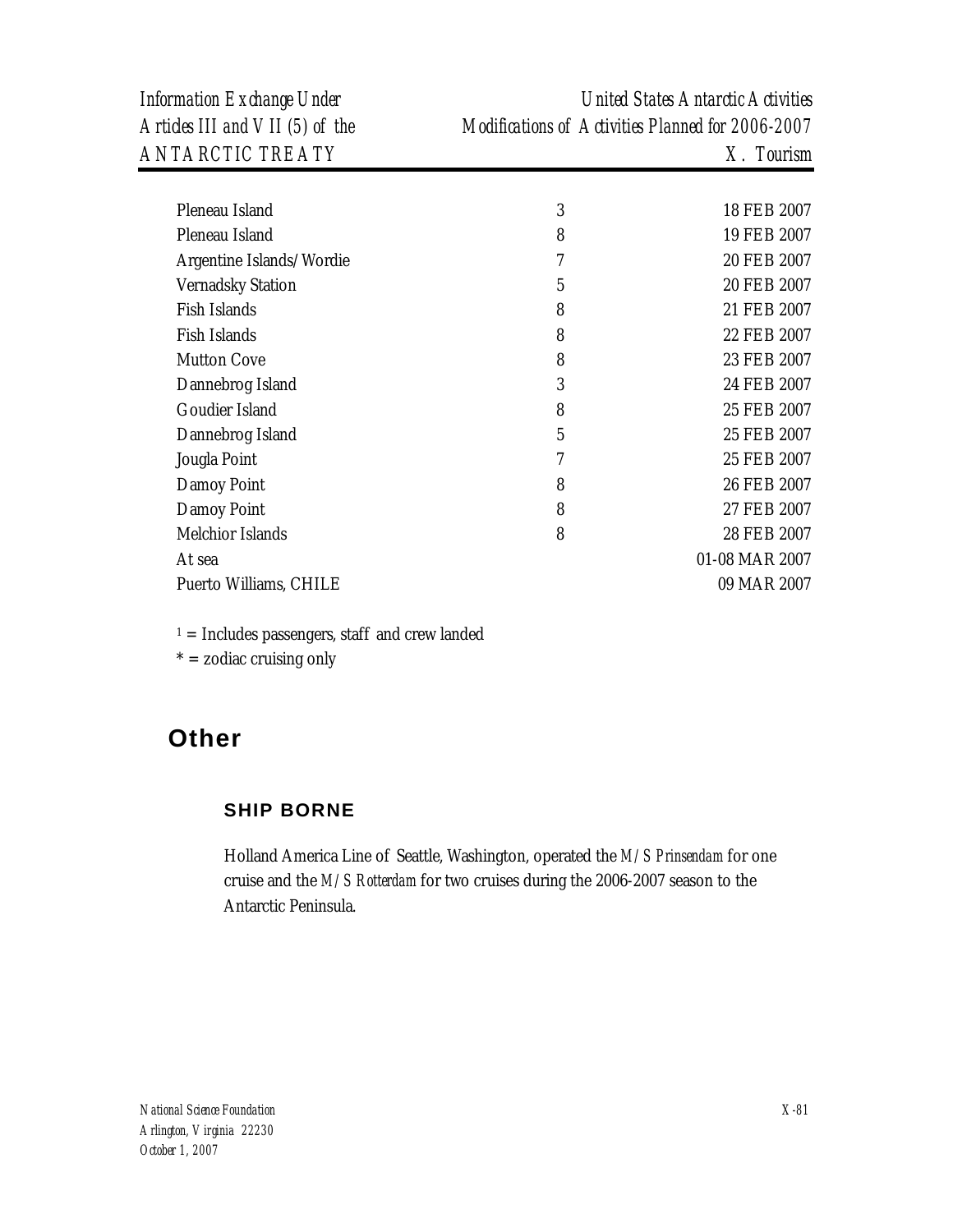#### *Cruise PRI03FEB2007*

February 03-12, 2007 (Embarked Ushuaia, Argentina and Disembarked Buenos Aires, Argentina) No passenger landings were made in the Antarctic Treaty Area 707 PAX; 1 STAFF; 453 CREW

#### *Cruise ROT22DEC2006*

December 22, 2006 – January 11, 2007 (Embarked Rio de Janeiro, Brazil and Disembarked Valparaiso, Chile) No passenger landings were made in the Antarctic Treaty Area 1,176 PAX; 3 STAFF; 611 CREW

### *Cruise ROT11JAN2007*

January 11-31, 2007 (Embarked Valparaiso, Chile and Disembarked Rio de Janeiro, Brazil) No passenger landings were made in the Antarctic Treaty Area 1,224 PAX; 20 STAFF; 599 CREW

Princess Cruises of Santa Clarita, California, operated the *M/V Golden Princess* on a cruise around South America, during which it crossed into the Treaty Area approximately 72 hours for scenic cruising.

#### *Cruise COL22JAN2007*

January 22 – February 12, 2007 (Embarked Rio de Janeiro, Brazil and Disembarked Buenos Aires Argentina) No passenger landings were made in the Antarctic Treaty Area 2,425 PAX; 6 STAFF; 1,120 CREW

Crystal Cruises, Inc. of Los Angeles, California, operated the *M/V Crystal Serenity* on a cruise around South America, during which it crossed into the Treaty Area approximately 72 hours for scenic cruising.